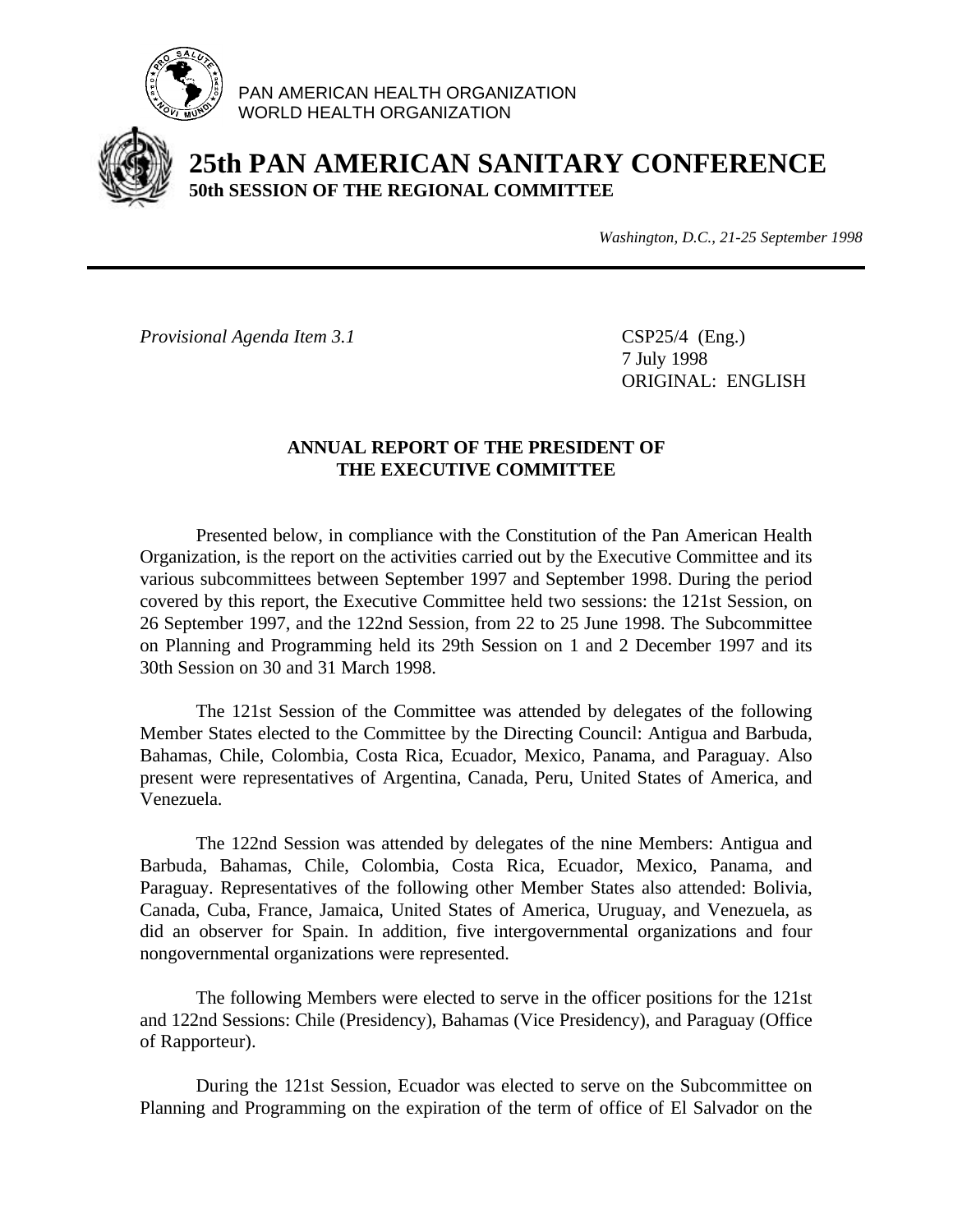CSP25/4 (Eng.) Page 2

Executive Committee. Antigua and Barbuda was elected to serve on the Standing Committee on Nongovernmental Organizations on the expiration of the term of office of Saint Kitts and Nevis on the Executive Committee. In addition, the Committee set the dates and proposed topics for the 29th and 30th Sessions of the Subcommittee on Planning and Programming; the 122nd Session of the Executive Committee; and the 25th Pan American Sanitary Conference. The Committee adopted six decisions, which appear, together with a summary of the Committee's deliberations, in the Final Report of the 121st Session (Annex A).

During the 122nd Session, the Committee appointed the delegates of Chile and Bahamas to represent it at the 25th Pan American Sanitary Conference, 50th Session of the WHO Regional Committee for the Americas, and selected the delegates of Mexico and Antigua and Barbuda to serve as alternates for Chile and Bahamas, respectively. It also approved a provisional agenda for the 25th Pan American Sanitary Conference. The Committee heard reports from the Subcommittee on Planning and Programming and the Award Committee of the PAHO Award for Administration.

The following agenda items were also discussed during the 122nd Session:

## **Program Policy Matters**

- Provisional Draft of the Program Budget of the World Health Organization for the Region of the Americas for 2000-2001
- Strategic and Programmatic Orientations for the Pan American Sanitary Bureau, 1999-2002
- Population and Reproductive Health
- Technical Cooperation Among Countries: Pan Americanism in the Twenty-first **Century**
- Prevention and Control of Tobacco Use
- Health of Older Persons
- Acquired Immunodeficiency Syndrome (AIDS) in the Americas
- El Niño and its Impact on Health
- Hantavirus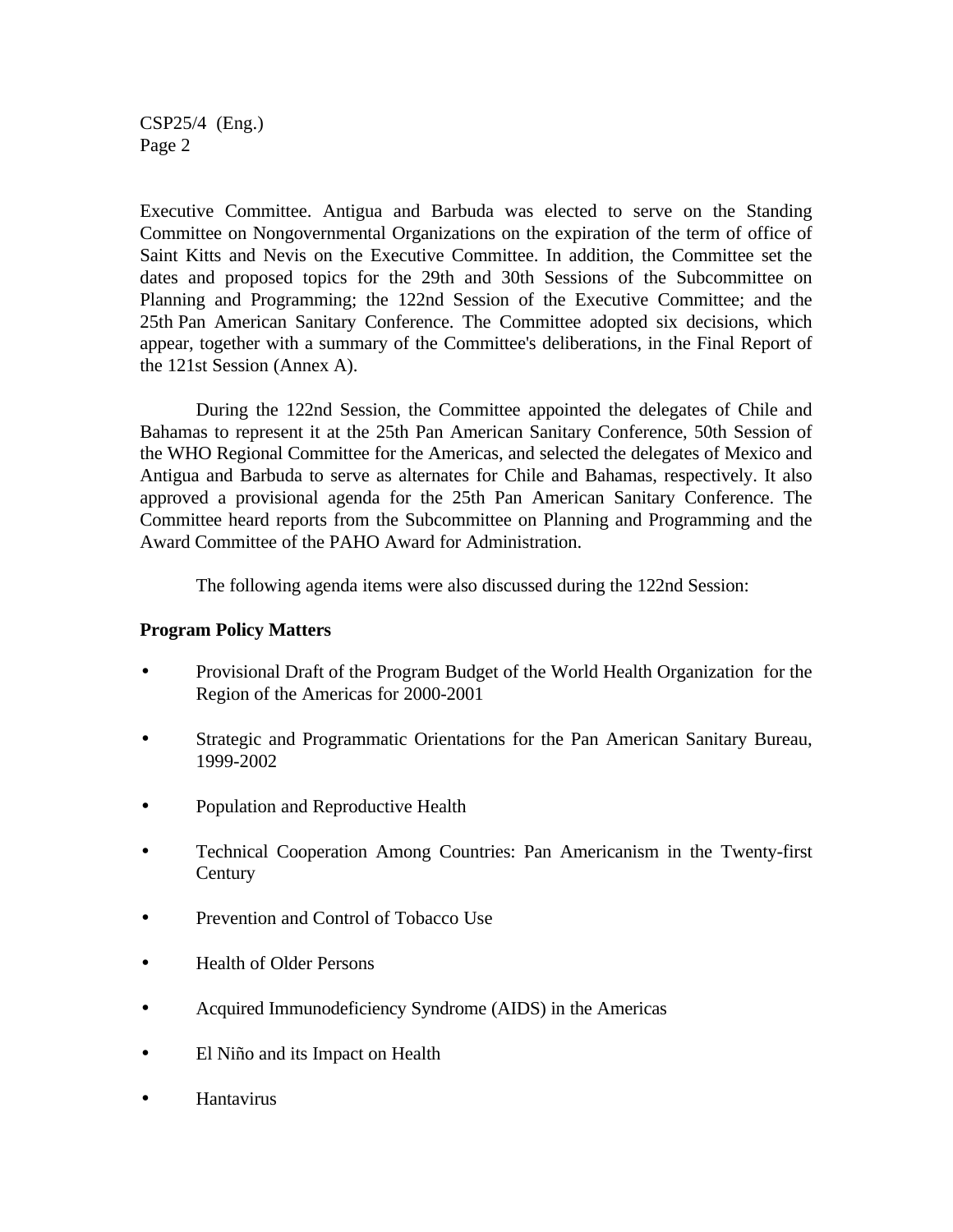- Vaccines and Immunization
- PAHO Publications Program

## **Administrative and Financial Matters**

- Report on the Collection of Quota Contributions
- Financial Report of the Director and Report of the External Auditor for 1996-1997

# **Personnel Matters**

- Amendments to the PASB Staff Rules
- Statement by the Representative of the PAHO/WHO Staff Association

## **General Information Matters**

• Resolutions and Other Actions of the Fifty-first World Health Assembly of Interest to the PAHO Executive Committee

The Executive Committee adopted 14 resolutions and 9 decisions, which appear, together with a summary of the presentations and discussions on each item, in the Final Report of the 122nd Session (Annex B).

Annexes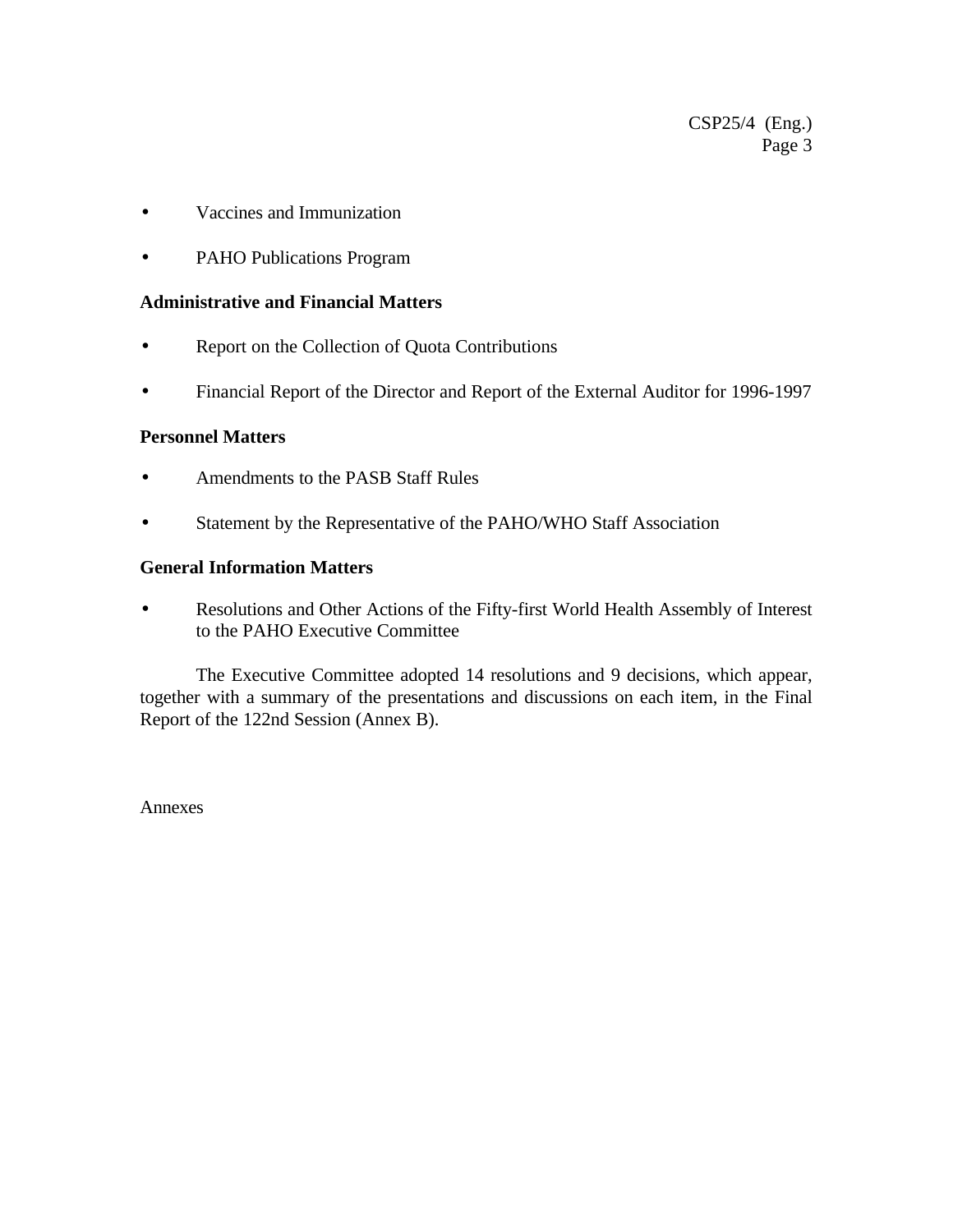Washington, D.C. Annex A September 1997

121st Session CSP25/4 (Eng.)

CE121/FR (Eng.) 26 September 1997 ORIGINAL: ENGLISH

# **F I N A L R E P O R T**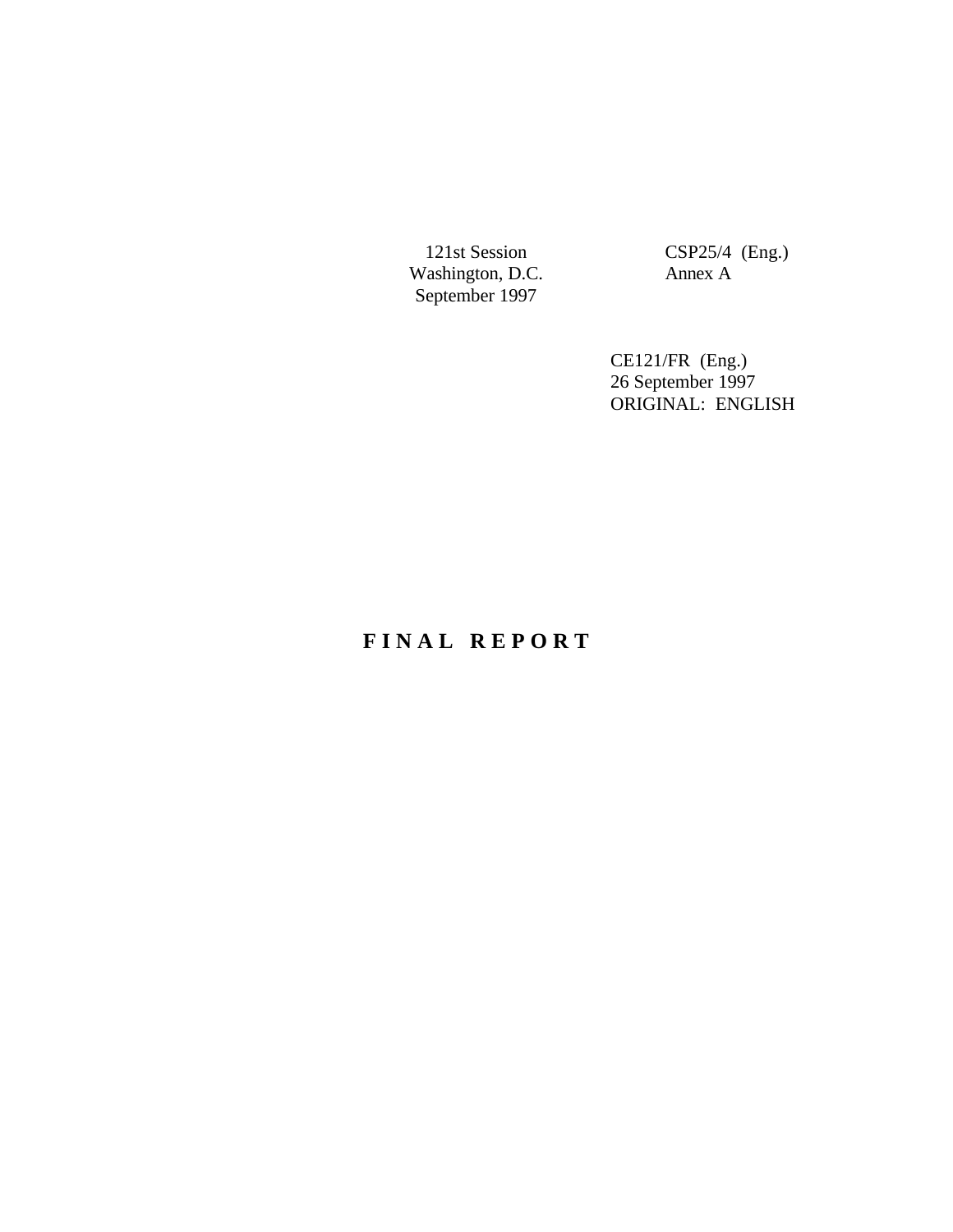# **CONTENTS**

|           | Election of One Member to the Subcommittee on Planning and              |  |
|-----------|-------------------------------------------------------------------------|--|
|           |                                                                         |  |
|           | Election of One Member to the Standing Committee on Nongovernmental     |  |
|           |                                                                         |  |
|           |                                                                         |  |
|           |                                                                         |  |
|           | Analysis of the Process and Content of the 40th Directing Council,      |  |
|           |                                                                         |  |
|           | Resolutions of the 40th Directing Council, 49th Session of the Regional |  |
|           | Committee of WHO for the Americas, of Interest to the Executive         |  |
|           |                                                                         |  |
|           | Dates and Proposed Topics for the 29th and 30th Sessions of the         |  |
|           |                                                                         |  |
|           |                                                                         |  |
|           | Dates of the 25th Pan American Sanitary Conference, 50th Session of the |  |
|           |                                                                         |  |
|           |                                                                         |  |
|           |                                                                         |  |
|           |                                                                         |  |
| CE121(D1) |                                                                         |  |
| CE121(D2) | Election of One Member to the Subcommittee on Planning                  |  |
|           |                                                                         |  |
| CE121(D3) | Election of One Member to the Standing Committee on                     |  |
|           |                                                                         |  |
| CE121(D4) | Dates and Agendas for the 29th and 30th Sessions of the                 |  |
|           |                                                                         |  |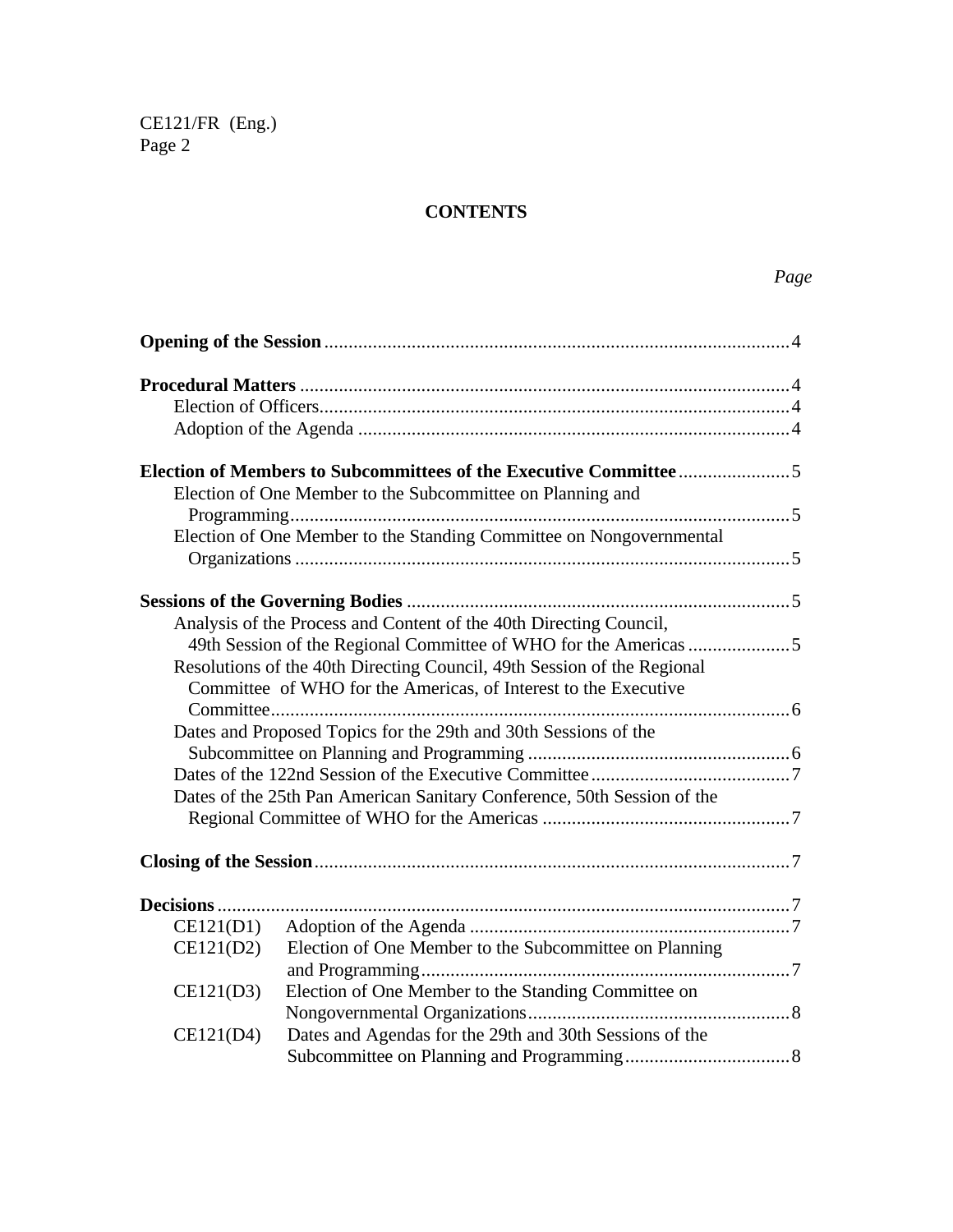# **CONTENTS (***cont***.)**

*Page*

# **Decisions (***cont***.)**

| CE121(D6) Dates of the 25th Pan American Sanitary Conference, |
|---------------------------------------------------------------|
| 50th Session of the Regional Committee of WHO                 |
|                                                               |
|                                                               |

## **Annexes:**

Annex A. Agenda Annex B. List of Participants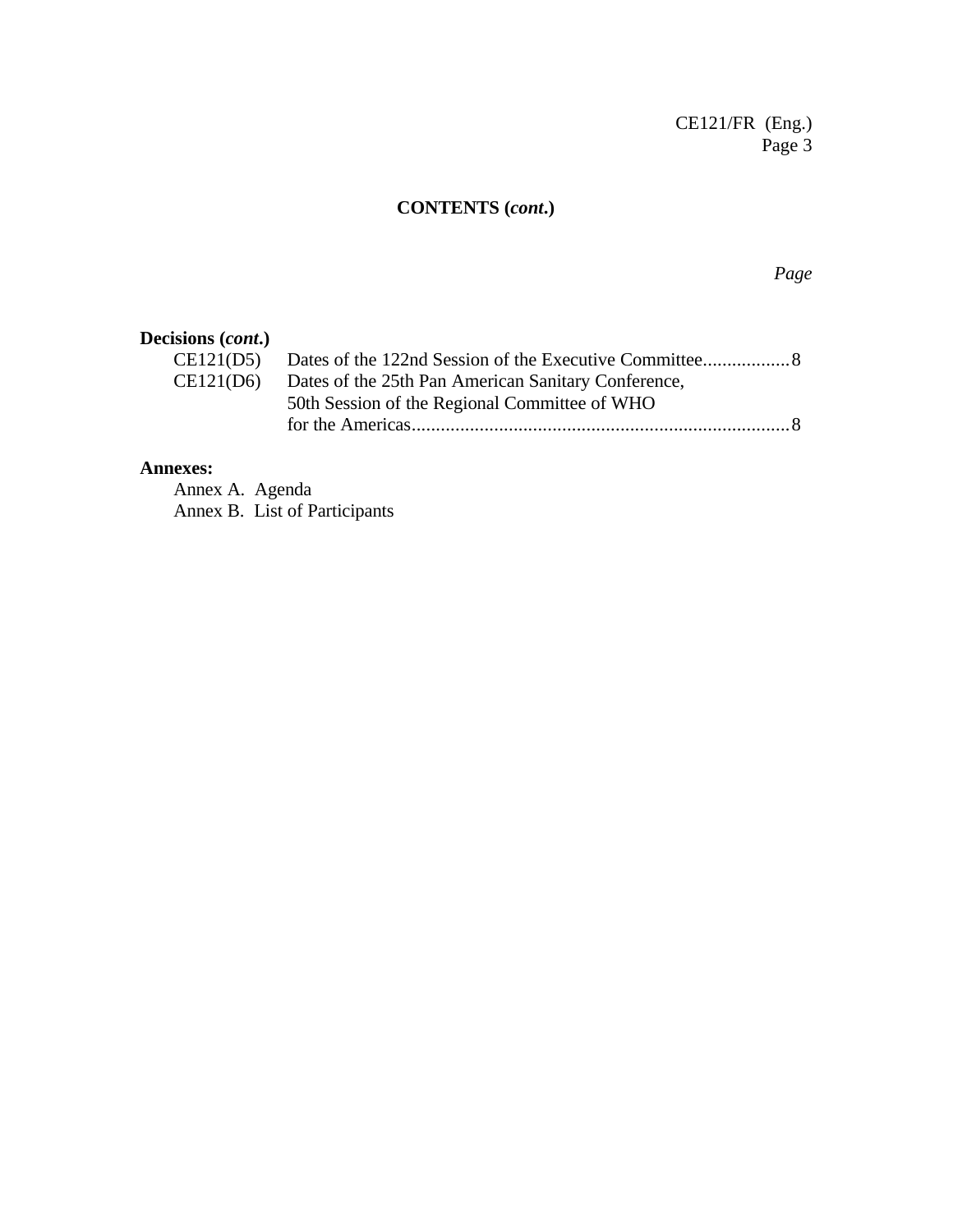#### **FINAL REPORT**

#### **Opening of the Session**

The 121st Session of the Executive Committee was held at the Headquarters of the Pan American Health Organization on 26 September 1997. The session was attended by delegates of the nine Members of the Executive Committee: Antigua and Barbuda, Bahamas, Chile, Colombia, Costa Rica, Ecuador, Mexico, Panama, and Paraguay. Also present were observers for Argentina, Canada, Peru, United States of America, and Venezuela.

Dr. Hermán Weinstok (Costa Rica, President of the Executive Committee) opened the session and welcomed the participants, extending a special welcome to the new Members of the Committee elected by the 40th Directing Council: Antigua and Barbuda, Ecuador, and Mexico.

#### **Procedural Matters**

#### *Election of Officers*

Pursuant to Rule 15 of its Rules of Procedure, the Committee elected the following Members to serve as officers for its 121st and 122nd Sessions:

| President:             | Chile          | (Dr. Alex Adolfo Figueroa Muñoz) |
|------------------------|----------------|----------------------------------|
| <i>Vice President:</i> | <b>Bahamas</b> | (Dr. Mercelene Dahl-Regis)       |
| Rapporteur:            | Paraguay       | (Ms. Cristina Semidei de Ortiz)  |

Dr. George A. O. Alleyne, Director of the Pan American Sanitary Bureau, served as Secretary ex officio, and Dr. Mirta Roses, Assistant Director of PASB, served as Technical Secretary.

#### *Adoption of the Agenda*

The Committee adopted the provisional agenda (Document CE121/1) prepared by the Secretariat (Decision CE121(D1)).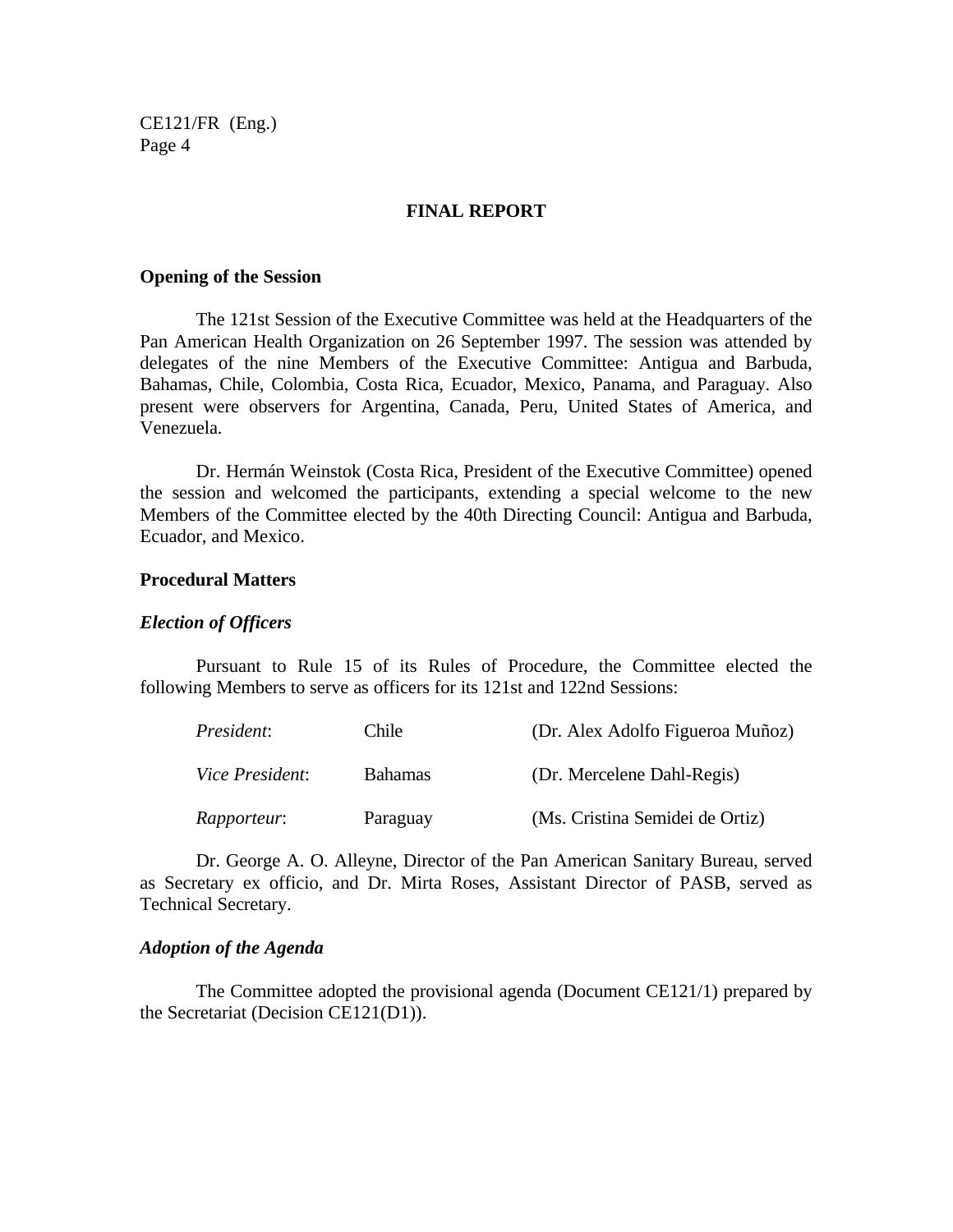## **Election of Members to Subcommittees of the Executive Committee**

#### *Election of One Member to the Subcommittee on Planning and Programming*

Ecuador was elected to serve on the Subcommittee on Planning and Programming on the expiration of the term of office of El Salvador on the Executive Committee (Decision CE121(D2)).

# *Election of One Member to the Standing Committee on Nongovernmental Organizations*

Antigua and Barbuda was elected to serve on the Standing Committee on Nongovernmental Organizations on the expiration of the term of office of Saint Kitts and Nevis on the Executive Committee (Decision CE121(D3)).

#### **Sessions of the Governing Bodies**

# *Analysis of the Process and Content of the 40th Directing Council, 49th Session of the Regional Committee of WHO for the Americas*

In general, the Committee found that the Directing Council had been very productive and efficient. However, it was suggested that, in the future, an attempt should be made to adhere more strictly to the approved timetable and program of meetings. Several delegates noted that, because time had run short toward the end of the week, not all items had received the same in-depth consideration, which was not fair to the PAHO staff who had invested considerable time and effort in preparing documents and presentations on those items. It was also pointed out that too much deviation from the established schedule could be disruptive and potentially costly for delegates who came to the sessions specifically to speak on certain items.

The Committee made several suggestions for improving the efficiency of future sessions of the Directing Council, namely: (1) limit the number of items on the Directing Council agenda in order to allow sufficient time for discussion; (2) plan the agendas of the Subcommittee on Planning and Programming and the Executive Committee bearing in mind the need to limit the number of items on the Council's agenda; (3) explore mechanisms whereby the Executive Committee can make more decisions regarding programming so as to forward fewer items to the Council; (4) include in all Directing Council documents a statement regarding the specific issues the Council is asked to address in order to guide and restrict the discussion; and (5) dispense with oral presentations by the representative of the Executive Committee during the Directing Council; instead, distribute those presentations in writing to all delegates.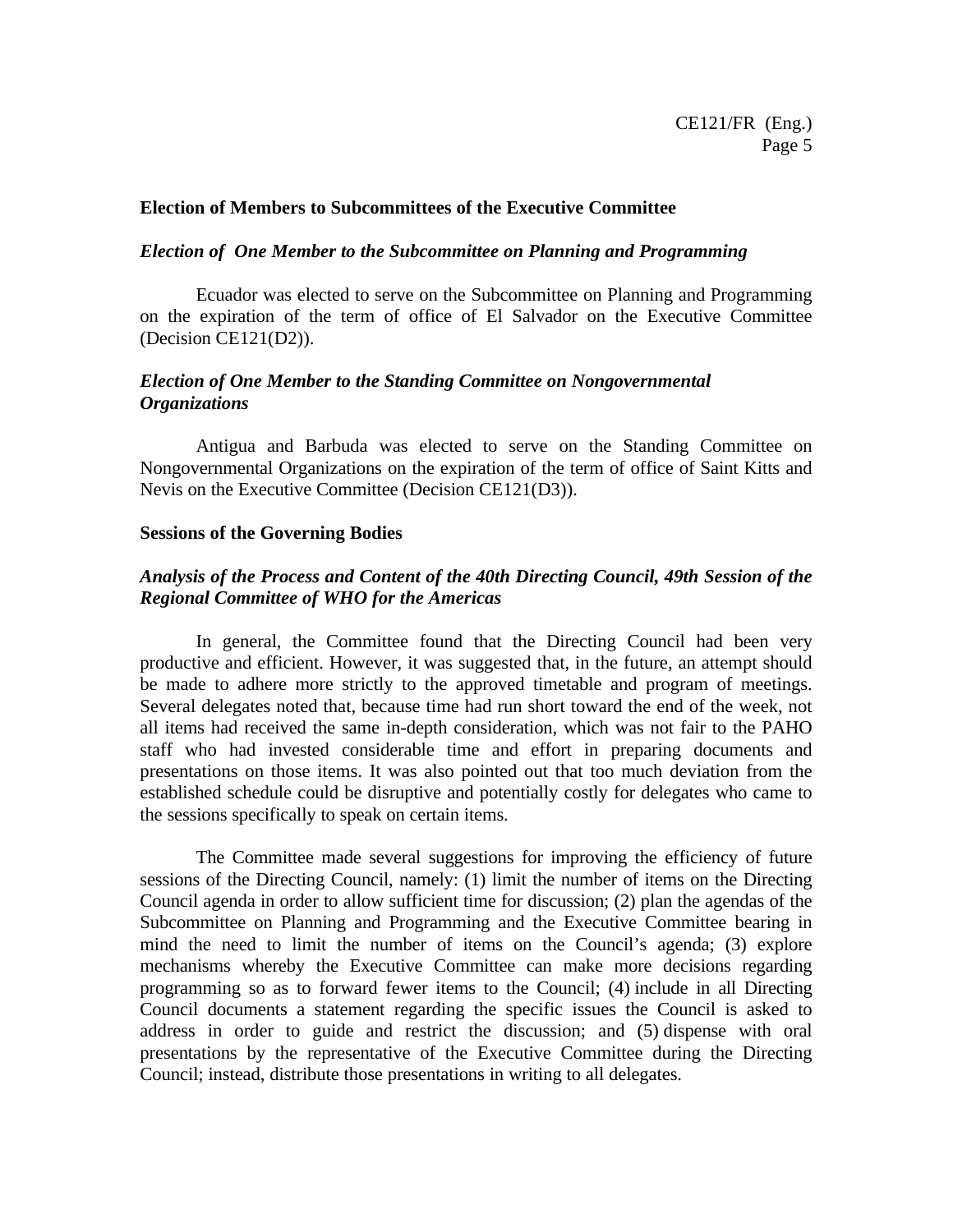The Director pointed out that it was difficult to adhere rigidly to the established schedule because sometimes items that were not expected to elicit much debate generated considerable enthusiasm. Some flexibility was therefore essential. He agreed on the need to forward fewer items for consideration by the Directing Council and said that during the next cycle of sessions the Secretariat would endeavor to review the items more critically with an eye to identifying issues that could be resolved by the Executive Committee and not sent forward.

## *Resolutions of the 40th Directing Council, 49th Session of the Regional Committee of WHO for the Americas, of Interest to the Executive Committee*

The Secretary briefly reviewed the 20 resolutions adopted by the Directing Council. There was no discussion of any particular resolution.

# *Dates and Proposed Topics for the 29th and 30th Sessions of the Subcommittee on Planning and Programming*

The Committee decided that the 29th Session of the Subcommittee on Planning and Programming would be held on 1 and 2 December 1997 and that the 30th Session would be held on 30 and 31 March 1998 (see Decision CE121(D4)).

The Director proposed that the following topics be examined at those two sessions: prevention and control of tobacco use; climate change and health; bioethics; health of the elderly; health and tourism; disaster mitigation in health installations; technical cooperation among countries; healthy communities; surveillance and prevention of foodborne diseases; population, reproductive health, and child health—evaluation of the goals of the World Summit for Children; and the strategic and programmatic orientations for 1999-2002. The delegates suggested several topics: Hantavirus, violence and public health, communication and health, and persistent organic pollutants. It was also suggested that, in the discussion of population, reproductive health, and child health, sexual health and reproductive health be treated as two different areas.

It was decided that the Secretariat would draw up the agendas for the two sessions, choosing from among the topics proposed by the Director and by the delegates and bearing in mind the need to have a manageable number of agenda items. It was pointed out that the strategic and programmatic orientations for 1999-2002 must be discussed, as they would chart the course for the Organization during the next quadrennium. In addition, they would have to be submitted to the Pan American Sanitary Conference for approval in September 1998. The Committee recommended that priority be given to items that were of interest to a number of countries and topics that had not been examined by the Governing Bodies in some time.

The Committee rendered Decision CE121(D4) on this item.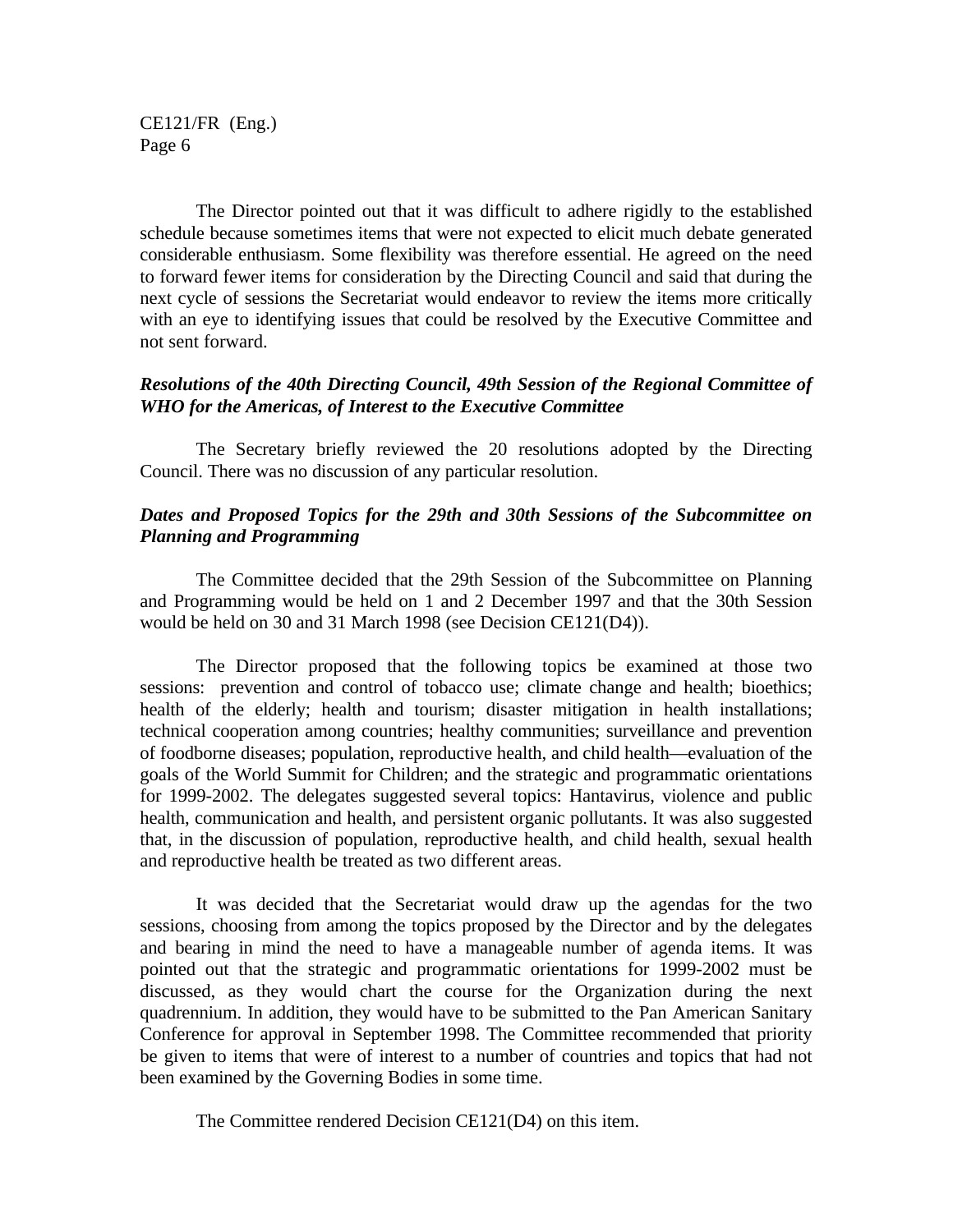#### *Dates of the 122nd Session of the Executive Committee*

The Committee decided to hold its 122nd Session from 21 to 26 June 1998 (Decision CE121(D5)).

# *Dates of the 25th Pan American Sanitary Conference, 50th Session of the Regional Committee of WHO for the Americas*

The Committee accepted the Director's suggestion that the Conference be held from 21 to 25 September 1998 (Decision CE121(D6)).

#### **Closing of the Session**

The President thanked the delegates for their participation and urged them, as they carried out their responsibilities as Members of the Executive Committee, to be mindful of the important themes stressed by the Director in his annual report to the Directing Council, in particular the role of health in human development, the search for equity, and the need for modernization of the health sector. Above all, he emphasized, it was essential to never lose sight of the fact that the center of all health efforts was the human being.

#### **Decisions**

In the course of the 121st Session, the Executive Committee rendered the following decisions:

## *CE121(D1) Adoption of the Agenda*

Pursuant to Rule 9 of the Rules of Procedure of the Executive Committee, the Committee adopted the agenda submitted by the Director (Document CE121/1).

 *(Single meeting*, *26 September 1997*)

# *CE121(D2) Election of One Member to the Subcommittee on Planning and Programming*

Ecuador was elected to serve on the Subcommittee on Planning and Programming on the expiration of the term of office of El Salvador on the Executive Committee.

*(Single meeting*, *26 September 1997*)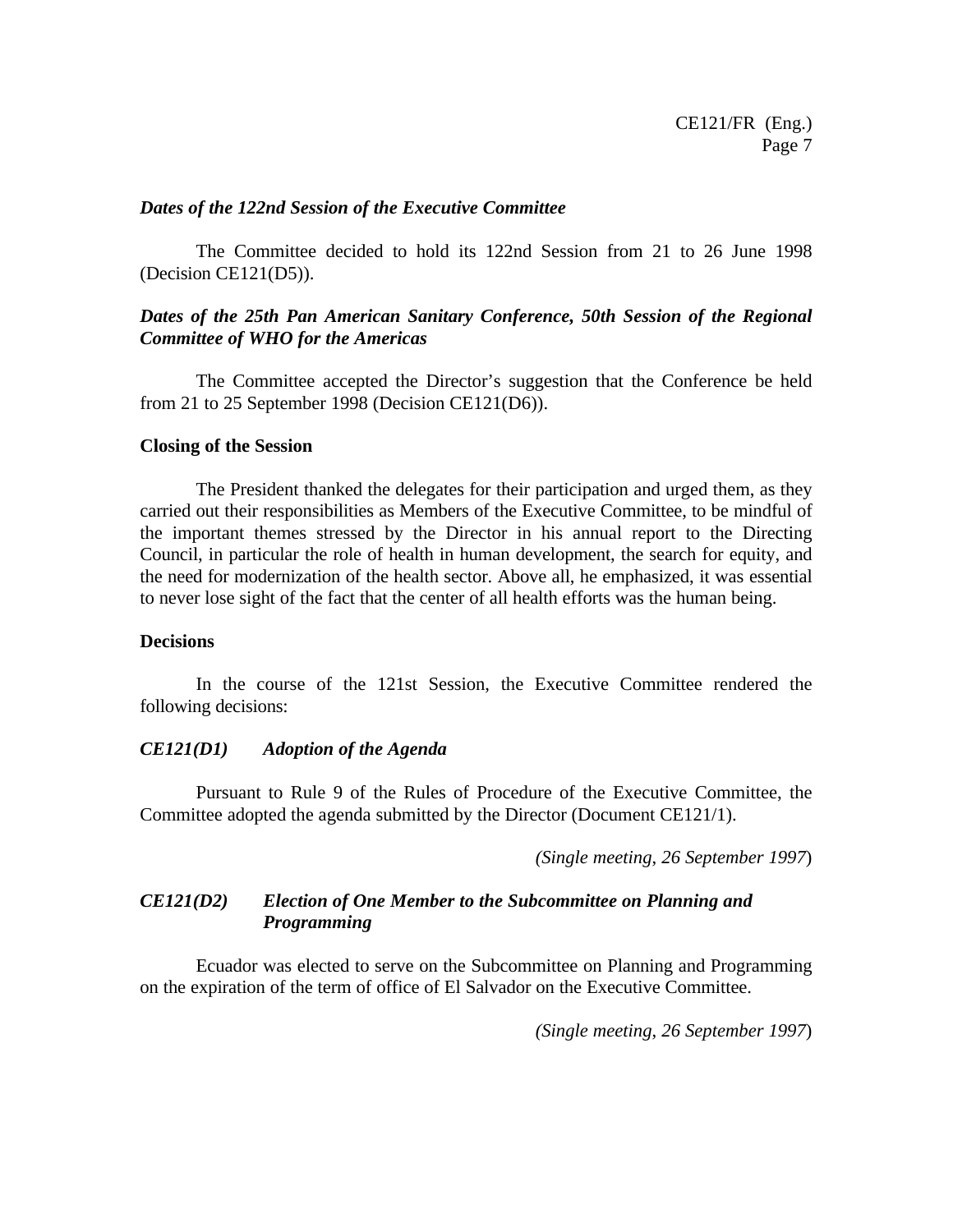#### *CE121(D3) Election of One Member to the Standing Committee on Nongovernmental Organizations*

Antigua and Barbuda was elected to serve on the Standing Committee on Nongovernmental Organizations on the expiration of the term of office of Saint Kitts and Nevis on the Executive Committee.

*(Single meeting*, *26 September 1997*)

#### *CE121(D4) Dates and Agendas for the 29th and 30th Sessions of the Subcommittee on Planning and Programming*

The Committee decided that the 29th Session of the Subcommittee on Planning and Programming would be held on 1 and 2 December 1997 and that the 30th Session would be held on 30 and 31 March 1998. The Committee also authorized the Secretariat to draw up the agendas for the two sessions, bearing in mind the topics proposed by the Director and the recommendations made by the Executive Committee.

*(Single meeting*, *26 September 1997*)

#### *CE121(D5) Dates of the 122nd Session of the Executive Committee*

The Committee set the dates 21 to 26 June 1998 for its 122nd Session.

*(Single meeting*, *26 September 1997*)

#### *CE121(D6) Dates of the 25th Pan American Sanitary Conference, 50th Session of the Regional Committee of WHO for the Americas*

Pursuant to Article 7.A of the PAHO Constitution and Rule 1 of the Rules of Procedure of the Pan American Sanitary Conference, the Committee decided to authorize the Director to convoke the 25th Pan American Sanitary Conference, 50th Session of the Regional Committee of WHO for the Americas, to meet at the Headquarters of the Organization in Washington, D.C., from 21 to 25 September 1998.

*(Single meeting*, *26 September 1997)*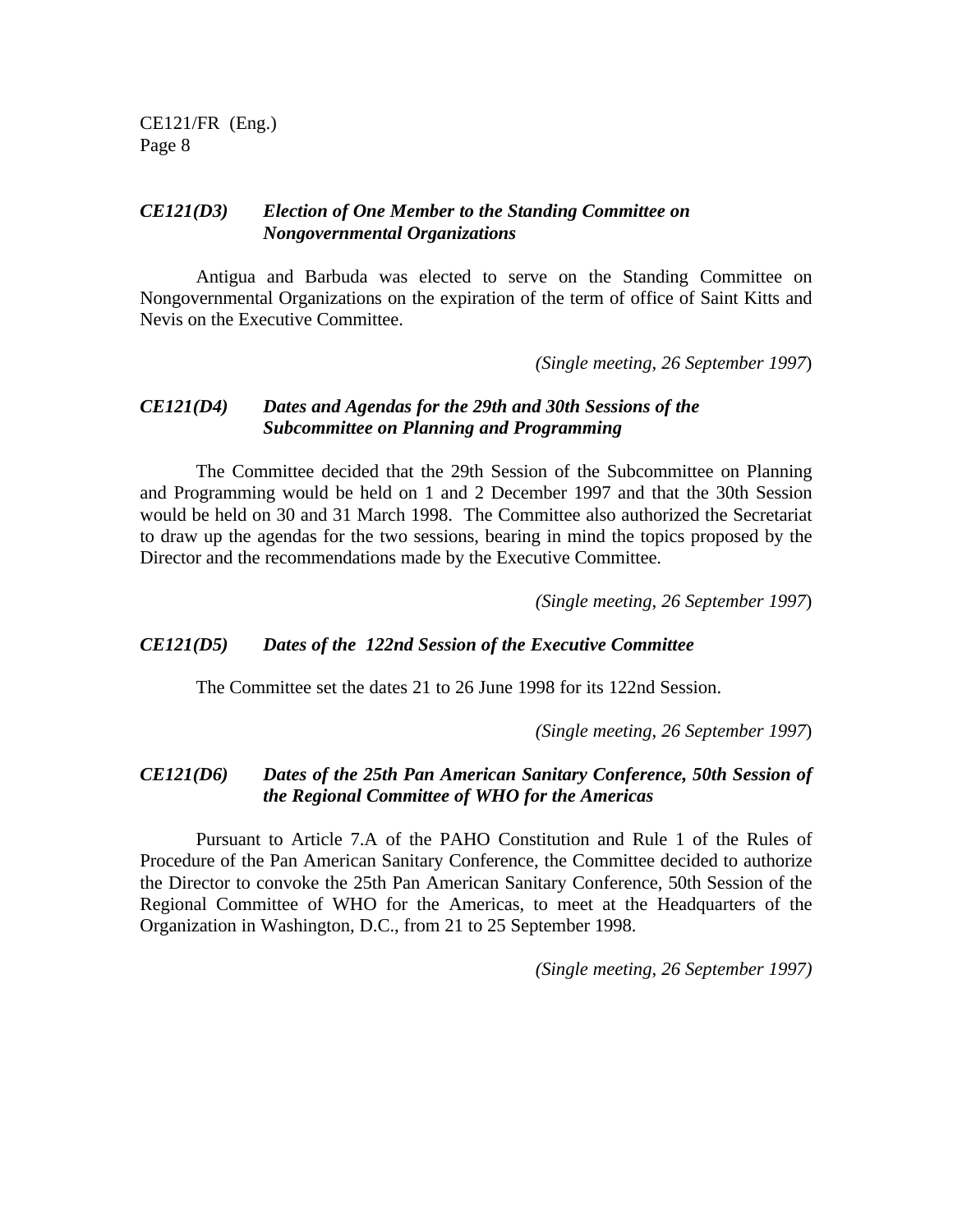IN WITNESS WHEREOF, the President of the Executive Committee and the Secretary ex officio sign the present Final Report in the English and Spanish languages, both texts being equally authentic.

DONE in Washington, D.C., United States of America, on this twenty-sixth day of September, nineteen hundred and ninety-seven. The Secretary shall deposit the original texts in the archives of the Pan American Sanitary Bureau and shall send copies thereof to the Member States of the Organization.

> Alex Adolfo Figueroa Muñoz Delegate of Chile President of the 121st Session of the Executive Committee

\_\_\_\_\_\_\_\_\_\_\_\_\_\_\_\_\_\_\_\_\_\_\_\_\_\_\_\_\_\_\_\_\_\_\_\_\_\_

George A. O. Alleyne Secretary ex officio of the 121st Session of the Executive Committee Director of the Pan American Sanitary Bureau

\_\_\_\_\_\_\_\_\_\_\_\_\_\_\_\_\_\_\_\_\_\_\_\_\_\_\_\_\_\_\_\_\_\_\_\_\_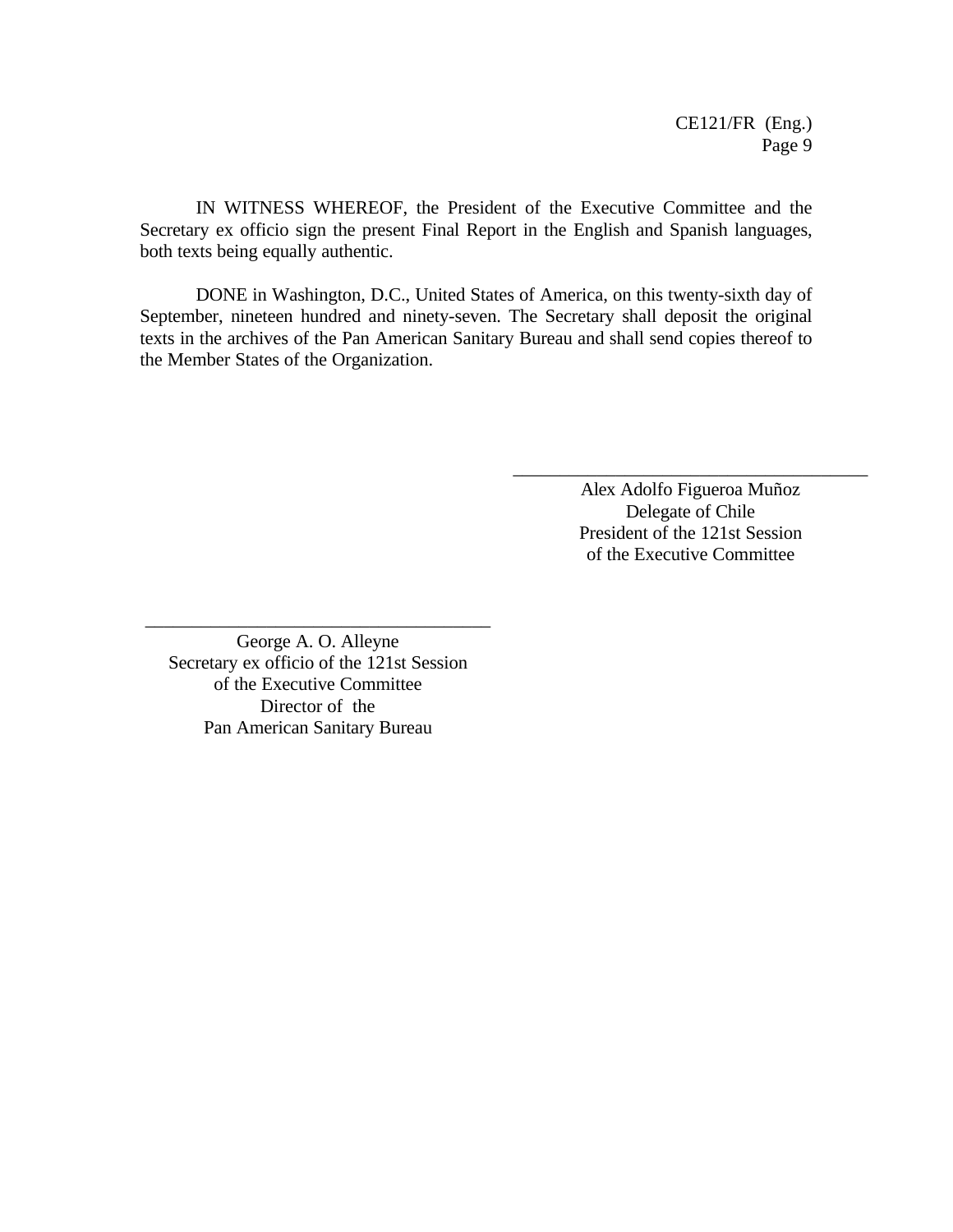CE121/FR (Eng.) Annex A

## **AGENDA**

#### **1. OPENING OF THE SESSION**

#### **2. PROCEDURAL MATTERS**

- 2.1 Election of the President, Vice President, and Rapporteur
- 2.2 Adoption of the Agenda

## **3. SUBCOMMITTEES OF THE EXECUTIVE COMMITTEE**

- 3.1 Election of One Member to the Subcommittee on Planning and Programming on the Expiration of the Term of Office of El Salvador on the Executive Committee
- 3.2 Election of One Member to the Standing Committee on Nongovernmental Organizations on the Expiration of the Term of Office of Saint Kitts and Nevis on the Executive Committee

#### **4. SESSIONS OF THE GOVERNING BODIES**

- 4.1 Analysis of the Process and Content of the 40th Directing Council, 49th Session of the Regional Committee of WHO for the Americas
- 4.2 Resolutions of the 40th Directing Council, 49th Session of the Regional Committee of WHO for the Americas, of Interest to the Executive Committee
- 4.3 Dates and Proposed Topics for the 29th and 30th Sessions of the Subcommittee on Planning and Programming
- 4.4 Dates of the 122nd Session of the Executive Committee
- 4.5 Dates of the 25th Pan American Sanitary Conference, 50th Session of the Regional Committee of WHO for the Americas

# **5. OTHER MATTERS**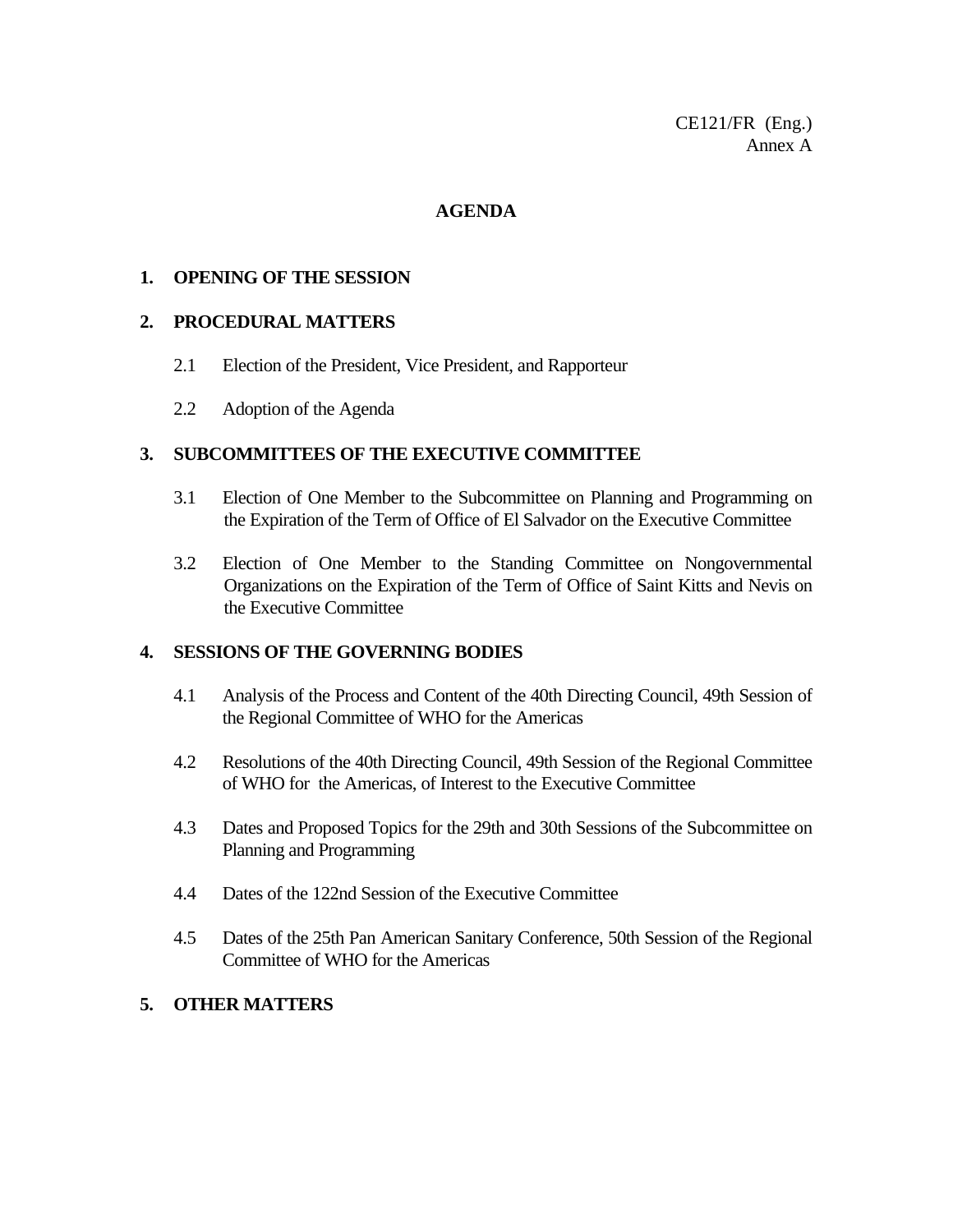CE121/FR (Eng.) Annex B

# **LIST OF PARTICIPANTS LISTA DE PARTICIPANTES**

# **Members of the Committee Miembros del Comité**

**Antigua and Barbuda Antigua y Barbuda**

Hon. Samuel Aymer

## **Bahamas**

Dr. Mercelene Dahl-Regis

**Chile**

Dr. Alex Figueroa Muñoz

# **Colombia**

Srta. Sara Gamba Fuentes

## **Costa Rica**

Dr. Hermán Weinstok

## **Ecuador**

Dr. Asdrúbal de la Torre

# **Mexico México**

Dra. Melba Muñiz-Martelón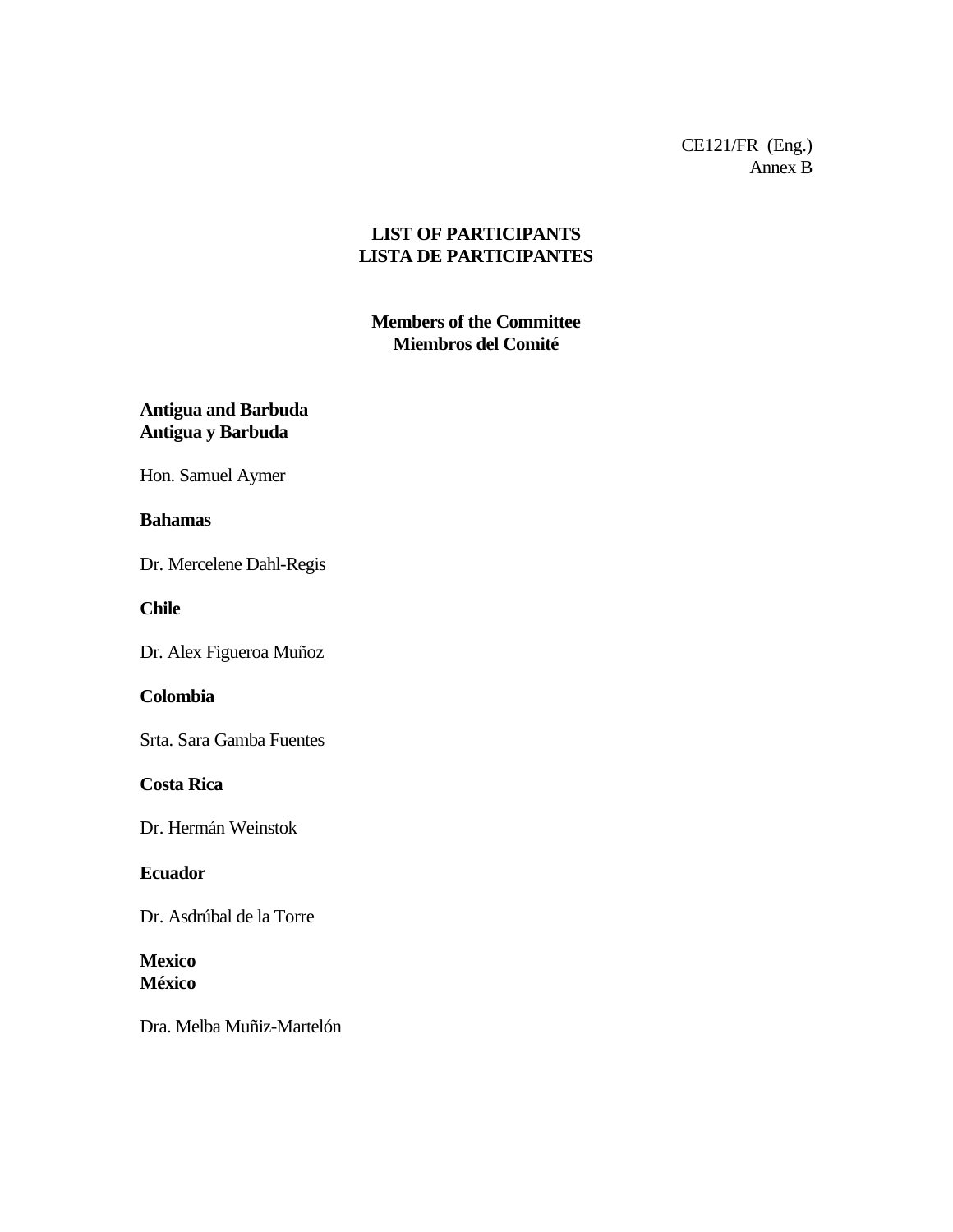CE121/FR (Eng.) Annex B  $-2$  -

> **Members of the Committee** (*cont.*) **Miembros del Comité** (*cont.*)

#### **Panama Panamá**

Dra. Aída Moreno de Rivera

#### **Paraguay**

Lic. María Cristina Semidei de Ortiz

# **United States of America Estados Unidos de América**

Mr. Neil Boyer

# **Observers Observadores**

**Member States Estados Miembros**

# **Argentina**

Dr. Argentino Pico

# **Canada Canadá**

Mr. Nick Previsich

# **Peru Perú**

Dr. Pablo Augusto Meloni Navarro

#### **Venezuela**

Dr. José Oletta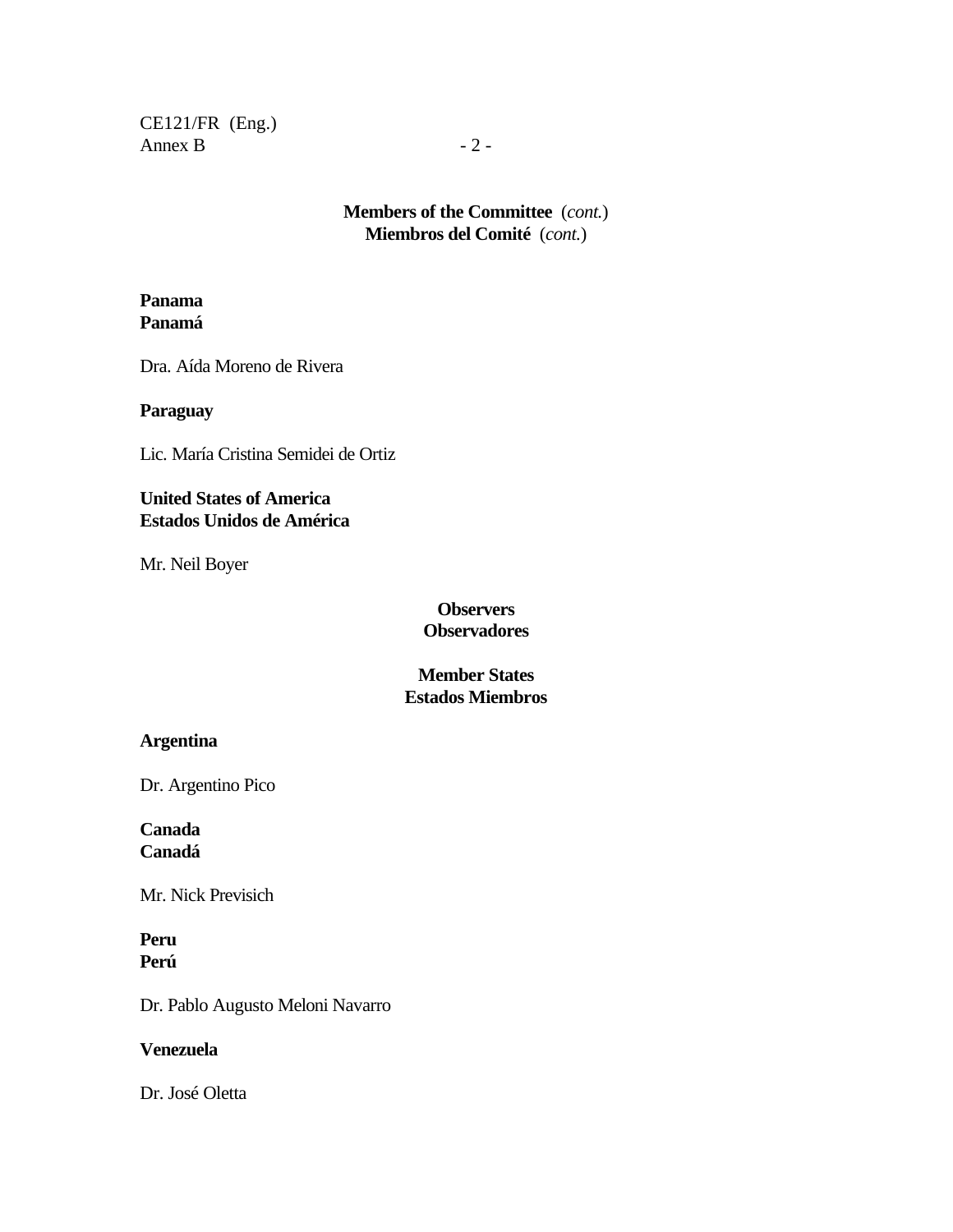# **PAN AMERICAN SANITARY BUREAU OFICINA SANITARIA PANAMERICANA**

*Director (Secretary ex officio of the Directing Council) Director (Secretario ex officio del Consejo Directivo)*

Dr. George A. O. Alleyne

*Advisers to the Director Asesores del Director*

Dr. David Brandling-Bennett Deputy Director

Dr. Mirta Roses Assistant Director

Mr. Thomas Tracy Chief of Administration

Dr. Stephen J. Corber Director, Division of Disease Prevention and Control

Mr. Horst Otterstetter Director, Division of Health and Environment

Dr. Daniel López Acuña Director, Division of Health Systems and Services Development

Dr. José Antonio Solís Acting Director, Division of Health Promotion and Protection

Dr. Juan Antonio Casas Director, Division of Health and Human Development

Dr. Ciro de Quadros Director, Special Program on Vaccines and Immunization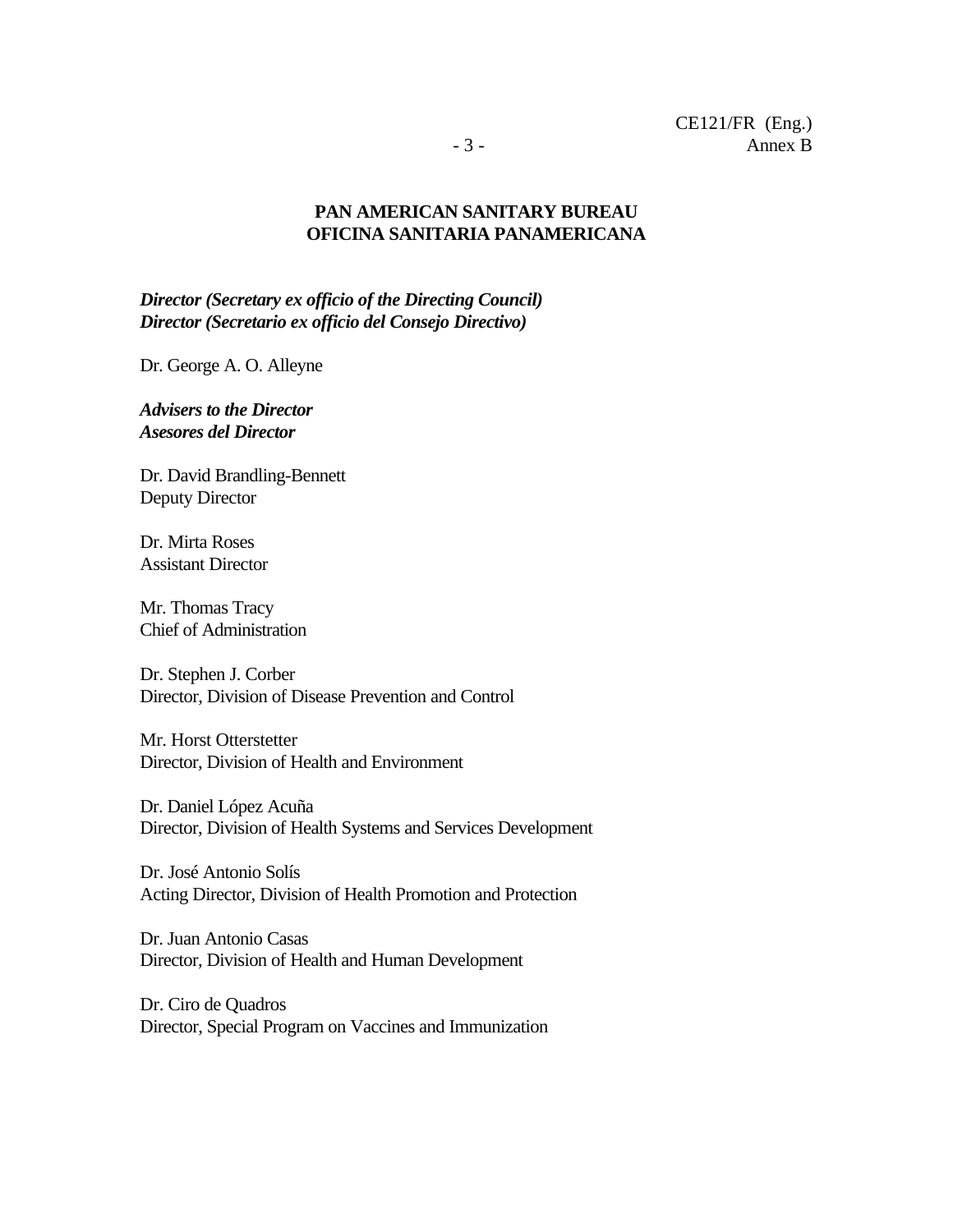CE121/FR (Eng.) Annex B  $-4$  -

## **PAN AMERICAN SANITARY BUREAU** (cont.) **OFICINA SANITARIA PANAMERICANA** (cont.)

*Advisers to the Director* (cont.) *Asesores del Director* (cont.)

Dr. Irene Klinger Chief, Office of External Relations

Dr. Juan Manuel Sotelo Chief, Office of Analysis and Strategic Planning

*Chief, Legal Office Jefe, Oficina de Asuntos Jurídicos*

Dr. Heidi Jiménez

*Chief, General Services Jefe, Servicios Generales*

Mr. César A. Portocarrero

*Chief, Conference and Secretariat Services Jefe, Servicios de Conferencia y Secretaría*

Ms. Janice Barahona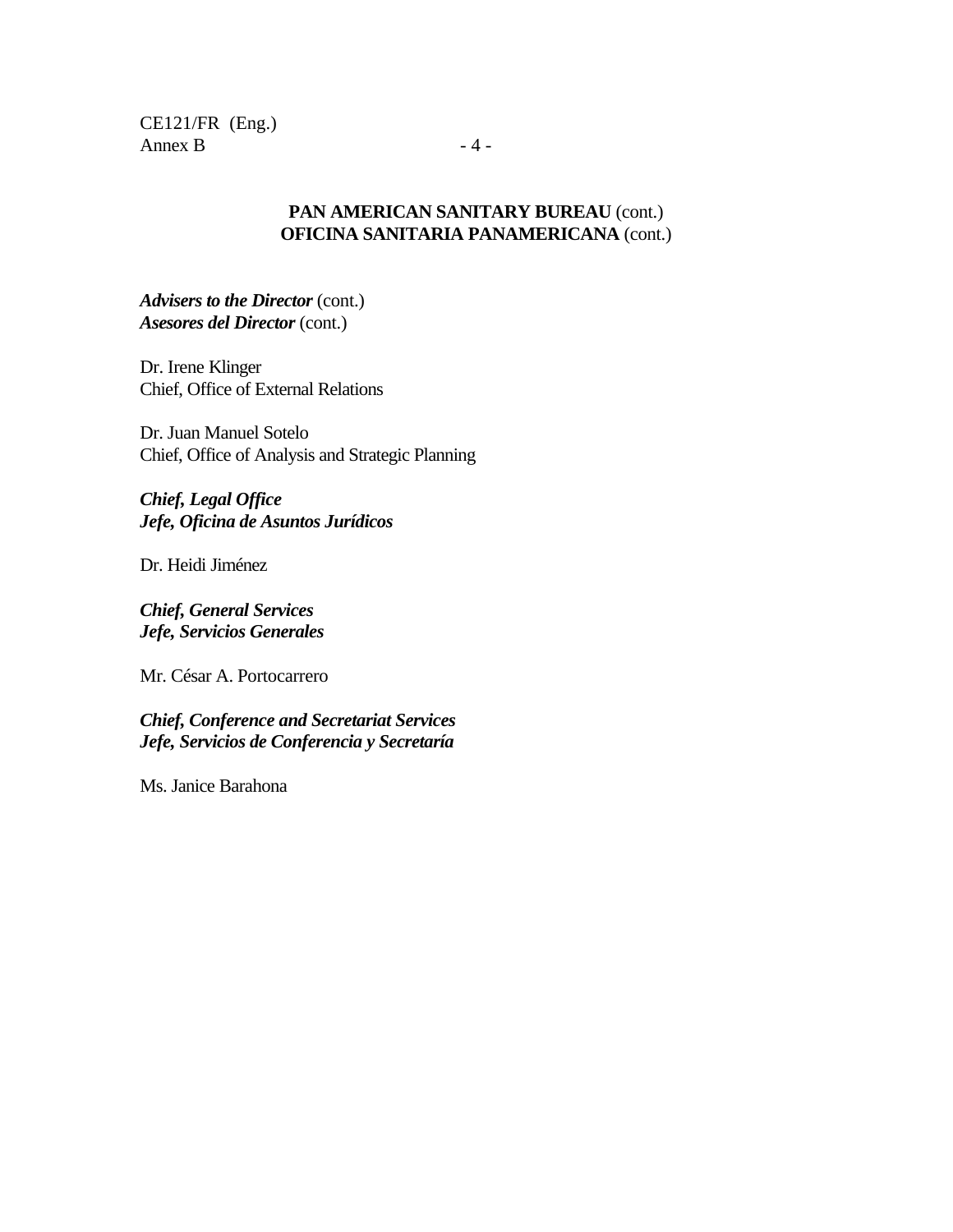Washington, D.C. June 1998

122nd Session CSP25/4 (Eng.)<br>Vashington, D.C. Annex B

CE122/FR (Eng.) 25 June 1998 ORIGINAL: ENGLISH-

SPANISH

# **F I N A L R E P O R T**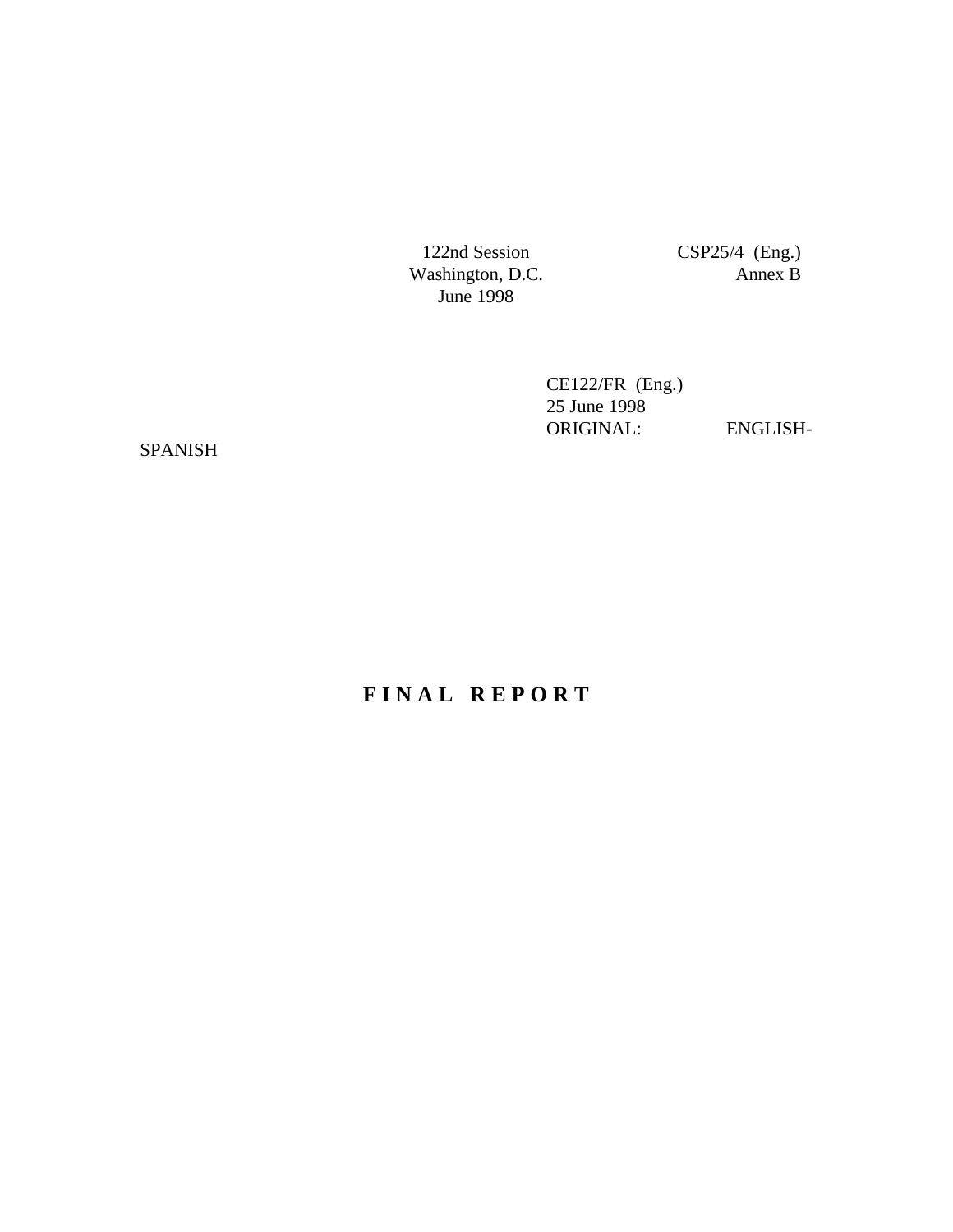# **CONTENTS**

| Page                                                                                        |
|---------------------------------------------------------------------------------------------|
|                                                                                             |
|                                                                                             |
|                                                                                             |
|                                                                                             |
|                                                                                             |
| Report of the Award Committee of the PAHO Award for Administration, 19987                   |
|                                                                                             |
| Provisional Draft of the Program Budget of the World Health Organization                    |
|                                                                                             |
| Strategic and Programmatic Orientations for the Pan American Sanitary                       |
|                                                                                             |
| Technical Cooperation Among Countries: Pan Americanism in the                               |
|                                                                                             |
|                                                                                             |
|                                                                                             |
|                                                                                             |
|                                                                                             |
|                                                                                             |
|                                                                                             |
|                                                                                             |
|                                                                                             |
|                                                                                             |
| Financial Report of the Director and Report of the External Auditor<br>for 1996-1997.<br>36 |
| PAHO Building Fund and Maintenance and Repair of PAHO-owned                                 |
|                                                                                             |
|                                                                                             |
|                                                                                             |
|                                                                                             |
| Statement by the Representative of the PAHO/WHO Staff Association41                         |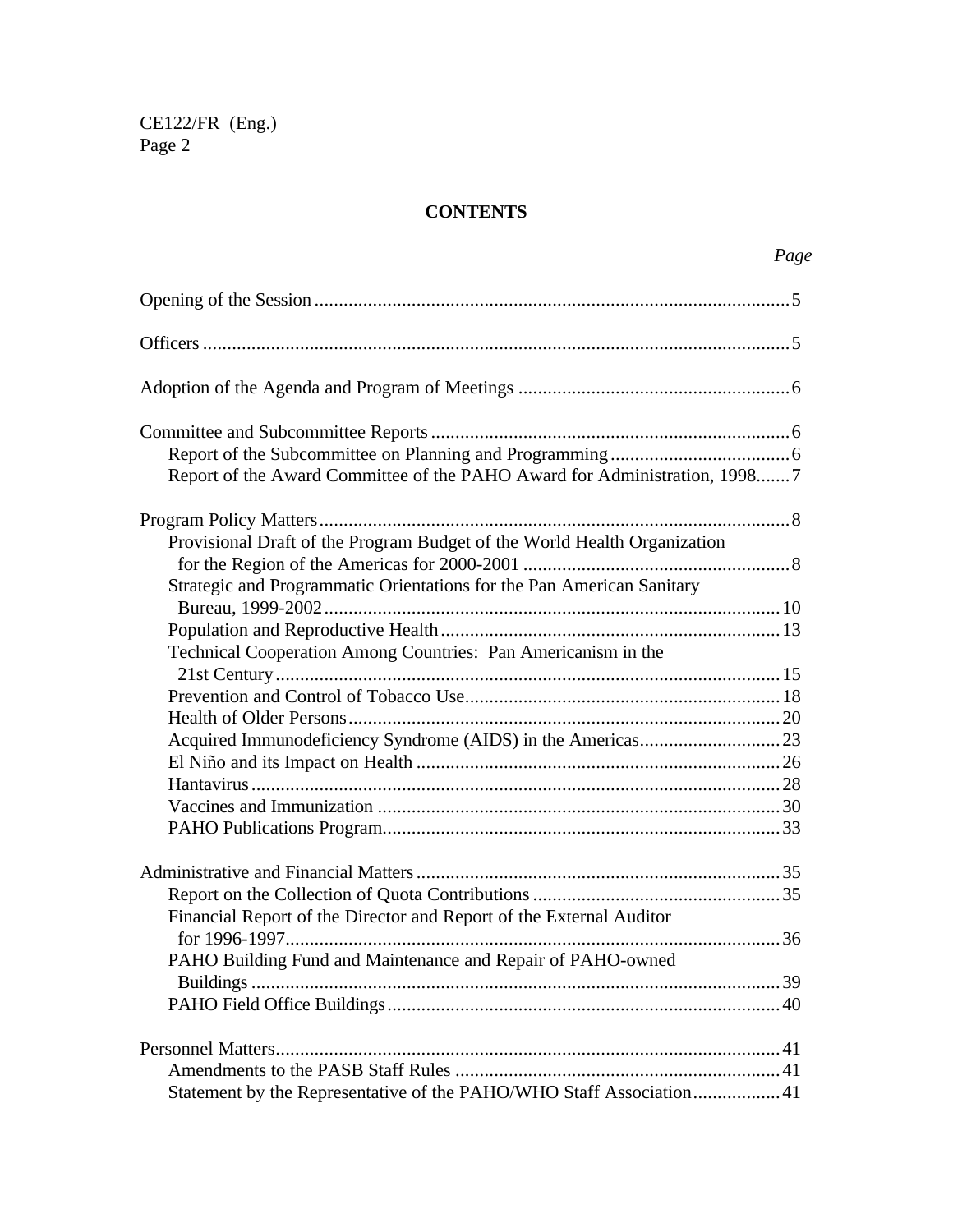# **CONTENTS** (*cont.*)

|          | Resolutions and Other Actions of the Fifty-first World Health Assembly |  |
|----------|------------------------------------------------------------------------|--|
|          |                                                                        |  |
|          |                                                                        |  |
|          |                                                                        |  |
|          | Representation of the Executive Committee at the 25th Pan American     |  |
|          | Sanitary Conference, 50th Session of the WHO Regional Committee        |  |
|          |                                                                        |  |
|          | Provisional Agenda of the 25th Pan American Sanitary Conference,       |  |
|          |                                                                        |  |
|          |                                                                        |  |
|          |                                                                        |  |
|          |                                                                        |  |
|          |                                                                        |  |
|          |                                                                        |  |
| CE122.R2 | Financial Report of the Director and Report of the                     |  |
|          |                                                                        |  |
| CE122.R3 | Provisional Draft of the Program Budget of the World                   |  |
|          | Health Organization for the Region of the Americas for                 |  |
|          |                                                                        |  |
| CE122.R4 | Strategic and Programmatic Orientations for the Pan                    |  |
|          |                                                                        |  |
| CE122.R5 |                                                                        |  |
| CE122.R6 |                                                                        |  |
| CE122.R7 |                                                                        |  |
| CE122.R8 | Amendments to the Staff Rules of the Pan American                      |  |
| CE122.R9 |                                                                        |  |
|          |                                                                        |  |
|          |                                                                        |  |
|          |                                                                        |  |
|          |                                                                        |  |
|          | CE122.R13 Provisional Agenda of the 25th Pan American Sanitary         |  |
|          | Conference, 50th Session of the WHO Regional                           |  |
|          |                                                                        |  |
|          | CE122.R14 PAHO Building Fund and Maintenance and Repair of             |  |
|          |                                                                        |  |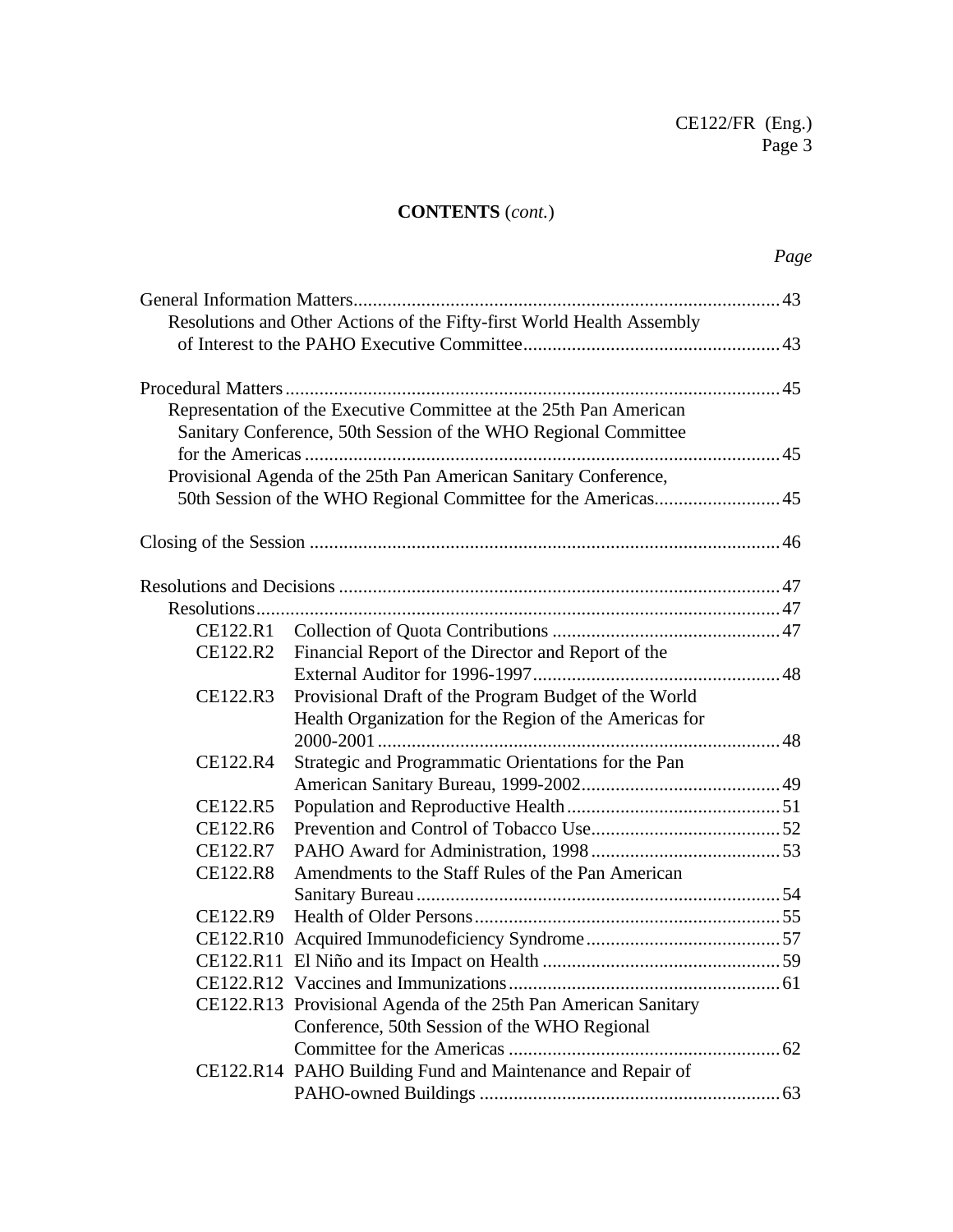# **CONTENTS** (*cont.*)

# *Page*

| CE122(D2) Representation of the Executive Committee at the              |  |
|-------------------------------------------------------------------------|--|
| 25th Pan American Sanitary Conference, 50th Session                     |  |
|                                                                         |  |
| CE122(D3) Report of the Subcommittee on Planning and Programming64      |  |
| CE122(D4) Technical Cooperation Among Countries: Pan Americanism        |  |
|                                                                         |  |
|                                                                         |  |
|                                                                         |  |
| CE122(D7) Statement by the Representative of the PAHO/WHO Staff         |  |
|                                                                         |  |
|                                                                         |  |
| CE122(D9) Resolutions and other Actions of the Fifty-first World Health |  |
|                                                                         |  |
|                                                                         |  |

# Annexes

Annex A. Agenda Annex B. List of Documents Annex C. List of Participants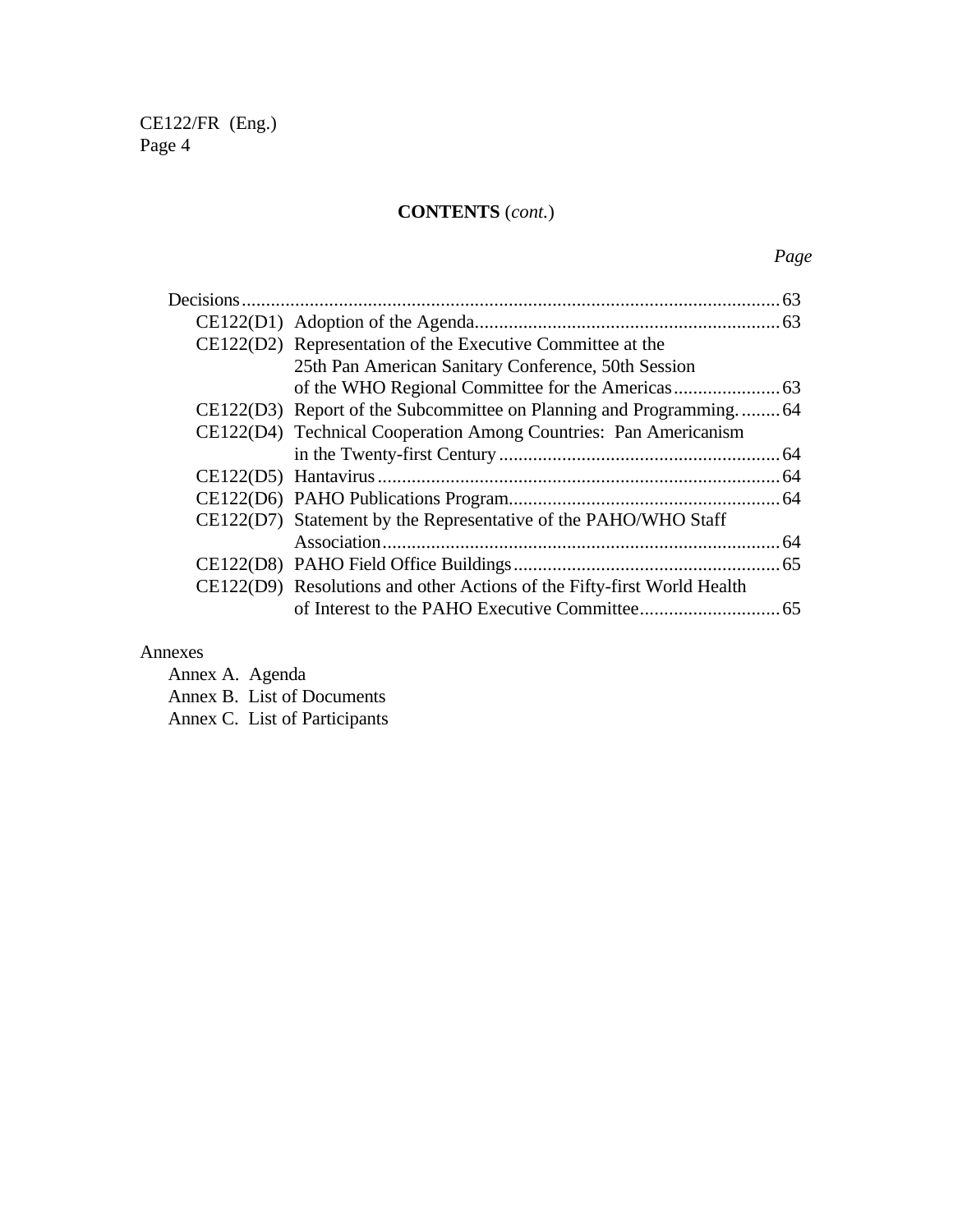#### **FINAL REPORT**

#### **Opening of the Session**

The 122nd Session of the Executive Committee was held at the Headquarters of the Pan American Health Organization on 22-25 June 1998. The session was attended by delegates of the nine Members of the Executive Committee: Antigua and Barbuda, Bahamas, Chile, Colombia, Costa Rica, Ecuador, Mexico, Panama, and Paraguay. The following Member States and Observer States were represented in an observer capacity: Bolivia, Canada, Cuba, France, Jamaica, United States of America, Uruguay, Venezuela, and Spain. In addition, five intergovernmental organizations and four nongovernmental organizations were represented.

Dr. Fernando Muñoz Porras (Chile, President of the Executive Committee) opened the session and welcomed the participants.

Dr. George Alleyne (Director, PASB) added his welcome to the participants. For the benefit of newcomers he reviewed the functions and responsibilities of the Executive Committee, noting that the 122nd Session of the Committee would be particularly important, inasmuch as it would be preparatory to the Pan American Sanitary Conference, the supreme governing authority of the Organization. By highlighting key issues and resolving any discrepancies with regard to the content and wording of the resolutions, the Executive Committee would help to avoid unnecessary discussion and greatly facilitate the work of the Conference.

#### **Officers**

The Members elected to office at the Committee's 121st Session continued to serve in their respective capacities at the 122nd Session. The officers were therefore as listed below:

| President:             | Chile          | (Dr. Fernando Muñoz Porras)                              |
|------------------------|----------------|----------------------------------------------------------|
| <i>Vice President:</i> | <b>Bahamas</b> | (Dr. Merceline Dahl-Regis)                               |
| <i>Rapporteur:</i>     | Paraguay       | (Dr. Andrés Vidovich Morales)<br>(Dr. Mario Dullak Peña) |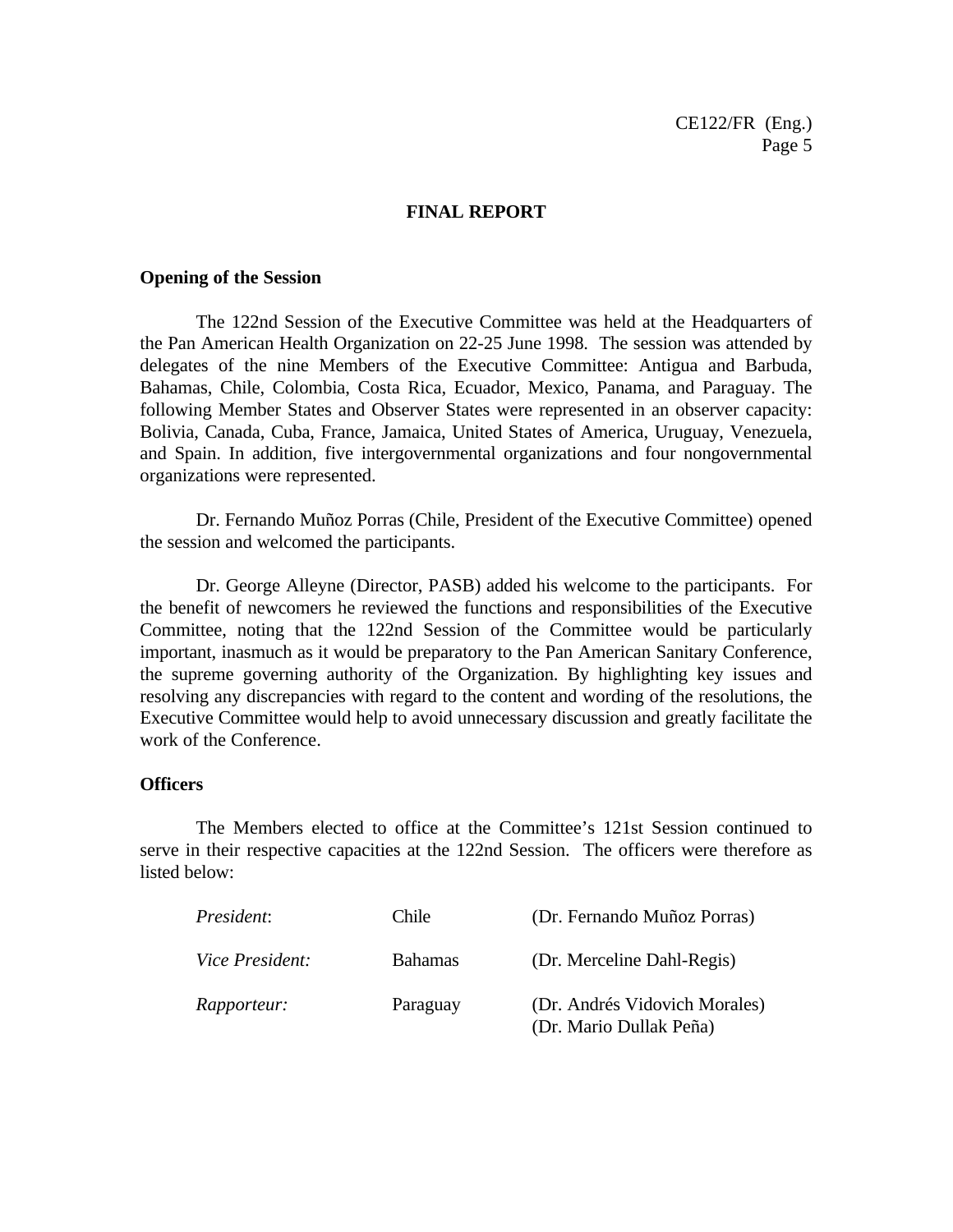Because the Delegate of Paraguay was unavoidably delayed and was not present at the opening of the session, the Committee selected Mexico (represented by Dr. Miguel Ángel Lezana) to serve as Rapporteur pro tempore*.*

### **Adoption of the Agenda and Program of Meetings (Documents CE122/1, Rev. 3, and CE122/WP/1)**

The Committee adopted the provisional agenda and program of meetings prepared by the Secretariat (Decision CE122(D1)).

#### **Committee and Subcommittee Reports**

#### *Report of the Subcommittee on Planning and Programming (Document CE122/5)*

The report on the 29th and 30th Sessions of the Subcommittee on Planning and Programming was presented by Dr. Merceline Dahl-Regis, who had served as President of the Subcommittee in representation of the Bahamas at the 30th Session. At those two sessions the Subcommittee discussed nine items that were on the agenda of the Executive Committee at the 122nd Session, namely: Prevention and Control of Tobacco Use; Health of the Elderly; Hantavirus; Strategic and Programmatic Orientations for the Pan American Sanitary Bureau. 1999-2002; Technical Cooperation Among Countries: Pan Americanism in the 21st Century; Climate Change and Infections Diseases: the Implications of El Niño; Population and Reproductive Health; PAHO Publications Program; and the Provisional Draft of the Program Budget of the World Health Organization for the Region of the Americas for 2000-2001. Some of the Subcommittee's comments on these items are summarized in this report under the respective agenda items.

The Subcommittee also considered the following items, which were not taken up by the Executive Committee: Surveillance and Prevention of Foodborne Diseases; Communication and Health; Health and Tourism; Disaster Mitigation in Health Facilities; and Bioethics. Summaries of the presentations and discussions on all the above-mentioned items may be found in the final reports of the Subcommittee's 29th and 30th Sessions (Documents SPP29/FR and SPP30/FR).

In the discussion that followed the report, the Executive Committee highlighted the linkages between several of the items examined by the Subcommittee, notably those that existed between health, communication, tourism, and foodborne diseases. Several delegates emphasized the value of the Organization's work in the area of health and tourism, especially given the economic significance of tourism for many countries in the Americas. The importance of continued attention to the challenges posed by aging of the Region's population was also stressed.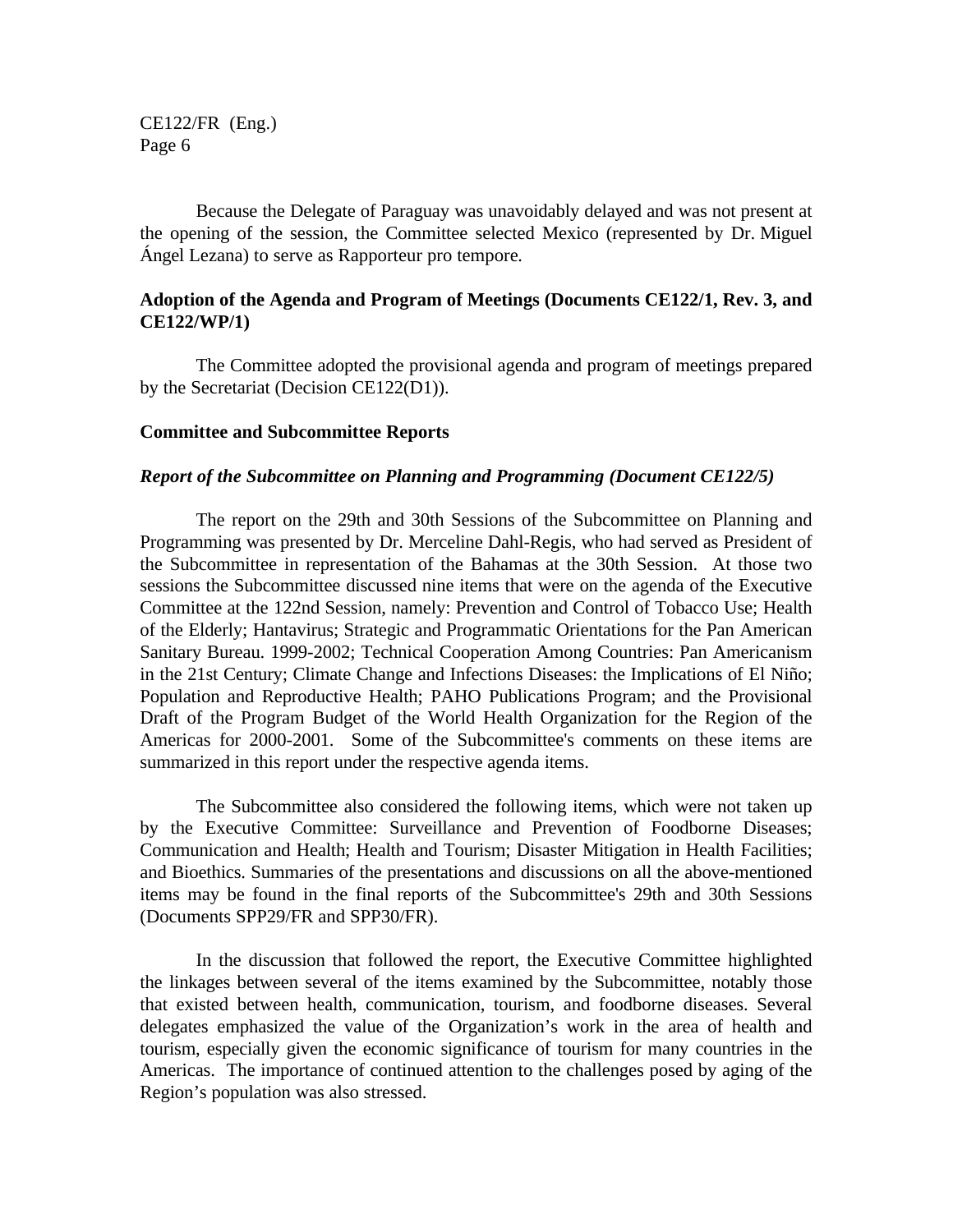The Committee took note of the report of the Subcommittee (Decision CE122(D3)).

# *Report of the Award Committee of the PAHO Award for Administration, 1998 (Documents CE122/6; CE122/6, Add. I; and CE122/6, Corrig. I)*

Dr. Melba Muñiz Martelón (Mexico) reported that the Award Committee of the PAHO Award for Administration, 1998, composed of the Delegates of Bahamas, Chile, and Mexico, had met on 23 June 1998 and, after a careful examination of the candidates' qualifications, had decided to confer the award on Dr. Christine Olive Moody, of Jamaica, for her contribution to the planning, administration, and leadership of health services in Jamaica and her continuous efforts toward the development of primary health care at the regional and global levels.

She also noted that one of the candidates had not been considered because the nomination had been received after the deadline. The Award Committee recommended that the candidacy be held in abeyance for consideration in 1999, subject to the endorsement of the candidate's government.

The Executive Committee welcomed the selection of Dr. Moody, emphasizing her pioneering work in the area of primary health care and her many contributions, not only to the scientific development of the health field, but to the training of health workers throughout the Caribbean region. The Observer for Jamaica pointed out that Dr. Moody had been a catalyst for change at the global level, as well. She had been active in the development of primary health care long before the International Conference on Primary Health Care took place in Alma-Ata and had been instrumental in shaping the declaration and the primary health care approach that had come out of that conference and that continued to guide the work of the Organization and public health professionals around the world. The representative thanked the Committee, on behalf of the people of Jamaica, for its decision to confer the award on Dr. Moody.

The Director, in response to a request from one of the delegates, said that future reports of the Award Committee would be accompanied by a brief biographical sketch of the award recipient in order to provide the Executive Committee with a better idea of the person's background and accomplishments.

The Committee adopted Resolution CE122.R7.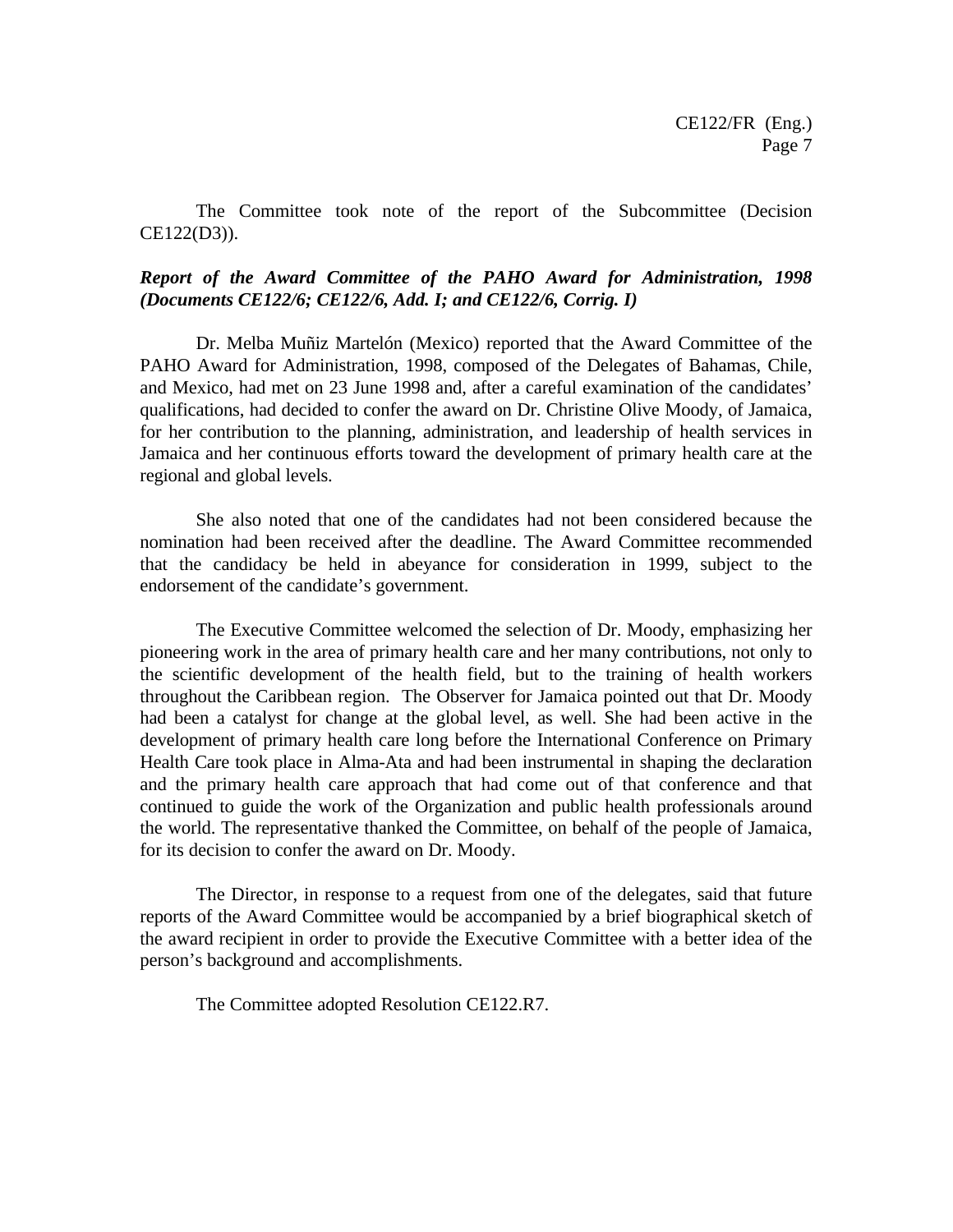$\overline{a}$ 

#### **Program Policy Matters**

# *Provisional Draft of the Program Budget of the World Health Organization for the Region of the Americas for 2000-2001 (Document CE122/7)*

Mr. Michael Usnick (Chief of Budget, PAHO) reminded the Committee that the document under consideration contained only the WHO portion of the regular program budget for the Region of the Americas for 2000-2001. The WHO portion represented approximately 33% of PAHO's regular core program. The combined PAHO/WHO budget for that biennium would be presented to the Governing Bodies in 1999. The instructions from the Director-General of WHO had provided for no overall program growth and had called for regional budget proposals to be submitted without any cost increases with respect to the 1998-1999 program budget. Hence, the amount being requested for the Americas was \$82,686,000,<sup>\*</sup> which represented only a small increase over the 1996-1997 budget. In fact, the WHO portion of the PAHO budget would have increased only 3.6% in nominal terms during the period 1994-2001, which signified real reductions in programs.

Mr. Usnick recalled that at the 30th Session of the Subcommittee on Planning and Programming he had reported that the World Health Organization, in the context of constitutional reform, was considering a new budget allocation model that would drastically reduce the allocations to some regions while substantially increasing those of others. The aim was to utilize more objective, need-based criteria for establishing the allocations, which in the past had been set on the basis of history and previous practice. He reported that in May 1998 the World Health Assembly, after intense discussion and negotiation, had voted to adopt the new model. However, to help mitigate the impact on regions whose allocations would be reduced, it had limited the reductions to 3% annually over a period of six years, or three biennia. The model would then be reviewed at the Fifty-seventh World Health Assembly, to be held in May 2004.

Although WHO had not finalized the reallocations for the 2000-2001 biennium, the PAHO Secretariat expected that the Region's allocation would be reduced by approximately \$3.7 million from the 1998-1999 level of \$82,686,000. The reductions for the following two biennia (2002-2003 and 2004-2005) would be approximately \$8.4 million and \$12.7, respectively.

The Director noted that the members of the Subcommittee on Planning and Programming had expressed considerable opposition to the proposed reallocation scheme,

<sup>\*</sup> Note: Unless otherwise indicated, all currency figures in this report are expressed in United States dollars.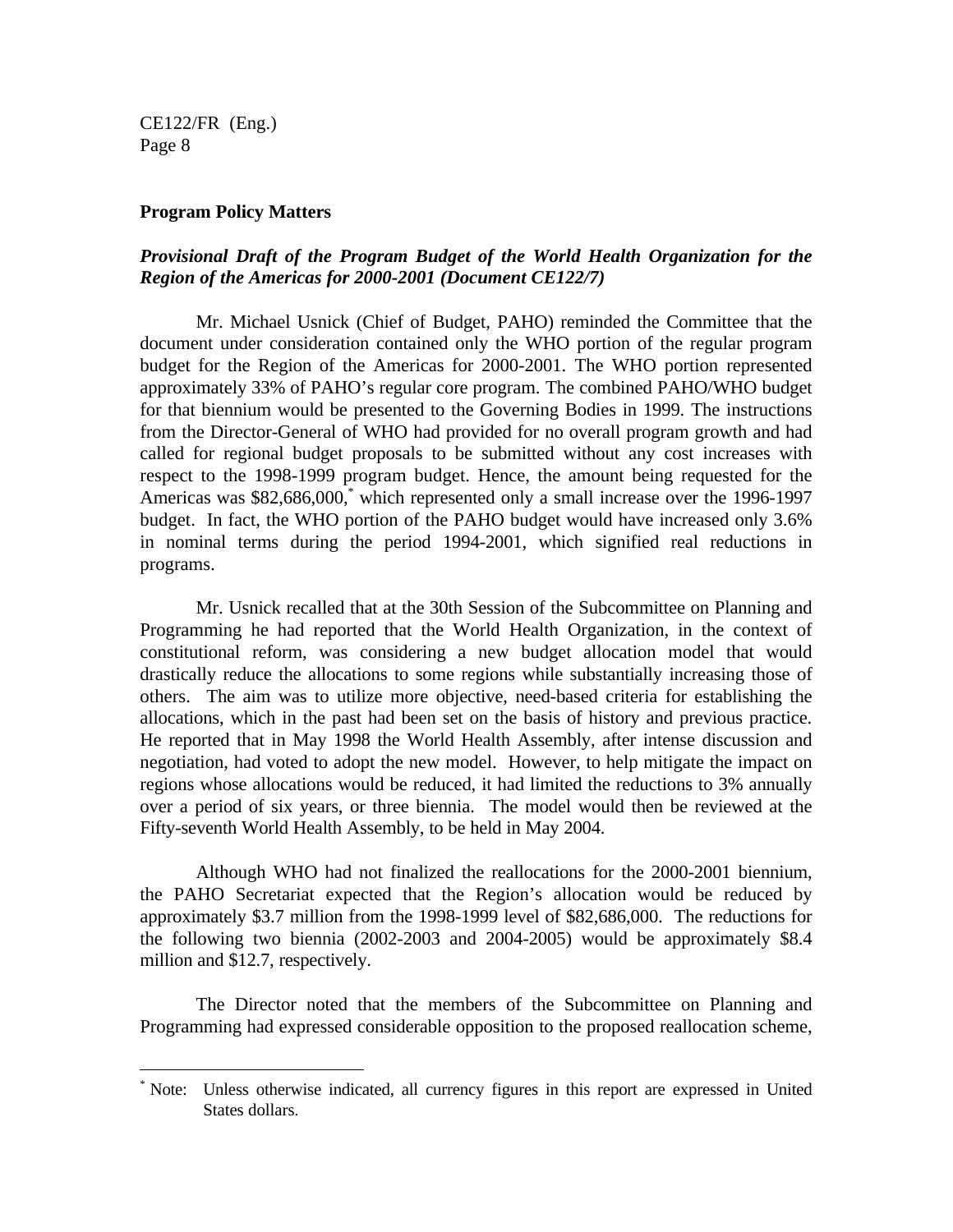although they had endorsed the concept of allocations based on more objective and equitable criteria. The Subcommittee had recommended that the countries of the Region adopt a common position with regard to the reallocation proposal. The regional position had been that, while reform was needed, the proposed reallocation model was flawed and every effort should be made to correct the flaws, which would have resulted in a lesser reduction for the Region of the Americas. Ultimately, however, the World Health Assembly had adopted the original proposal. He believed the countries of the Region had shown a great deal of solidarity in accepting the reduction, deeming it to be in the best interests of the World Health Organization as a whole. Nevertheless, that decision would signify an overall reduction of 20% in the WHO allocation to the Americas. It might be possible to make some adjustments in the PAHO regular budget so that the final combined budget would not be greatly affected, but the reduction would nevertheless have to be taken into account in developing the budget proposal for 2000-2001.

The Executive Committee reiterated a point made by the Subcommittee at its 30th Session, namely, that the reallocation model appeared to penalize regions that had made the most progress in improving health conditions and that had demonstrated sound financial management. The Committee emphasized that all WHO Regions, but especially those that would be receiving an increase in their allocations, should be expected to utilize their resources efficiently and manage them transparently.

The observer for the United States of America renewed his country's opposition to any increase in either the WHO budget or the PAHO budget. He said that the document presented to the Committee seemed to suggest that WHO would permit cost increases at a later stage in the budgeting process, which would not be acceptable to his government. The United States was very committed to both organizations, but it believed that it was essential to reduce their budgets in order to keep assessments at a level that countries could afford to pay. The budgets therefore needed to be better focused, with the largest proportion of resources going to the programs that were of highest priority to the Member States and reduced allocations to lower-priority areas.

Mr. Usnick reiterated that the instructions from the Director-General of WHO had called for regional budget proposals to be submitted without cost increases and said that the Secretariat was unaware of any plans by WHO to allow such increases. The Director said that he thought it was premature to discuss what the countries might decide on the budget for the 2000-2001 biennium before that budget had even been developed. He understood the position of the United States, but he did not believe that it should be taken as the position of all the Member States. Nevertheless, he agreed that it was important to set priorities and to recognize that the Organization could not respond to all requests for technical cooperation. PAHO applied three criteria in formulating its program and budget: identification of national priorities, identification of the priorities that required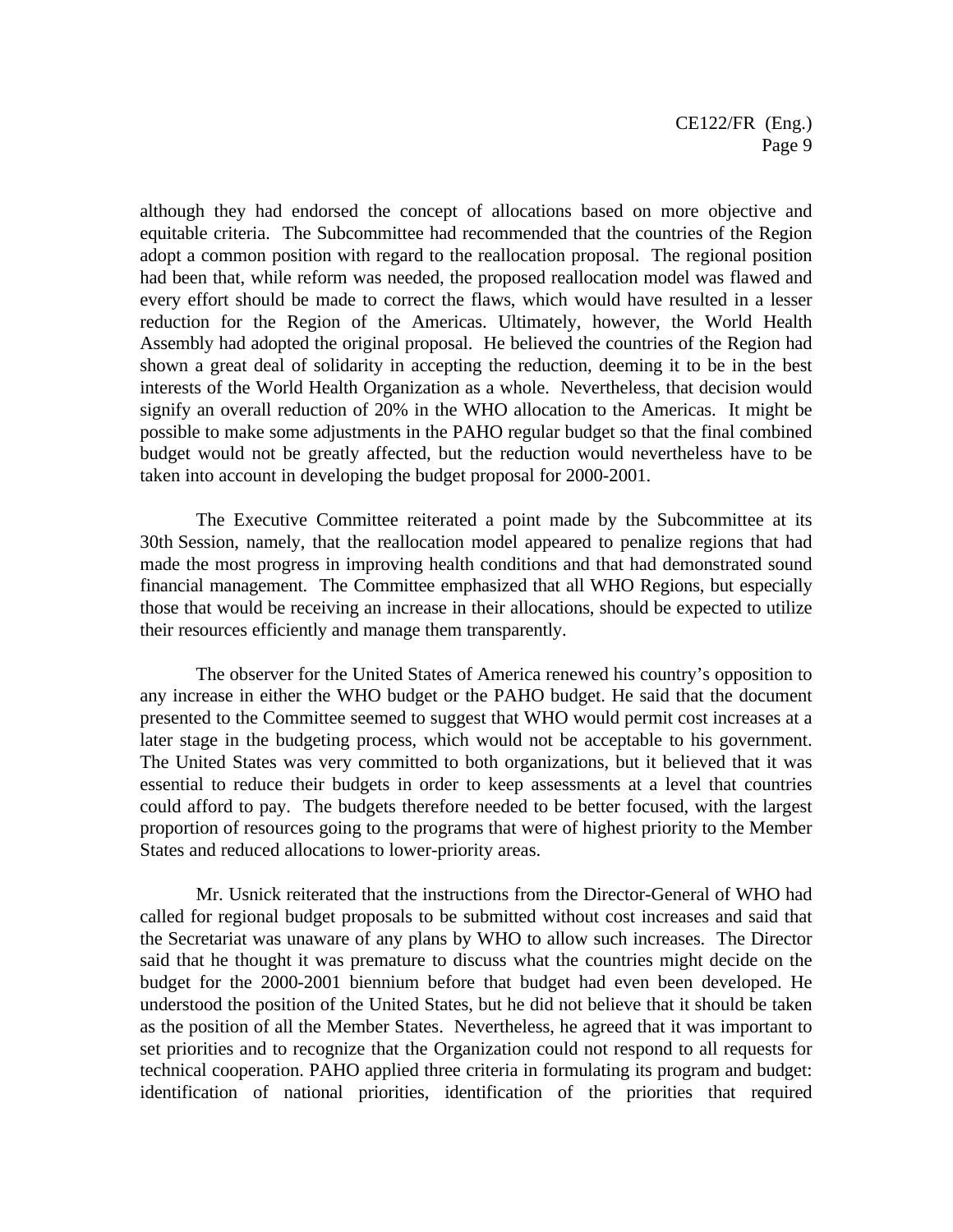international cooperation, and, most important, identification of which of those technical cooperation needs that PAHO was best in a position to meet.

The Executive Committee adopted Resolution CE122.R3.

# *Strategic and Programmatic Orientations for the Pan American Sanitary Bureau, 1999-2002 (Documents CE122/8 and CE122/8, Corrig. I)*

This item was introduced by Drs. Juan Manuel Sotelo and Germán Perdomo (Office of Analysis and Strategic Planning, PAHO), who outlined the proposed strategic and programmatic orientations (SPOs) and the regional goals for the 1999-2000 quadrennium, as well as some of the ways in which the Secretariat intended to apply the SPOs through its technical cooperation programs. Dr. Sotelo noted that the document had been prepared taking into account the comments of the Subcommittee on Planning and Programming and the results of national consultations carried out during the SPO development process. The Secretariat would also incorporate the comments of the Executive Committee and hoped to thus be able to present to the 25th Pan American Sanitary Conference a document that truly reflected the consensus of the Member States regarding the policy framework for strategic planning of the Secretariat's technical cooperation in the next quadrennium.

He explained that the SPOs had been derived from a comprehensive analysis of health conditions, needs, and priorities in the countries of the Americas. At the same time, they represented the Region's response to the global policies expressed in the new policy on health for all in the 21st century and the ninth and tenth general programs of work of WHO. The SPOs would be given concrete expression in the Organization's biennial programs and budgets. The instrument for articulating all the global and regional policy guidelines with budgetary resources was the American Region Planning, Programming, Monitoring, and Evaluation System (AMPES). Dr. Sotelo distributed a publication which described some of the changes recently introduced into AMPES to facilitate the measurement of results, simplify managerial processes, streamline responses to the countries' needs, and ensure maximum transparency in programming and use of resources.

Turning to the SPOs themselves, he told the Committee that the consultation process had revealed that many problems and inequities persisted and that the goals and targets established for the 1995-1998 quadrennium had largely not been met. It had therefore been decided that the five strategic orientations adopted in the last quadrennium should be retained in order to allow the Secretariat to continue to work to overcome the challenges that had given rise to those orientations. An additional reason for maintaining the orientations was that a number of countries had formulated national policies based on the current SPOs and were using them as a frame of reference. As in the previous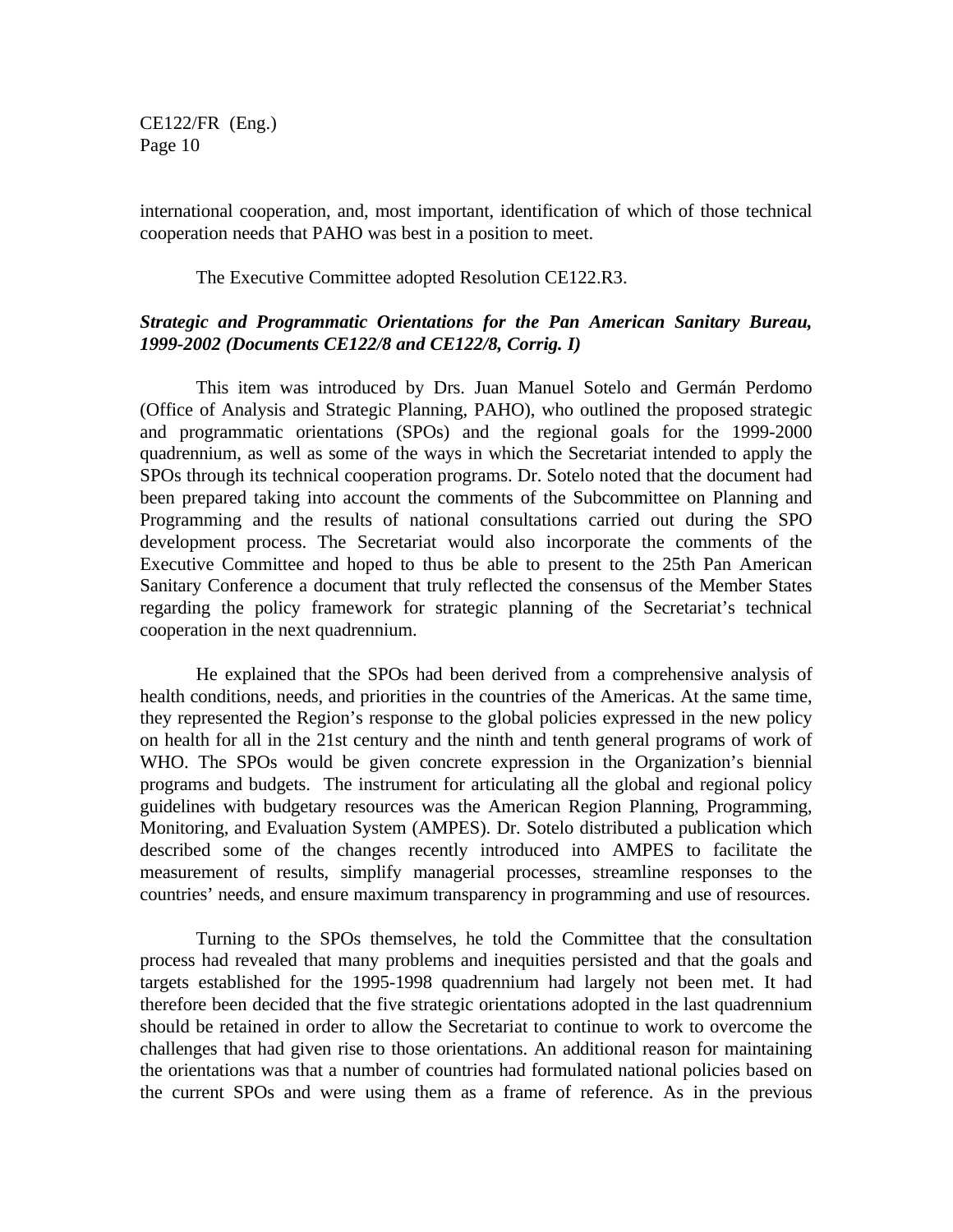quadrennium, the achievement of equity had been identified as the primary objective for the period 1999-2002. A set of regional goals had also been established in relation to health outputs, health determinants, and health policies and systems.

Dr. Perdomo then presented the specific goals for each of the three aforementioned areas and highlighted the principal programmatic orientations that would guide the Secretariat's technical cooperation under the five strategic orientations: (1) health in human development, (2) health promotion and protection, (3) environmental protection and development, (4) health systems and services development, and (5) disease prevention and control. With respect to the regional goals, he noted that they reflected not only the objectives that were considered achievable, but also the commitments accepted by the countries under the global policy on health for all in the 21st century. As for the programmatic orientations, they had been adjusted to reflect the need to address both long-standing public health problems and new, emerging, and re-emerging problems. In conclusion, Dr. Perdomo said that, while the strategic and programmatic orientations were mainly intended to guide the work of the Secretariat and enable it to contribute effectively to achievement of the regional goals, it was hoped that the countries would also bear them in mind in their own programming and policy-setting.

The Executive Committee found that the document accurately reflected the recommendations made by the Subcommittee at its 30th Session, as well as the major health concerns and issues that had emanated from the national consultations. In particular, the Committee welcomed the changes made to the programmatic orientations in order to eliminate duplications and prioritize activities. It was suggested that the slides presented by Drs. Sotelo and Perdomo be incorporated into the document, as they helped to elucidate the goals and priorities for the next quadrennium. The Committee also expressed strong support for the document's focus on equity.

In regard to specific aspects of the strategic and programmatic orientations, the Committee felt that one of the issues that should receive highest priority in the next quadrennium was health sector reform and monitoring of how the countries were adapting their health systems to overcome inequities and the challenges posed by changes in demographic and epidemiologic profiles. Technical cooperation among countries was also identified as a priority. As for the regional goals, the general consensus was that they were realistic and achievable. However, several delegates remarked that in some cases it would be preferable to set subnational goals, since there were significant differences within countries with respect to some indicators, such as immunization coverage. For the same reason, some delegates felt that subnational goals should be set in relation to health information systems and the production of health data, since data on the national situation might tend to mask problems that existed at the provincial/state or local level. With specific regard to the goal concerning use of verified core health data, one delegate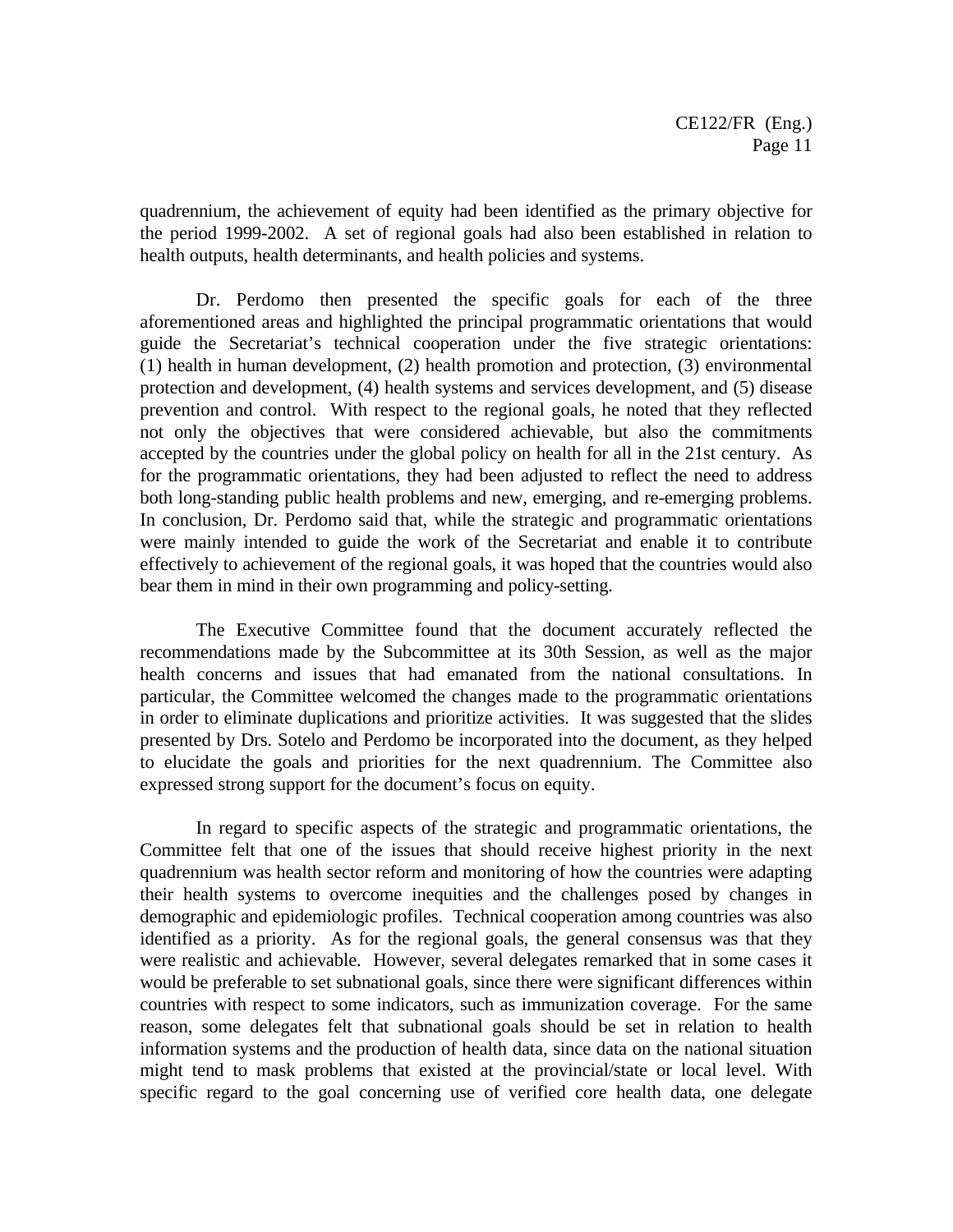underscored the need to specify how and by whom the data had been verified or, preferably, to utilize a more objective measure of data quality. Another delegate pointed out the need to include a goal relating to oral health and fluoridation.

Responding to the Committee's comments, Dr. Sotelo emphasized that the Secretariat assigned high priority to support and promotion of technical cooperation among countries, as was evidenced by the fact that the subject had been included as a separate item on the agendas of the Governing Bodies in 1998. In relation to the regional goals, he pointed out that, although the goals in the document were stated in general terms, more specific goals had been established in areas such as immunization and control of vaccine-preventable diseases, taking into account the differences that existed within countries. Dr. Perdomo stressed that the Secretariat was fully cognizant of the need to register information at the lowest level possible in order to detect inequities. With regard to the core data, he explained that the word "verified" was intended to convey the idea that only information that was accurate and that reflected the true situation should be published. The Secretariat would try to find a more apt term.

At the request of the Director, Dr. Daniel López Acuña (Director, Division of Health Systems and Services Development) commented on the activities of the Organization in regard to health sector reform. He recalled that at the Summit of the Americas, held in Miami in 1994, the heads of State and government of the Region had established a mandate for PAHO to monitor and evaluate health sector reform processes. Consequently, the Organization had been working with other international cooperation organizations to create a system for monitoring health sector reform, and it had entered into a collaborative project with the United States Agency for International Development (USAID), under which specific goals had been formulated. Those goals could easily be adapted and incorporated into the SPOs for the next quadrennium.

The Organization had also developed a framework for monitoring and evaluation of health sector reform, aimed at enabling the countries to assess the progress, content, and, above all, the impact of health reform efforts on health services in terms of equity, quality, effectiveness, efficiency, financial sustainability, and social participation. Those five principles had been identified as the criteria for evaluation of health reform initiatives by the Special Meeting on Health Sector Reform, held in conjunction with the Directing Council in 1995.

The Director was pleased that the Committee agreed that equity should continue to be the focus of the SPOs. He emphasized that equity implied not only access to curative care but also access to disease prevention, health promotion, and rehabilitation services. In addition, achieving equity also meant calling attention to and addressing the social and economic determinants that led to poor health. In order to remedy inequities, it was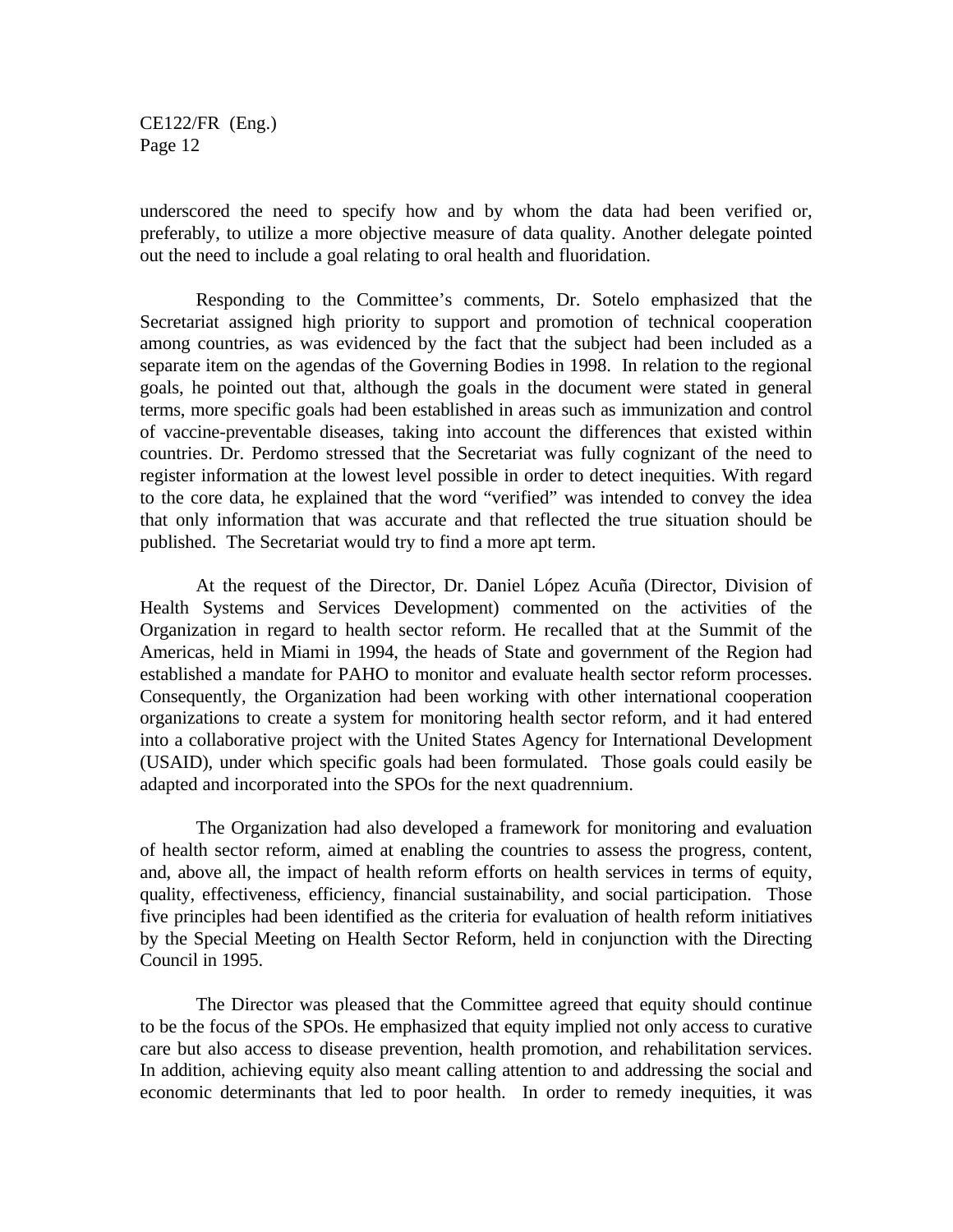crucial to have accurate information that revealed where those inequities lay, and for that reason the Secretariat was emphasizing the importance of core data. With regard to the Committee's comments on the goals listed in the document, as had been pointed out at the 30th Session of the Subcommittee and in many visits to the countries, the SPO document should not be viewed as a programming document and therefore should not contain specific targets or budget figures. Rather, it was intended to provide general orientations for the work of the Secretariat. Hence, while the goals could be refined and clarified, they should not be overly specific. Dr. Alleyne expressed his appreciation to the Member States for their valuable contributions, which had helped to produce a document that provided clear guidelines for the Organization's program of technical cooperation in the next four years.

The Executive Committee adopted Resolution CE122.R4.

#### *Population and Reproductive Health (Document CE122/11)*

The presentation on this item was given by Ms. Carol Collado (Acting Coordinator, Program on Family Health and Population, PAHO), who outlined PAHO's role and the approach advocated by the Organization in the area of reproductive health. As an essential part of health and human development, reproductive health was directly linked to PAHO's mission. The framework for the Organization's activities in this area was provided by the various policies and plans of action on population, reproductive health, family planning, and maternal mortality adopted in the past decade by the Governing Bodies. In addition, PAHO had a mandate to support and promote international decisions adopted at conferences such as the International Conference on Population and Development (ICPD), the Fourth World Conference on Women, and others. Moreover, the Organization's global view of the Region and its long relationship with the countries and their institutions positioned it as an ideal catalyst for helping countries work toward an integrated vision of reproductive health that would promote quality of life and sustainable development.

Over the 30 years that PAHO had been involved in reproductive health, a number of changes had occurred, both in practical and conceptual terms. One of the most significant changes had been the adoption of a new definition of reproductive health at the ICPD in 1994. In accordance with that definition, reproductive health was seen as a lifelong process and an integral part of human development. That conceptual shift, coupled with the emergence of new problems that were directly linked to poor reproductive health, called for new approaches on the part of PAHO and the Member States to promote and enhance the reproductive health of the Region's population.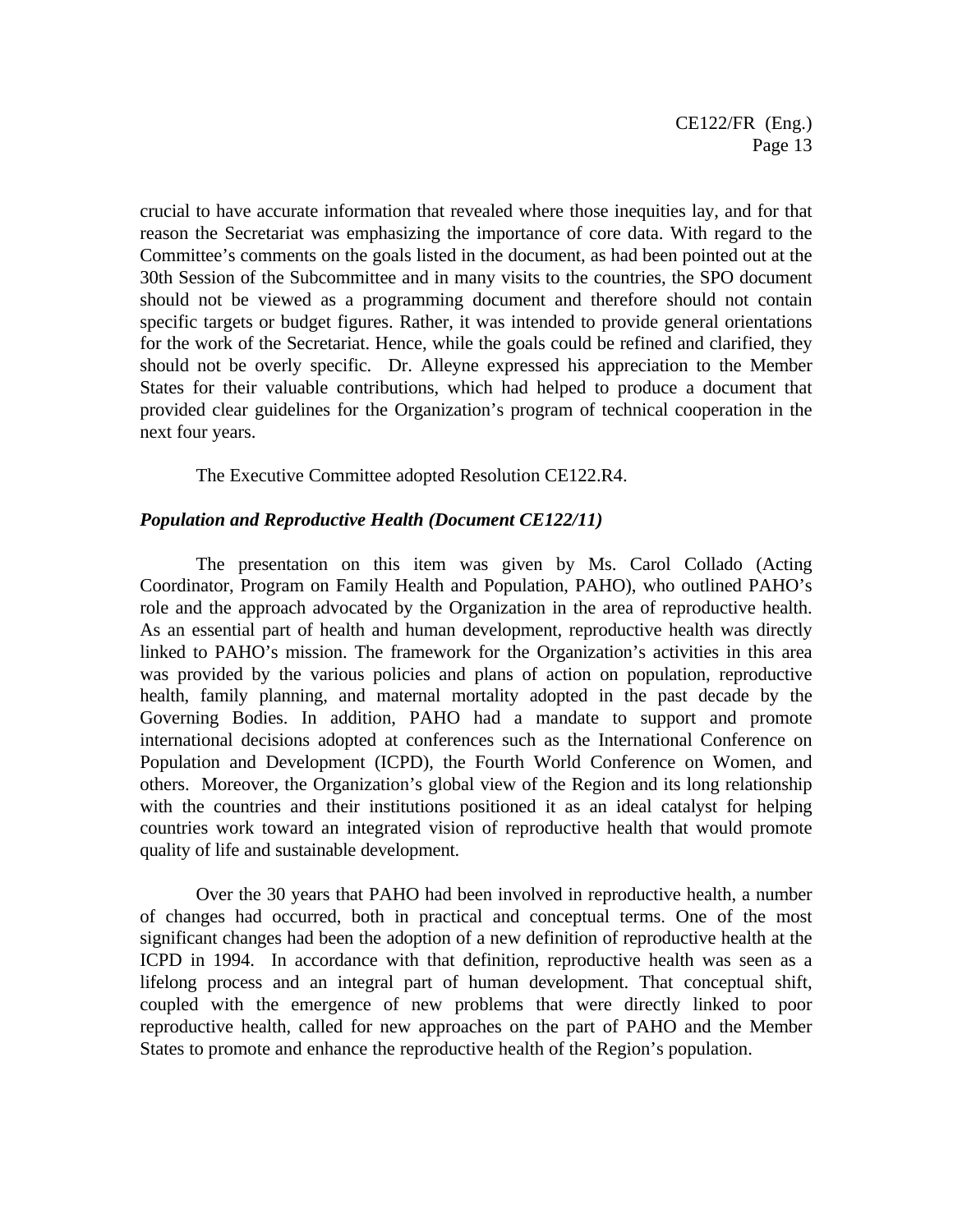The approach advocated in the document was holistic, multisectoral, and oriented toward human development and social responsibility. It incorporated a biopsychosocial focus, a life-cycle approach, and a gender perspective, and it took account of cultural factors that influenced reproductive health practices. The document proposed a number of strategies and priorities to guide the countries' activities and PAHO's activities with the countries, and it outlined the outcomes that the Secretariat believed would result from concerted effort to improve reproductive health in the Region. Those expected outcomes included a clear policy and legislative framework that would provide guarantees for reproductive health rights; health care models that offered quality, appropriate attention, access to the underserved, and user-friendly services; reduction in indices of prevalent health problems; and a healthier, better-informed, and empowered public.

The Executive Committee welcomed the incorporation into the document of several changes recommended by the Subcommittee on Planning and Programming, notably the inclusion of case studies and examples of best practice in the area of reproductive health. Like the Subcommittee, the Committee applauded the holistic, lifecycle approach advocated in the document and its emphasis on respect for human rights, especially the rights of women in relation to reproductive health. The Committee also commended the Secretariat for recognizing that resources were limited and attempting to set priorities for addressing the many challenges in the area of reproductive health.

The importance of ensuring continued attention to reproductive health in the context of health reform was stressed. It was suggested that one way of doing so was to demonstrate the cost-effectiveness of reproductive health interventions, as well as the social returns that they could yield. Several delegates pointed out that there was a need to disseminate the amplified concept of reproductive health more widely among health care providers and the population in the countries, as well as a need to promote greater awareness of the linkage between quality of reproductive health care and health status in the various stages of life. In that connection, the necessity of attention to the reproductive health needs of children and, especially, adolescents was underscored. It was also pointed out that, at the other end of the age spectrum, the reproductive health needs of older persons might change with the development of drugs such as sildenafil (Viagra), and it was suggested that the document should perhaps include some analysis of the potential impact of this class of pharmaceuticals on reproductive health. It was also suggested that the document should give greater attention to the issue of sexual violence.

Ms. Collado was pleased that the Committee agreed that the life-cycle approach was appropriate. She emphasized that reproductive health was not a concern only for persons of reproductive age and that reproductive health care should begin before birth and continue through old age. She agreed that it was important to show the costeffectiveness of interventions in order to guarantee sustained support for reproductive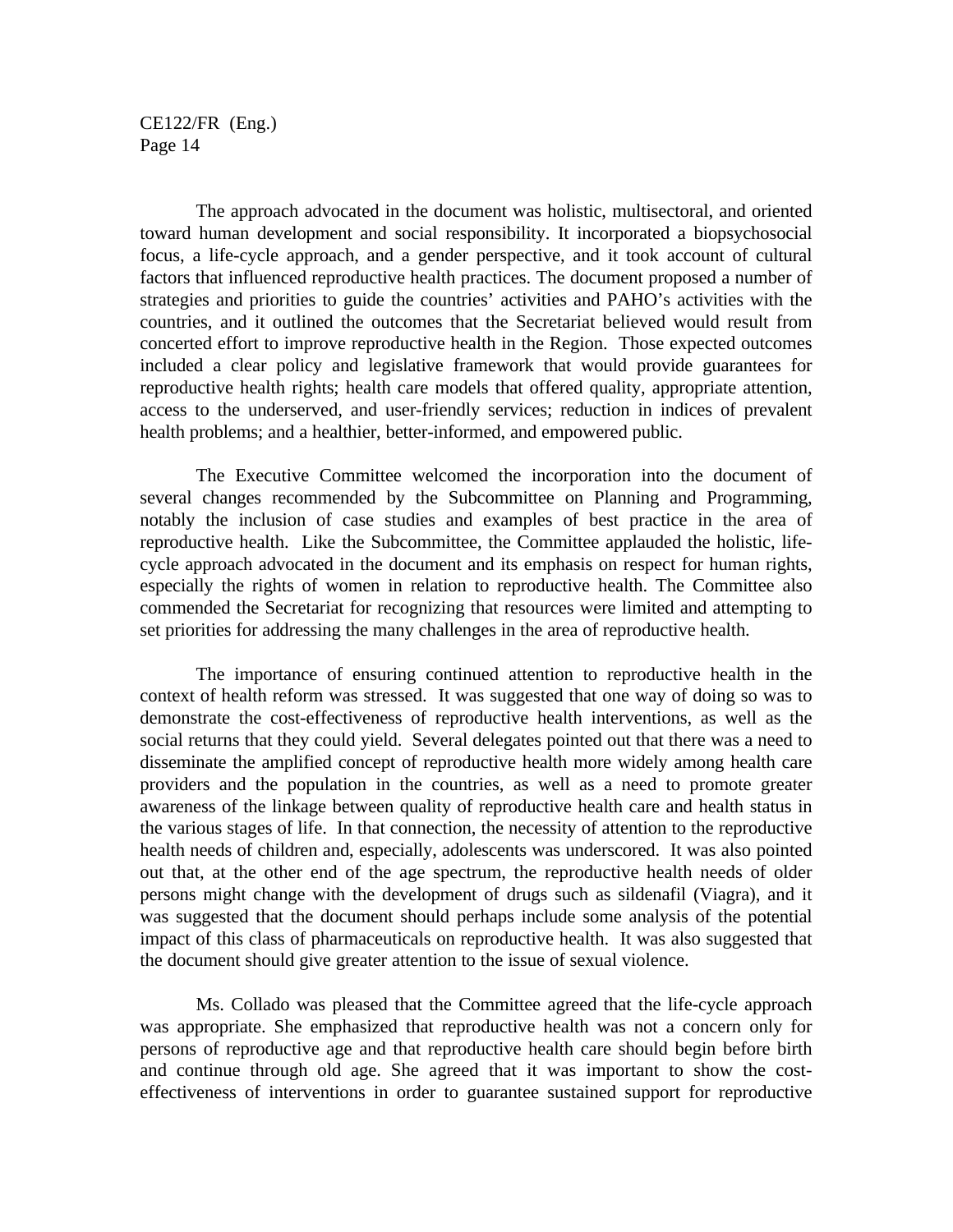health services. She also acknowledged the importance of considering the potential impact of drugs such as Viagra, not only on reproductive health but also on relationships between the sexes.

The Director remarked that he had not considered the implications of Viagra and similar drugs for reproductive health; however, any drug that would affect sexual function and sexual practices obviously must be taken into account in planning reproductive health services. Certainly, the matter deserved further study. He pointed out that the life-cycle approach made reproductive health an extremely broad area, which made it difficult to establish specific lines of action. He thanked the Committee for its comments, which would help the Secretariat to focus its activities and translate the ideas presented in the document into concrete programs.

The Committee adopted Resolution CE122.R5.

# *Technical Cooperation Among Countries: Pan Americanism in the 21st Century (Document CE122/9)*

Dr. Mirta Roses (Assistant Director of PAHO) summarized the content of the document, noting that it had been revised to incorporate the comments and suggestions of the Subcommittee on Planning and Programming. The document reviewed the evolution of technical cooperation among countries (TCC) in the Region, described various modalities for cooperation between countries, examined several recent trends in TCC in the Americas, and outlined some of the challenges and prospects for the 21st century. The document also described the role that PAHO had played in promoting and facilitating TCC and defined the principles that should be upheld in TCC proposals prepared with PAHO/WHO cooperation, namely: solidarity, sovereignty, dignity, equity, capacity development, and sustainability.

The modalities of TCC included reciprocity, which was cooperation between two or more countries for their mutual benefit; exchange or joint cooperation, in which two or more states cooperated on a project or program based on common goals or objectives; contributions, in which one country transferred technology to another; and triangular arrangements, in which a more-developed country finances cooperation between lessdeveloped countries. Because the budgets of some countries were insufficient to ensure implementation of many bilateral and multilateral cooperation agreements, such triangular arrangements had become an important source of funding for TCC. Among the most prominent trends in TCC in the Region were cooperation between neighboring countries, cooperation between countries of the same subregion, cooperation between countries with areas of common interest in science and technology, and cooperation between countries under bilateral agreements providing for long- and medium-term contributions of human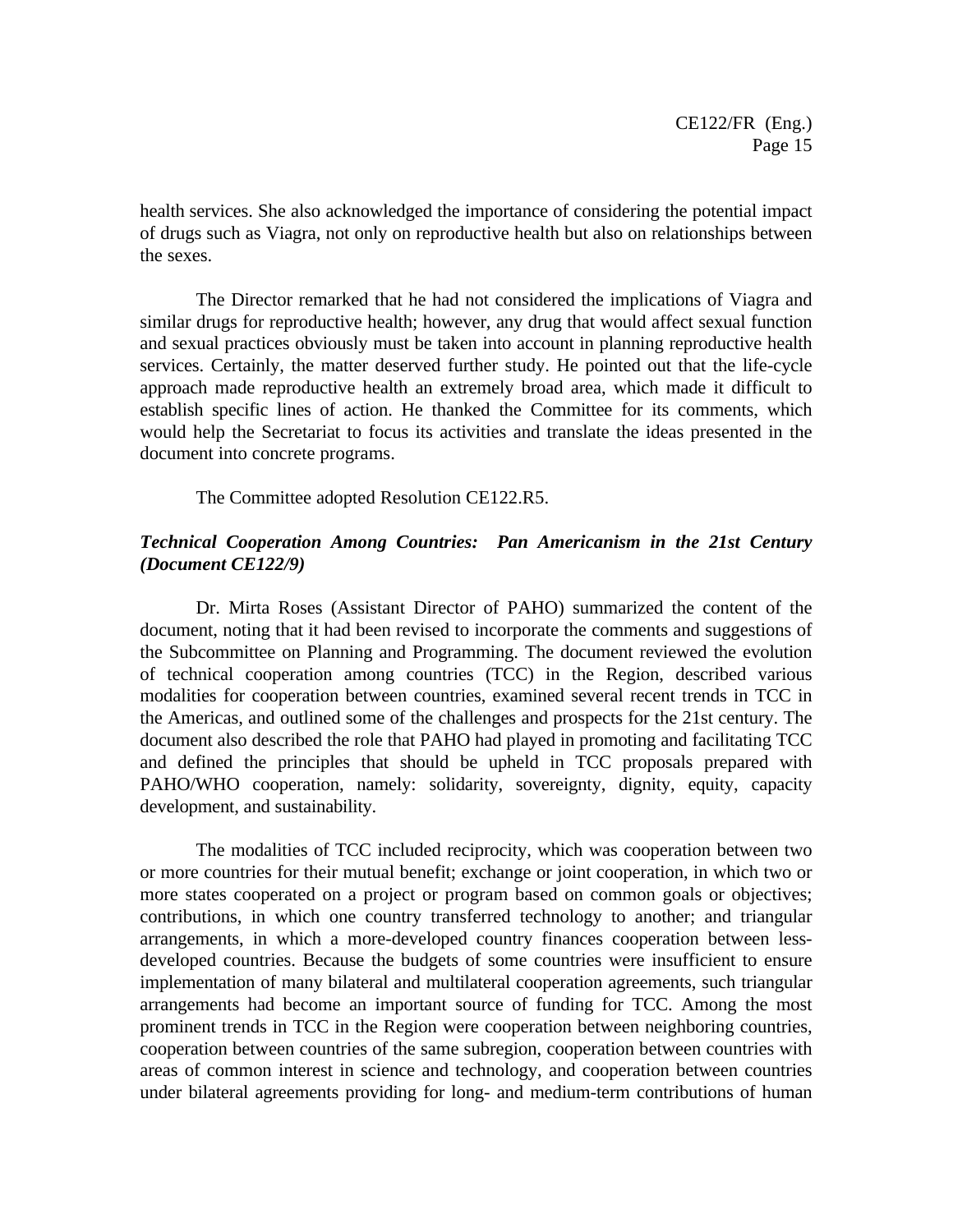and technology resources. Dr. Roses cited examples of TCC projects of each type, noting that a number of them had received catalytic support from PAHO.

In regard to the challenges in the 21st century, Dr. Roses said that, for the countries, the principal tasks would be to create national systems for the coordination of external cooperation, monitor TCC projects and document results, and develop TCC in the health field in the framework of bilateral/multilateral agreements. For cooperation agencies, the challenges would be to effectively utilize the capabilities existing in the Region in the technical cooperation they provided and to apply new TCC orientations, emphasizing the integration of technical and economic cooperation. Specific challenges for PAHO would be to maintain TCC as a major strategy in the SPOs for 1999-2002, maximize the use of collaborating centers for TCC, strengthen coordination between the United Nations and inter-American systems with regard to TCC in the health field, and develop procedures and training for the management and implementation of health-related TCC projects.

In the discussion that followed Dr. Roses' presentation, the Executive Committee underscored the growing importance of technical cooperation between countries, especially in light of reductions in funding for official development assistance (ODA) and the resource constraints faced by international cooperation agencies, which made it necessary to identify alternatives for meeting the technical cooperation needs of the countries. The Committee also voiced strong support for the concept of technical cooperation among countries (TCC) espoused by PAHO, as opposed to technical cooperation among developing countries (TCDC). It was emphasized that all countries, regardless of their level of development, could benefit from the knowledge and experience of other countries. Various delegates described TCC initiatives between their countries and other countries in the Region. The representative of the Inter-American Association of Sanitary and Environmental Engineering (AIDIS) summarized some of the ways in which his association had collaborated with PAHO in promoting horizontal cooperation in the area of environmental health and sanitation. He also extended an invitation to the 26th annual congress of AIDIS, to be held in Lima, Peru, during the first week of November.

The Committee identified several important trends for TCC in the future, including decentralization of cooperation and origination of TCC projects at the local level and the concept of shared services (e.g., cooperation between countries for the delivery of hospital services, with each country providing services in the areas in which it had a comparative advantage). Several delegates pointed to the need to formalize existing informal cooperation arrangements between countries, especially in the Caribbean, and to develop systems and training within countries to support such cooperation. The Committee welcomed the changes made to the document in response to the Subcommittee's recommendations; however, it was suggested that it might be further improved through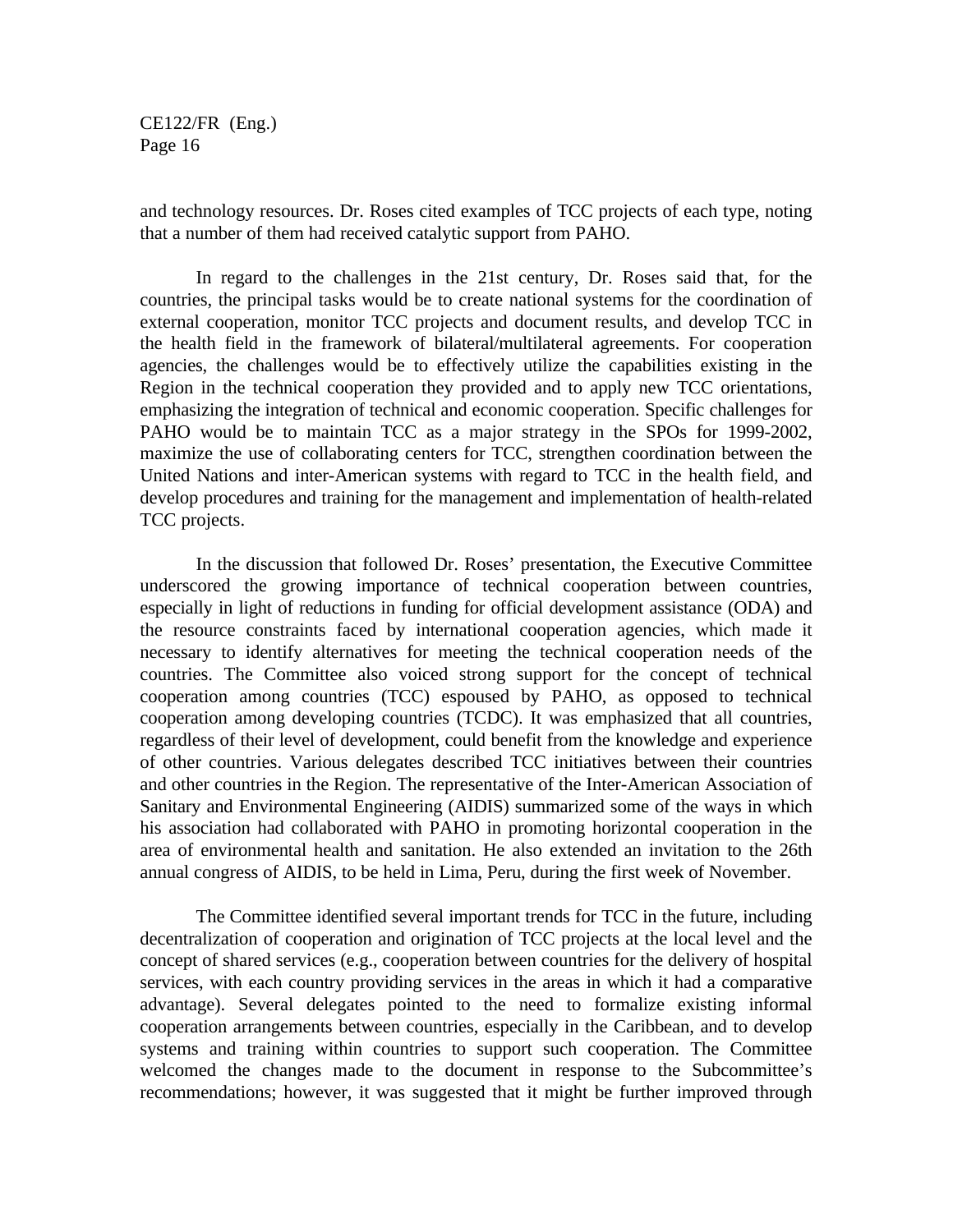the inclusion of more information on the criteria used by PAHO for approval of TCC funds and perhaps a table showing some of the types of projects that had received those funds. The Committee expressed the hope that the amount allocated in the Organization's budget for support of TCC projects would not decline and that the funds available would be fully used.

The delegates considered that PAHO's chief role in TCC was to serve as a catalyst and facilitator for partnerships between the countries. In that connection, several questions were asked regarding the designation of PAHO/WHO collaborating centers and the role played by those centers in promoting technical cooperation among countries. It was pointed out that the collaborating centers could make an important contribution in the effort to focus PAHO's budget and have some technical cooperation needs met by other agencies. The key role of the PAHO/WHO Representatives in helping the countries identify opportunities for TCC was also stressed.

With regard to the role of the collaborating centers, Dr. Roses said that PAHO was attempting, through national meetings of collaborating centers and other mechanisms, to promote greater awareness of the potential and expertise of the various centers in order to encourage greater use of their resources for horizontal cooperation. She agreed on the importance of decentralizing cooperation and involving local or regional entities as partners in cooperation projects, noting that PAHO had learned a great deal about the potential of this type of cooperation from agreements it had established with regional agencies in Spain. As for the use of the TCC funds allocated in the PAHO budget, she felt that the relatively low percentage of use (60% in 1997) reflected the need for greater institutionalization of TCC mechanisms, as well as training in this area, as the Committee had pointed out. She also indicated that more information on the criteria for approval of TCC projects and a list of projects would be included in the revised version of the document.

The Director was pleased that the Committee endorsed the concept of TCC, as opposed to TCDC, which the Organization felt was outmoded and inappropriate in the current context of globalization. PAHO was working to promote the idea that countries at all levels of the development spectrum could benefit from exchange and cooperation and, through its regional programs and country representatives, the Organization would continue to encourage and seek opportunities for technical cooperation between the countries of the Region. In regard to the amount of funding available to support TCC projects, he noted that PAHO had increased the allocation for that purpose by 30% in the 1998-1999 biennium, despite the reduction in the overall budget, which was indicative of the importance the Organization attached to TCC.

He agreed on the need for formalization of cooperation agreements, emphasizing that it was essential to have a formal arrangement in order to permit evaluation of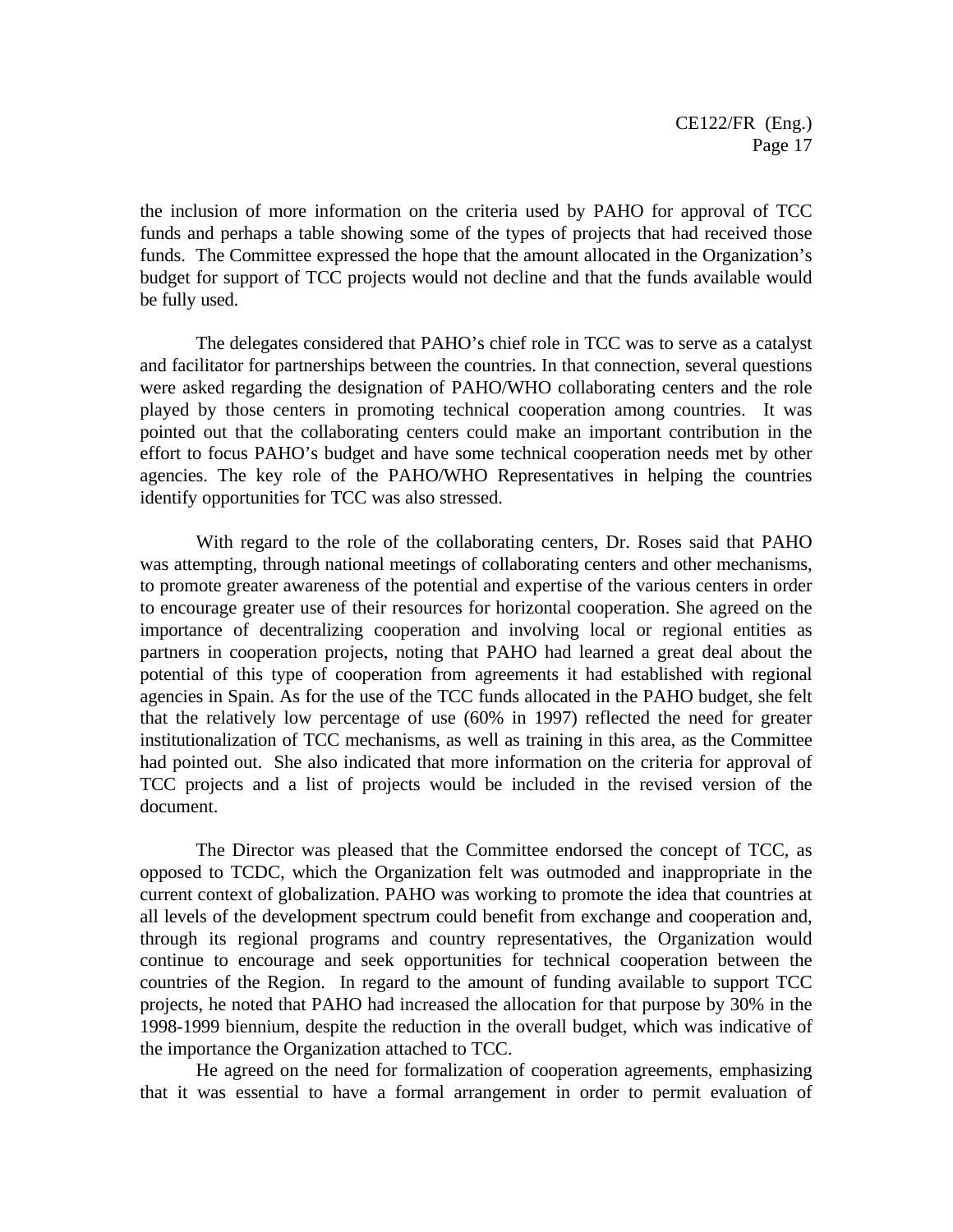cooperation projects. In fact, the existence of a formal agreement or project was one of the criteria for approval of PAHO funding for TCC projects. As for the role of the collaborating centers, he pointed out that they could not really be viewed as an alternative for the provision of technical cooperation and therefore a means of reducing the Organization's budget. While the centers certainly enhanced technical cooperation in the Region, the development of effective networks of collaborating centers was a very costly undertaking.

The Executive Committee did not consider it necessary to adopt a resolution on this item, but took note of Dr. Roses' report (Decision CE122(D4)).

#### *Prevention and Control of Tobacco Use (Document CE122/12)*

Dr. Enrique Madrigal (Regional Advisor on Substance Abuse, PAHO) began his presentation on PAHO's proposed plan of action to combat tobacco use with a series of statistics illustrating the magnitude of the tobacco epidemic in the Region. He underscored the complexity of the problem, owing to the numerous interrelated determinants of tobacco use, which necessitated a comprehensive approach to tobacco control. Dr. Madrigal then described the premises and principles on which the proposed plan was based. The plan was oriented towards: (1) decreasing the prevalence of tobacco use, which was the leading preventable cause of mortality and morbidity and carried with it serious economic consequences; (2) preventing or postponing the onset of smoking and providing support for smoking cessation initiatives; (3) combining educational, legislative, regulatory and fiscal measures in a comprehensive approach to tobacco control; (4) regulating the accessibility of tobacco products; and (5) protecting nonsmokers, especially children, from tobacco smoke in the environment.

The Organization considered the following components essential elements of national tobacco control plans: (1) education, including health education in schools and efforts to reduce smoking among health professionals, teachers, and other role models; (2) anti-tobacco legislation and regulations, including those seeking to limit exposure of minors to highly visible print advertising and indirect advertising in the form of product endorsements and sponsorship of sports and cultural events, prohibition of smoking in all public, health, and educational facilities, and restrictions on sale of tobacco products, especially among minors; (3) fiscal policies, including systematic increases in taxes on tobacco products; and (4) a program of routine monitoring. PAHO believed that, in order to be successful, tobacco control plans should be based on public health approaches and therefore begin with the ministries of health, extending from there to other ministries and other sectors. At the same time, coalitions should be formed between governments and NGOs to combat the well-organized and well-financed international tobacco industry. Cooperation between countries was also important to share best practices and minimize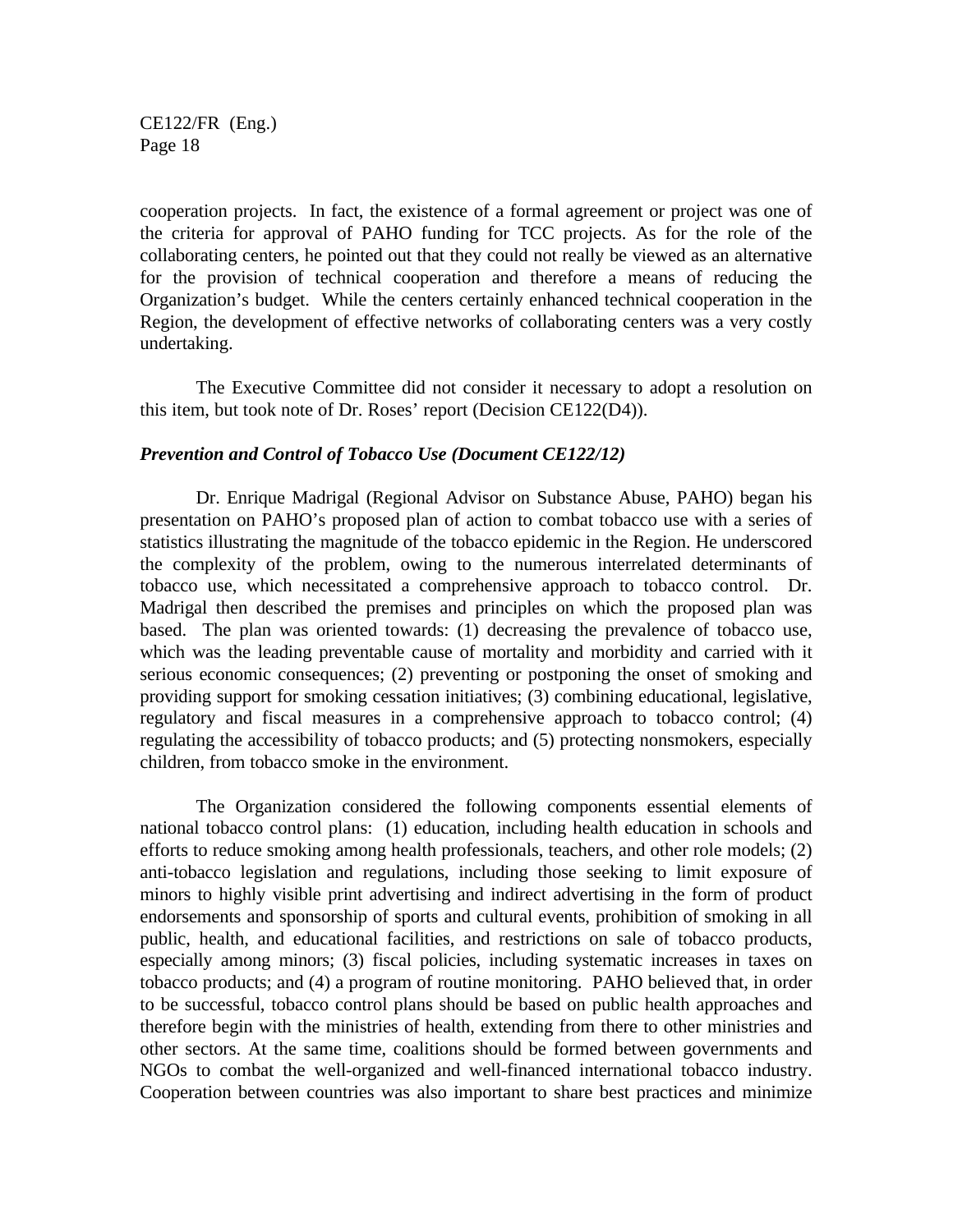unintended consequences of control measures, such as the reported increases in smuggling of black market tobacco products when taxes were raised significantly.

The Executive Committee applauded the emphasis placed on educational initiatives in the context of a comprehensive, multisectoral approach to the problem, especially education targeting children and young people. The Committee also underscored the importance of efforts to promote healthy lifestyles in general, since measures aimed at controlling tobacco use and advertising had proven insufficient to address the widespread problem of tobacco use. Research on the nature of addiction and the difficulty of modifying addictive behaviors was also seen as a priority. The importance of measures aimed at discouraging smoking among physicians and other health professionals was stressed, as was the need to prohibit tobacco use in all health facilities and government buildings. The need to analyze both the successes and setbacks of countries that had implemented tobacco control measures was also emphasized.

It was pointed out that cultural and sports organizations—which had been successfully used by tobacco companies to lobby governments for exemptions to prohibitions against advertising and sponsorship—would need new strategies to assist them in securing other sponsors for their events. It was also suggested the issue of trade in tobacco be examined in the light of World Trade Organization (WTO) regulations that might be used to prevent tobacco companies from expanding their markets in the developing world. The need to disseminate information and institute measures to prevent and control the use of smokeless tobacco was highlighted by one delegate, who pointed out that such products were beginning to be promoted, especially among young people, with the false message that they were less harmful to health.

With regard to the document itself, Dr. Madrigal was asked to clarify one of the principles and premises listed in the document, which indicated that legislation should control tobacco products themselves. Clarification of the role of national tobacco control coordinators was also requested, as was more precise information on the cost of the plan and the resources needed to operationalize it. The Committee identified several key roles for PAHO, including facilitating cooperation among countries and sharing of experiences; production of technical and scientific documentation; building capacity at the national level, not only among health personnel but also among educators, parents, and others who had an influence on the behavior of young people; disseminating model legislation and providing technical cooperation to assist countries in regulating and restricting tobacco advertising; organizing meetings and fora at the national level to build momentum and intersectoral support to tackle the challenge of reducing tobacco use; and advocating the principles and premises outlined in the document and promoting their inclusion in national policies and programs.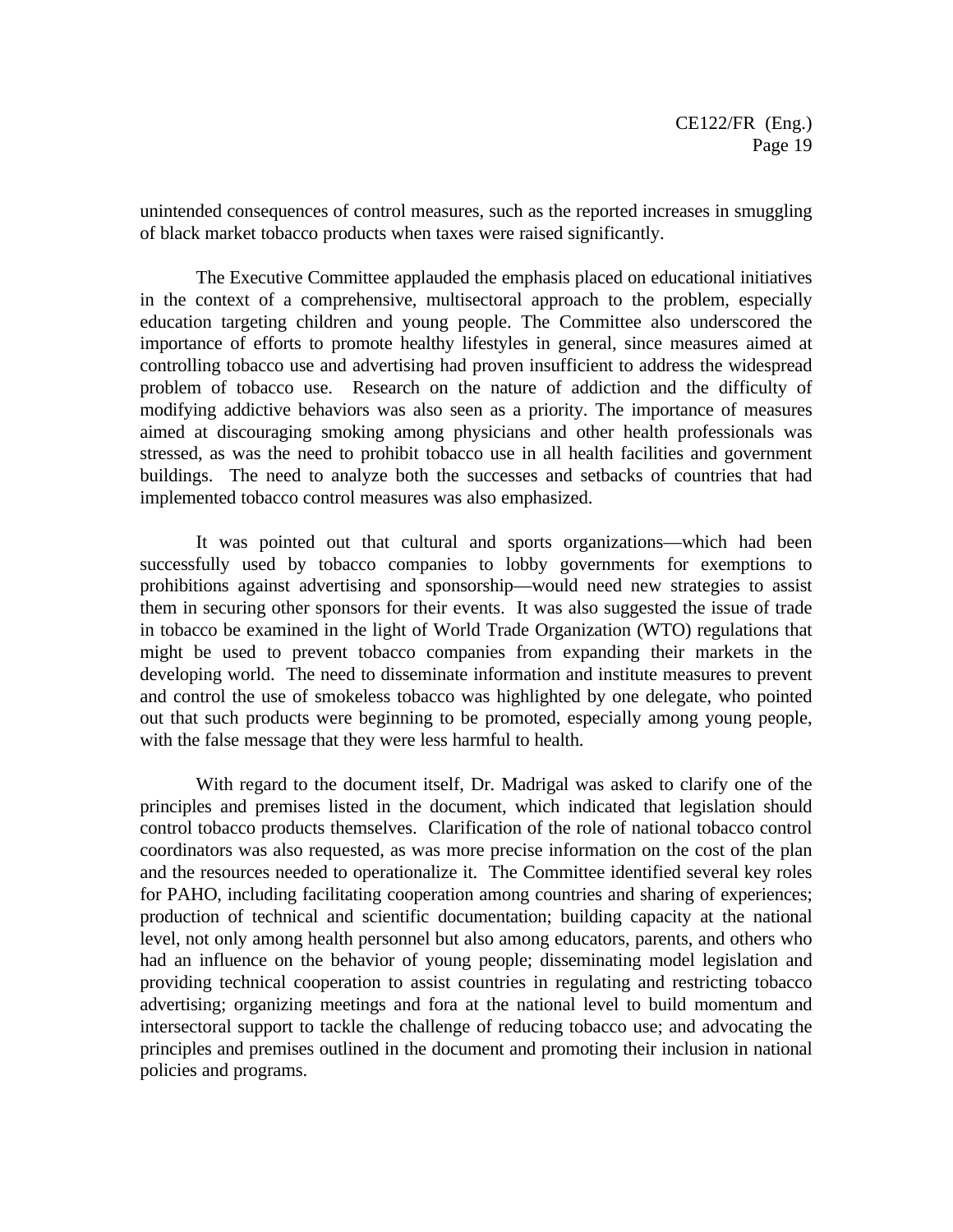Dr. Madrigal agreed on the importance of education in helping to reinforce protective factors within the family, community, and school environment, starting at a very early age. He also acknowledged the need for research and evidence-based approaches to the problem of tobacco addiction, which could be a risk factor for addiction to other substances. Responding to the specific questions raised by the delegates, he said that strong, unified leadership of tobacco control efforts seemed to be lacking in many countries and it was therefore considered advisable to appoint a national coordinator, within the health ministry, to oversee tobacco control efforts and coordinate activities among the various sectors. With respect to legislation to control tobacco products, he explained that many countries had no controls regarding the nicotine content and toxic ingredients in cigarettes; hence, both regulations and mechanisms to enforce them were needed.

The Director was pleased that so many Member States supported PAHO's involvement in the issue of tobacco control. He pointed out that there was sometimes a tendency to play down the importance of tobacco as a public health threat, especially to children. Faced with such attitudes, organizations such as PAHO needed the kind of strong support voiced by the Committee in order to justify dedicating more time, effort, energy, and funding to the issue. He recalled that the Subcommittee on Planning and Programming had signaled the need to prioritize activities and had identified support for the development of anti-tobacco legislation and regulation of access to and advertising of tobacco products as top priorities. For that reason, the document focused heavily on the matter of legislation. In regard to the comments on the possibility of working with the WTO on tobacco control, he pointed out that PAHO, as a regional organization, had limited capacity to deal directly with WTO, although it would be very happy to participate in any joint initiatives between WHO and WTO in relation to tobacco control. Dr. Alleyne concluded by saying that, with the countries' support, PAHO was prepared to dedicate more resources to prevention and control of tobacco use. It was also prepared to be much more aggressive in looking for extrabudgetary resources to strengthen programs and initiatives, and it would make a greater effort to promote cooperation among countries in this area.

The Executive Committee adopted Resolution CE122.R6.

### *Health of Older Persons (Document CE122/13)*

Dr. Marta Peláez (Regional Adviser on Aging and Health, PAHO) presented the proposed plan of action on aging and health, which was based on the holistic approach of the WHO Global Program on Aging. The plan sought to promote services and interventions for successful or active aging, which had become a demographic, economic, public health, and ethical imperative, given that the prospect of an extended old age was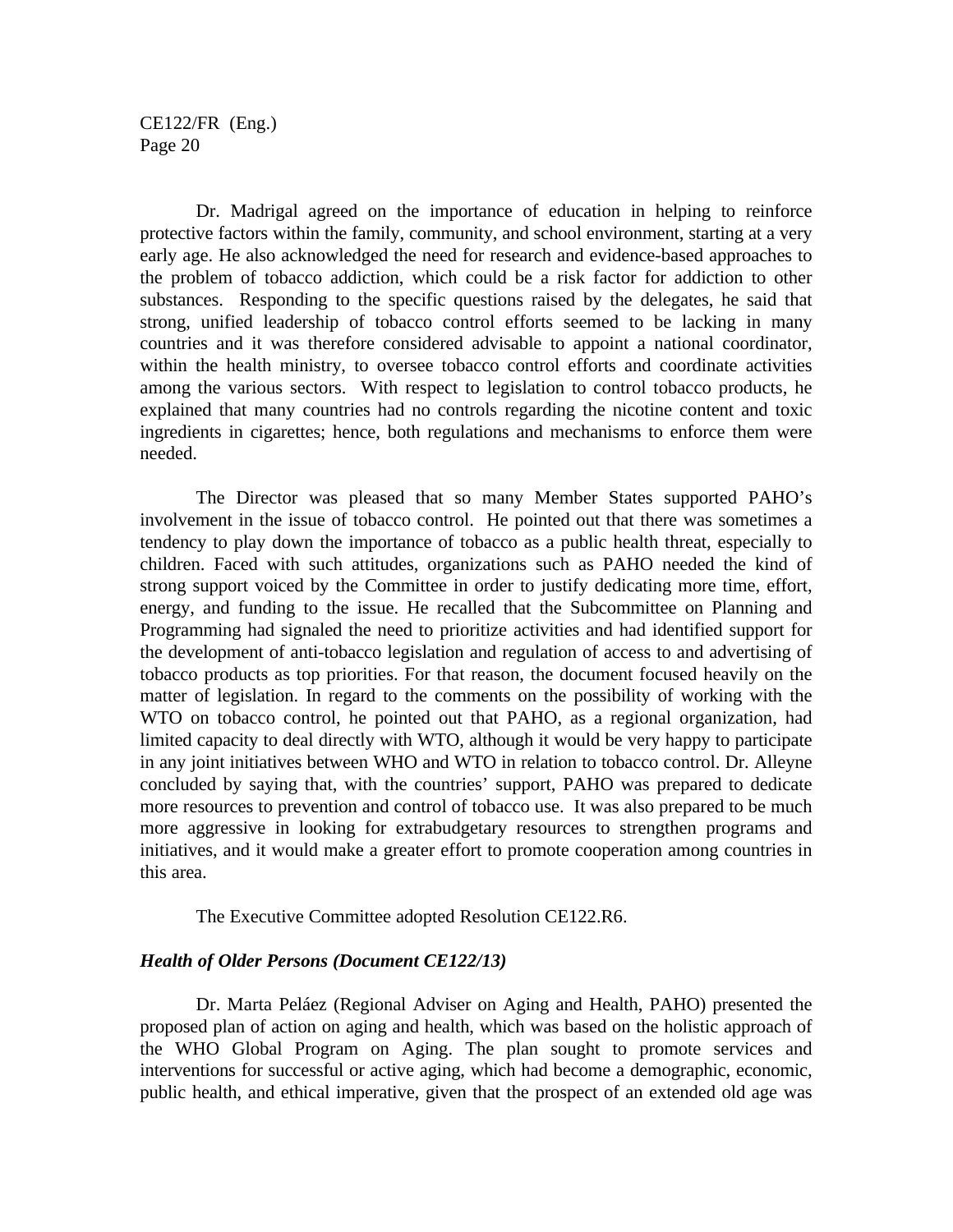now becoming a reality for more people than ever in the Americas. Still, the needs of older adults and the development of infrastructure for an aging society were not being given the attention needed, since the majority of countries in the Region had not yet reached the point at which the impact of population aging was strongly felt. PAHO urged that policies be developed and that systems be created now to promote the health and minimize the dependency of older persons.

PAHO technical cooperation with the countries over the next four years would focus on two main objectives: improving the health of older persons and creating public spaces and opportunities for older persons to participate as agents of change. In those two areas, the emphasis would be on primary health care services, training for caregiving, community alternatives to institutional care, intergenerational programs, volunteer programs, and networks of retired people. The Organization's specific regional strategies, which were informed by a research agenda, would emphasize (1) dissemination of information through social communication, including specific strategies for communicating messages on health and active aging and regional workshops for health educators and the media to strengthen their capacity to convey promotional messages for healthy aging; (2) development of human resources with education and training; and (3) provision of appropriate tools for advocacy at all levels of decision-making.

The Aging and Health Program would also serve as a clearinghouse for information on aging and health through an Internet site, printed materials, and audio and video materials, and it would work to strengthen the network of centers of excellence that would be active in the areas of gerontology, geriatrics, primary health care, healthy aging, and lifelong learning among older adults. To implement the plan of action, the Program would seek to build linkages with other PAHO programs; mobilize national, regional, and international resources to supplement the funds allocated to the Program; develop a network of collaborative centers with expertise in health and aging; and develop partnerships with private and public foundations.

The Executive Committee endorsed the plan of action and the paradigm presented in the document. The Committee agreed that the health of older persons was a matter of concern for all countries and that the multifaceted nature of the issues involved required a holistic approach. The Committee also expressed strong support for the concept of community- and family-based care for older persons. It was emphasized that older persons should be seen as resources, not problems or mere recipients of paternalistic programs. It was also pointed out that there was a natural synergy between the needs of children and those of older adults and that older persons could play a valuable role in helping to care for children and strengthening the family as the basic social unit.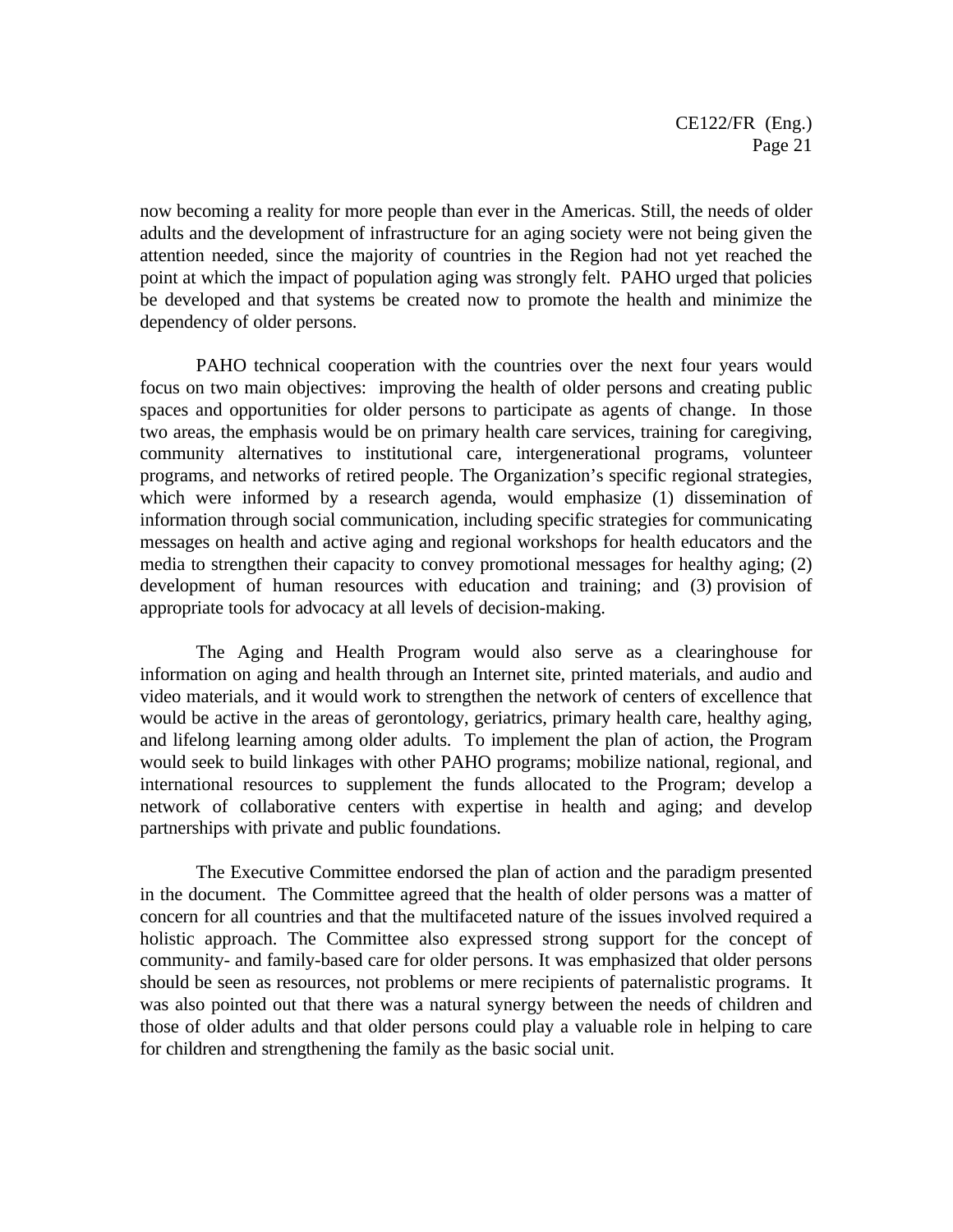While the Committee recognized the multifaceted nature of issues related to population aging, several delegates pointed out that the health sector should take the lead in coordinating the response to those issues. The need to integrate the efforts of community-based, nongovernmental, and private organizations with those of government programs was highlighted, as was the need to regulate the quality of services provided by private programs and facilities. Various delegates mentioned the growing trend away from institutional care and toward home-based care of the elderly, which pointed up the need for government policies to support such approaches. The importance of better training and education in the health sector to sensitize health care providers to the special needs of the older adult was also stressed.

The exchange of information was considered an important instrument for tackling the issue, as countries were at different stages in the development and implementation of their respective national frameworks. In that regard, PAHO's vital coordinating and leadership role in collecting and disseminating information on issues relating to aging and health was emphasized. The Committee identified several areas in which information on country experiences was especially needed, including best practices in providing care for the elderly, establishment of national councils on aging, and legislation to protect older persons. It was suggested that disseminating the new paradigm on healthy aging, which viewed the elderly as active and valued contributors to society, could help remove the stigmas that had often been associated with the aging process, in addition to promoting greater intergenerational solidarity. The power of social communication in changing attitudes related to the many aspects of the issue was also noted.

The Delegate of the Bahamas expressed her country's gratitude to PAHO for affording it the privilege of hosting the first Caribbean forum on aging and health, held in May 1998, and noted that the Caribbean Charter on Aging and Health, which had been drafted at the meeting, would be available soon.

Dr. Peláez acknowledged the consensus on making older adults actors and participants in society, which underscored the importance of maintaining health and other services that would allow for the active engagement of older adults in the community. She also noted the consensus as to the role of families, which benefited not only the elderly but also the family itself and society as a whole. She agreed with the emphasis on developing training and education programs in the primary health care sector, especially given that health issues related to older adults were relatively new to some health care providers. She thanked the delegates for sharing some of the experiences under way in their countries and said that the Secretariat would endeavor to incorporate them in the document as illustrations of the proposed actions to enhance the health and well-being of older persons.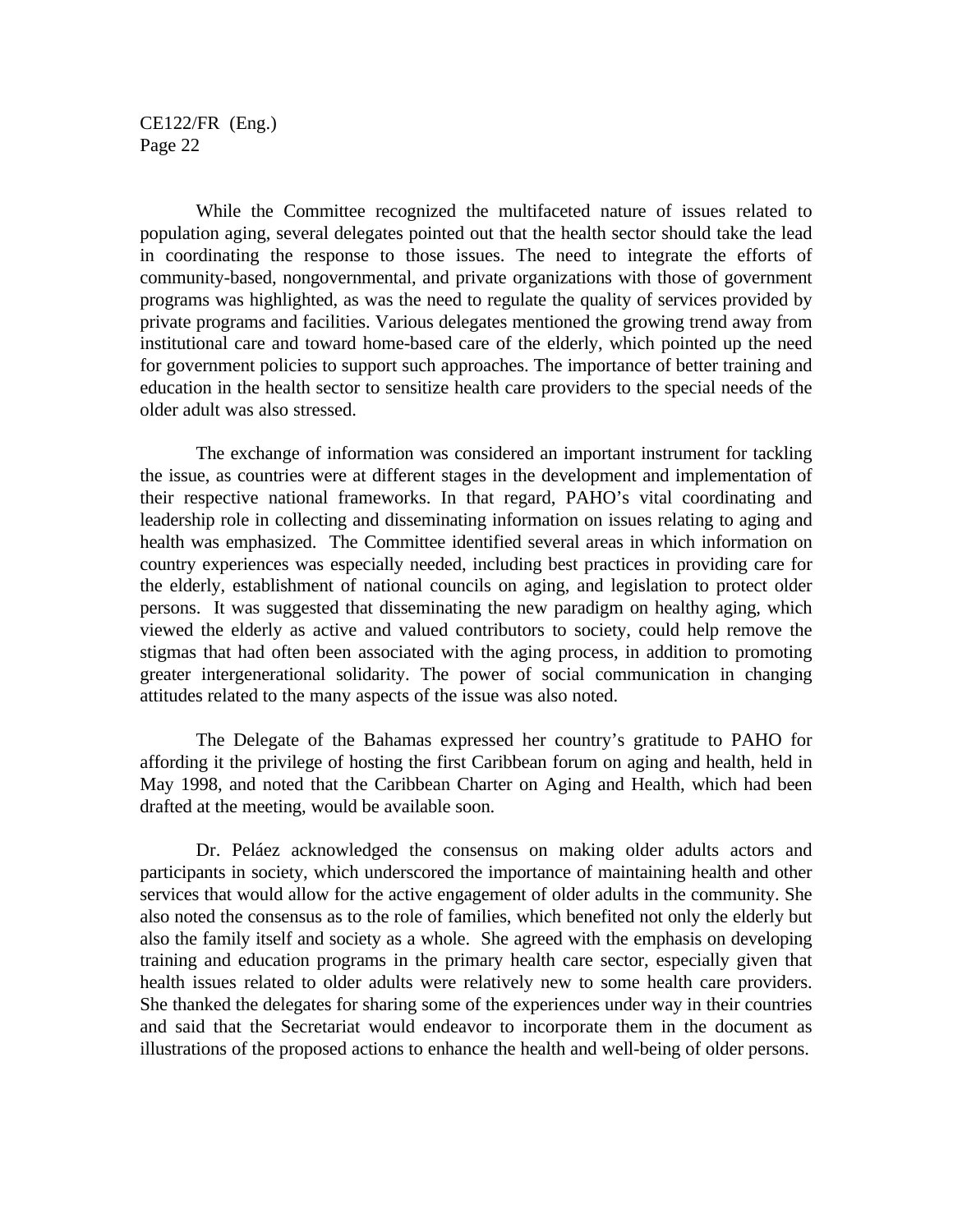The Director stressed that PAHO's commitment to the issue of healthy aging was based on its concern for the family, and he pointed out that the Program on Aging and Health was located within the area of family health precisely because of PAHO's sensitivity to this connection. He agreed that health of the elderly was a pressing concern, given the increasing longevity of populations in many countries in the Region. In that regard, he noted that for all countries in the Region, rich or poor, when people reached the age of 60, they had the same life expectancy. The implications of that fact were remarkable and, in his view, merited further discussion. He also agreed that there was a natural synergy between the needs of children and older adults, which suggested opportunities for new paths of collaboration between UNICEF and PAHO.

The Committee adopted Resolution CE122.R9.

#### *Acquired Immunodeficiency Syndrome (AIDS) in the Americas (Document CE122/15)*

Dr. Fernando Zacarías (Coordinator, Program on AIDS and Sexually Transmitted Diseases, PAHO) highlighted some of the points contained in the document. He began by presenting the most recent statistics compiled by the Joint United Nations Program on HIV/AIDS (UNAIDS) and by PAHO on rates of HIV infection, AIDS, and sexually transmitted diseases (STD) globally and in the Region of the Americas. He pointed out that the AIDS epidemic in the Region was quite heterogeneous and emphasized the need to take into account the differences in HIV/AIDS patterns in the countries in order to plan appropriate prevention and care strategies. For that reason a typology of HIV/AIDS epidemics had been developed.

The typology comprised three kinds of epidemics: (1) low-transmission epidemics, characterized by HIV prevalence below 5% in high-risk groups; (2) concentrated epidemics, with HIV prevalence of over 5% in one or more high-risk groups; and (3) generalized epidemics, in which HIV had spread to more than 5% of the general population, as measured by tests in pregnant women. In most Latin American and Caribbean countries, the epidemic could be classified as concentrated, which meant that there was a window of opportunity to take the necessary action to halt further spread of the infection. Currently, the national HIV/AIDS programs and PAHO were focusing their efforts in five main areas: surveillance, managerial and health policy issues, behavioral interventions, development of HIV/AIDS care models, and STD prevention and control. Dr. Zacarías described some of the issues and the activities under way in each area.

Pursuant to a request from the 40th Directing Council (1997), Dr. Zacarías also updated the Committee on developments in relation to antiretroviral (ARV) therapies and use of zidovudine (AZT) to prevent perinatal transmission. He pointed out that the new combination ARV therapies had changed the epidemiology of the disease and created a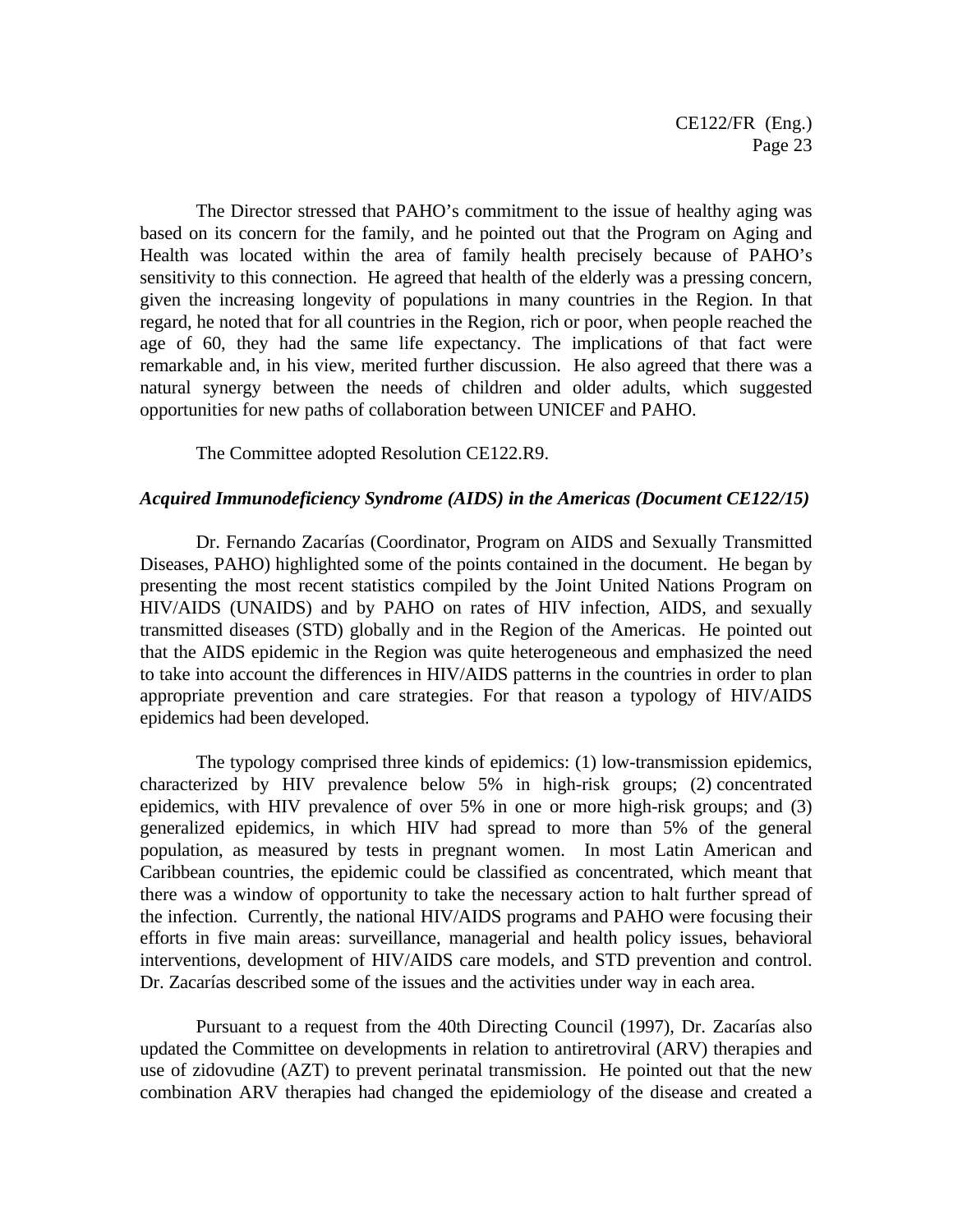need for different models of care. However, because of their high cost, they remained inaccessible to many people in the Region. PAHO was exploring options for reducing the cost and increasing the availability of these drugs. Dr. Zacarías cautioned that ARVs should not be considered a panacea but as one element in a comprehensive continuum of care for persons living with HIV/AIDS. As for use of AZT to prevent perinatal transmission, he reported that a recent study conducted in Thailand had shown that a simplified short-term AZT treatment regime was as effective as earlier long-term treatment schemes but much less costly.

Finally, Dr. Zacarías outlined the basic elements of the new WHO strategy for the prevention and care of sexually transmitted diseases (STD.PAC), which the PAHO Program on AIDS and STDs proposed that the Member States consider adopting. The strategy was designed to focus greater attention on prevention, treatment, and control of sexually transmitted diseases, which were associated with increased risk of HIV infection and were an important public health problem in their own right. In conclusion, he mentioned several possible mechanisms for strengthening HIV/AIDS/STD prevention and control in the future, including development of partnerships at the national level, decentralization of technical expertise, financing HIV/AIDS/STD control efforts through multilateral and bilateral funding for social development projects, formation of networks for cooperation between countries, and, most important, maintenance of the technical leadership role of the health sector within the multisectoral response promoted by UNAIDS.

In the Executive Committee's discussion of this item a number of concerns were raised with regard to the activities of UNAIDS and the role of ministries of health. It was reported that, in some countries, UNAIDS seemed to be shifting primary responsibility for HIV/AIDS control to the office of the prime minister and away from the ministry of health, which created management and communication difficulties for the ministry and was not in the best interests of the population. The Committee emphasized that, while the issues surrounding AIDS and HIV infection required a multisectoral response, AIDS was fundamentally a health problem and the health sector should therefore take the lead in combating it. Likewise, the importance of PAHO's coordinating role in the framework of UNAIDS efforts in the Region was underscored.

The Committee applauded PAHO's inclusion of HIV/AIDS within the broader area of STD control and voiced support for the proposed STD.PAC strategy. Several specific issues were broached in relation to the strategy. It was pointed out there was considerable opposition to condom use in some countries and that PAHO, given its prestige and position as an authoritative source of health information, could help to combat that resistance through the dissemination of messages highlighting the preventive benefits of condom use. In relation to the recommendations on screening and case-finding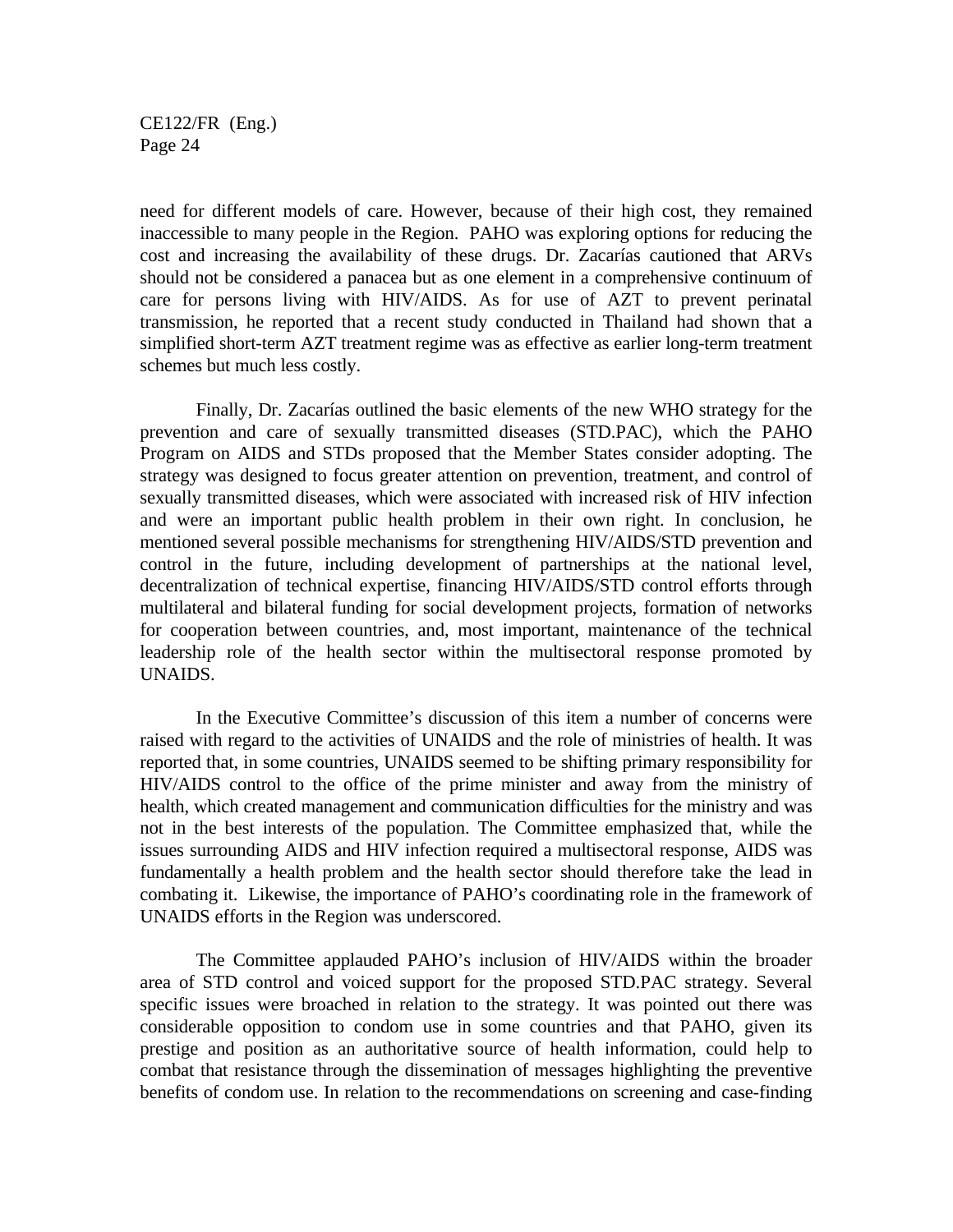included in the strategy, one delegate emphasized the need to specify which STDs would be targeted by those measures, noting that, otherwise, it might appear that WHO and PAHO were advocating HIV-testing in the general population. Other delegates felt that the procedures for HIV-testing should be simplified and destigmatized in order to encourage more people to have the test and thus help reduce transmission of HIV by individuals who were unaware that they were infected. In that connection, several delegates stressed the importance of effective educational and behavioral interventions. The potential benefits of technical cooperation among countries and sharing of experiences in relation to prevention and control of HIV/AIDS were also emphasized.

With respect to the cost of treating cases of HIV infection, the need to also take into account the cost of treating tuberculosis was stressed. It was pointed out that the emergence of new drugs and therapies for HIV infection and AIDS created ethical issues and that the countries needed cooperation and guidance from PAHO to address those issues and formulate appropriate policies. Policies to protect those who might eventually participate in HIV vaccine trials were considered especially important.

The representative of the Latin American Union Against Sexually Transmitted Diseases (ULACETS) outlined some of the ways in which his organization had collaborated with PAHO, particularly in preventive and educational activities, and pledged the continued support of ULACETS in efforts to combat sexually transmitted diseases in Latin America.

Dr. Zacarías agreed that issues such as vaccine trials, testing, and access to drugs and treatments raised many difficult ethical issues. PAHO was aware of those issues and was studying them. The Organization certainly did not have all the answers, but it could help the countries to grapple with such ethical dilemmas through technical cooperation and specialized advisory services. With regard to the comments on the costs of treating HIV infection and tuberculosis, he pointed out that it made little sense to talk about increasing access to costly antiretroviral agents when in many places in the Region the population did not even have access to penicillin or other drugs to treat opportunistic infections such as tuberculosis. As for the promotion of safer sexual behaviors and use of condoms, he emphasized that PAHO, through its country offices and at the regional level, had been very concerned with providing accurate and objective technical information on the benefits of condoms. It was well known that, when consistently and correctly used, condoms provided a high degree of protection against sexual transmission of HIV and other infectious agents. The Organization had stressed, and would continue to stress, that technical message. Finally, he thanked ULACETS for its support, noting that the joint action by PAHO and that organization exemplified effective partnership between the public health sector and the nongovernmental sector.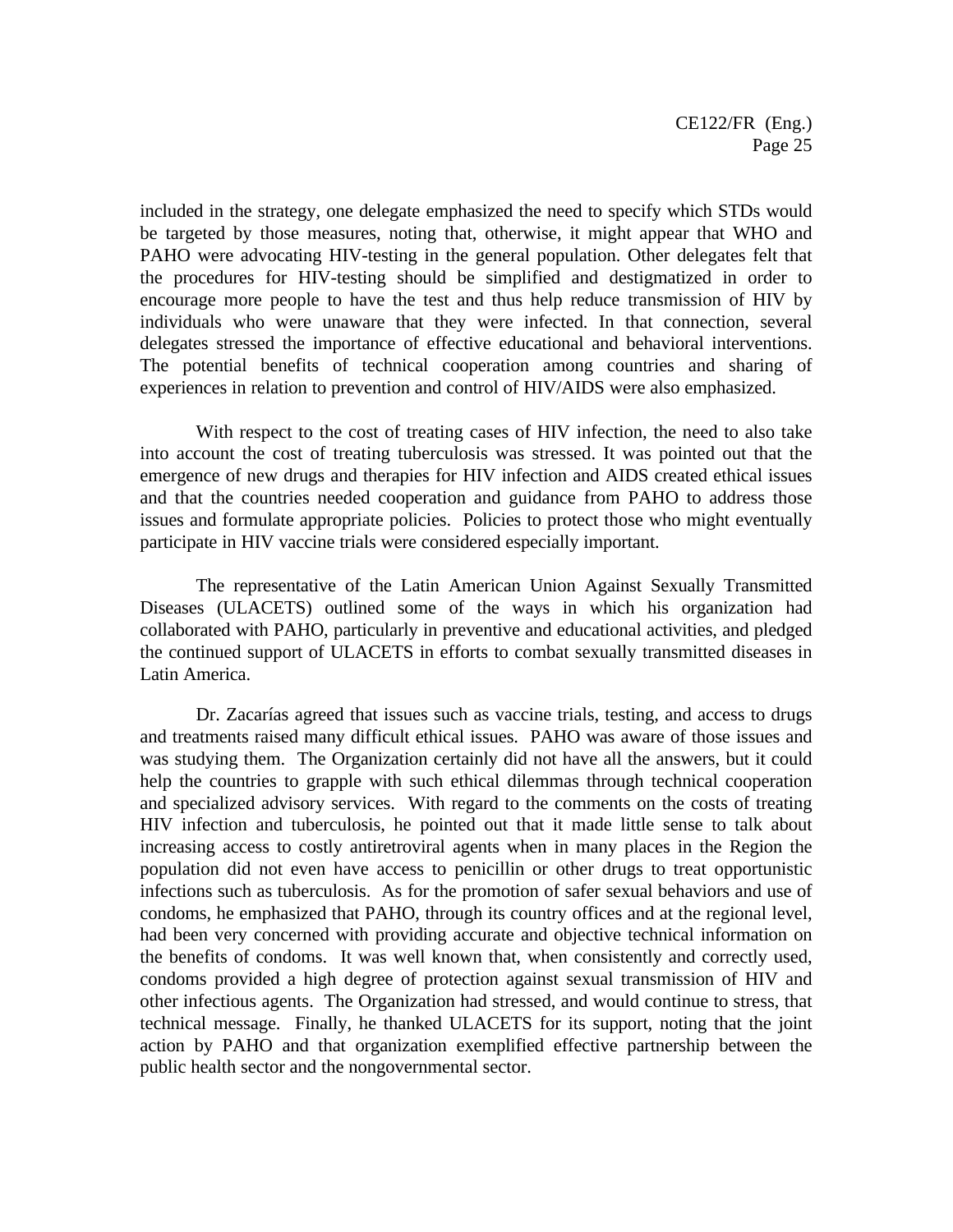The Director urged the countries to bear in mind the document's recommendations concerning building of partnerships at the national level. It was important to take advantage of every opportunity to address the problem of AIDS. As an example, he pointed out that when funding was sought for projects in the education sector, an AIDS education component could be included. In regard to the ethical issues surrounding HIV vaccine trials, he noted that, at a recent meeting of the Caribbean Community (CARICOM) health ministers, the ethics of vaccine trials had been discussed, and the Organization had offered to provide technical expertise to assist countries in thinking through the problem.

With respect to the comments on UNAIDS, he said that PAHO, as an agency within the United Nations system, had agreed to collaborate with UNAIDS. However, the Organization had always maintained that, because AIDS was essentially a health problem, the health sector should have primary responsibility in coordinating AIDS prevention and control efforts. Moreover, it had been agreed that the UNAIDS would play a facilitating role, not an operational one. Hence, if there was evidence that UNAIDS was advocating that responsibility for management of AIDS programs should rest with the prime minister's office and not with the ministry of health, he would not hesitate to point out to the leadership of UNAIDS that, in PAHO's view, that was not the proper approach to take.

The Executive Committee adopted Resolution CE122.R10.

#### *El Niño and its Impact on Health (Document CE122/10)*

Dr. Roberto Chuit (Regional Adviser on Communicable Diseases, PAHO) introduced the document on this item, which examined the health effects of the climatological phenomenon known as El Niño and the Southern Oscillation (ENSO). He began by explaining that ENSO could have four possible effects on weather: (1) near normal conditions; (2) a weak El Niño with slightly higher-than-normal rainfall; (3) very heavy rainfall and flooding; and (4) cooler-than-normal waters offshore, with higher-thannormal chance of drought. The occurrence and duration of those effects varied in different parts of the Region, which meant that disease patterns might also vary within an area affected by El Niño. Predictions for 1997 had indicated that weather in the southern United States and northern Mexico would be wetter and colder than usual, with flooding in many places; in the Amazon, dryer-than-normal conditions were predicted, while higher-than usual rainfall was anticipated in the southern portion of South America. In the Andean Area, Peru and Ecuador were expected to be warmer and wetter than usual, which would make flooding likely. Based on those predictions and available data, the Organization had worked with the countries to mitigate the possible effects of El Niño.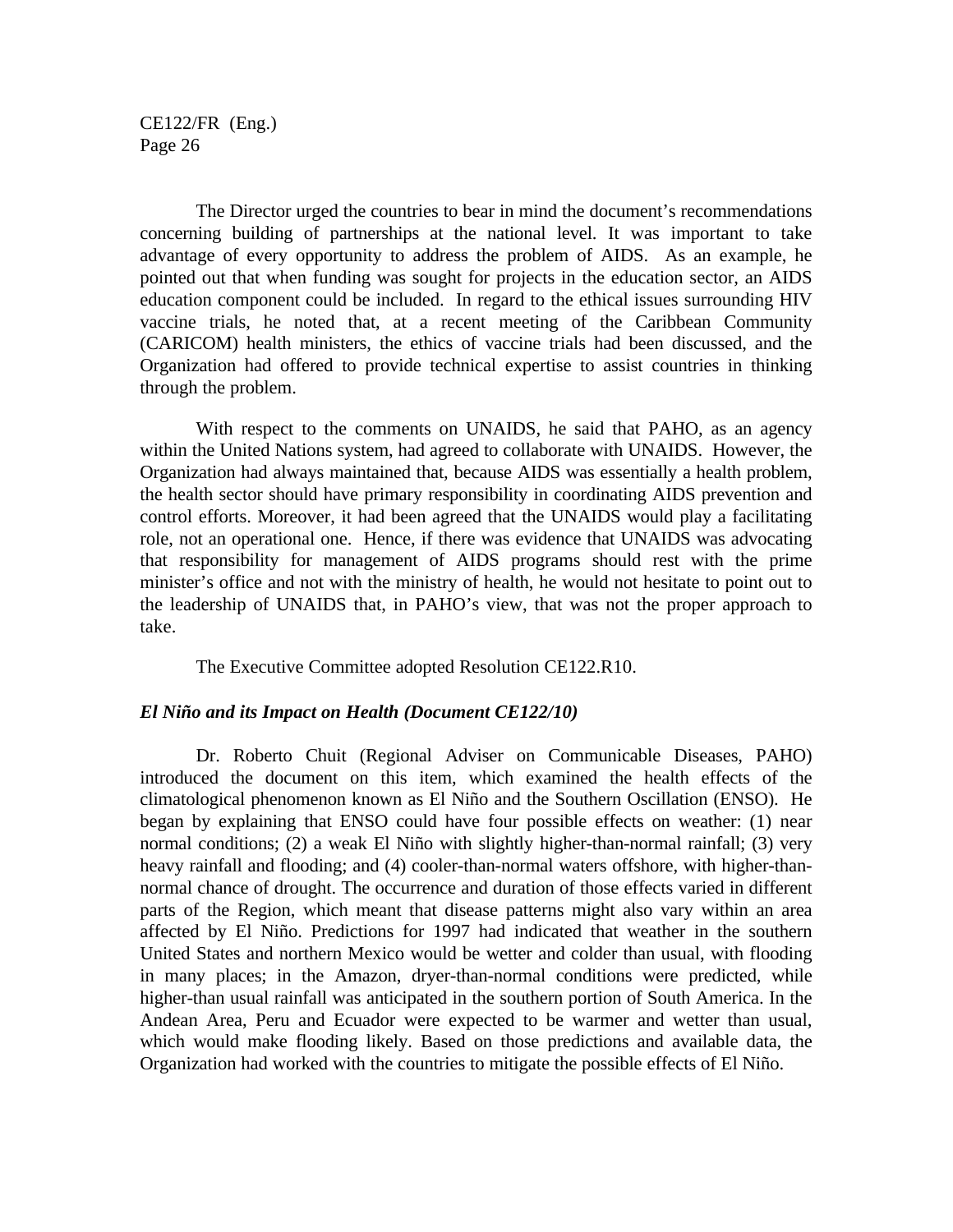Various studies had failed to find any conclusive evidence linking El Niño to increased transmission of several tracer diseases, including malaria, dengue, cholera, leptospirosis, and hantavirus. Nevertheless, there was ample evidence that the phenomenon had caused considerable environmental, economic, and infrastructure damage, which in turn had affected health conditions and mortality. Heavy rainfall and flooding associated with El Niño had claimed lives and destroyed or damaged homes, roads, drainage systems, sanitation and energy services, as well as the physical infrastructure of health services. On the other hand, places in which the El Niño phenomenon had led to drought had suffered crop losses and severe depletion of water supplies. Hence, while no direct correlation had been found between El Niño and increased transmission of infectious disease, the meteorological changes and environmental impacts of the phenomenon had definitely had consequences for health.

Dr. Chuit concluded by noting that, because natural phenomena such as El Niño were unpredictable and it was therefore impossible to plan exactly what to do when one occurred, it was of utmost importance to take preventive action and work to mitigate foreseeable damages.

The Executive Committee applauded the quality and sound scientific basis of the document. The consensus of the delegates was that, although few direct links had been found between El Niño and disease transmission rates and patterns, ENSO was part of the broader phenomenon of climate change, which had undeniable health implications. The Committee agreed on the need to put in place early warning and disaster preparedness measures in order to mitigate the effects of climate change. PAHO's efforts to identify and assist the countries in preparing for the possible consequences of El Niño were cited as excellent examples of effective technical cooperation. Various delegates described the contingency plans that their countries had developed—in most cases with support from PAHO—to strengthen infrastructure, prepare the population, and prevent disease in areas at risk. Clarification was requested regarding some aspects of the Organization's technical cooperation described in the document, in particular the provision of basic supplies for water storage and treatment. It was suggested that PAHO's cooperation should be oriented more toward strengthening of infrastructure than toward actual provision of equipment and supplies.

At the request of Dr. Chuit, Dr. Hugo Prado (Program on Emergency Preparedness and Disaster Relief, PAHO) outlined some of the actions taken by the Organization and the countries in the area of prevention and disaster mitigation and summed up the lessons that had been learned from the experience. He emphasized that the countries' prompt response to the 1997-1998 El Niño event had unquestionably yielded results, since both morbidity and mortality had been lower than in previous El Niño years. Nevertheless, although the Organization and health officials in the countries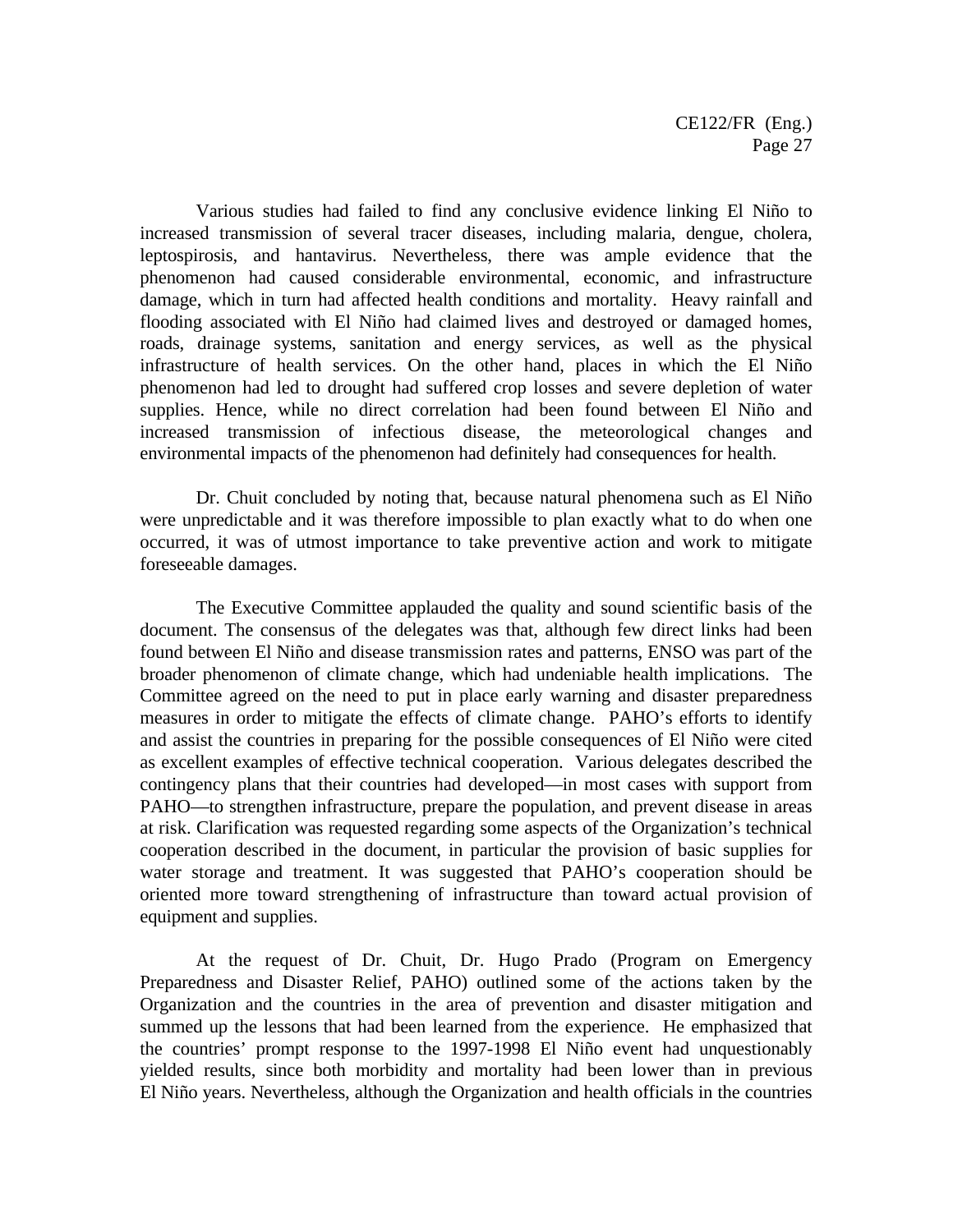had received timely warning of the likely consequences of El Niño, it had become apparent that even more precise warning systems were needed in order to enable the countries to prepare appropriate contingency plans and take preventive action. In addition, because the effects of El Niño had lasted much longer than expected, the health sector and other sectors had been obliged to respond on an ongoing basis over an extended period. That situation had pointed up the need for interdisciplinary, multisectoral emergency systems capable of providing a sustained response, as well as continual revision of emergency preparedness and disaster mitigation plans. The Organization would continue to assist the countries in preparing and enhancing their disaster mitigation plans. PAHO was also compiling technical reports from the countries for a regional publication on the experience and knowledge gained from the 1997-1998 El Niño phenomenon.

Also at the request of Dr. Chuit, Dr. Robert Romano (Division of Health and Environment, PAHO) responded to the questions concerning PAHO technical cooperation in the area of environmental sanitation. He explained that the flooding associated with El Niño often affected the water treatment infrastructure of a country, creating the potential for transmission of waterborne diseases. The Organization's activities had been aimed at ensuring the availability of emergency stores of safe drinking water. To that end, PAHO had provided treatment supplies such as sodium hypochlorite tablets.

The Director added that, although the Organization's main focus was infrastructure-strengthening and disaster mitigation and preparation, in emergency situations it did occasionally arrange for the direct provision of needed supplies.

The Executive Committee adopted Resolution CE122.R11.

#### *Hantavirus (Document CE122/14)*

Dr. Gabriel Schmunis (Coordinator, Program on Communicable Diseases, PAHO) began his presentation by pointing out that although infectious diseases as a cause of illness or death were becoming less significant in the epidemiological profile of the Region, the emergence of new diseases of uncertain etiology, such as AIDS, Lyme disease, and hantavirus pulmonary syndrome (HPS), was causing great concern among national health authorities.

Dr. Schmunis recalled that HPS had first been detected in 1993 in the southwestern United States and had been associated with high fatality rates. It had been presumed that most people were infected by inhaling aerosols of the dry or fresh remains of feces, urine, or saliva from infected rodents, through direct contact with the excretions or through bites from wild rodents. No specific treatment for the syndrome was available. Subsequent outbreaks had occurred in Canada in 1994 and in Argentina, Brazil, Chile, Paraguay, and Uruguay between 1995 and 1998. By March 1998, more than 400 cases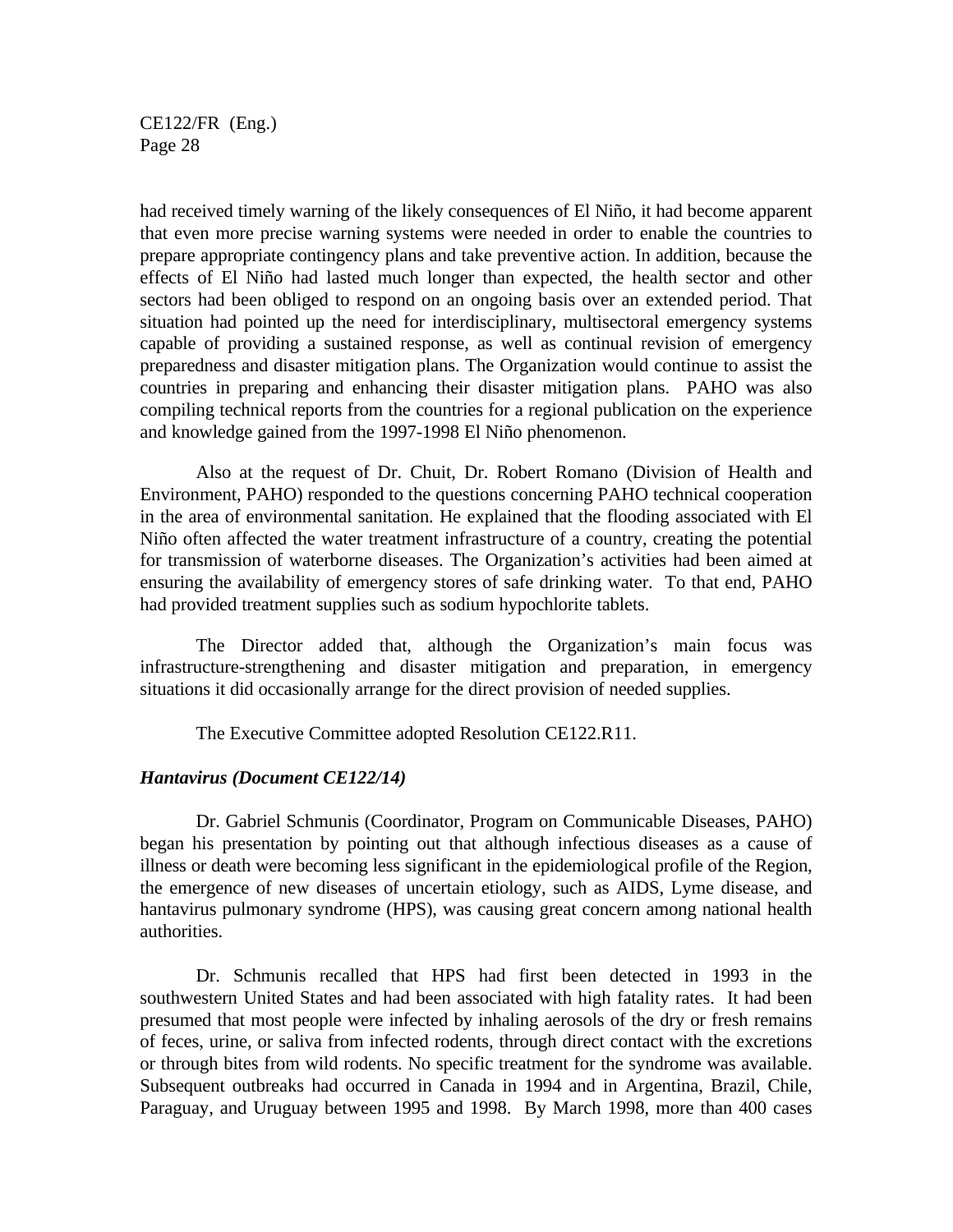had been confirmed in the Region. Based on retrospective studies, it had also been determined that hantavirus had been circulating in the Region before clinical cases were detected. Dr. Schmunis praised public health officials throughout the Region for their astute analysis in identifying and analyzing this syndrome, whose high case fatality rate (35%–60%) had caused widespread fear in affected communities.

In view of the seriousness of the situation, the 40th Directing Council had adopted a resolution (CD40.R14) in September 1997 calling on Member States to strengthen cooperation efforts and promote, through information, education, and communication activities in the community, the adoption of good environmental sanitation practices. The resolution had also requested that the Director of PAHO create a task force to issue recommendations on surveillance, diagnosis, treatment, and prevention of hantavirus infection. The task force had met in March 1998.

PAHO had provided technical assistance in various countries in response to outbreaks and had sponsored research to characterize the virus and identify the reservoir. It had also supported technical cooperation projects between countries in areas such as diagnosis, surveillance, study of rodents, production of reagents, and diagnostic training. In addition, the Organization had provided support for the production and distribution of a guide on handling hantavirus reservoir species (*Métodos para trampeo e muestreo de pequeños mamíferos para estudios virológicos*, jointly published by the United States (CDC), Argentina, and Chile), and it had published a technical guide to hantavirus in the Americas, prepared with the collaboration of experts from affected countries. These materials were distributed to the Executive Committee.

In order to continue responding to the countries' needs and fulfill its mandate under Resolution CD40.R14, the Secretariat had programmed various activities, including continued strengthening of cooperative surveillance mechanisms among countries, with a view to refining a rapid response to epidemics of emerging diseases in general; promotion of information, education, and communication activities focused on the community, health care workers, and the media to promote cooperation especially at the outbreak of epidemics; and support for technology transfer and training in diagnosis and treatment of HPS. Dr. Schmunis also mentioned that support would be provided for the regional production of antigens needed for the diagnosis of hantavirus infections and for specific research in areas defined by the task force.

The Committee welcomed the emphasis on regional cooperation, given the hemisphere-wide nature of the problem. The delegates also praised PAHO's response as an excellent example of effective and appropriate technical cooperation. At the same time, it was stressed that constant vigilance, attention to prevention and environmental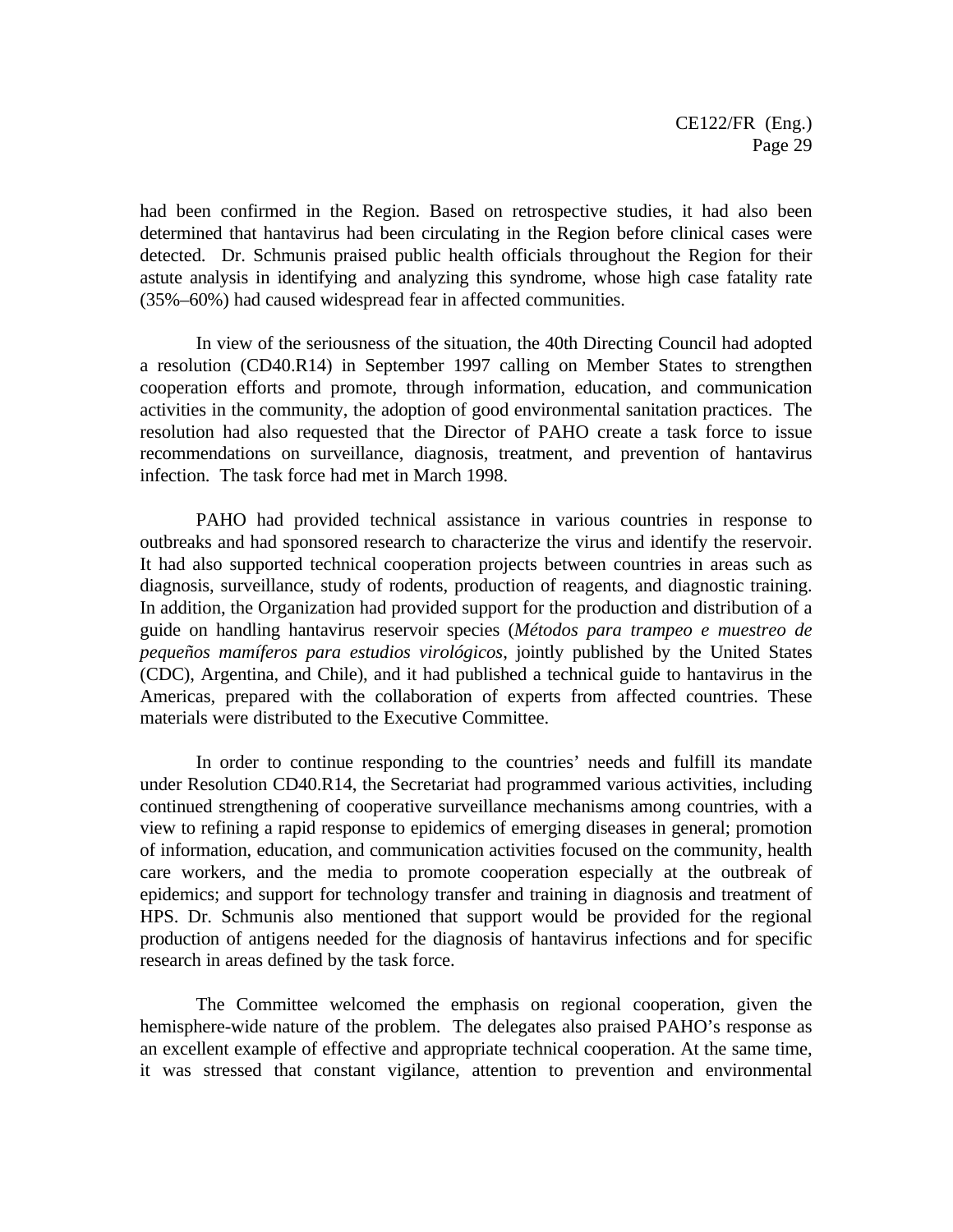sanitation, and health education and information were key to avoiding public health problems such as hantavirus.

Dr. Schmunis emphasized that PAHO had received support from many individuals and agencies in the countries. In particular, the Organization wished to thank the Centers for Disease Control and Prevention (CDC) of the United States and the Instituto de Virosis Hemorrágicas of Argentina for their valuable assistance in activities relating to prevention, diagnosis, and treatment of HPS. He emphasized that the problem of hantavirus would be ongoing and that continued surveillance and cooperation among the countries would be essential in order to combat it.

The Executive Committee did not consider it necessary to adopt a resolution on this item, but took note of the report (Decision CE122(D5)).

#### *Vaccines and Immunization (Document CE122/16)*

Dr. Ciro de Quadros (Director, Special Program for Vaccines and Immunization, PAHO), reviewed the most recent statistics on vaccination coverage and updated the Committee on the status of the efforts to eradicate or eliminate various vaccinepreventable diseases in the Region. In regard to measles, he noted that, following an alltime low of 2,109 confirmed cases in 1996, there had been a resurgence of the disease in 1997, primarily in the state of São Paulo, Brazil. Dr. de Quadros stressed the importance of follow-up campaigns in order to eradicate the disease. With regard to surveillance of acute flaccid paralysis (AFP), indicators from 1994-1997 showed that most countries had been complying with the surveillance criteria. Data for 1998, however, showed some deterioration in AFP surveillance and a lack of adequate sampling for laboratory testing; both of these phenomena suggested that fewer cases were being detected and entered into the surveillance system, which had a negative impact on other surveillance criteria. He urged the countries to give special attention to surveillance, since wild poliovirus continued to exist in other parts of the world and could be imported into the Region.

Dr. de Quadros also reported that substantial progress had been made in including a wider range of vaccines in immunization programs. The vaccine against *Haemophilus influenzae* type B (Hib) had been introduced in Uruguay in 1994, in Chile in 1996, in Argentina in 1997, and in Peru and Colombia in 1998, and meningitis case rates had fallen sharply wherever the vaccine had been used. By 1999, it was expected that 90% of children in the Americas would be protected against the bacteria. Those efforts exemplified the priority accorded vaccination programs by governments throughout the Region.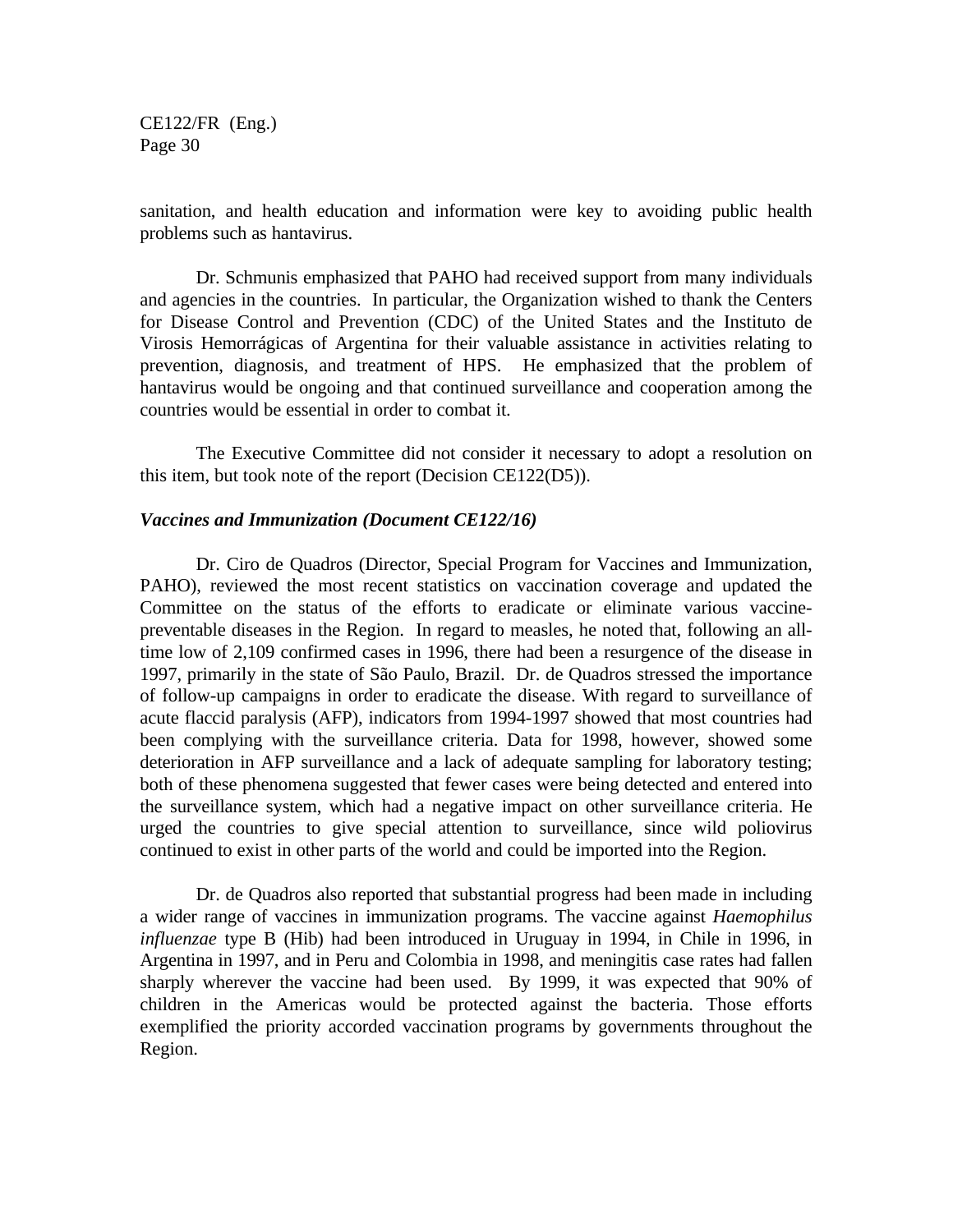An increasing number of countries in the Region were using the vaccine against measles, mumps, and rubella (MMR). PAHO encouraged all countries to incorporate rubella-containing vaccine into their childhood immunization programs with a view to eliminating rubella and congenital rubella syndrome (CRS) as public health problems in the Region. Similarly, the hepatitis B vaccine had been introduced in high-risk areas in a number of Latin American and Caribbean countries. As for yellow fever, cases had been reported mainly from countries in the Amazon basin, although other countries were at risk. The Organization was working with those countries to raise awareness of the importance of incorporating the yellow fever vaccine into routine immunization programs in high-risk areas.

In conclusion, Dr. de Quadros noted that a plethora of new vaccines was expected to become available in the relatively near future. He acknowledged that the new vaccines would certainly be expensive, but he urged health and political officials in the countries to consider the substantial benefits and cost-effectiveness of vaccination programs in making decisions about the financial resources to be devoted to this area.

The Executive Committee expressed satisfaction at the positive results of vaccination efforts in the Region and underscored the need for ongoing commitment to vaccination programs—particularly in the face of current trends toward decentralization and health reform—in order to sustain the good results achieved to date. Several delegates reported on vaccination programs and other primary health care interventions aimed at controlling vaccine-preventable diseases in their countries. With regard to financing for immunization programs, one delegate pointed out that PAHO's revolving fund was "a well-kept secret" that should be better known. Joint action between PAHO and multilateral agencies such as the World Bank was cited as another possible way of addressing gaps in funding. Cooperation among countries to produce low-cost vaccines was also suggested as a way of dealing with the rising costs associated with new and recombinant vaccines. Several delegates highlighted the transborder nature of infectious disease and stressed the need for regional cooperation, especially in surveillance, to detect and control imported cases.

Dr. de Quadros agreed that rapid action was essential to interrupt the transmission of diseases such as measles in the event that imported cases were detected and reiterated the need for follow-up campaigns to ensure immunization of all susceptibles. In regard to the comments on decentralization and health sector reform, he reported that in six countries surveyed a negative impact on epidemiological surveillance had been noted, mainly because of a lack of appropriate controls at the central government level. He also pointed out that it had been suggested that vaccination coverage and surveillance indicators be used to measure the impact of decentralization and health reform. He agreed that the question of financing for recombinant and other new vaccines was of great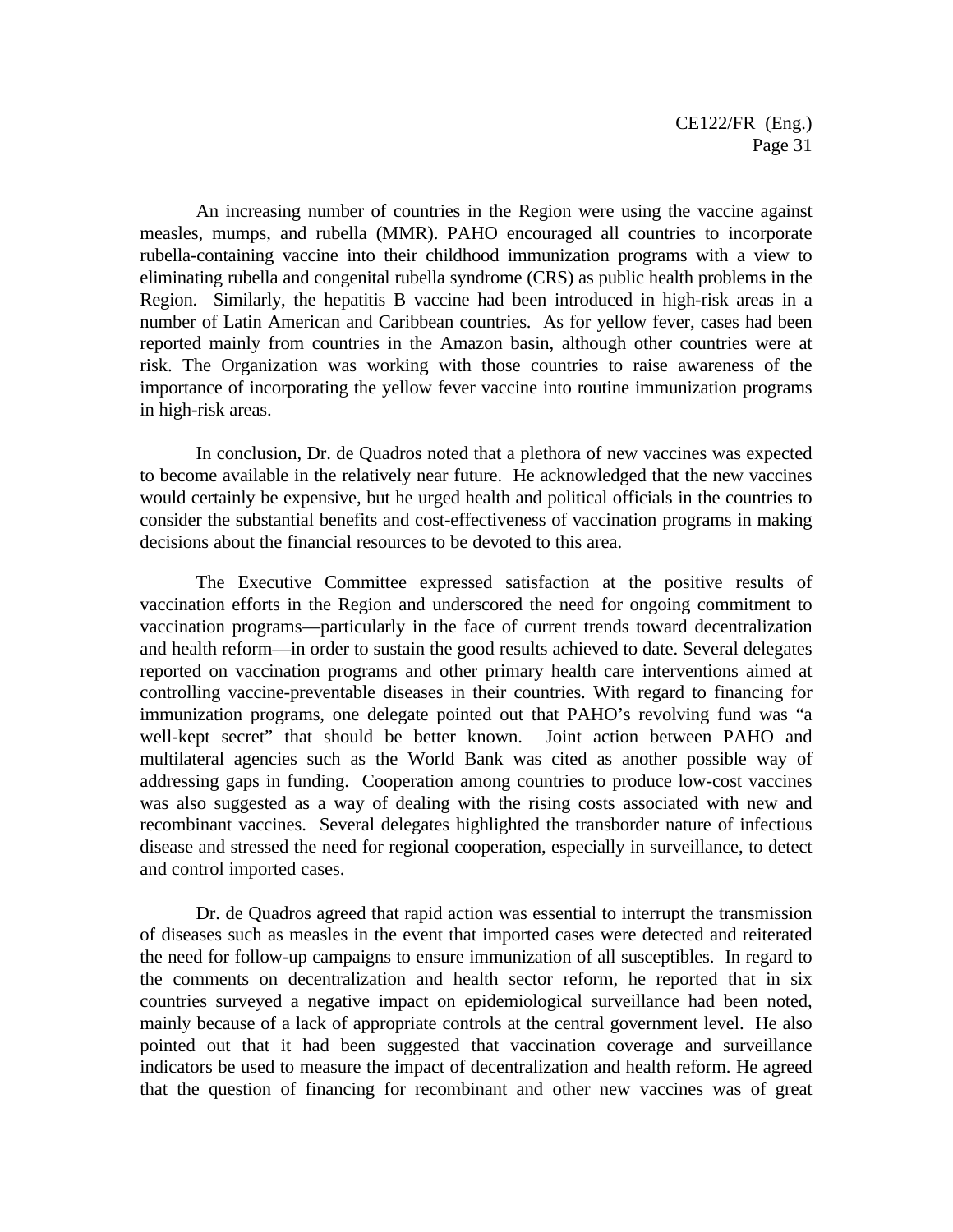importance. Studies of the viability of local production would be needed to determine under what conditions local private and semi-private companies could be involved in partnerships with companies in the developed world to bring down the cost of vaccines. In regard to PAHO's revolving fund, he noted that when the idea of a such a fund had been introduced 20 years earlier, WHO had not initially supported it, but that over the years it had become clear how important the fund was to the Region's successes in the vaccination area. With respect to financing issues and the participation of other organizations, he noted that a working group was in the process of defining the coordination mechanisms that would be needed to further work in this area.

The Director drew the Committee's attention to the potential for importation of measles cases from Europe and encouraged health authorities in all countries of the Region to be especially vigilant after the 1998 World Cup soccer championship in France. He underscored the Region's value as a laboratory of positive experiences in the control of infectious disease and pointed out that the efforts to eradicate polio and measles from the Americas had global applications. In regard to the impact of health sector reform on vaccination coverage, he underscored the leadership role of the ministries of health in sustaining immunization programs. He also pointed out that financing was not the most important consideration with regard to those programs. The critical aspects were how the system was organized and the responsibility of the State to ensure that activities such as immunization were carried out at the peripheral level.

As for the issue of funding for vaccination budgets, the Director reported that PAHO had been working with the national legislatures in Latin America to promote the creation of a specific budget line item for vaccines, so that funding for immunization programs was no longer subject to changing political whims. In regard to the revolving fund, he related that, at a meeting on vaccine funding recently convened by the World Bank, it had been suggested that countries should be stratified into three groups and that vaccine producers should sell vaccine at three different prices, depending on the relative wealth of the purchasing country (very poor countries would receive donations and rich countries would pay full price). PAHO strongly opposed such a system because it would divide the countries and lend itself to exploitation by vaccine producers, who might be inclined to charge exorbitant prices to countries that could afford to pay. The Organization's experience indicated that the revolving fund, on the other hand, promoted regional solidarity and helped reduce vaccine prices for everyone, which clearly benefited all countries. He urged the Member States to continue to support the revolving fund and oppose any attempt to institute a stratified system.

The Executive Committee adopted Resolution CE122.R12.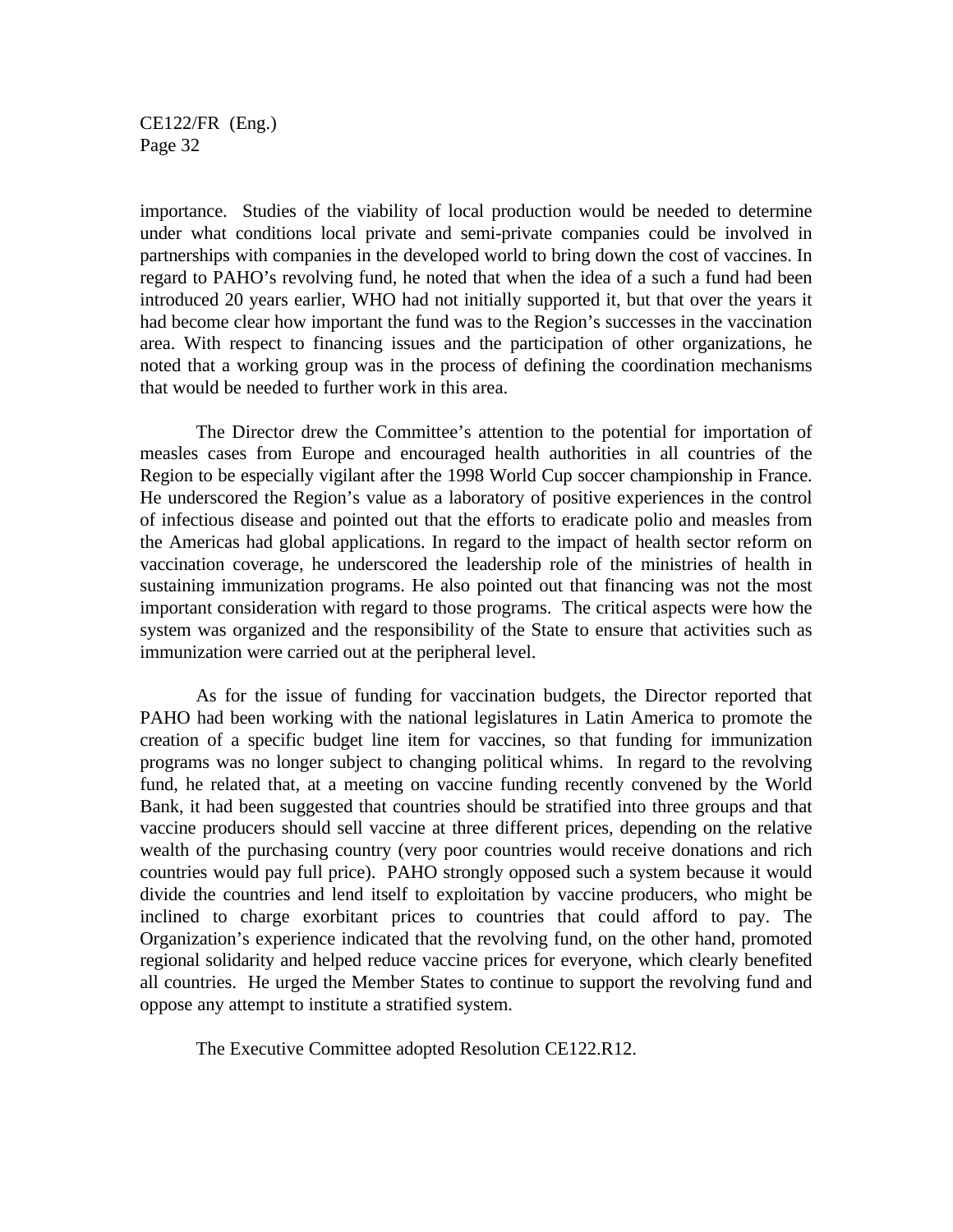#### *PAHO Publications Program (Document CE122/17)*

Dr. Judith Navarro (Chief, Office of Publications and Editorial Services) noted that the report on the publications program was being presented to the Governing Bodies mainly to make the Member States aware of some of the activities that PAHO was carrying out in the area of information management and dissemination, in particular through its publications program. The Committee's consideration of this item was not expected to give rise to any major policy debate or resolution.

Dr. Navarro noted that information management had been a founding principle of the Organization and had remained one of its primary functions. The Strategic and Programmatic Orientations (SPOs) for 1995-1998 called for all parts of the Organization to make maximum use of information as a powerful instrument for bringing about change. In the framework of the SPOs, the Director had established four information areas in which the Bureau would work: (1) information about health status and health services in the countries and in the Region; (2) development of national health information systems; (3) corporate information; and (4) scientific, technical, and policy-related information. The publications program was concerned with the last-mentioned area.

The program comprised four major components: Editorial Service; Electronic Communications; Marketing, Distribution, and Sales; and Information and Documentation Service (the Headquarters library). The Editorial Service was responsible for publication of the Organization's multilingual, peer-reviewed monthly journal, *Revista Panamericana de Salud Pública/Pan American Journal of Public Health* (which replaced the *Boletín de la Oficina Sanitaria Panamericana* and the *Bulletin of the Pan American Health Organization* in 1997), books, and official documents of the Organization. In the area of Electronic Communications, the main activities were maintenance of the PAHO Web site and dissemination of PAHO publications and other information via the Internet and on CD-ROM. In Marketing, Distribution, and Sales, the program sought to promote PAHO publications among potential audiences worldwide, ensure access to them, and earn a return on the Organization's investment in publishing. Finally, the publications program was responsible for the Headquarters library, which offered a full range of traditional library services and was developing a computerized institutional memory project that would eventually provide full-text versions of all PAHO documentation.

In conclusion, Dr. Navarro said that the Pan American Sanitary Bureau, through its publications program, sought to bolster the Organization's technical cooperation with the countries by producing quality health information that was relevant, validated, and timely; expanding the reach of that information; reducing the costs of information management; and earning a return on the investment in publishing, not only in monetary terms but also through the enhancement of health throughout the Americas.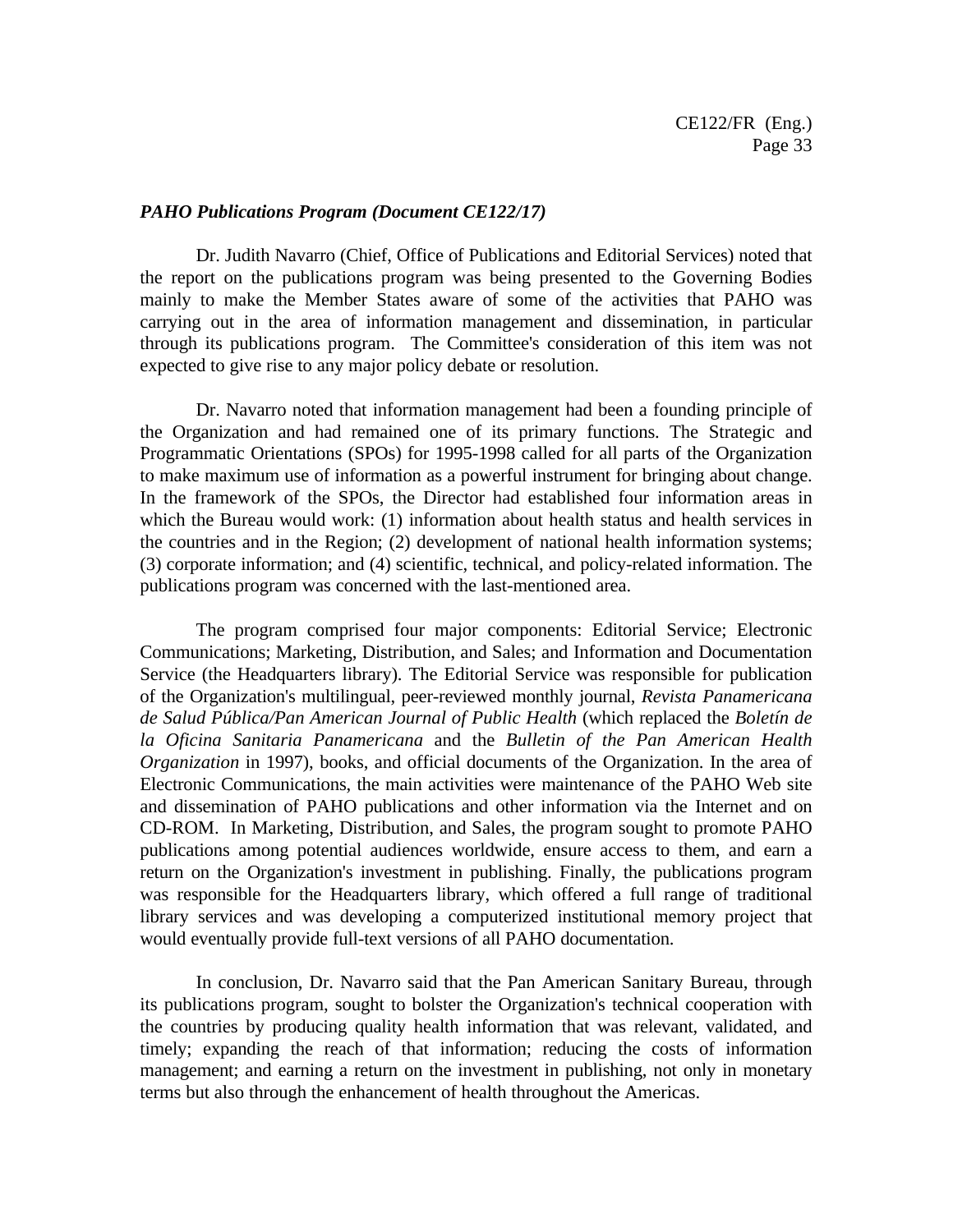Like the Subcommittee on Planning and Programming, the Executive Committee commended the program for its extensive and effective use of new communications technology. The crucial role of accurate information for decision- and policy-making, education of health workers, and development of horizontal cooperation projects was emphasized. Several delegates noted that their governments relied on the information produced by PAHO for those purposes. It was pointed out that access to the Internet and other technologies was limited in some countries, and the need to develop intra-country mechanisms to disseminate the information—especially to remote areas and to health workers at the local level—was underscored. The Committee identified this as an important area for PAHO technical cooperation. The Committee also acknowledged the Organization's support in helping the countries to gain access to key publications, such as the *International Classification of Diseases, 10th Revision.*

The Executive Committee recommended that the program increase its production and dissemination of materials in French, since increased availability of French-language information would benefit French-speakers not only in Canada and the Caribbean but also throughout the world. The Committee pointed out that some of the costs of translating materials into French might be recovered through expansion of the market for the Organization's publications. It was also suggested that the Organization consider updating the country profiles on the Internet more frequently in order to provide a more accurate picture of health conditions, which tended to change rapidly, as well as current information on the status of health reform efforts. However, some delegates felt that more frequent updates would place too onerous a burden on the health ministries of countries with limited resources and information management capabilities.

Dr. Navarro emphasized that the publications program worked in partnership with the Organization's other programs, which also deserved credit for the quality of the information disseminated. She said that the program would examine the possibility of producing its principal publications in French. In regard to the dissemination of materials within countries, she suggested that the PAHO/WHO Representative Offices might play a greater role in facilitating access to information. As for the possibility of updating the country profiles more frequently, she noted that the publications program would soon be integrating data from the Program on Health Situation Analysis (HDA) into the country information available through the PAHO Web site.

The Director pointed out that the core data produced by HDA were regularly updated and that all the countries had access to those data through the PAHO/WHO Representative Offices. He also noted that some countries were producing their own core data, which was also being incorporated into the Organization's system. He was very pleased to know that the countries were making use of the information produced by PAHO and highlighted some of the ways in which the Organization was utilizing new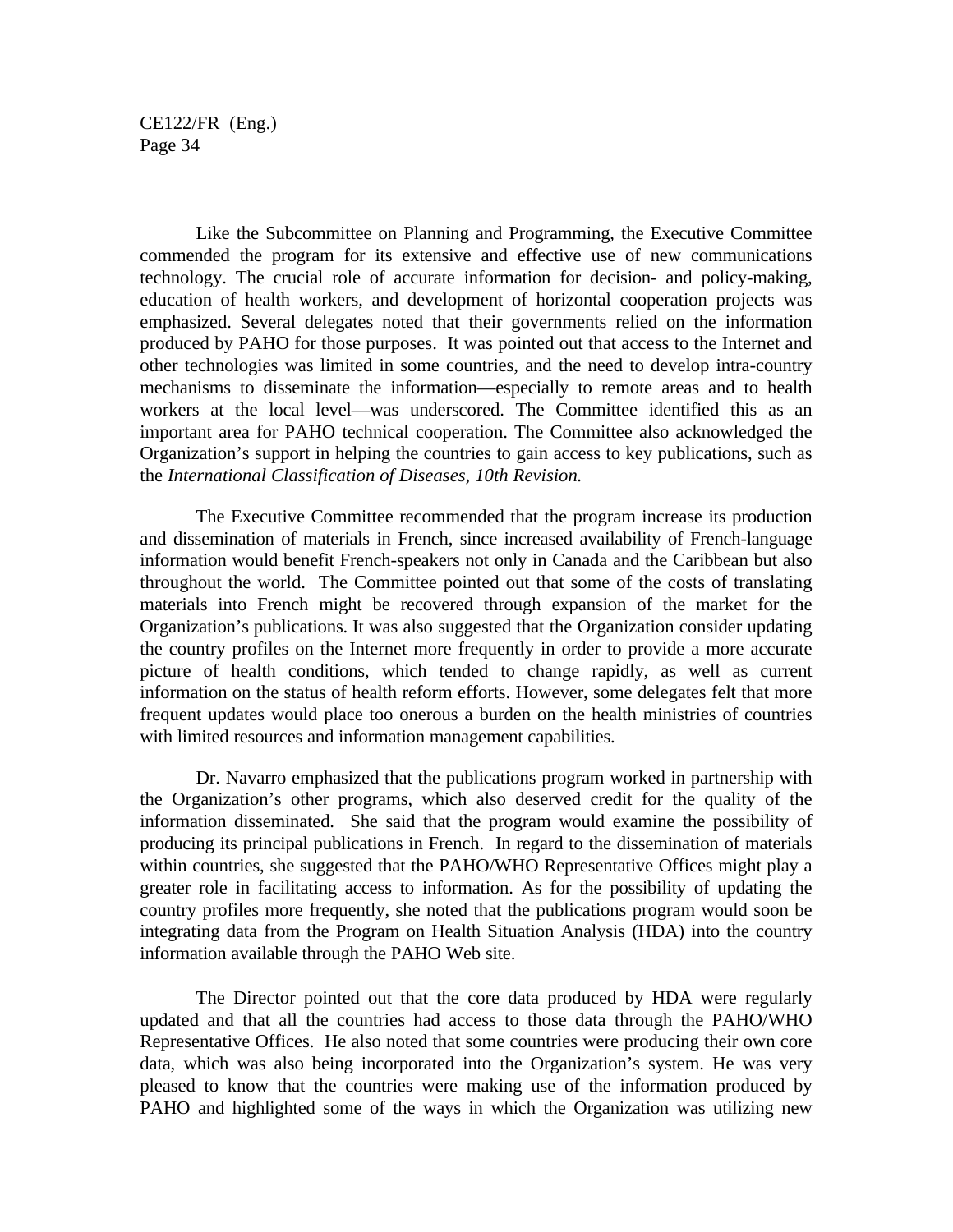technologies to make that information more readily accessible. One of the principal ways was the creation of a virtual library that would make a wide variety of health-related publications available to the Member States through the Internet. Another was the institutional memory project at the Headquarters library.

Dr. Alleyne was also pleased that the Committee had endorsed the Organization's marketing policy for its publications. He did not share the view of those who thought that agencies such as PAHO should not sell their products. Information was a valuable resource that was costly to produce and, while the Organization would never recover all its costs, it could recover some. As for increasing the availability of information in French, the Secretariat would consider the feasibility of translating more materials into both French and Portuguese. It would be necessary first to determine which publications would be of greatest use to speakers of those languages. He encouraged the delegates to advise the Secretariat if they knew of outlets through which PAHO publications in French and Portuguese might be offered.

The Committee did not consider it necessary to adopt a resolution on this item but took note of the report (Decision CE122(D6)).

#### **Administrative and Financial Matters**

### *Report on the Collection of Quota Contributions (Document CE122/18 and CE122/18, Add. I)*

Mr. Mark Matthews (Chief, Department of Budget and Finance, PAHO) reported that of the \$124 million in total contributions due on 1 January 1997, \$72 million had been received during 1997, resulting in a balance due as of 31 December 1997 of \$52 million. The pending contributions reflected \$44 million for 1997 assessments, \$6 million for 1996 assessments, and \$2 million for 1992-1995 assessments. Payments on those arrears received from 1 January to 12 June 1998 amounted to \$34 million, or 65%. The corresponding amount of arrears as of June 1997 had been \$23 million. Mr. Matthews was pleased to report that since 12 June 1998, additional payments of \$1.3 million had been received from Mexico, \$60,000 from Cuba, and \$15,682 from Antigua and Barbuda.

Six Member States had paid their 1998 assessments in full; eight Member States had made partial payments for 1998; and 25 Member States had not made any payments at all toward the current year assessments. Together, the collection of arrears and current year assessments during 1998 totaled \$54 million, an increase of \$10 million over 1997.

As of June 1998, seven countries were potentially subject to the application of Article 6.B: Bolivia, Cuba, Dominican Republic, Ecuador, Grenada, Nicaragua, and Peru.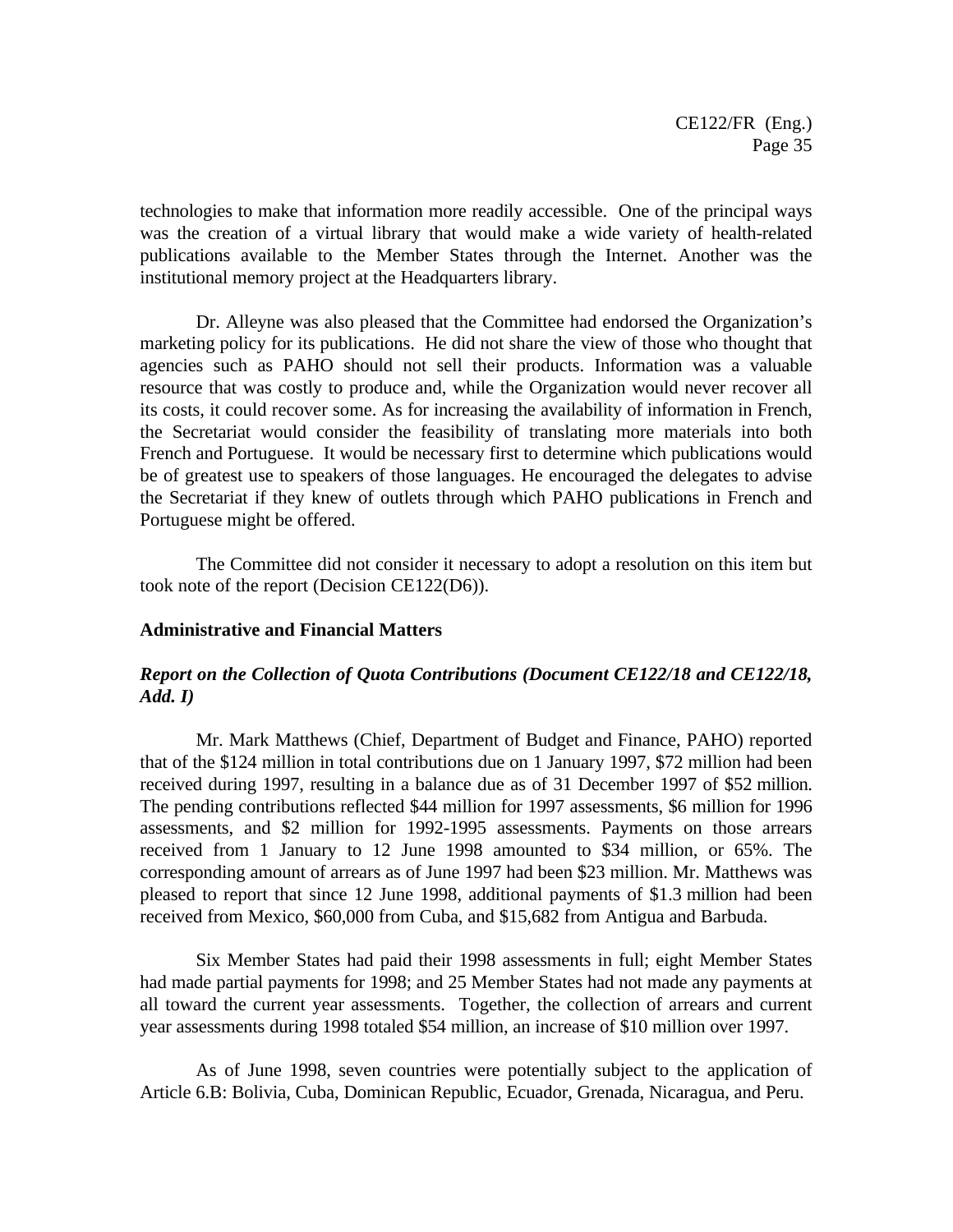The Director was gratified that the countries were clearly taking their financial responsibilities to the Organization seriously and that six Member States had already made their full contribution for 1998. He acknowledged the commitment of the Member States in arrears to fulfill the terms of their payment plans and commended Cuba, in particular, for its efforts, despite the severe economic constraints that country faced. He emphasized that the Organization would continue to work with the countries with a view to ensuring that all would be able to vote at the Pan American Sanitary Conference, the most important meeting in the life of the Organization.

The Committee adopted Resolution CE122.R1.

## *Financial Report of the Director and Report of the External Auditor for 1996-1997 (***Official Document 286)**

Mr. Matthews outlined the content of the *Financial Report of the Director and Report of the External Auditor for 1996-1997*, noting that the report reflected careful financial management and progress in strengthening the Organization's financial position in 1997. Income for 1997 had exceeded expenditures by \$8.5 million in the regular budget, which had increased the working capital fund balance to \$8.6 million. Cash in banks and investments had increased 55% between 31 December 1995 and 31 December 1997, to \$139.6 million. Total 1996-1997 expenditures had decreased \$24.2 million with respect to the 1994-1995 biennium. However, the percentage of current quota assessments collected during 1996-1997 was 69%, which was lower than the three previous biennia (73%, 80%, and 71%, respectively). With regard to extrabudgetary funds, \$103.2 million had been received on behalf of trust fund projects during the 1996-1997 biennium, an amount equivalent to 50% of the PAHO regular budget.

The report also contained financial statements for three Pan American centers, the Caribbean Epidemiology Center (CAREC), the Caribbean Food and Nutrition Institute (CFNI), and the Institute of Nutrition of Central America and Panama (INCAP). In 1996- 1997, CAREC's regular budget income had exceeded expenditures by \$658,000, and by the end of 1997, the Center's accumulated deficit of \$344,000 had been changed to a surplus of \$314,000. CFNI's income had also exceeded expenditures, by \$74,000, and its accumulated deficit had decreased from \$216,000 in the previous biennium to \$142,000 as of 31 December 1997. INCAP's income in the current biennium had fallen from \$1.6 million to \$1.1 million for its regular budget compared to the previous biennium, creating a \$175,000 shortfall on regular budget operations that was covered by the working capital fund. Overall, INCAP's financial position appeared sound, with a working capital fund balance at 31 December 1997 of \$1 million.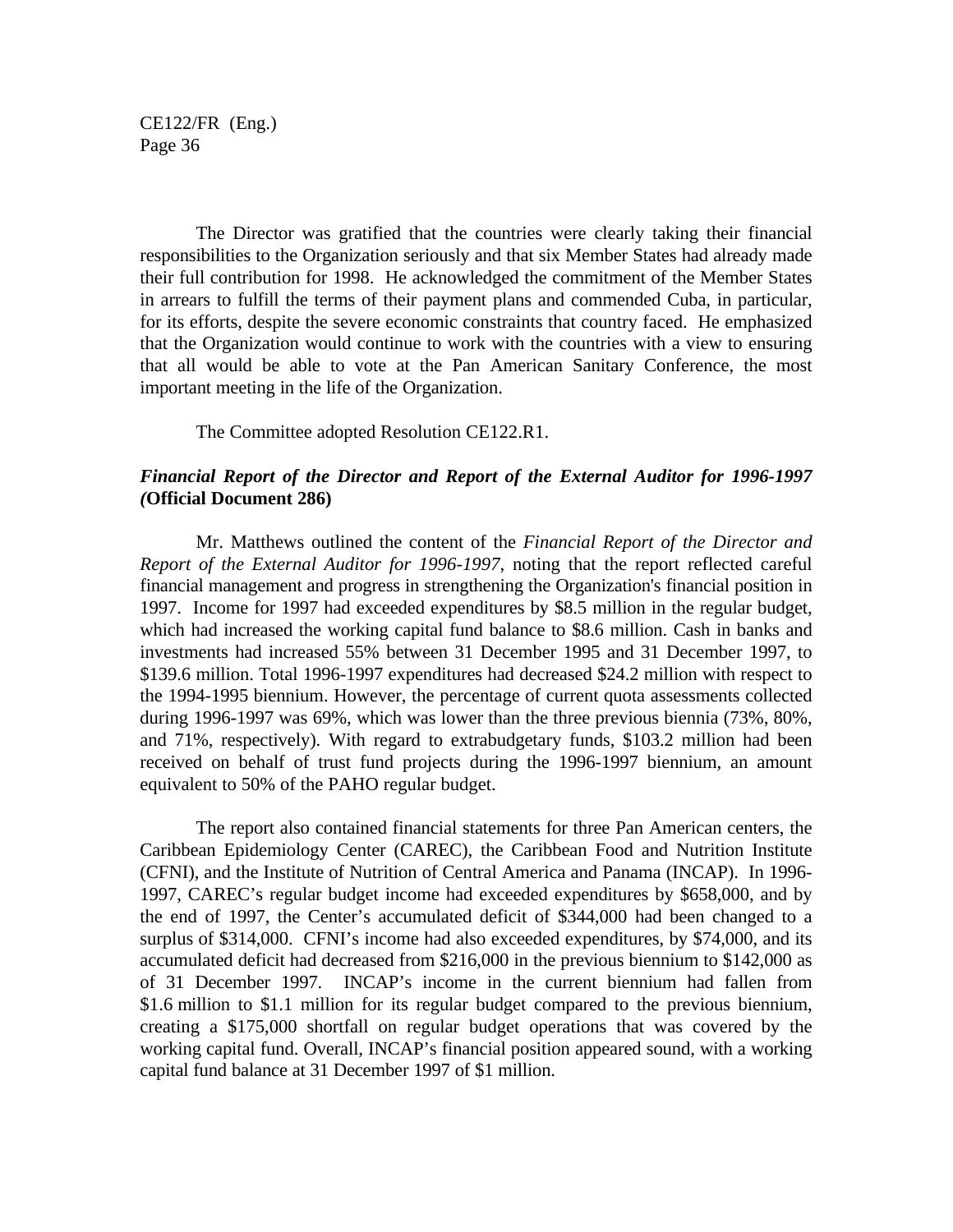Mr. Richard Maggs, speaking on behalf of the External Auditor, Sir John Bourn, presented the results of the Report of the External Auditor. Based on his examination, which had been conducted in accordance with the Common Auditing Standards of the Panel of External Auditors of the United Nations, he had issued an unqualified opinion as to the accuracy, completeness, and validity of the financial statements of the Organization for the financial period ended 31 December 1997. He emphasized the strengthened financial position of the Organization as a whole, including the Pan American centers, which he attributed mainly to PAHO's success in collecting additional income and its efforts to contain and, in some cases, reduce expenditures in key areas such as communications, office supplies, and travel. He also commended the Organization for the excellent support provided at all levels during the preparation of his report and for effectively addressing issues raised in his previous report, particularly recommendations concerning compliance with the United Nations Common Accounting Standards, resolution of certain problems with the Organization's financial management system (FAMIS), and improvement of asset control in local offices.

In the Committee's discussion of this item, clarification of a number of details was requested. Questions were asked regarding the origin of the \$8.5 million surplus and regarding a statement in the report that indicated that the surplus would be used to cover part of the \$12.3 million deficit that had existed at the end of the previous biennium. It was pointed out that there was an apparent contradiction between Financial Regulations 6.4 and 103.4, which dealt with replenishment of the working capital fund and application of budget surpluses for that purpose. It was also pointed out that, while PAHO's financial position had improved compared with previous years, there was still a 30% shortfall in the collection of annual quota contributions from Member States, which suggested that assessments continued to exceed the capacity of many countries to meet their obligations. It was suggested that miscellaneous income, which had been substantially higher than forecast, could be used to reduce assessments.

With respect to the substantial increase in extrabudgetary funds during the 1996- 1997 biennium, it was suggested that allowing extrabudgetary resources to play too large a role in financing PAHO programs could distort the PAHO regular budget, raising the prospect of competition among PAHO programs for outside funding and a shift away from the Organization's strategic and programmatic priorities. Clarification of some of the contributions in the extrabudgetary account was requested. It was also noted that the Organization's cash-on-hand had increased by 50% over the last biennium, and the wisdom of having such a large amount on hand was questioned.

Several other concerns were raised in the discussion, including the persistence of problems with the FAMIS software and the year 2000 compliance problem. The use of regular budget financing to support the Pan American centers was also questioned. One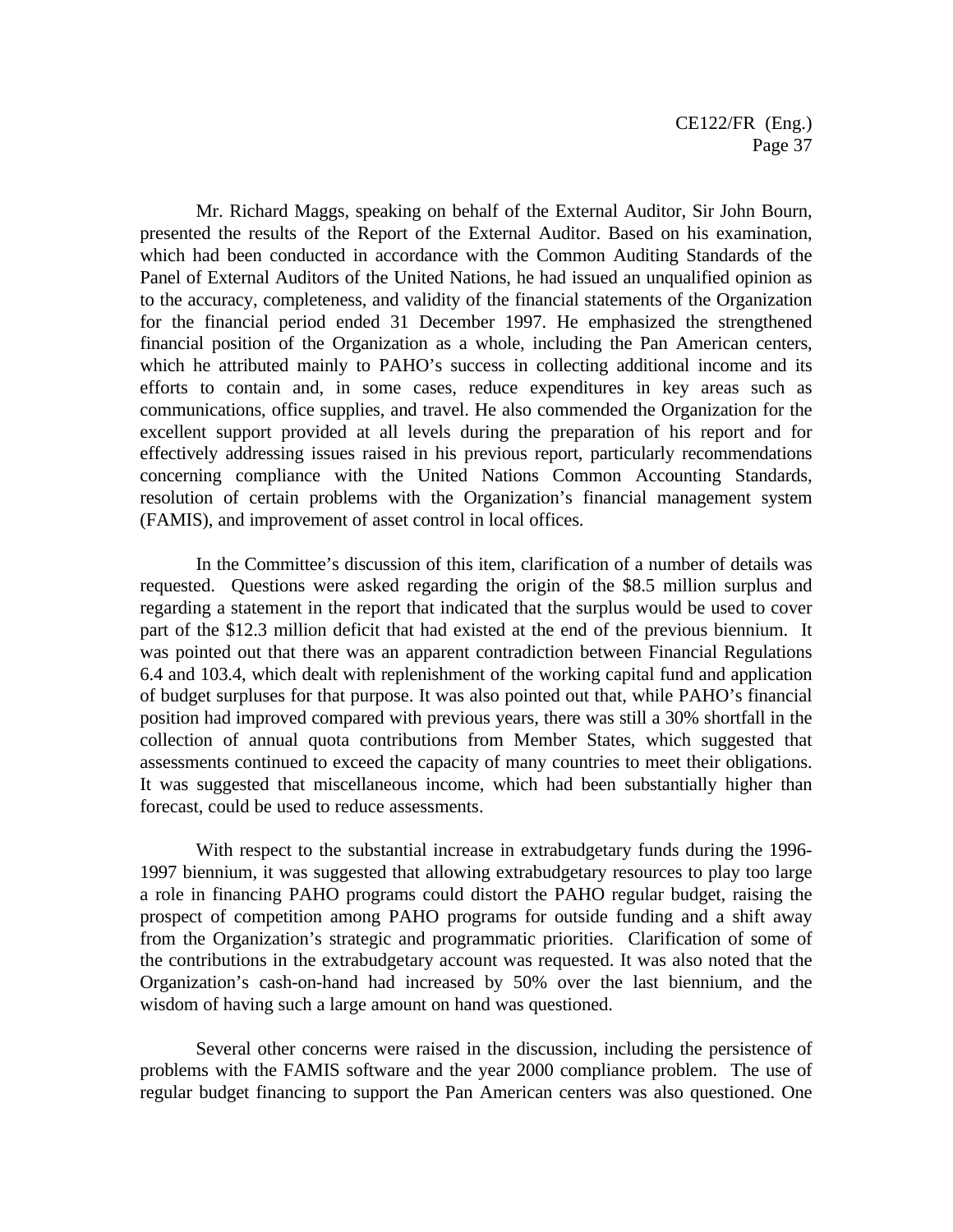delegate noted that at the meeting of the Caribbean Community (CARICOM) in April 1998, a decision had been made to undertake an independent review of all the centers in the Region and that, as a result, some of the trends noted by the External Auditor might be reversed, particularly at CFNI.

Responding to the questions concerning the \$8.5 million surplus for 1997 and the \$12.3 million deficit for the previous biennium, Mr. Matthews explained that the surplus was largely attributable to receipt of a payment by Venezuela, while the deficit was linked primarily to the costly termination agreement for the Pan American Zoonoses Center (CEPANZO). He stressed that the Secretariat had been very consistent in interpreting the financial regulations referred to in the discussion; any surpluses were used to replenish the working capital fund, and after the working capital fund had been fully replenished, any amounts left over were placed in a holding account, pursuant to Financial Rule 103.7. With regard to the origin of the contributions to the extrabudgetary funds, he pointed out that the report contained a detailed account of those contributions. As for the issue of cash-on-hand, he said that, in fact, all those funds were invested, and he assured the Committee that PAHO's money had been invested intelligently and securely. As for the shortcomings of the FAMIS system, on the whole, the system was now functioning well, although work remained to be done to upgrade it. In regard to the year 2000 problem, he stressed that all computer systems within the Organization would be fixed on time. Finally, Mr. Matthews pointed out that the centers were an integral part of PAHO's programs and that they were never intended to be financially independent.

The Director began by expressing his satisfaction with the external auditor's unqualified report, which confirmed the strong financial situation of the Organization. He commended the Member States for the important role they had played in achieving that result by paying their quotas on time and providing advice as to how funds should be used. He hoped that the delegates shared his satisfaction with such a positive report. He also noted that the goal of fiscal transparency had been wholly achieved by the Organization. Referring to the issue of the working capital fund, the Director pointed out that prudent management of the Organization's resources had made it possible to fund programs over the course of the 1996-1997 biennium and still end the period with the surplus needed to restore the working capital fund. He explained that fund was used as a "cushion" to cover shortfalls in unforeseen circumstances, not as a mechanism for internal borrowing, as in WHO.

As for the use of extrabudgetary funds, the Director agreed wholeheartedly that the strategic and programmatic priorities should be upheld when such funds were used and pointed out that PAHO's system for ensuring that extrabudgetary funds were used to support organizational priorities was considered a model to be emulated by the rest of WHO. He emphasized that PAHO never accepted extrabudgetary funding for projects that were not consistent with the priorities identified by the Member States. On the issue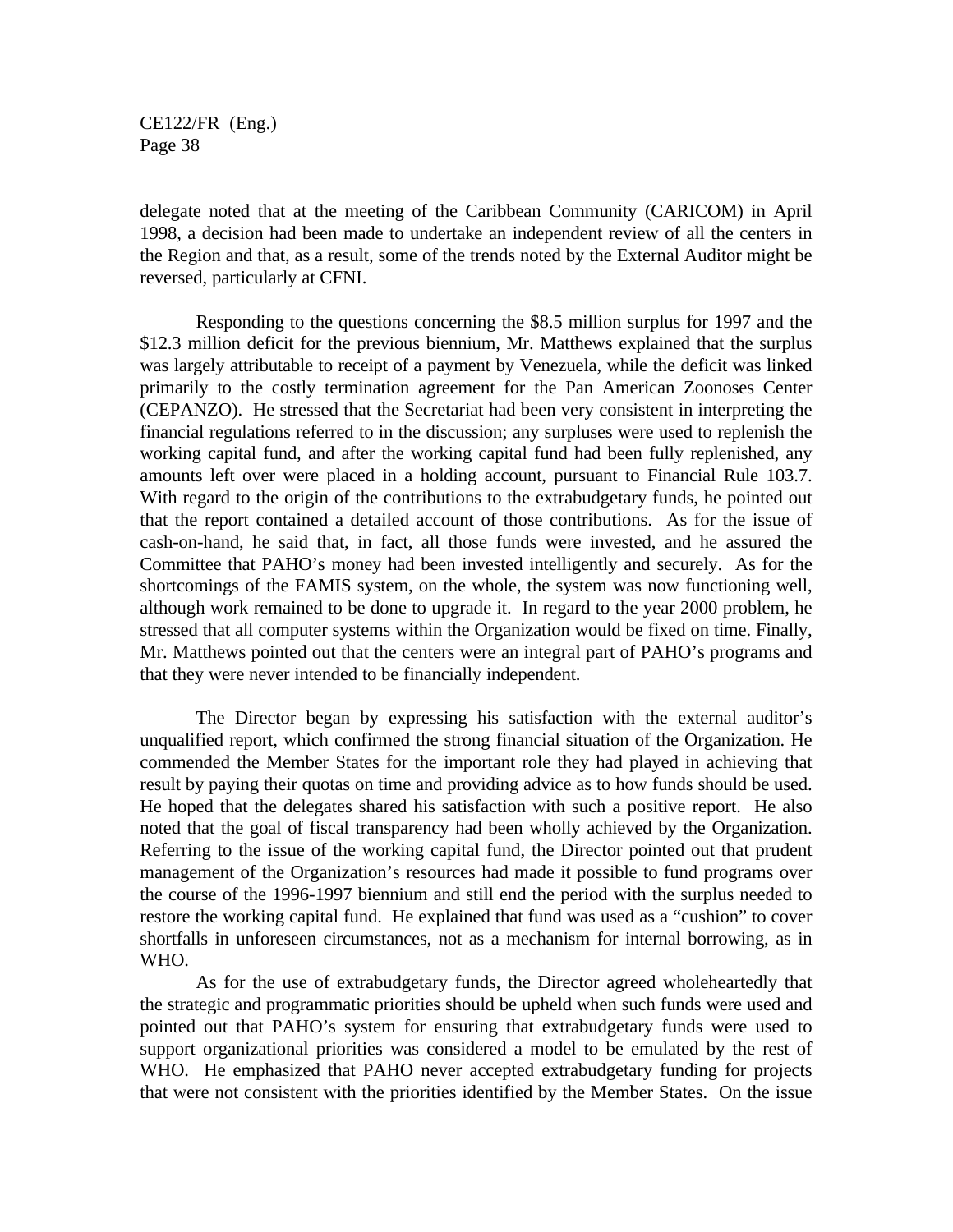of the Pan American centers and their relationship to PAHO, the Director stressed that the centers were specialized mechanisms that had been created to serve as an extension of the normal technical cooperation program in specific fields and that it had never been envisioned that they should become self-sufficient or separate from the Organization in programmatic or financial terms. He also pointed out that the financial situation of individual centers had improved and that resources had been carefully managed, allowing the centers to continue to do the remarkable work they were doing.

The Executive Committee adopted Resolution CE122.R2.

## *PAHO Building Fund and Maintenance and Repair of PAHO-owned Buildings (Document CE122/19)*

Mr. Eric Boswell (Chief of Administration, PAHO) reported to the Committee on the status of a three-stage project for maintenance and repair of PAHO's field office building in Brasilia, Brazil, the initial phase of which had been approved in 1995 at the 116th Session of the Executive Committee. The Secretariat now proposed that the Committee approve the third and final stage, the total cost of which was estimated at \$350,000. In addition, it had become imperative to replace the caulking on all exterior wall windows of the PAHO Headquarters building in Washington, D.C., in order to remedy a persistent problem of water infiltration. For the same reason, the machine house roof also needed to be replaced in order to prevent water damage to the new heating and cooling systems that would be installed during 1998. The total cost of repairing the windows and the machine house roof was estimated at \$200,000, 25% of which would be requested as a reimbursement from the WHO Real Estate Fund. Hence, the Committee was requested to approve total funding in the amount of \$550,000 from the PAHO Building Fund.

Finally, Mr. Boswell informed the Committee that the Director had decided to allocate \$1.4 million from extrabudgetary income to cover the cost of replacing the steam and chilled water equipment in the Headquarters building.

In the Committee's discussion, it was pointed out that spending for real estate expenses reduced the amount available for health programs and that care should therefore be taken in contemplating large and costly projects. Questions were also asked regarding the operation of the Building Fund and the mechanism whereby money flowed into and out of the Fund. In addition, Mr. Boswell was asked to clarify the source of the funds for replacement of the heating and cooling systems in the Headquarters building, which the document said would come from miscellaneous funds but which Mr. Boswell had indicated would be allocated out of extrabudgetary funds.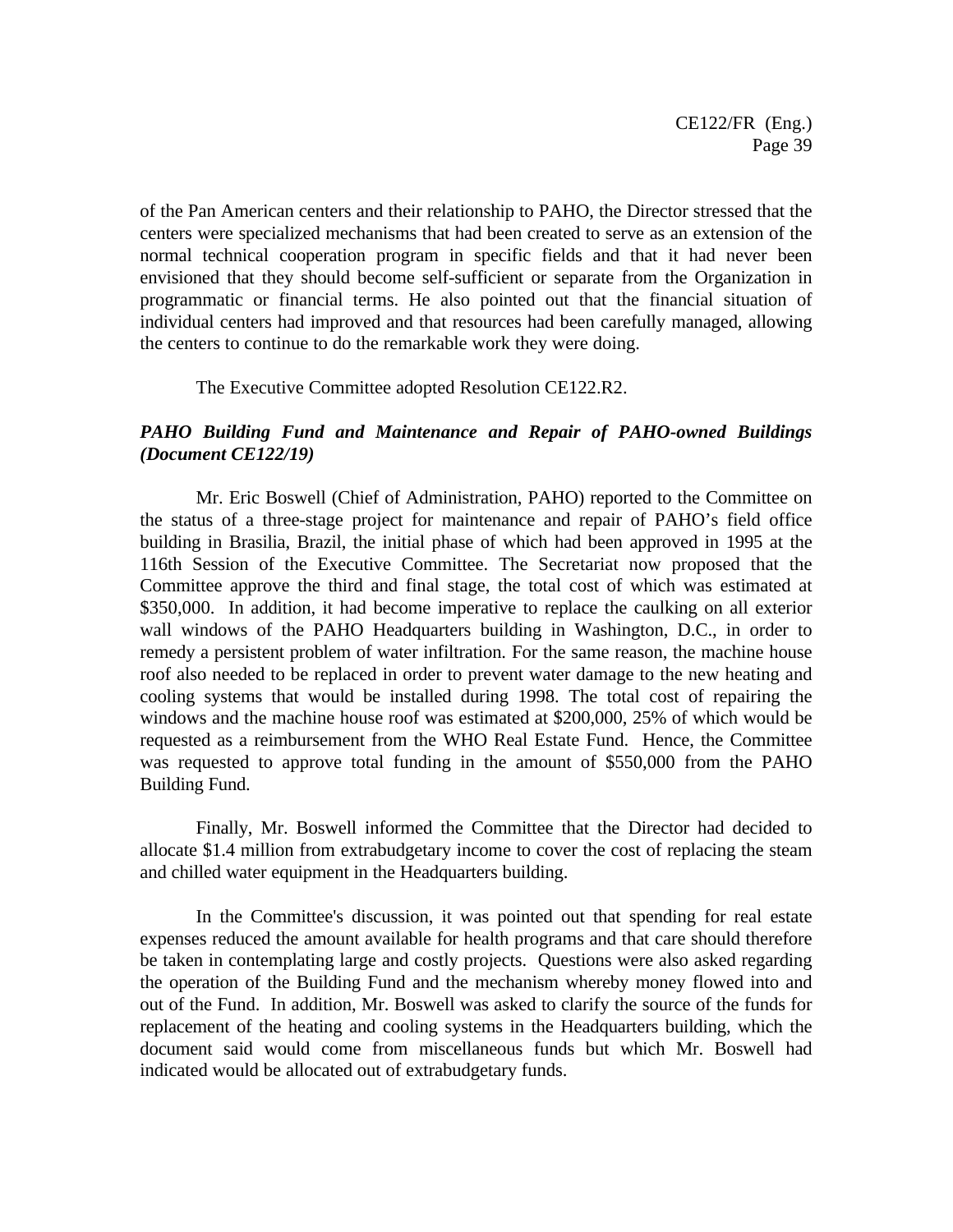Mr. Boswell emphasized that the Secretariat appreciated the need to be cautious about spending on large building-related projects. However, all the repairs described in the document were badly needed, and the Secretariat therefore considered the expenditures justified. Moreover, the resources would come not from the PAHO regular program budget but from the Building Fund, which had been established by the Directing Council specifically to cover the costs of maintaining and repairing PAHO-owned buildings. The moneys for the Building Fund were derived mainly from fees for the rental of office space and conference facilities in PAHO buildings. The Fund was replenished as income became available.

With regard to the source of the funds for the replacement of the heating and cooling systems in the Headquarters building, he explained that it was more appropriate to refer to those funds as extrabudgetary resources than as miscellaneous funds. They were resources that the Organization obtained from management fees and other sources. The Director had sole discretion over those funds and had decided to utilize them for the longoverdue replacement of the heating and cooling systems because the amount available in the Building Fund was insufficient to cover a project of such magnitude.

The Committee adopted Resolution CE122.R14.

#### *PAHO Field Office Buildings (Document CE122/20)*

Mr. Boswell reviewed the status of three previously approved projects for the construction of PAHO offices in Barbados, Honduras, and Mexico. The Office of the Caribbean Program Coordination, in Barbados, had been completed and opened in April 1997. No agreement had been reached regarding the construction sites for the offices in Honduras and Mexico, as a result of which those projects remained on inactive status. The Secretariat would report any new developments to the Executive Committee.

The Executive Committee took note of the progress report on PAHO field office buildings (Decision CE122(D8)).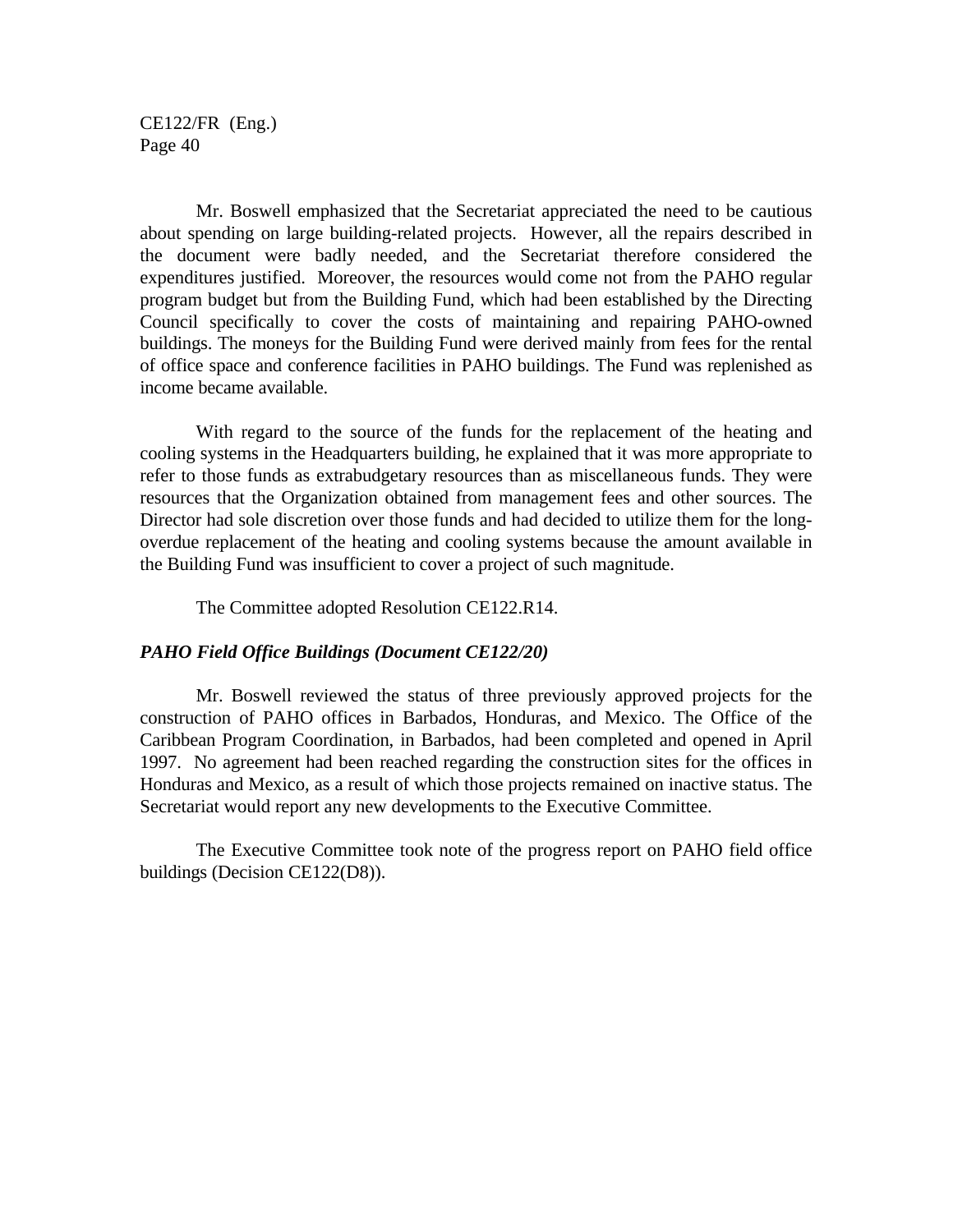### **Personnel Matters**

### *Amendments to the PASB Staff Rules (Document CE122/21)*

Dr. Diana LaVertu (Chief of the Division of Personnel, PAHO) outlined the proposed changes to the Staff Rules of the Pan American Sanitary Bureau, which concerned revision of the base/floor salary scale for the professional and higher graded categories of personnel, salaries of ungraded posts (Director, Deputy Director, and Assistant Director of PASB), and salaries of staff in the general services category. She noted that, in addition to the aforementioned changes, several amendments to the staff rules were proposed in order to clarify the provisions regarding employment of spouses and close relatives of staff members and national professional officers. The text of the proposed changes and amendments were including in the document examined by the Committee.

In the ensuing discussion, Dr. LaVertu was asked to clarify the amendment regarding employment of close relatives of staff members. She explained that an amendment to Staff Rule 410.3, adopted in 1995 by the Executive Committee, provided that spouses would be allowed to compete for positions within the Organization while ensuring that they would not be given preference by virtue of their relationship to a staff member. However, that amendment had been interpreted as having removed the restrictions that still existed concerning the appointment of other close relatives. The amendment proposed in the annex to Document CE122/21 would eliminate that ambiguity.

The Committee adopted Resolution CE122.R8.

## *Statement by the Representative of the PAHO/WHO Staff Association (Document CE122/22)*

Ms. Luz María Esparza (President, PAHO/WHO Staff Association) was pleased to report that the Director had decided to create an ombudsman post within PAHO. The Staff Association, which had been calling for the creation of such a post for 14 years, welcomed that decision and was certain that the ombudsman would have a positive impact on the life of the Organization. Nevertheless, the Staff Association remained concerned about several issues, which it had brought to the Committee's attention on various prior occasions and which were described in greater detail in the document prepared by the Association. Those issues included the existence of different contracting mechanisms, which the Staff Association felt placed some staff at a disadvantage and violated the principle of equal pay for equal work; changes made by the International Civil Service Commission in the methodology used to determine salaries for staff in the general service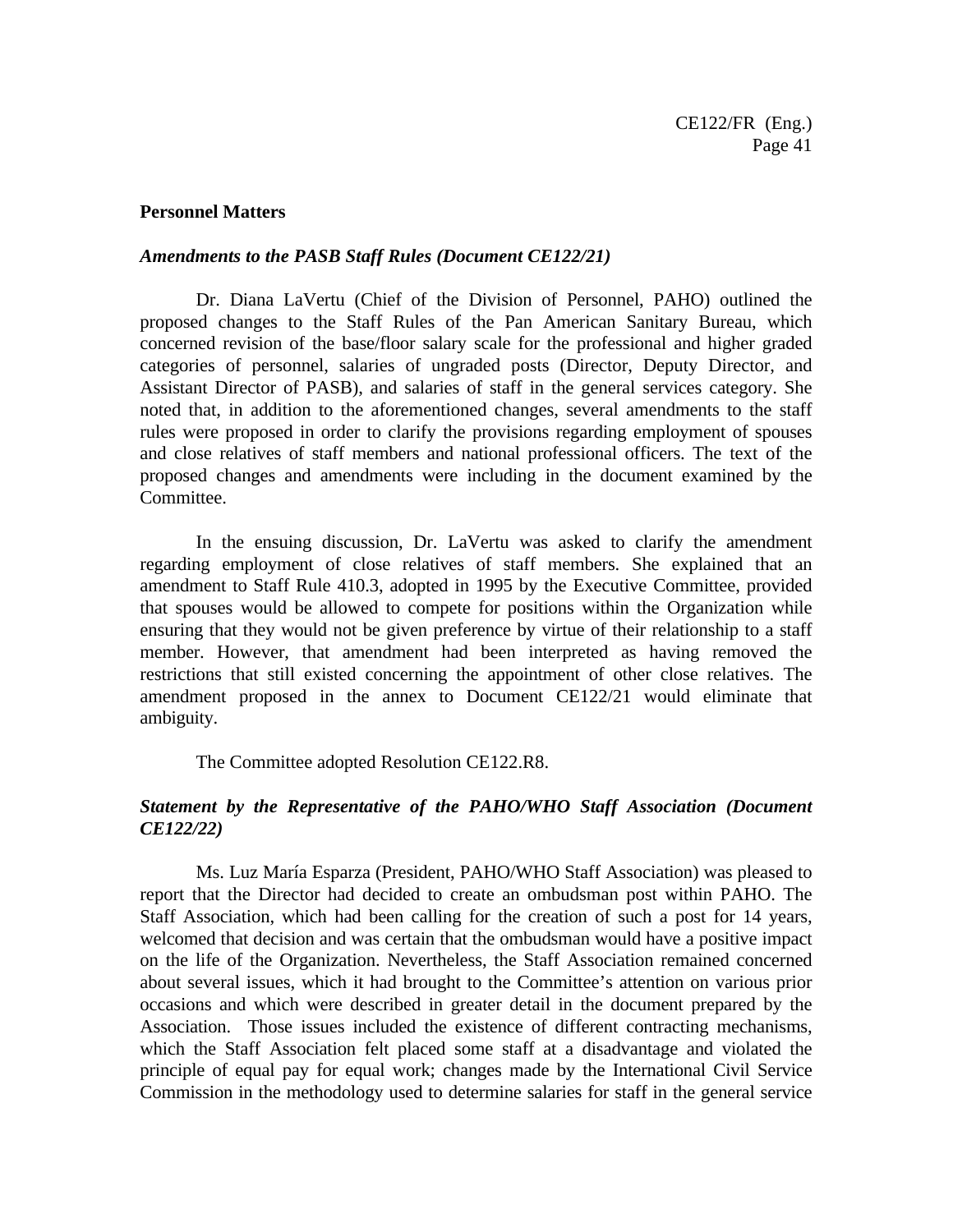category; deterioration of the salaries of staff in the professional category and failure to apply the Noblemaire Principle, which stated that salaries of professional staff were to be based on those of the best-paid national civil service; and possible problems created by the Organization's new staff performance and evaluation system.

She encouraged the Executive Committee to voice its support for solutions that were in the best interests of staff, since the staff worked for the Member States and were the Organization's principal asset.

The Executive Committee acknowledged the invaluable contribution of the staff to the work of PAHO. However, it reiterated the view that had been expressed at the 120th Session the previous year, namely, that it was not appropriate for the Committee to be directly involved or attempt to influence decisions regarding internal staff-management issues, although the Committee should be made aware of those issues. It was suggested that future Staff Association documents submitted to the Committee be accompanied by a document expressing the Director's views on the concerns raised by the Staff Association in order to give the Committee a better understanding of the issues.

Ms. Esparza emphasized that the Staff Association had an excellent relationship with the Director. Although there were sometimes differences in how the two sides thought problems should be resolved, there was always open communication between them and a willingness to dialogue.

The Director agreed with Ms. Esparza, stressing that he would not want anyone to perceive the Staff Association's presentation as evidence of a poor relationship between management and staff. Although he did not always agree with the Staff Association's positions, he would always defend the Association's right to express its views to the Executive Committee. In regard to the ombudsman position, he had indicated at the Committee's session in June 1997 that he had referred the matter to the Joint Advisory Committee (JAG) and would make a decision based on that body's recommendation. In accordance with those recommendations, he had decided to create the ombudsman position and would be working with the Staff Association to determine how to go about implementing that decision.

As for the matter of different hiring systems, he defended the practice of recruiting national staff. It was simply not possible, given budget constraints, for the Organization to meet all the demands for technical cooperation in the countries using only international staff. The local contracts were not only perfectly legal and in accord with the labor laws of each country, they were, in his opinion, morally justifiable. Moreover, the Organization always tried to be a good employer and paid locally recruited staff the highest salaries and benefits possible in the national market. With regard to the Staff Association's concerns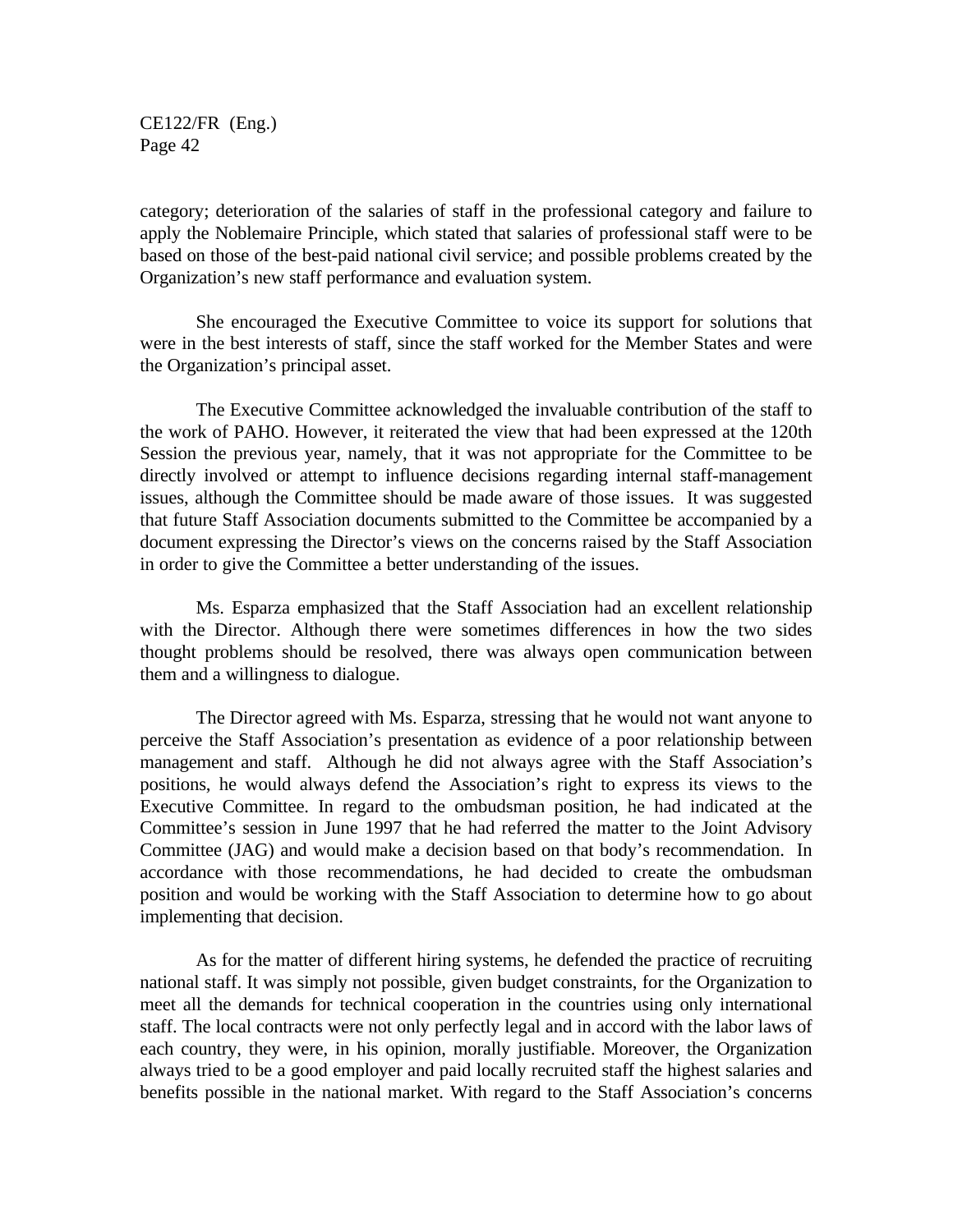about the personnel evaluation system, he pointed out that the old system had been highly subjective and that the new system was intended to provide a more objective assessment of staff performance, linked to the Organization's overall planning and programming system. As with any new system, there were some problems that needed to be worked out. Nevertheless, he felt that the system being developed at PAHO was conceptually better than any other personnel evaluation method he had seen in the United Nations system.

The Executive Committee took note of the report of the Staff Association (Decision CE122(D7)).

### **General Information Matters**

## *Resolutions and Other Actions of the Fifty-first World Health Assembly of Interest to the PAHO Executive Committee (Document CE122/23)*

Dr. David Brandling-Bennett (Deputy Director, PAHO) outlined the resolutions of the Fifty-first World Health Assembly that the Secretariat considered to be of particular interest to the Region of the Americas. The Assembly had adopted 31 resolutions, of which 19 were summarized in the document. Under administrative and financial matters, the Executive Committee had already discussed Resolution WHA51.31, which concerned revision of the WHO Constitution and regional budget allocations. Several of the resolutions concerned program and policy matters discussed in recent years by the Governing Bodies of PAHO: health promotion, tuberculosis, elimination of the transmission of Chagas' disease, emerging and other communicable diseases, noncommunicable disease prevention and control, the International Decade of the World's Indigenous People, technical cooperation between countries, health sector reform, health of children and adolescents, and environmental matters, notably the protection of human health from threats related to climate change and stratospheric ozone depletion. In addition, the Region of the Americas had contributed significantly to the development of the new policy on health for all in the 21st century and PAHO was strongly committed to the principles and policies expressed in Resolution WHA51.7.

With regard to resolutions on matters not considered recently by the PAHO Governing Bodies, Dr. Brandling-Bennett noted that the Organization was working to address the public health consequences of anti-personnel land mines (the subject of Resolution WHA51.8) in Central America. In relation to Resolution WHA51.9, PAHO encouraged Member States and other interested parties to provide consumers with the means to judge the validity and credibility of health-related information and advertising on the Internet. While trachoma was not a major public health problem in the Americas, in keeping with Resolution WHA51.11, PAHO would collaborate with affected countries to improve surveillance and eliminate foci of transmission. As for the elimination of leprosy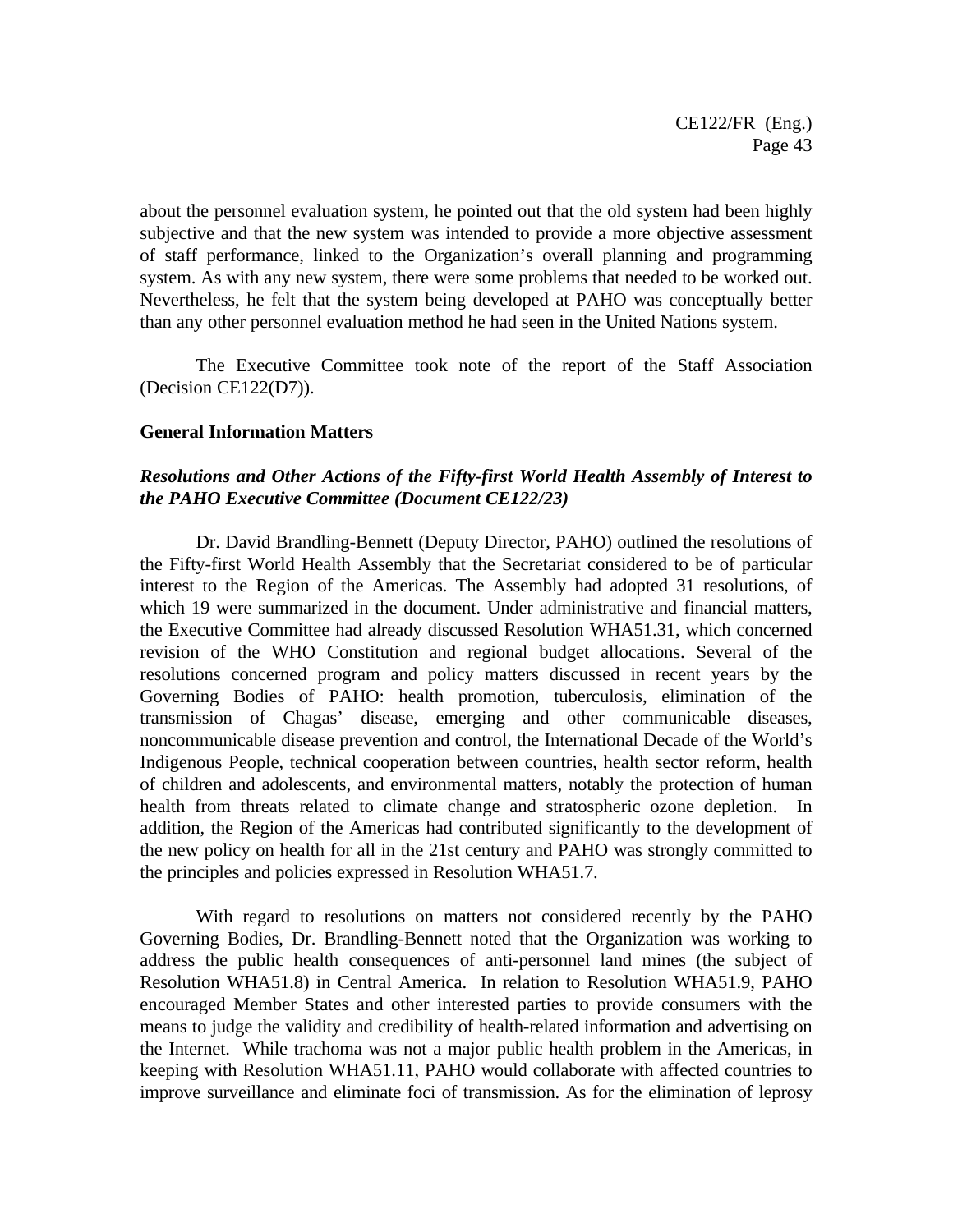as a public health problem (Resolution WHA51.15), he pointed out that every country in the Region, with the possible exception of Brazil, was expected to achieve the goal of elimination by 1999.

In addition to the World Health Assembly resolutions analyzed in Document CE122/23, the Secretariat wishes to bring to the attention of the Committee two matters discussed by the 102nd Session of the WHO Executive Board which were of direct relevance to the Governing Bodies of PAHO. The first was Executive Board Resolution EB102.R1, which requested the Regional Director for the Americas to discuss with the Governing Bodies the possibility of changing the rules for appointment of the Director of PASB. Second, because the World Health Assembly had been unable to arrive at an agreement on the proposed resolution concerning the Revised Drug Strategy of WHO, it referred the matter back to the Executive Board for study. The Board had also decided to establish an ad hoc working group to consider the Revised Drug Strategy of WHO. A subgroup would be formed, composed of two members from each Region, at least one of which should be a member of the Executive Board. Each Regional Committee was therefore asked to nominate its representatives to the subgroup. That task would fall to the Pan American Sanitary Conference in September.

The Director explained that the Executive Board decided that Regional Directors would serve for five years, as does the Director-General of WHO, and they could be re-elected only once. Currently, in the Region of the Americas, the Pan American Sanitary Conference elects the Director of PASB every four years, with no restrictions on reelection. Hence, accepting the change proposed in Resolution EB102.R1 would entail an amendment to the Constitution of PAHO to alter the frequency of Pan American Sanitary Conferences.

The consensus of the Committee was that the change was desirable in order to make Regional practices consistent with those of the other WHO Regions and WHO Headquarters. At the same time, however, it was felt that there was not sufficient time for all the Member States to be adequately informed about the nature and ramifications of the change prior to the Pan American Sanitary Conference in September 1998. Moreover, it was pointed out that if the date of the next Pan American Sanitary Conference were to be changed, it would no longer coincide with the observance of the Organization's 100th anniversary in 2002. The Committee therefore proposed that the matter be analyzed and decided by the Governing Bodies after the 25th Pan American Sanitary Conference and that no change be made in the scheduled date for the 26th Pan American Sanitary Conference.

The Director said that he would ask the PAHO Office of Legal Affairs to prepare a brief paper on the issue for consideration by the Executive Committee.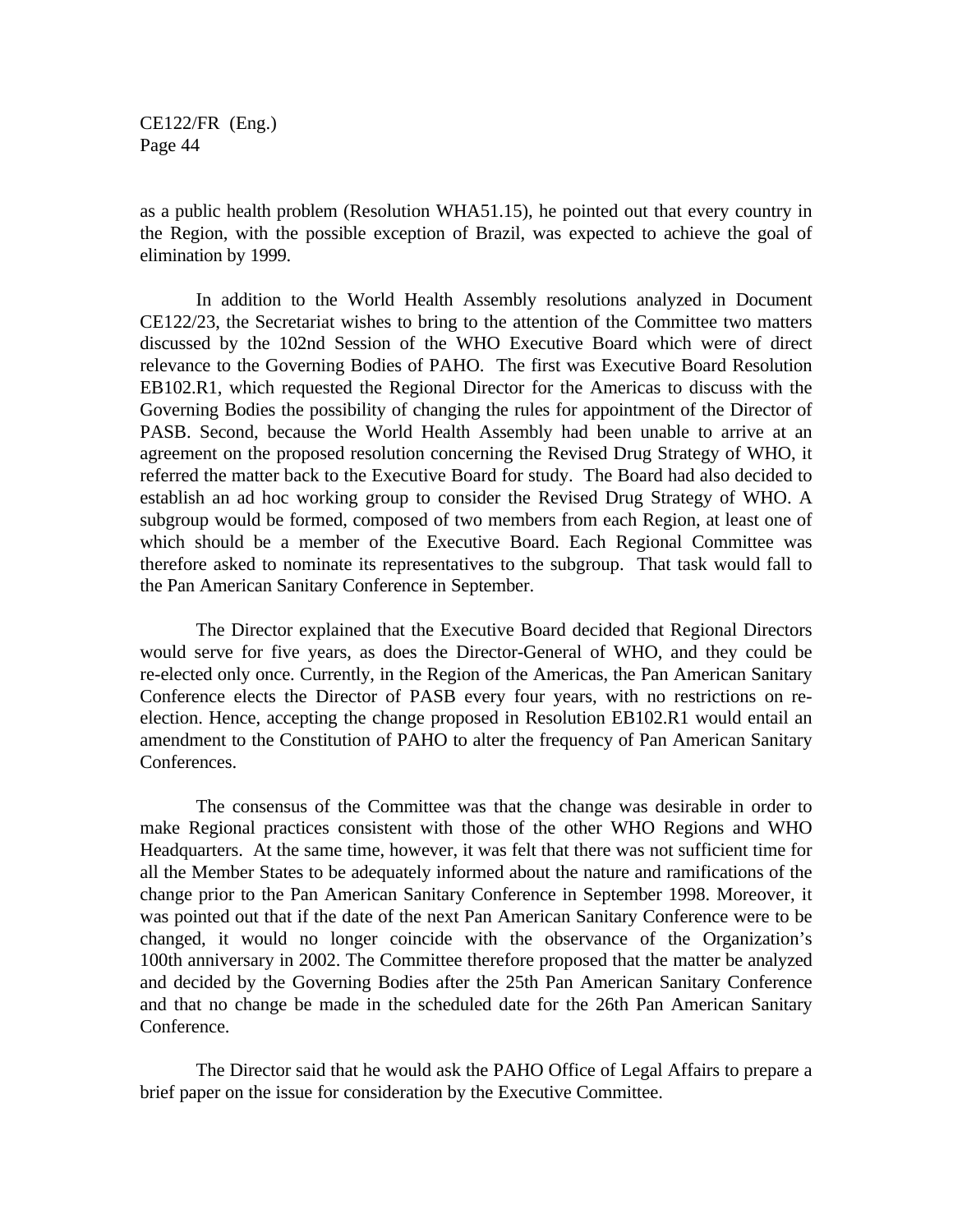In relation to the working group on the Revised Drug Strategy, the Director said that in order to gain a better understanding of the contentious points surrounding the proposed strategy and explain them to the Pan American Sanitary Conference, he had decided to convene a small group of four or five countries to analyze the issue. The Secretariat would prepare a document containing the conclusions of that group and try to send it to the delegates well in advance of the Conference, which would be asked to designate the Regional representatives to the Executive Board working group.

The Executive Committee took note of the Secretariat's report and agreed that consideration of the proposed modifications to the PAHO Constitution and changes in the procedure for election of the Director should be postponed until after the 25th Pan American Sanitary Conference (Decision CE122(D9)).

#### **Procedural Matters**

## *Representation of the Executive Committee at the 25th Pan American Sanitary Conference, 50th Session of the WHO Regional Committee for the Americas*

It was decided that the Executive Committee would be represented at the 25th Pan American Sanitary Conference by its President and Vice President (Chile and the Bahamas.) Their alternates would be Mexico and Antigua and Barbuda, respectively (Decision CE120(D2)).

## *Provisional Agenda of the 25th Pan American Sanitary Conference, 50th Session of the WHO Regional Committee for the Americas (Document CE122/4)*

Dr. Brandling-Bennett presented the agenda prepared by the Director in accordance with Article 7.F of the PAHO Constitution and Rule 6 of the Rules of Procedure of the Conference. In relation to Item 2.6, "Modifications to the Rules of Procedure of the Pan American Sanitary Conference," he recalled that both the Executive Committee and the Directing Council had modified their rules of procedure during 1997 and it was now proposed that the Conference modify its own rules in order to ensure greater consistency in the rules of all the Governing Bodies. With regard to the program policy matters, they were the same as those examined by the Executive Committee, with the exception of hantavirus, which the Secretariat felt did not need to go forward. However, the technical documents and guides on the subject would be available.

It was suggested that the agenda should also include an update on PAHO's activities in relation to health sector reform and on the Organization's progress in fulfilling the mandate it had received from the Summit of the Americas to monitor the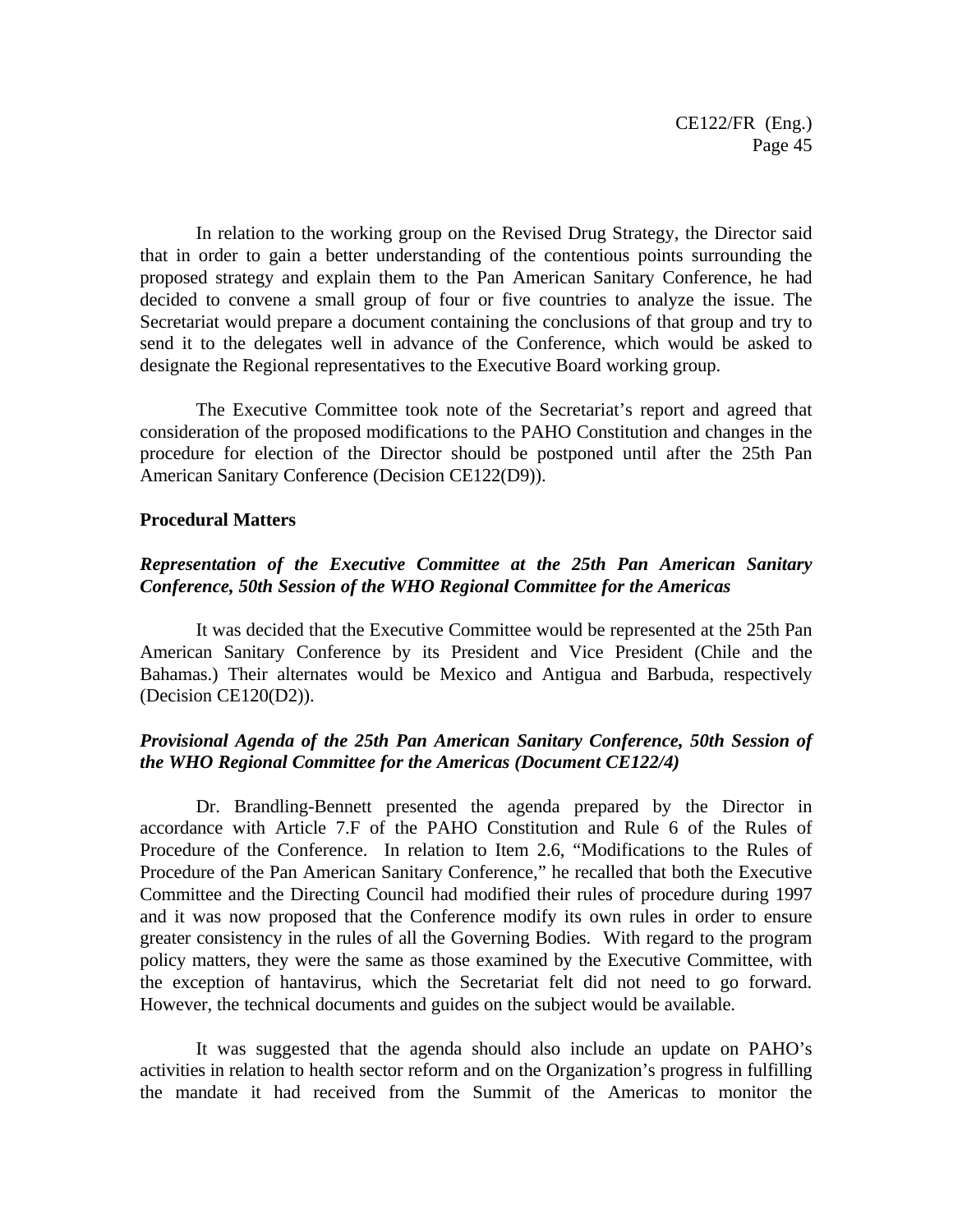implementation of health reform plans and programs in the Region. It was proposed that the topic of health reform might be considered in conjunction with the proposed strategic and programmatic orientations for 1999-2002. With regard to Item 3.3, "Reports of the Member States of the Organization on Public Health Conditions and Progress Achieved in the Interval between the 24th and 25th Pan American Sanitary Conferences," the Executive Committee proposed that delegates to the Conference be asked to limit their interventions in order to allow sufficient time for due consideration of all items on the Conference's agenda.

The Director pointed out that the document presented in connection with Item 3.3, the publication *Health in the Americas, 1998,* would contain a comprehensive report on health conditions in each country of the Region. Providing there were no legal impediments in the rules of procedure or prior resolutions adopted by the Governing Bodies, the Secretariat planned to suggest that those delegates who wished to add to or update the information in that publication present any additional information in writing (no more than 600 words). Any written statements submitted would be included in the record of the Conference. With regard to the suggestion that health sector reform be discussed in conjunction with the SPOs, he said that he considered the topic too important to append it to another item. He proposed instead that it be included as a separate item on the agendas of the Governing Bodies for 1999. He also noted that he would be addressing the subject of health sector reform in his quadrennial report to the Pan American Sanitary Conference.

The Committee adopted Resolution CE122.R13.

#### **Closing of the Session**

The Director thanked all the delegates for their obvious attention to the documents prior to the session and for their valuable input during the discussion of the various items. He also expressed his appreciation for the work of the Subcommittee on Planning and Programming, which had greatly expedited the Committee's deliberations. Finally, he thanked the President for skillfully guiding the debate and allowing everyone to participate.

The President also thanked the delegates for their interventions, which had been succinct and to the point. He felt that the fact the session had ended a day earlier than scheduled reflected an emphasis on "quality over quantity." On behalf of the entire Committee, he expressed gratitude to the Director and the staff of the Secretariat for their efficiency and attention to detail, which had ensured that the session ran smoothly. He then declared the 122nd Session of the Executive Committee closed.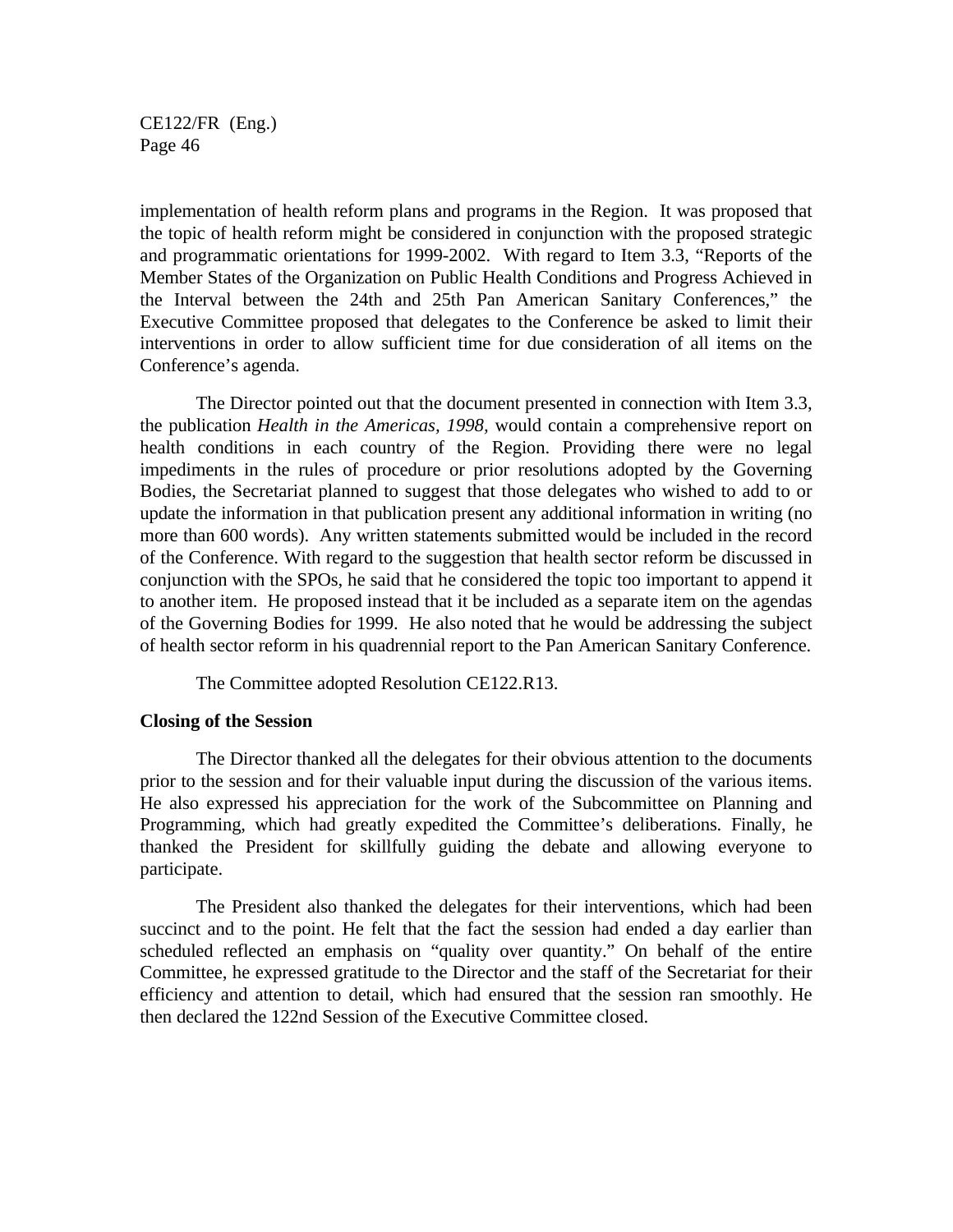#### **Resolutions and Decisions**

The following are the resolutions adopted and decisions taken by the Executive Committee at its 122nd Session:

#### *Resolutions*

### *CE122.R1 Collection of Quota Contributions*

### *THE 122nd SESSION OF THE EXECUTIVE COMMITTEE,*

Having considered the report of the Director on the collection of quota contributions (Document CE122/18, and Add. I), and the report provided on Member States in arrears in the payment of their quota contributions to the extent that they can be subject to the application of Article 6.B of the Constitution of the Pan American Health Organization;

Noting the provisions of Article 6.B of the PAHO Constitution relating to the suspension of voting privileges of Member States that fail to meet their financial obligations and the potential application of these provisions to seven Member States; and

Noting with concern that there are 25 Member States that have not made any payments towards their 1998 quota assessments and that the amount collected for 1998 assessments represents only 25% of total assessments,

### *RESOLVES:*

1. To take note of the report of the Director on the collection of quota contributions (Document CE122/18, and Add. I).

2. To thank the Member States that have already made payments for 1998 and to urge the other Member States to pay their outstanding contributions as soon as possible.

3. To recommend to the 25th Pan American Sanitary Conference that the voting restrictions contained in Article 6.B of the PAHO Constitution be strictly applied to those Member States that by the opening of that meeting have not made substantial payments towards their quota commitments or in accordance with their deferred payment plans.

4. To request the Director to continue to inform the Member States of any balances due and to report to the 25th Pan American Sanitary Conference on the status of the collection of quota contributions.

(*Adopted at the fourth meeting, 23 June 1998*)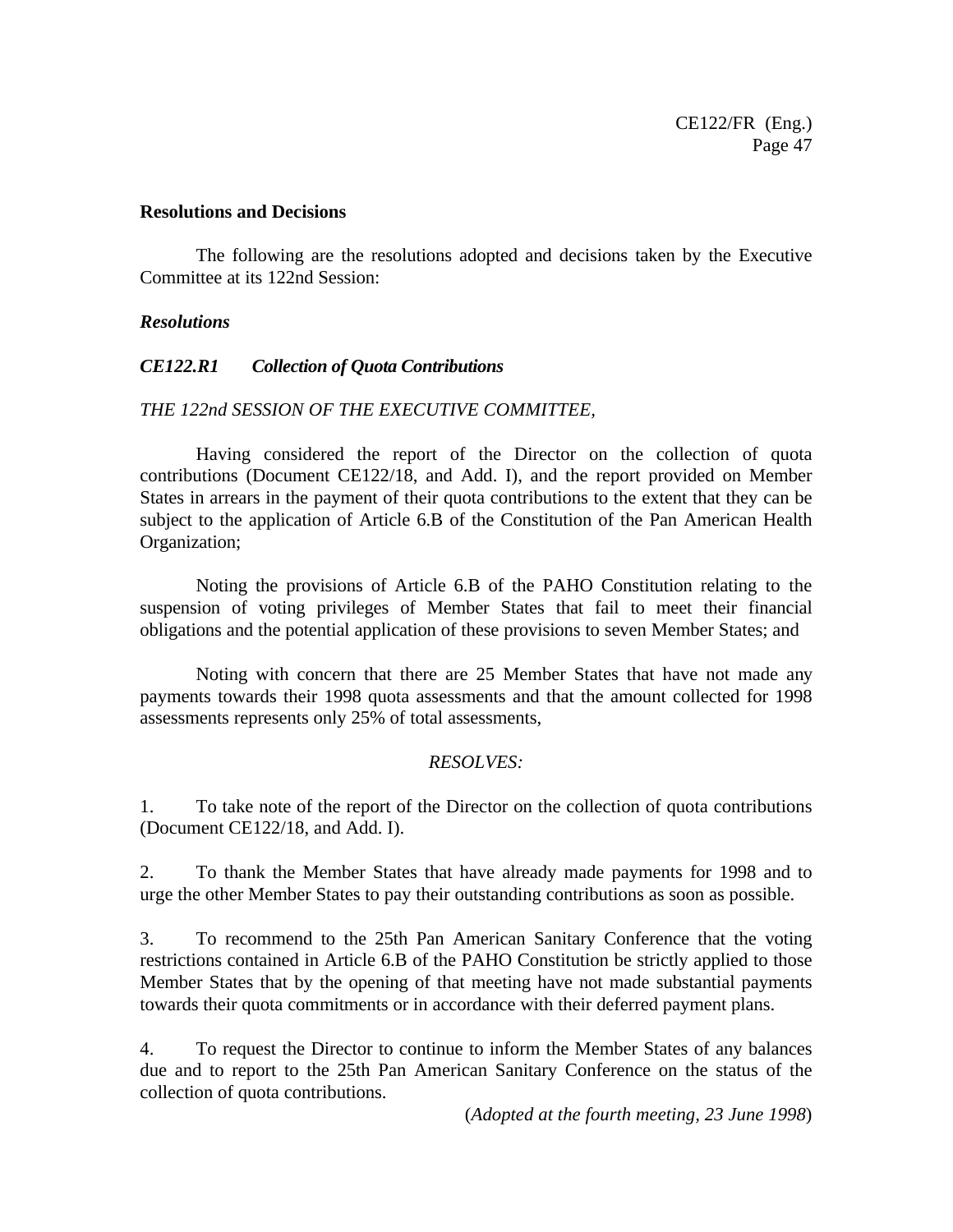## *CE122.R2 Financial Report of the Director and Report of the External Auditor for 1996–1997*

*THE 122nd SESSION OF THE EXECUTIVE COMMITTEE,*

Having examined the Financial Report of the Director and Report of the External Auditor for 1996–1997 (*Official Document 286*),

## *RESOLVES*:

1. To transmit the Financial Report of the Director and Report of the External Auditor for 1996–1997 (*Official Document 286*) to the 25th Pan American Sanitary Conference for its consideration.

2. To note that the financial statements for the 1996–1997 biennium are presented in accordance with the United Nations System Accounting Standards resulting in an improvement in the disclosure and clarity of the statements.

3. To note the efforts of the Organization to monitor and to seek additional sources of support to strengthen the financial positions of the Caribbean Epidemiology Center (CAREC), Caribbean Food and Nutrition Institute (CFNI), Institute of Nutrition of Central America and Panama (INCAP), Pan American Institute for Food Protection and Zoonoses (INPPAZ), and Pan American Foot-and-Mouth Disease Center (PANAFTOSA).

4. To congratulate the Director on his successful efforts to maintain a sound financial position for the Organization.

(*Adopted at the fourth meeting, 23 June 1998*)

# *CE122.R3 Provisional Draft of the Program Budget of the World Health Organization for the Region of the Americas for 2000–2001*

*THE 122nd SESSION OF THE EXECUTIVE COMMITTEE*,

Having considered Document CE122/7, which contains a tentative request to the World Health Organization for US\$ 82,686,000 without cost increases for the Region of the Americas for 2000–2001; and

Noting that the Subcommittee on Planning and Programming has reviewed the program budget proposal in general terms,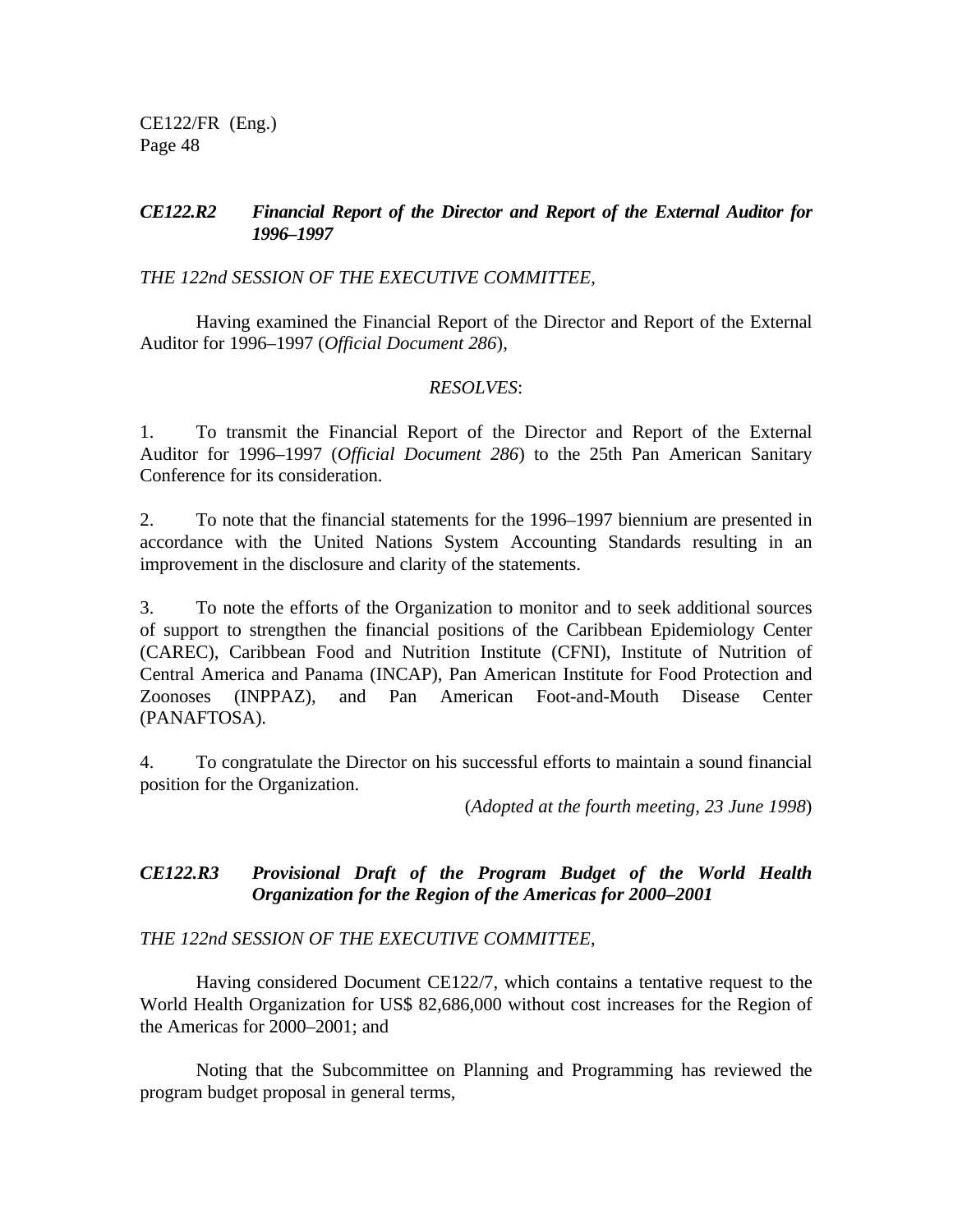#### *RESOLVES*:

1. To thank the Subcommittee on Planning and Programming for its review.

2. To recommend to the 25th Pan American Sanitary Conference, 50th Session of the Regional Committee of WHO for the Americas, that it approve the 2000–2001 proposal of US\$ 82,686,000 without cost increases by adopting a resolution along the following lines:

#### *THE 25th PAN AMERICAN SANITARY CONFERENCE*,

Having considered Document CSP25/\_\_\_\_\_ and the tentative request to the World Health Organization for US\$ 82,686,000 without cost increases for the Region of the Americas for 2000–2001; and

Noting the recommendation of the 122nd Session of the Executive Committee,

### *RESOLVES*:

To request the Director to transmit to the Director-General of WHO the request for US\$ 82,686,000 without cost increases for the Region of the Americas for 2000– 2001, for consideration by the WHO Executive Board and the World Health Assembly in 1999.

(*Adopted at the fifth plenary session, 24 June 1998*)

## *CE122.R4 Strategic and Programmatic Orientations for the Pan American Sanitary Bureau, 1999–2002*

*THE 122nd SESSION OF THE EXECUTIVE COMMITTEE,*

Having seen Document CE122/8, which proposes the strategic and programmatic orientations for the Pan American Sanitary Bureau corresponding to the quadrennium 1999–2002,

### *RESOLVES:*

To recommend to the 25th Pan American Sanitary Conference the adoption of a resolution along the following lines: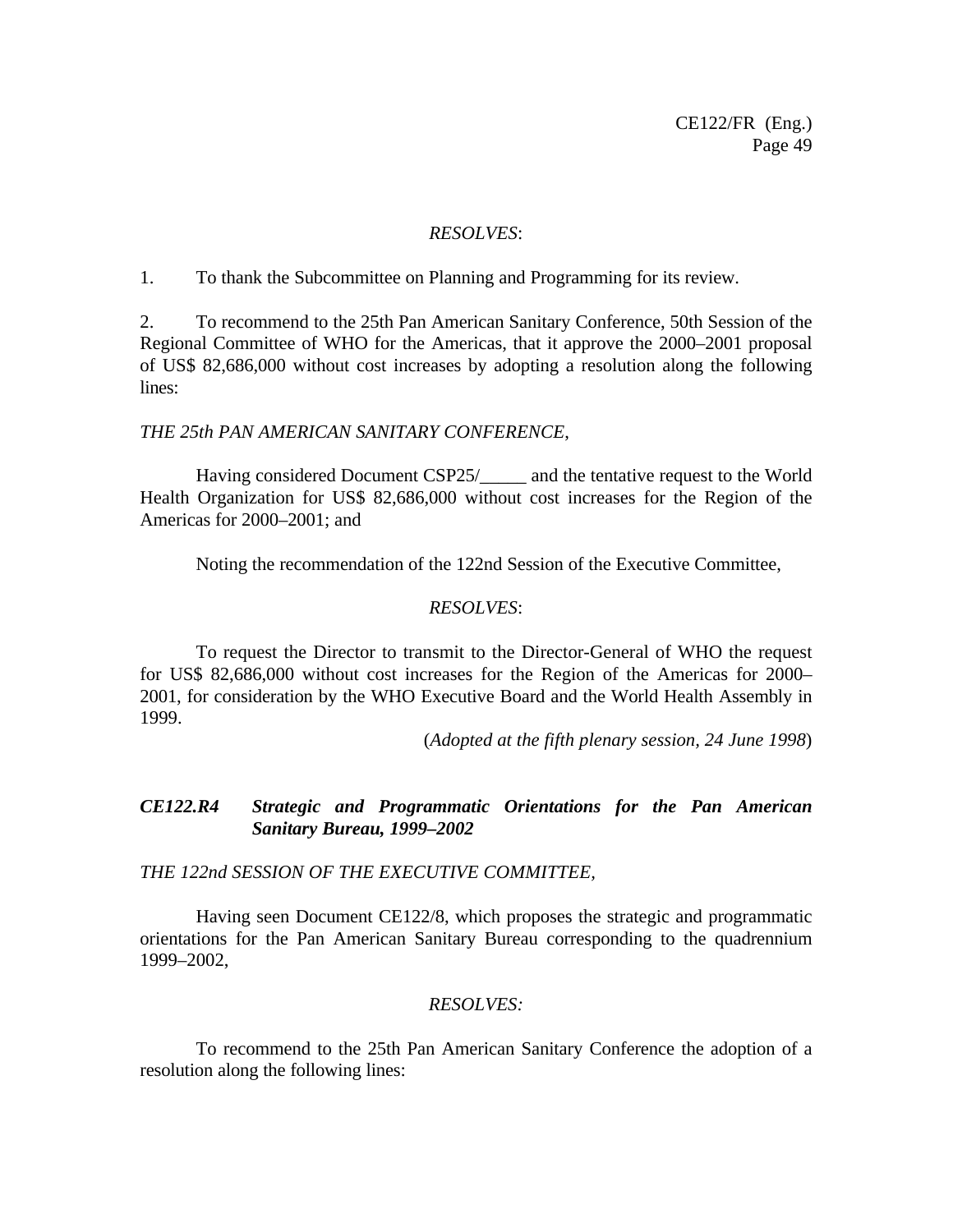## *THE 25th PAN AMERICAN SANITARY CONFERENCE,*

Having seen Document CSP25/\_\_\_\_\_, "Strategic and Programmatic Orientations for the Pan American Sanitary Bureau, 1999–2002";

Mindful of the constitutional function of the Pan American Sanitary Conference in determining the general policies of the Organization; and

Recognizing the need of the Member States and the Secretariat to channel their efforts and resources toward tasks that improve access to health services and help to ensure effective satisfaction of the health needs of the inhabitants of the Region,

## *RESOLVES*:

1. To approve the "Strategic and Programmatic Orientations for the Pan American Sanitary Bureau, 1999–2002" as a basic frame of reference for the strategic planning of the technical cooperation of the Secretariat.

2. To urge the Member States, when formulating their national health policies, to take into account the strategic and programmatic orientations for the Bureau corresponding to the quadrennium 1999–2002.

3. To request the Director to:

- (a) apply the strategic and programmatic orientations when preparing the biennial program budgets of the Organization during the quadrennium 1999–2002;
- (b) assess the impact of technical cooperation with the Member States, utilizing the "Strategic and Programmatic Orientations for the Pan American Sanitary Bureau, 1999–2002" as the basic frame of reference, and report the findings of this assessment to the Governing Bodies;
- (c) disseminate the document "Strategic and Programmatic Orientations for the Pan American Sanitary Bureau, 1999–2002" among the Member States and transmit it to the Director General of WHO for consideration;
- (d) transmit the aforementioned document to multilateral organizations and the technical cooperation agencies of donor countries that participate in health sector activities of the Member States.

(*Adopted at the fifth meeting, 24 June 1998*)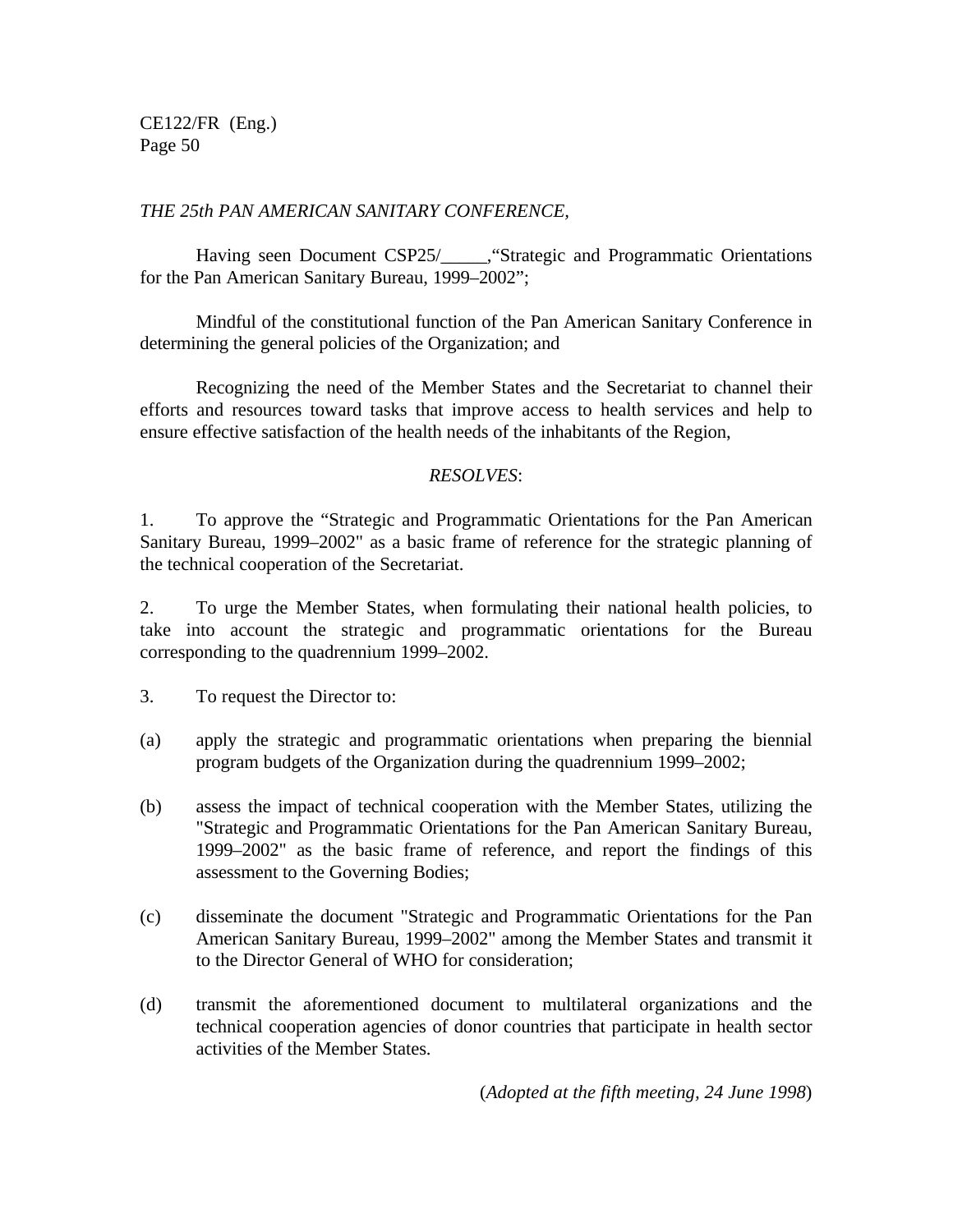### *CE122.R5 Population and Reproductive Health*

### *THE 122nd SESSION OF THE EXECUTIVE COMMITTEE,*

Having read and analyzed the report of the Director on population and reproductive health (Document CE122/11),

#### *RESOLVES*:

To recommend to the 25th Pan American Sanitary Conference the adoption of a resolution along the following lines:

### *THE 25th PAN AMERICAN SANITARY CONFERENCE,*

Reaffirming and updating the concepts and mandates contained in Resolutions CD30.R8, CD31.R18, CD32.R9, CD33.R13, CD35.R19, CSP23.R17, CD36.R18 and CD37.R18, and the discussion at the 116th Session of the Executive Committee in 1995 on the subjects of population, family planning, maternal and child health, prevention and reduction of maternal mortality, comprehensive health of adolescents, and population and reproductive health; and

Noting with satisfaction that concerted efforts in the past have been influential in improving reproductive health and that significant progress has been made, and observing that some major challenges remain to achieving reproductive health for all, especially the righting of inequities,

#### *RESOLVES:*

- 1. To urge Member States to:
- (a) reaffirm commitments to implement plans of action developed within the context of international conferences and the PAHO Governing Bodies for action in the area of reproductive health, in the spirit of respect for the values and culture of each person, family, community, and nation;
- (b) recognize the critical importance of reproductive health services, which demand an intersectoral approach, a basic policy and legal structure, good management, organizational support, and competent human resources;
- (c) develop reliable information systems for decision-making and effective strategy design, including the development of process and impact indicators to be utilized in ongoing monitoring and evaluation;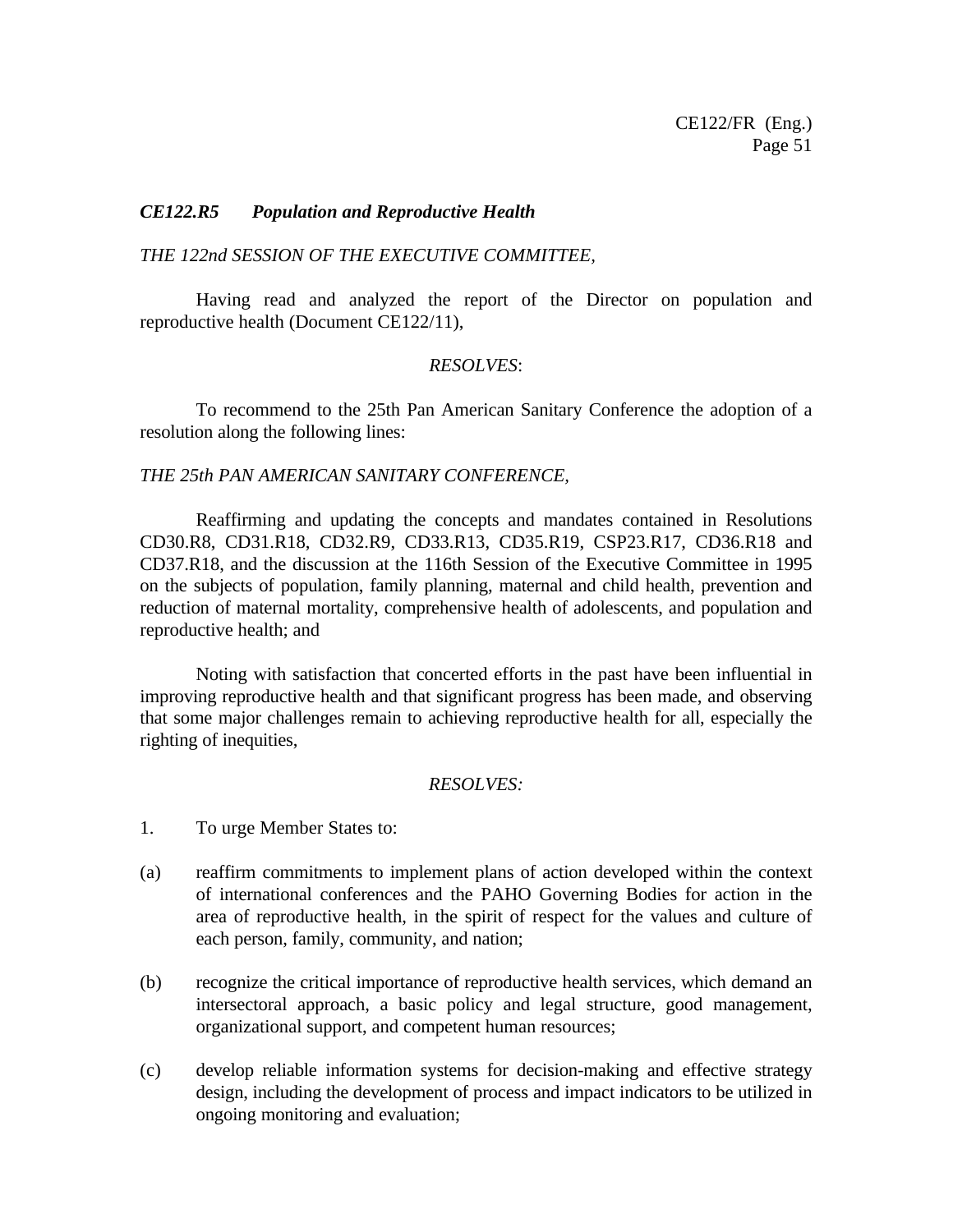- (d) stimulate research on the cost-effectiveness of specific interventions and technology, motivation for attitudinal and behavioral change in reproductive health, the social costs of maternal morbidity and mortality, and utilization of communication methodologies to disseminate information in different sectors of the population;
- (e) ensure, in the context of health sector reform, an adequate financial base for reproductive health activities.
- 2. To request the Director to:
- (a) continue to support technical cooperation with the countries in reproductive health and population;
- (b) encourage the development and testing of instruments and methodologies that facilitate the countries' implementation of an integral focus for reproductive health activities and encourage broad multidisciplinary/multisectoral and populationbased consultation in the definition of priorities;
- (c) intensify interagency cooperation and coordination in order to maximize the impact of activities;
- (d) continue efforts to mobilize resources, which will permit, in an environment of respect for the rights, values, and culture of all persons involved, the development of reproductive health activities in the countries of the Region.

(*Adopted at the fifth meeting, 24 June 1998*)

### *CE122.R6 Prevention and Control of Tobacco Use*

*THE 122nd SESSION OF THE EXECUTIVE COMMITTEE,*

Having seen the report of the Director on the prevention and control of tobacco use (Document CE122/12) and Resolution CD34.R12 (1989),

### *RESOLVES:*

To recommend to the 25th Pan American Sanitary Conference the adoption of a resolution along the following lines: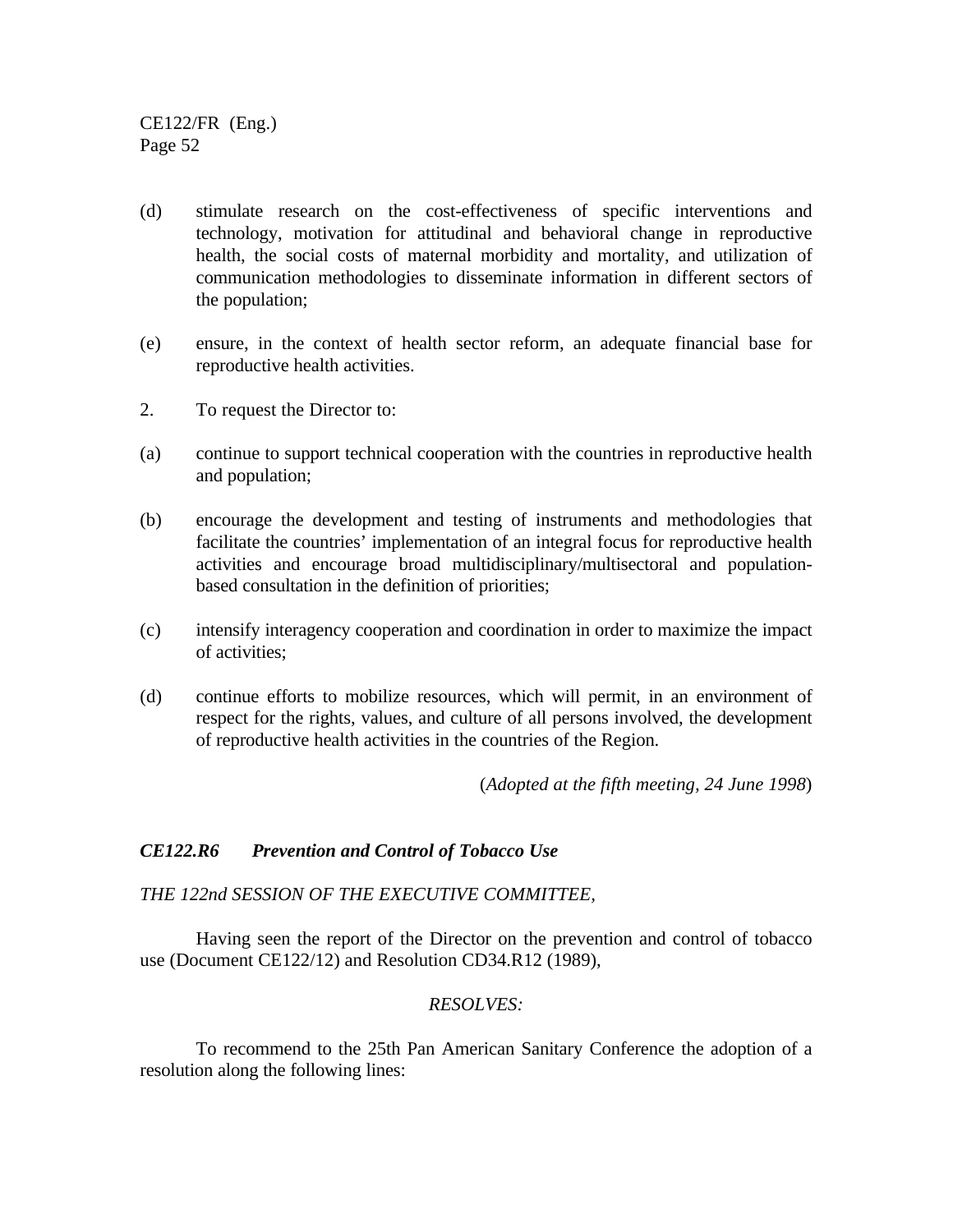## *THE 25th PAN AMERICAN SANITARY CONFERENCE,*

Having seen the report of the Director on the prevention and control of tobacco use (Document CSP25/  $\qquad$  ) and Resolution CD34.R12 (1989);

Recognizing the seriousness of the epidemic of tobacco use and dependency as a priority health problem in the Region, especially among children and adolescents; and

Mindful of the need for immediate adoption of effective measures aimed at the prevention and control of this epidemic,

## *RESOLVES:*

- 1. To adopt the recommendations presented in Document CSP25/\_\_\_\_.
- 2. To request Member States to:
- (a) take urgent steps to protect children and adolescents through the regulation of advertising, to enforce the laws and ordinances aimed at eliminating the sale of tobacco products to minors, and to establish effective prevention programs;
- (b) officially designate a staff member or unit to be in charge of intra- and interministerial coordination of the national programs for the prevention and control of smoking;
- (c) prepare and implement a plan of action, with educational, legislative, regulatory, and fiscal components, for the prevention and control of tobacco use.

3. To recommend that the Director step up the efforts of the Organization to mobilize the budgetary and extrabudgetary resources needed to support and strengthen the regional programs to control smoking.

(*Adopted at the fifth meeting, 24 June 1998*)

# *CE122.R7 PAHO Award for Administration, 1998*

### *THE 122nd MEETING OF THE EXECUTIVE COMMITTEE*,

Having examined the report of the Award Committee of the PAHO Award for Administration, 1998 (Document CE122/6, Add. I); and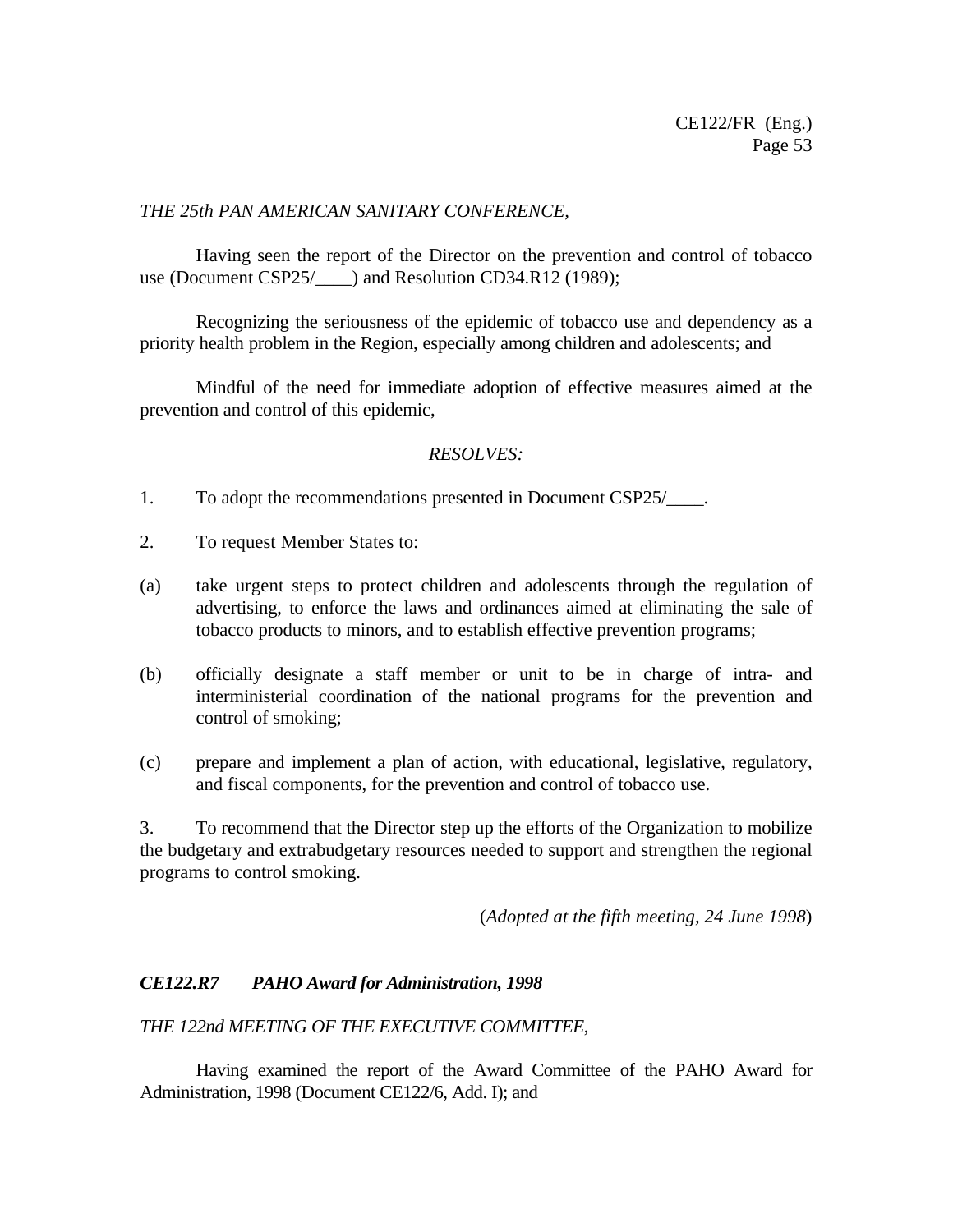Bearing in mind the provisions of the Procedure and Guidelines for conferring the PAHO Award for Administration as approved by the 18th Pan American Sanitary Conference (1970) and amended by the 24th Pan American Sanitary Conference (1994),

#### *RESOLVES*:

1. To note the decision of the Award Committee to confer the PAHO Award for Administration, 1998, on Dr. Christine Olive Moody, of Jamaica, for her contribution to the planning, administration, and leadership of the health services of Jamaica, and her continuous efforts towards the development of primary health care at the regional and global levels.

2. To transmit the report of the Award Committee of the PAHO Award for Administration, 1998 (Document CE122/6, Add. I), to the 25th Pan American Sanitary Conference.

(*Adopted at the sixth meeting, 24 June 1998*)

### *CE122.R8 Amendments to the Staff Rules of the Pan American Sanitary Bureau*

*THE 122nd SESSION OF THE EXECUTIVE COMMITTEE,*

Having considered the amendments to the Staff Rules of the Pan American Sanitary Bureau submitted by the Director in the Annex to Document CE122/21;

Taking into account the actions of the Fifty-first World Health Assembly related to the remuneration of the Assistant Directors-General and Regional Directors, the Deputy Director-General, and the Director-General;

Bearing in mind the provisions of Staff Rule 020 and Staff Regulation 3.1 of the Pan American Sanitary Bureau, and Resolution CD20.R20 of the 20th Directing Council; and

Recognizing the need for uniformity of conditions of employment of PASB and WHO staff.

### *RESOLVES:*

1. To confirm the amendments to the Staff Rules of the Pan American Sanitary Bureau submitted by the Director in the annex to Document CE122/21: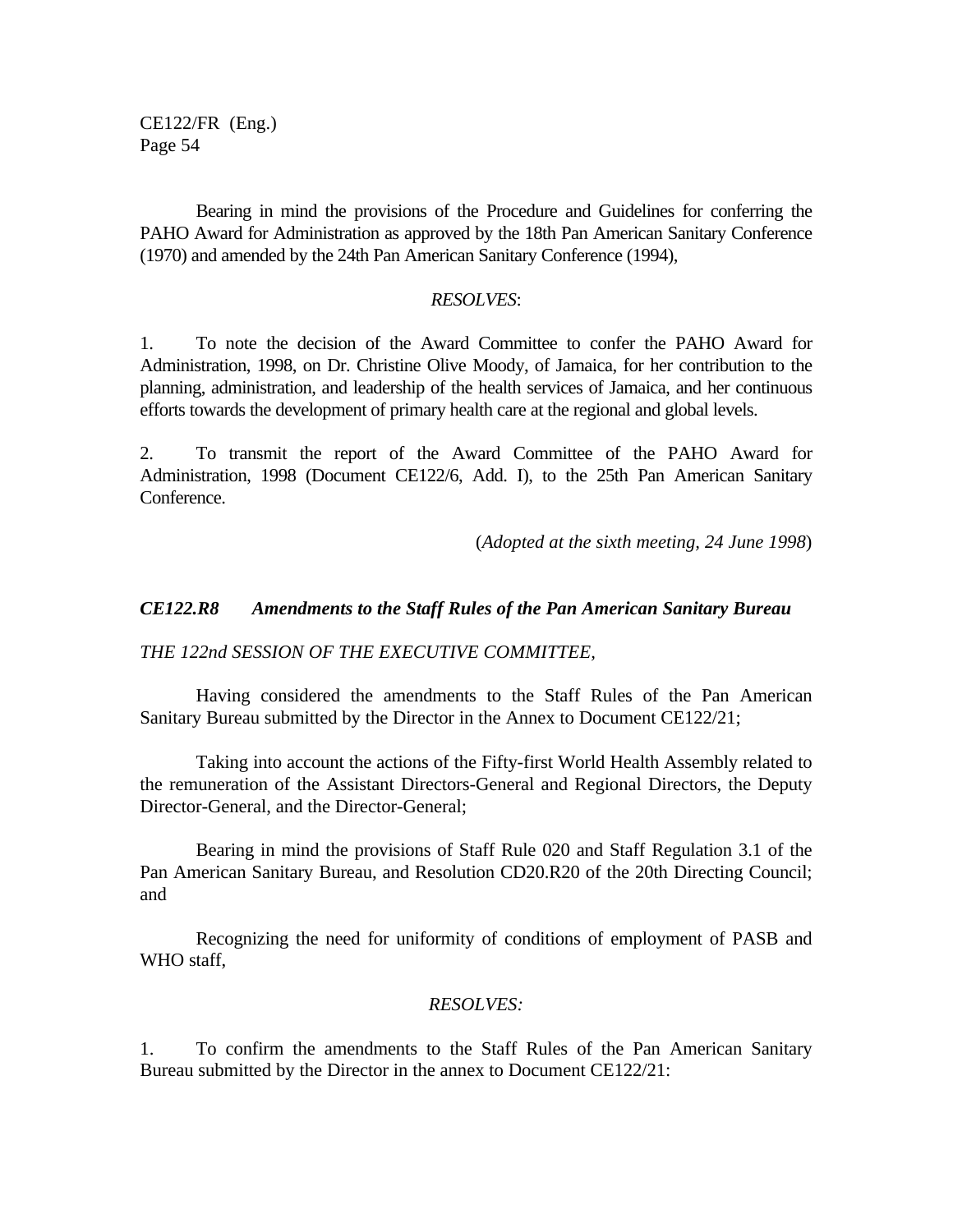- (a) with effect from 1 January 1998 concerning the staff assessment rates for the general service category;
- (b) with effect from 1 January 1998 concerning the appointment of close relatives;
- (c) with effect from 1 March 1998 concerning the salary scale applicable to staff in the professional and higher-graded categories and the rates of staff assessment for the professional and higher-graded staff without dependents;
- (d) with effect from 1 March 1998, the editorial changes in the Spanish language version of Rules 1340, 1340.1, and 1340.2, concerning the National Professional Officer category of staff.
- 2. To establish, effective 1 March 1998:
- (a) the annual net salary of the Deputy Director at \$93,671 at dependency rate and \$84,821 at single rate;
- (b) the annual net salary of the Assistant Director at \$92,671 at dependency rate and \$83,821 at single rate.

3. To recommend to the 25th Pan American Sanitary Conference that it establish the annual net salary of the Director at \$102,130 at dependency rate and \$91,883 at single rate, effective 1 March 1998.

(*Adopted at the sixth meeting, 24 June 1998*)

# *CE122.R9 Health of Older Persons*

### *THE 122nd SESSION OF THE EXECUTIVE COMMITTEE*,

Having read and analyzed the report of the Director on the health of older persons (Document CE122/13),

### *RESOLVES:*

To recommend to the 25th Pan American Sanitary Conference the adoption of a resolution along the following lines: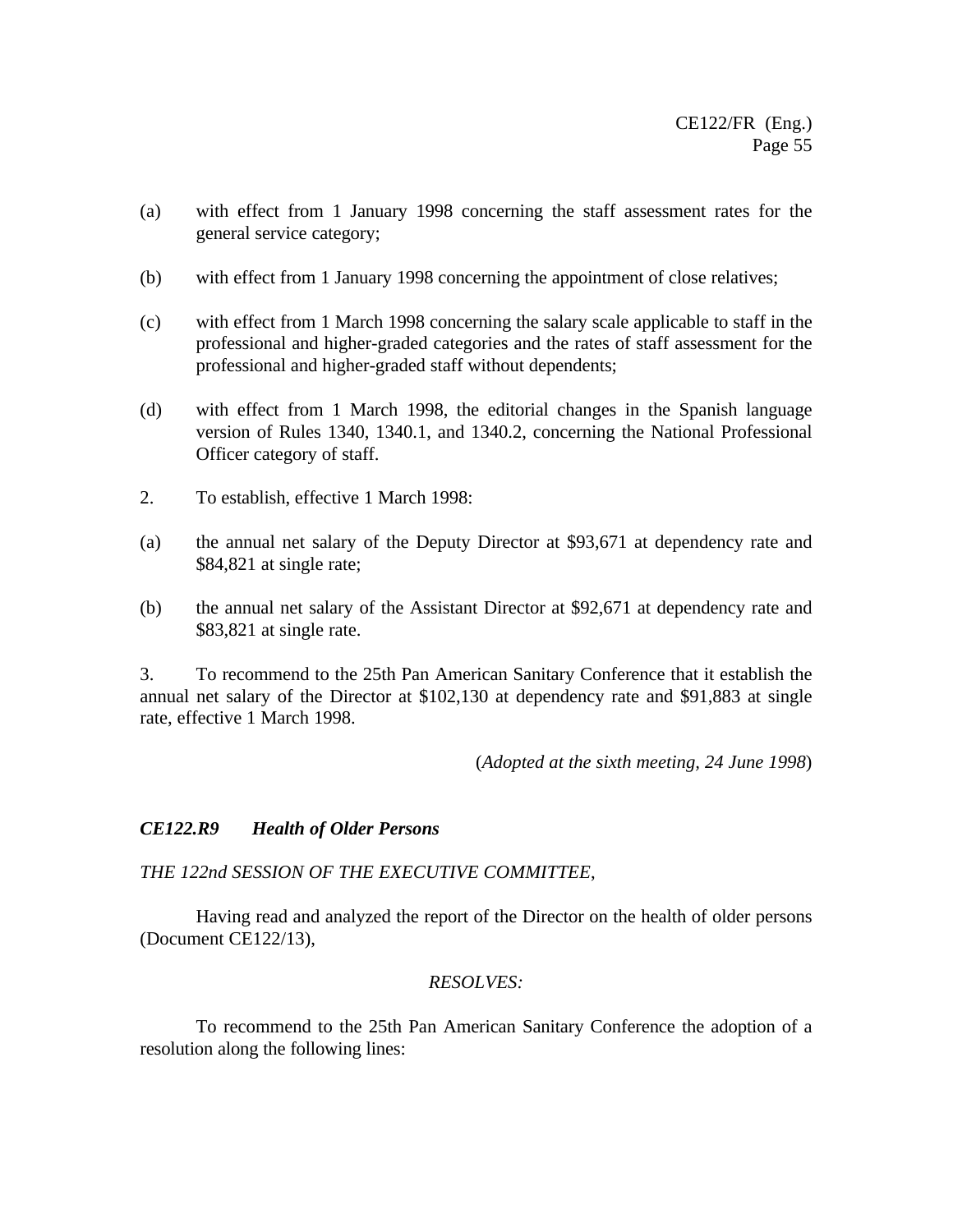### *THE 25th PAN AMERICAN SANITARY CONFERENCE*,

Considering that population aging will have a major impact on health care, on the kinds of institutions and informal arrangements that will be needed to support family caregiving, and on the distribution of resources along the life span;

Aware that the greatest challenge of the millennium will be to keep aging populations active and free of disabling diseases for as long as possible and that active and healthy aging depends to a large extent on a health promotion perspective; and

Recognizing that 1999, International Year of Older Persons, is an important opportunity for PAHO/WHO to strengthen its leadership role in aging and health issues,

### *RESOLVES:*

- 1. To request Member States to:
- (a) endorse the new conceptual framework for healthy aging developed within the contexts of WHO's Global Program on Aging and Health, international conferences, and PAHO's health promotion and family health and population framework;
- (b) implement national and regional plans of action on health and aging;
- (c) consider the need to address the following key concepts in the development of national plans, policies, and programs for aging and health:
- recognition that the health of older adults has a significant impact on a number of dimensions in the development and the functioning of societies, requiring an intersectoral approach guided by policy and legislative instruments, informed by research, and supported by competent human resources and health services sensitive to the needs of older persons;
- strengthening of the capacity of the primary health care sector to provide a continuum of services along the life cycle;
- strengthening of the capacity of older persons as a resource for the development of healthy environments, provision of infrastructures to support family caregivers, development of community alternatives to institutionalization, and promotion of intergenerational programs.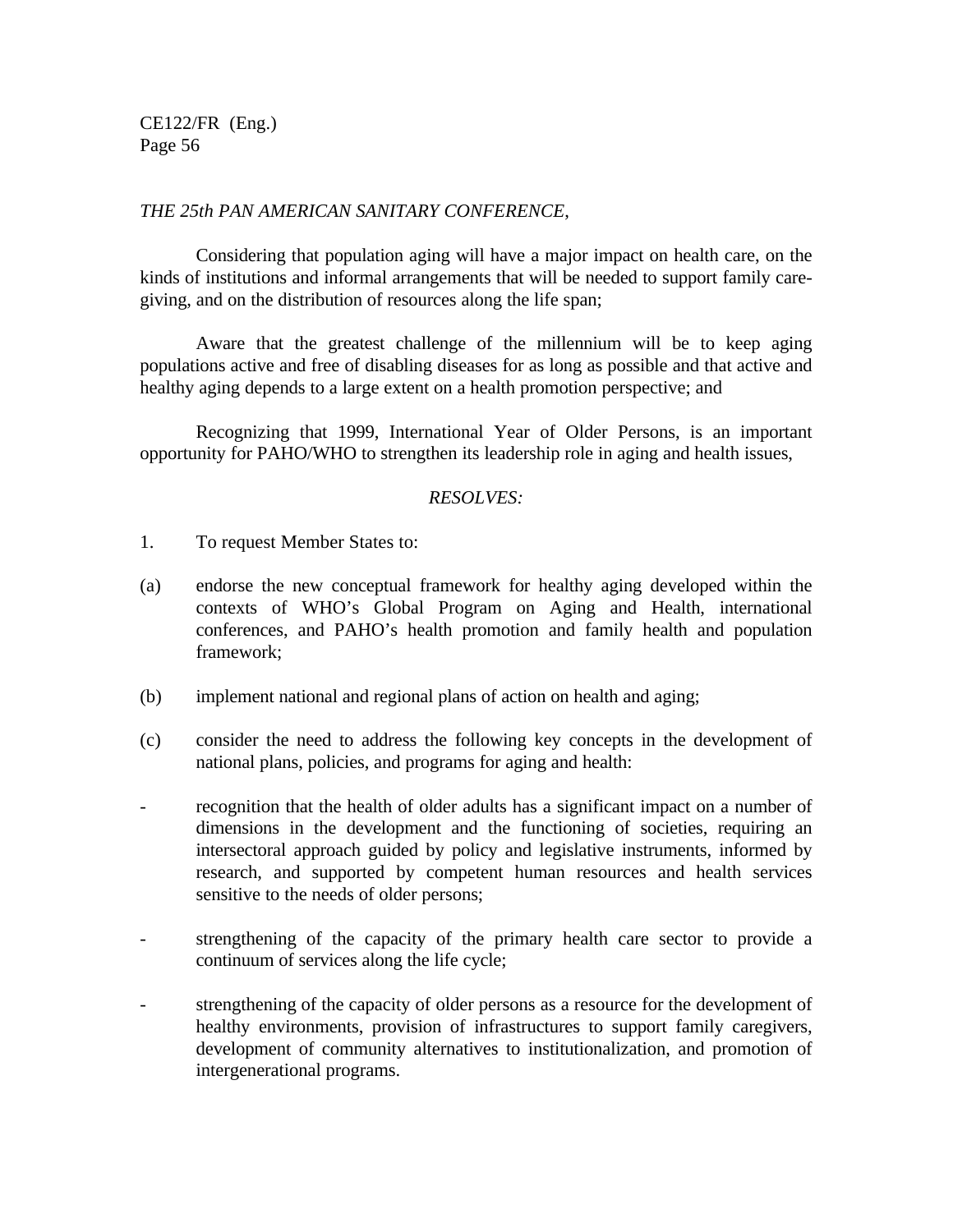- 2. To request the Director to:
- (a) encourage the development and testing of instruments and methodologies, which facilitate the countries' implementation of an integral approach to the health of older persons;
- (b) continue efforts to mobilize resources which will:
- support population research on the health and well-being of elders;
- strengthen the capacity of a regional public policy network;
- provide geriatric education and training of the primary health care professional;
- develop social communication and mass media education for promoting a new conceptual framework for aging societies.

(*Adopted at the seventh meeting, 25 June 1998*)

### *CE122.R10* **Acquired Immunodeficiency Syndrome**

### *THE 122nd SESSION OF THE EXECUTIVE COMMITTEE*,

Having seen and analyzed the report on acquired immunodeficiency syndrome (AIDS) in the Americas (Document CE122/15),

### *RESOLVES*:

To recommend to the 25th Pan American Sanitary Conference the adoption of a resolution along the following lines:

*THE 25th PAN AMERICAN SANITARY CONFERENCE*,

Having reviewed the report on acquired immunodeficiency syndrome (AIDS) in the Americas (Document CSP25/\_\_\_\_\_);

Considering that the epidemic of HIV/AIDS is still concentrated in high-risk and vulnerable populations and that this situation provides a window of opportunity to avert the spread of the epidemic to the general population in most countries of the Americas;

Taking into account the experience and achievements of Member States in establishing and developing national AIDS programs, strengthening surveillance, ensuring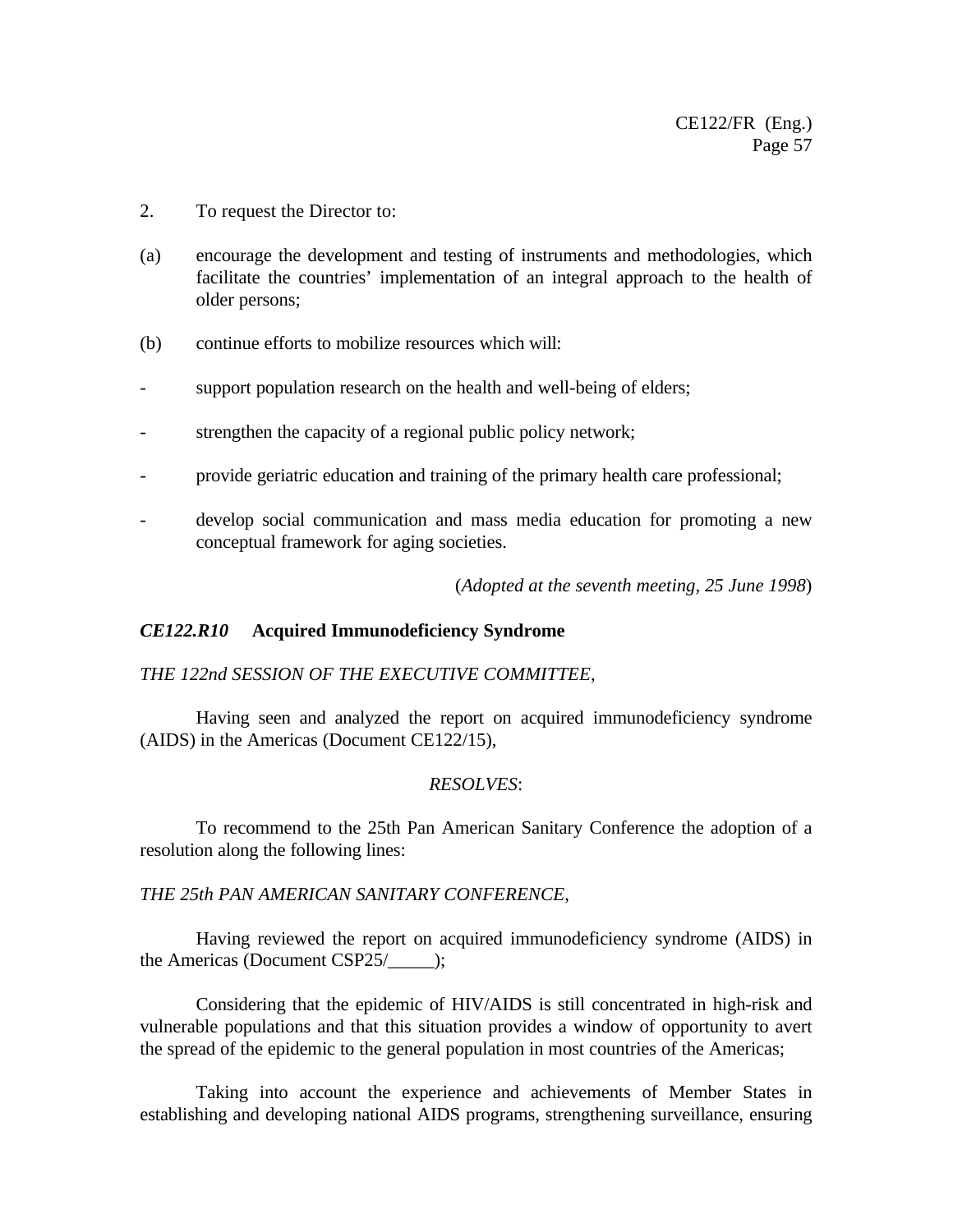the safety of the blood supply, and targeting behavioral interventions to the most vulnerable groups; and

Mindful of the fact that sexually transmitted diseases remain important co-factors in the sexual transmission of HIV, as well as of the need to prevent the perinatal transmission of HIV and other pathogens and to improve the quality, efficiency, and effectiveness of HIV/AIDS/STD care,

## *RESOLVES*:

- 1. To urge Member States to:
- (a) redouble their efforts to fight HIV/AIDS within the multisectoral approach promoted by the Joint United Nations Program on HIV/AIDS (UNAIDS);
- (b) endorse and support the adoption of a Region-wide strategy for sexually transmitted disease prevention and control (STD.PAC), based on the WHO guidelines;
- (c) establish national priorities to improve HIV/AIDS/STD prevention and care, including counseling and testing, treatment and prophylaxis of tuberculosis and other opportunistic infections, early detection and treatment of curable STDs, prevention of mother-to-child transmission of HIV, development of culturally appropriate models of HIV/AIDS care, and improved access to antiretroviral drugs for all those in need;
- (d) increase national efforts against HIV/AIDS and sexually transmitted diseases and promote the establishment of technical information and financial cooperation networks between countries.
- 2. To request the Director to:
- (a) develop mechanisms to strengthen the regional capacity for prevention and control of sexually transmitted diseases and to adapt WHO's strategy for STD prevention and control (STD.PAC) to the Americas;
- (b) continue to explore strategies to improve patient HIV/AIDS care, including access to AZT and other antiretroviral drugs for the prevention of mother-to-child transmission of HIV, and the treatment of HIV infection and AIDS.

*Adopted at the seventh meeting, 25 June 1998*)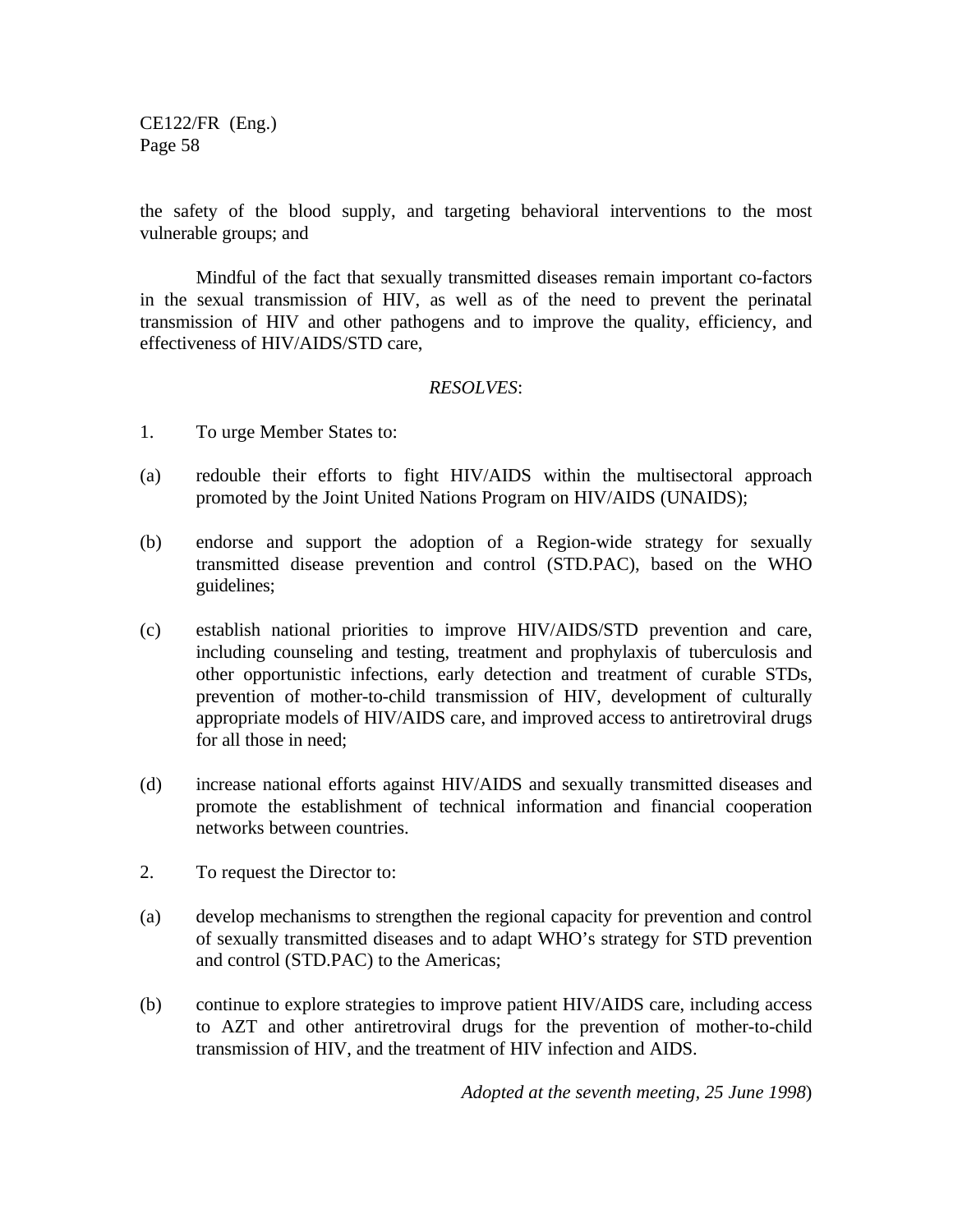### *CE122.R11 El Niño and its Impact on Health*

#### *THE 122nd SESSION OF THE EXECUTIVE COMMITTEE,*

Having seen Document CE122/10 on El Niño and its impact on health, presented by the Director,

### *RESOLVES:*

To recommend to the 25th Pan American Sanitary Conference the adoption of a resolution along the following lines:

### *THE 25th PAN AMERICAN SANITARY CONFERENCE*,

Taking note of the grave impact of El Niño 1997-1998 on the health and economy of the entire Region of the Americas;

Having seen Document CSP25/\_\_\_\_ on El Niño and its impact on health, presented by the Director;

Concerned about the vulnerability of the health sector to events resulting from this phenomenon;

Recognizing the importance of the measures adopted by several countries to strengthen their systems for epidemiological surveillance, basic sanitation, and communicable disease control;

Convinced that the damage to the infrastructure of the sector, including health facilities, water and sanitation systems, and other vital services, can be minimized for future catastrophic events and that greater efforts should therefore be made by the Member States in this regard;

Recalling Resolutions CD24.R10 (1976), CD26.R36 (1979), CD27.R40 (1980), CD32.R10 (1987), and CD40.R13 (1997) of the Directing Council, mandating that PAHO provide technical cooperation on disaster preparedness in matters related to health and, specifically, that it continue this cooperation designed to prepare the sector to deal with the disasters caused by El Niño; and

Taking into account Resolution AG/RES.1584, "Special Program of Support to Countries affected by El Nino," adopted by the XXVIII regular session of the General Assembly of the Organization of American States, urging the member states and the organs and agencies of the inter-American system (in particular the Inter-American Development Bank, the Inter-American Institute for Cooperation in Agriculture, and the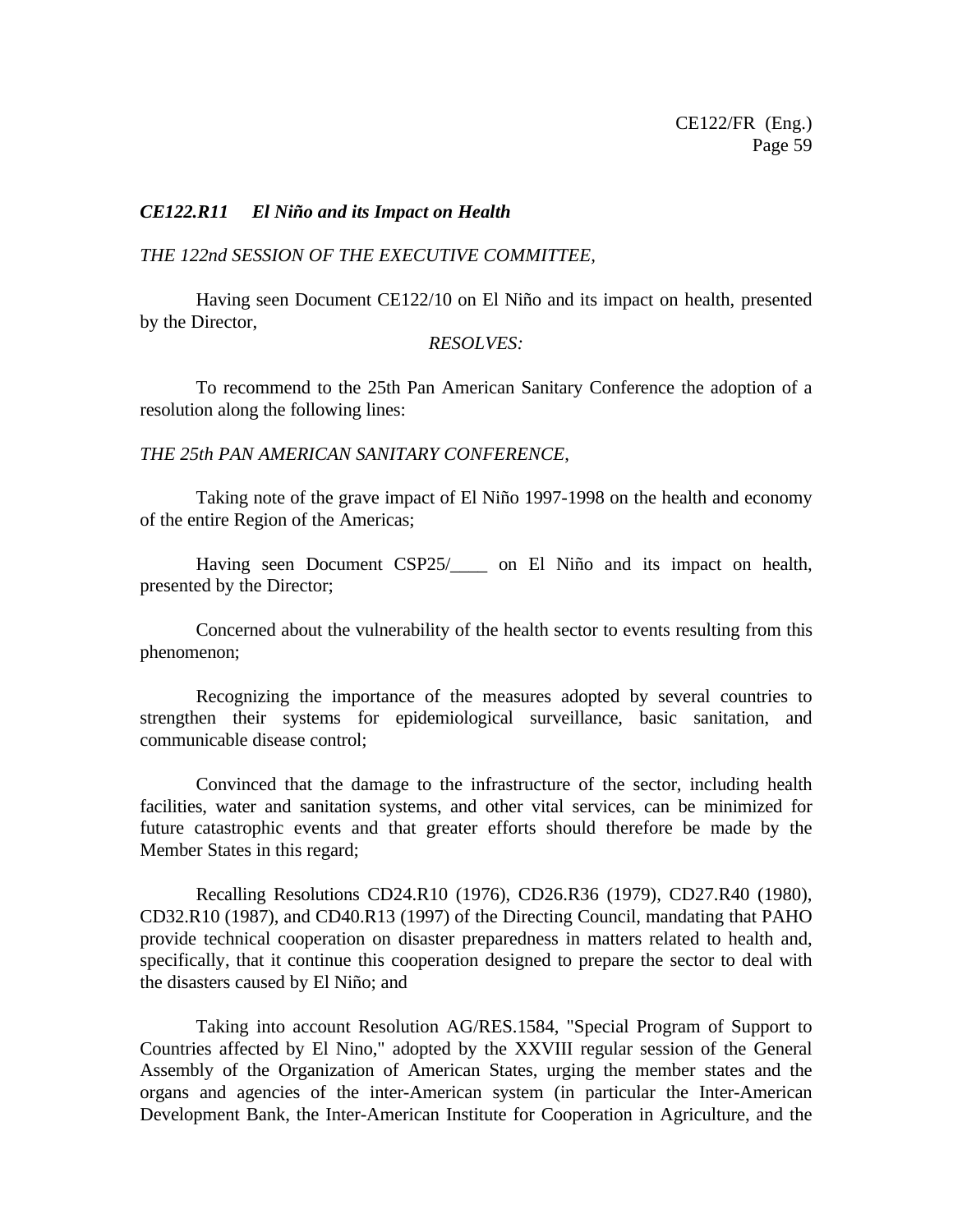Pan American Health Organization), as well as the nongovernmental organizations that are pursuing similar aims, to intensify, within the framework of the International Decade for Natural Disaster Reduction, their cooperation with efforts aimed at preventing, reducing, and repairing the effects of El Niño,

# *RESOLVES:*

1. To invite the Member States to review and update their emergency health plans, using as a foundation the lessons learned from the disasters caused by El Niño 1997-1998.

2. To urge the Member States that had developed disaster preparedness and mitigation programs prior to the disasters caused by El Niño to strengthen these programs, maintaining a comprehensive vision that encompasses all types of risks.

- 3. To request the Member States that still have not done so to:
- (a) develop disaster mitigation programs that, in keeping with the recommendations of the International Conference on Disaster Mitigation in Health Facilities held in Mexico in 1996, include aspects of design and structural and nonstructural reinforcement and maintenance of health facilities, water and sanitation systems, and other vital services;
- (b) strengthen their programs for preparedness in any emergency, placing multidisciplinary emphasis on epidemiological surveillance, disease control, environmental quality, environmental sanitation, and vector control, as well as on disaster preparedness in hospitals and communities;
- (c) support data collection and medium- and long-term research projects in order to determine with greater certainty the impact of El Niño on human health.
- 4. To request the Director to:
- (a) strengthen technical cooperation with the Member States for the development of policies and programs geared toward upgrading the sanitary structure for the prevention and mitigation of damages caused by disasters;
- (b) promote regional and country efforts to ensure the creation of an institutional memory with respect to El Niño 1997-1998, as well as epidemiological surveillance and research studies that lead to a better understanding of the impact of this phenomenon.

*(Adopted at the seventh meeting, 25 June 1998*)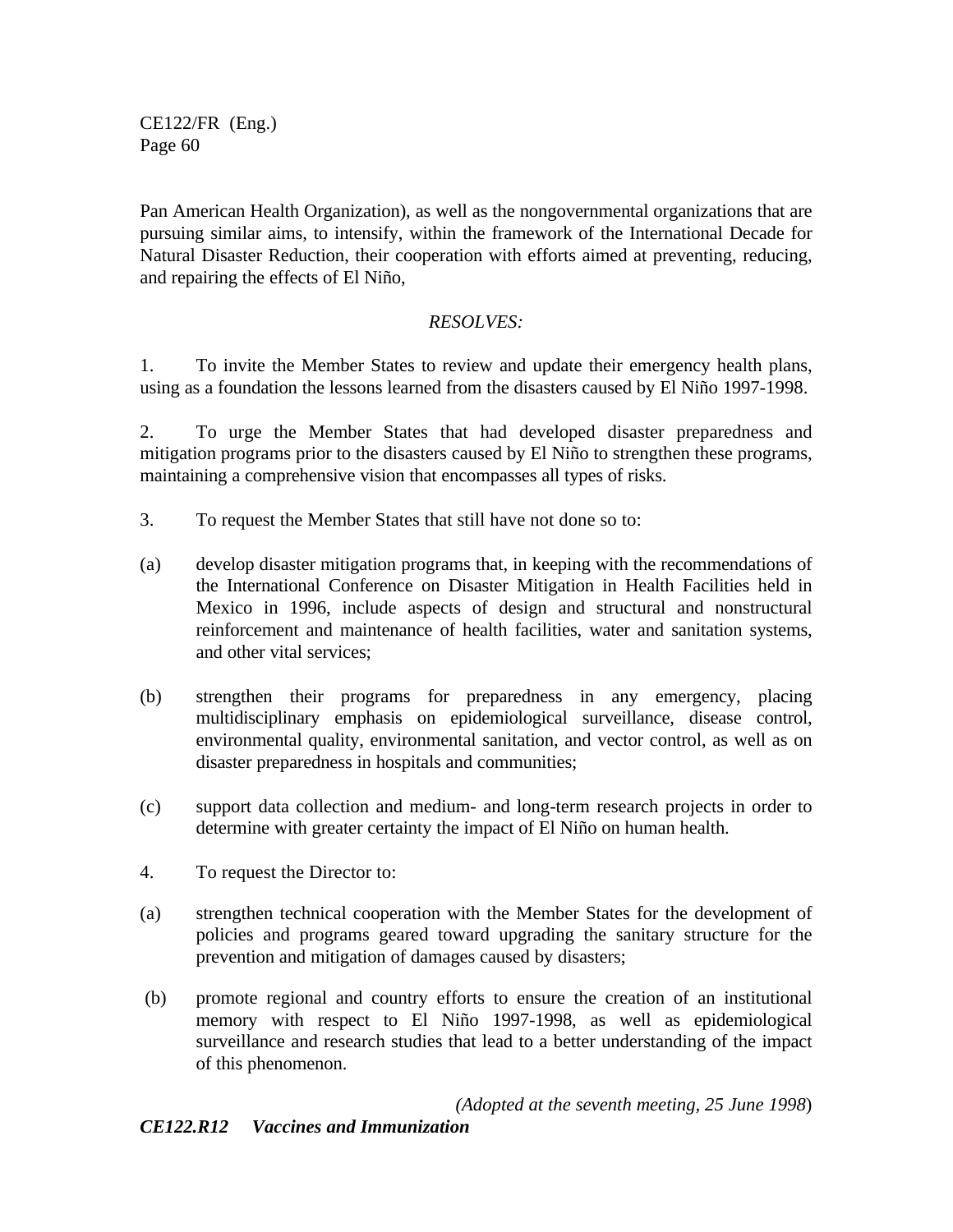### *THE 122nd SESSION OF THE EXECUTIVE COMMITTEE*,

Having considered the report of the Director on vaccines and immunization (Document CE122/16),

## *RESOLVES*:

To recommend to the 25th Pan American Sanitary Conference the adoption of a resolution along the following lines:

## *THE 25th PAN AMERICAN SANITARY CONFERENCE*,

Having considered the progress report of the Director on vaccines and immunization (Document CSP25/\_\_\_\_\_);

Noting with satisfaction the progress being achieved in the control/eradication of some of the vaccine-preventable diseases, e.g., measles eradication by the year 2000, control of neonatal tetanus, and maintenance of polio free status;

Recognizing that several countries have already introduced or are considering the introduction of additional vaccines, e.g., measles-mumps-rubella (MMR) and *Haemophilus influenzae* type B (Hib) into their national immunization programs; and

Observing with preoccupation that surveillance for acute flaccid paralysis (AFP) has deteriorated in several countries, the number of individuals susceptible to measles has accumulated to dangerous levels in a few countries, and outbreaks of yellow fever have been observed in areas of the endemic countries,

## *RESOLVES*:

- 1. To urge Member States to:
- (a) strengthen their acute flaccid paralysis (AFP) surveillance system to ensure that the Region remains polio free;
- (b) emphasize the critical need of implementation of follow up measles campaigns in those countries that have accumulated a considerable number of children susceptible to measles;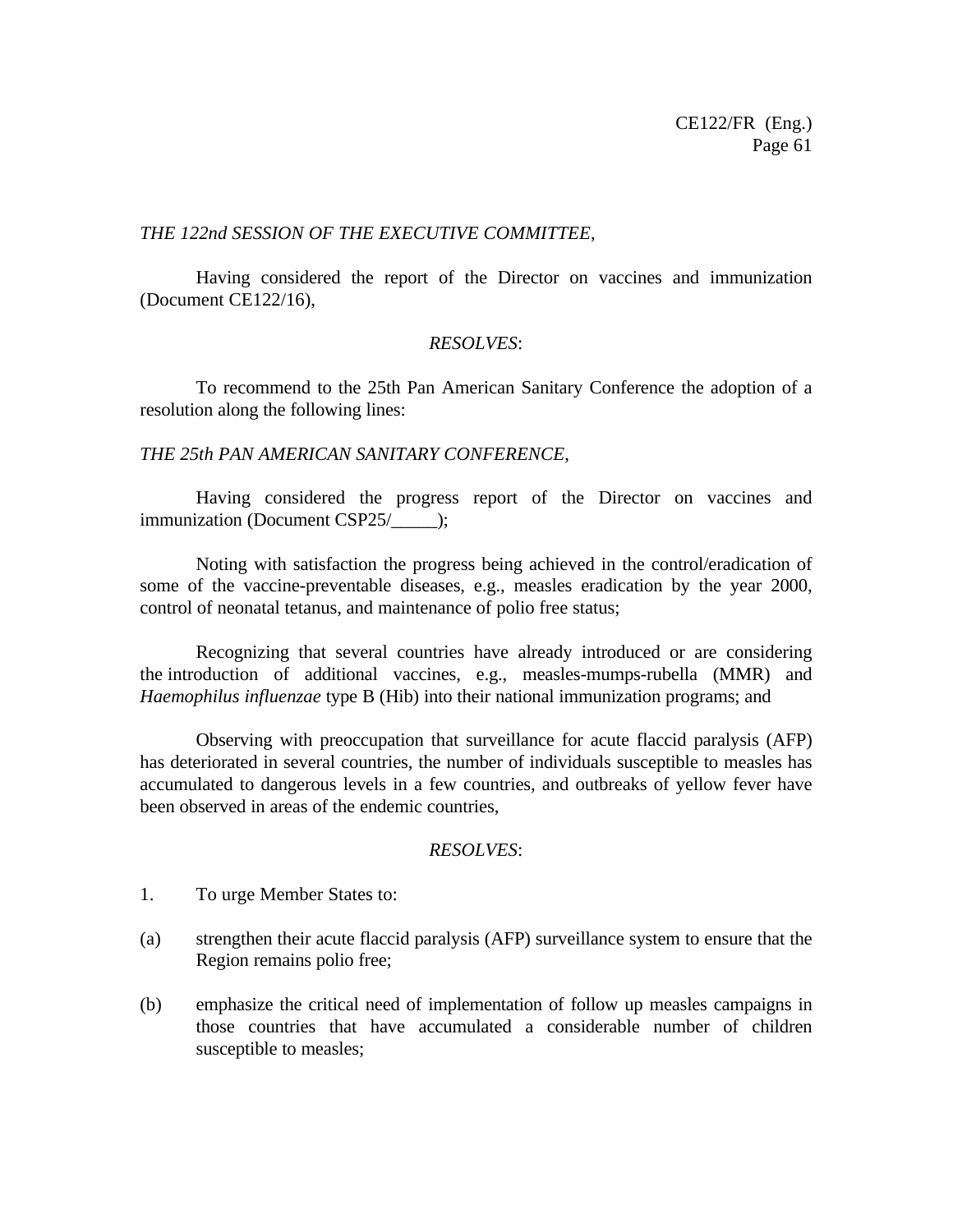- (c) introduce vaccines against rubella and *Haemophilus influenzae* type B into their national vaccination schedule, and against yellow fever in all the areas endemic for this disease;
- (d) recognize the importance of guaranteeing the financing of their national immunization programs with funds from their national budgets;
- (e) utilize vaccination coverage and epidemiological surveillance indicators for vaccine-preventable diseases at the district level, as indicators to measure the impact of the decentralization of the health services.

(*Adopted at the seventh meeting, 25 June 1998*)

# *CE122.R13 Provisional Agenda of the 25th Pan American Sanitary Conference, 50th Session of the Who Regional Committee for the Americas*

## *THE 122nd SESSION OF THE EXECUTIVE COMMITTEE,*

Having examined the provisional agenda (Document CSP25/1) prepared by the Director for the 25th Pan American Sanitary Conference, 50th Session of the WHO Regional Committee for the Americas, presented as an annex to Document CE122/4; and

Bearing in mind the provisions of Article 7.F of the PAHO Constitution and Rule 6 of the Rules of Procedure of the Conference,

## *RESOLVES:*

To approve the provisional agenda (Document CSP25/1) prepared by the Director for the 25th Pan American Sanitary Conference, 50th Session of the WHO Regional Committee for the Americas.

(*Adopted at the seventh meeting, 25 June 1998*)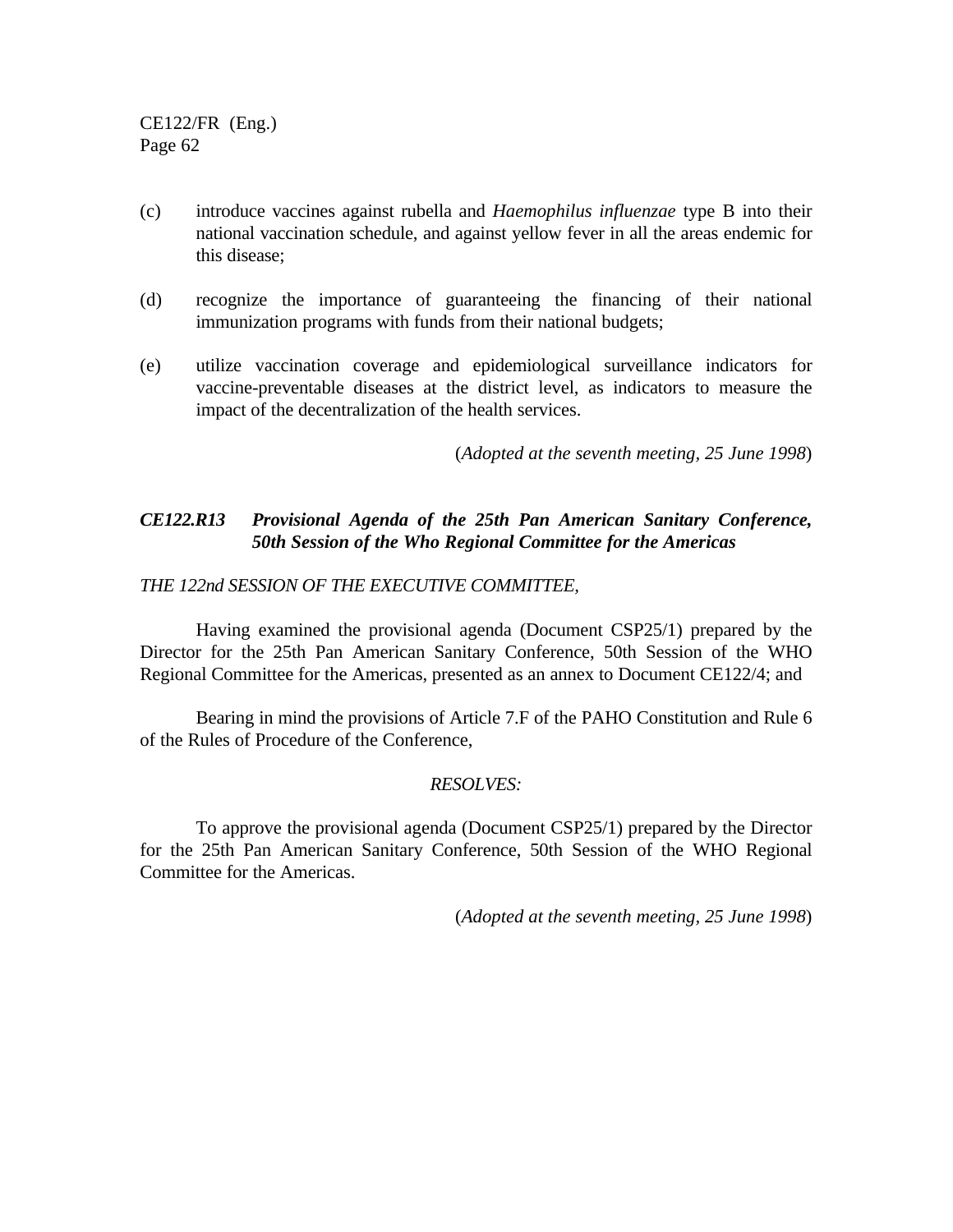# *CE122.R14 PAHO Building Fund and Maintenance and Repair of PAHO-owned Buildings*

## *THE 122nd SESSION OF THE EXECUTIVE COMMITTEE*,

Having reviewed Document CE122/19, which reports on actions taken by the Secretariat in relation to the approved projects financed by the PAHO Building Fund and describes additional project requirements,

### *RESOLVES*:

1. To approve the additional maintenance projects for the Brasilia field office building for an estimated cost of US\$ 350,000.

2. To approve repairs to the curtain wall windows and machine house roof of the PAHO Headquarters building for an estimated cost of \$200,000.

(*Adopted at the seventh meeting, 25 June 1998*

### *Decisions*

## *CE122(D1) Adoption of the Agenda*

Pursuant to Rule 9 of the Rules of Procedure, the agenda submitted by the Director (Document CE122/1, Rev. 1) was adopted.

(*First meeting, 22 June 1998*)

# *CE122(D2) Representation of the Executive Committee at the 25th Pan American Sanitary Conference, 50th Session of the WHO Regional Committee for the Americas*

Pursuant to Rule 54 of the Rules of Procedure, it was decided to designate the President (Chile) and the Vice President (Bahamas) of the Executive Committee to represent the Committee at the 25th Pan American Sanitary Conference, 50th Session of the WHO Regional Committee for the Americas. As alternates to these representatives, the Committee designated Mexico and Antigua and Barbuda, respectively.

(*First meeting, 22 June 1998*)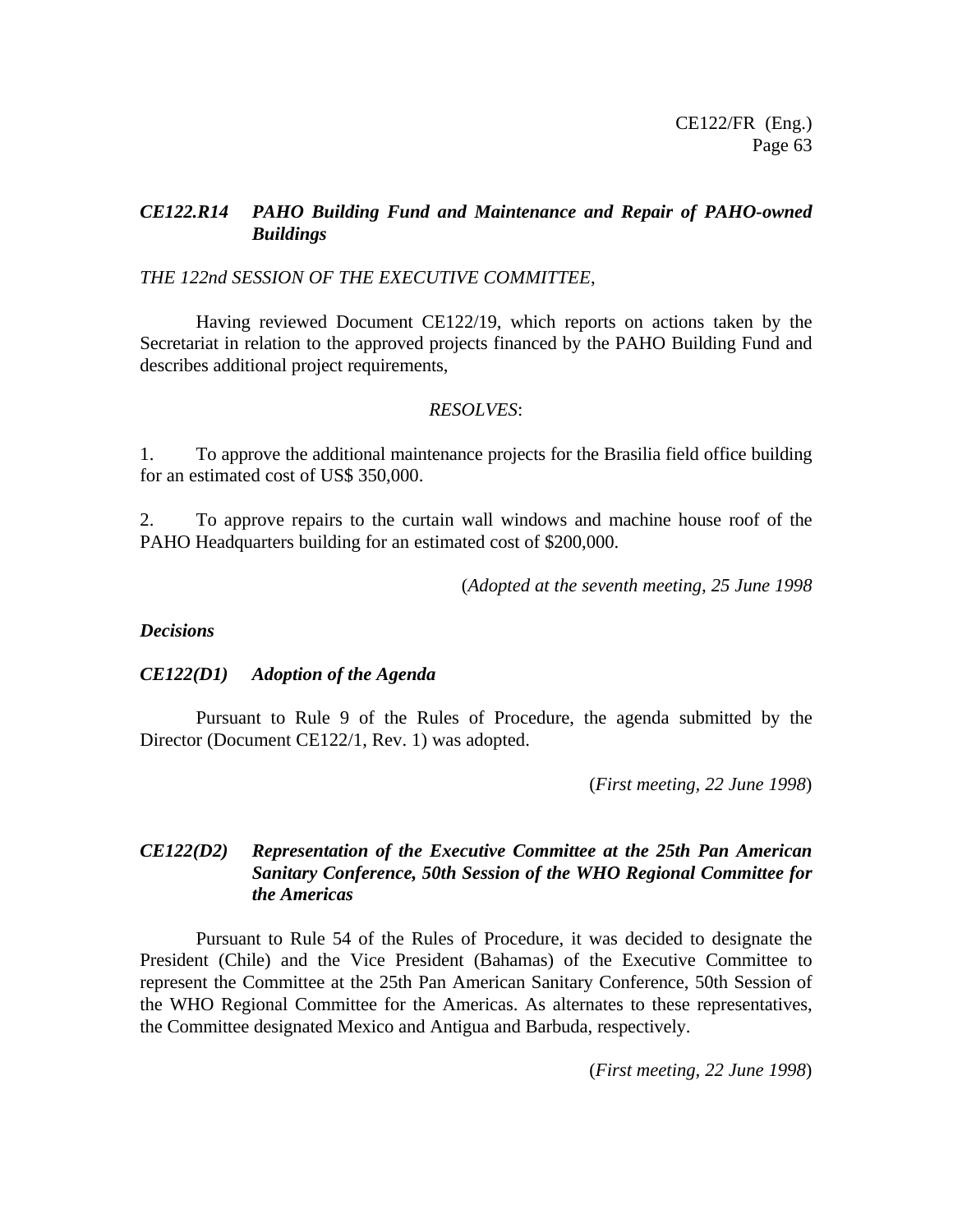#### *CE122(D3) Report of the Subcommittee on Planning and Programming*

The Executive Committee heard and discussed the report of the Subcommittee on Planning and Programming (Document CE122/5). The Secretariat took note of the debate that followed.

(*First meeting, 22 June 1998*)

## *CE122(D4) Technical Cooperation Among Countries: Pan Americanism in the Twenty-first Century*

The Executive Committee examined and discussed the document "Technical Cooperation Among Countries: Pan Americanism in the Twenty-first Century" (Document CE122/9). The Secretariat took note of the debate that followed.

(*Third meeting, 23 June 1998*)

### *CE122(D5) Hantavirus*

The Executive Committee examined and discussed the report on hantavirus (Document CE122/4). The Secretariat took note of the debate that followed.

(*Fifth meeting, 24 June 1998*)

#### *CE122(D6) PAHO Publications Program*

The Executive Committee heard and discussed the report on the PAHO publications program (Document CE122/16). The Secretariat took note of the debate that followed.

(*Sixth meeting, 24 June 1998*)

### *CE122(D7) Statement by the Representative of the PAHO/WHO Staff Association*

The Executive Committee heard and discussed the statement by the representative of the PAHO/WHO Staff Association (Document CE122/22). The Secretariat took note of the debate that followed.

(*Sixth meeting, 24 June 1998*)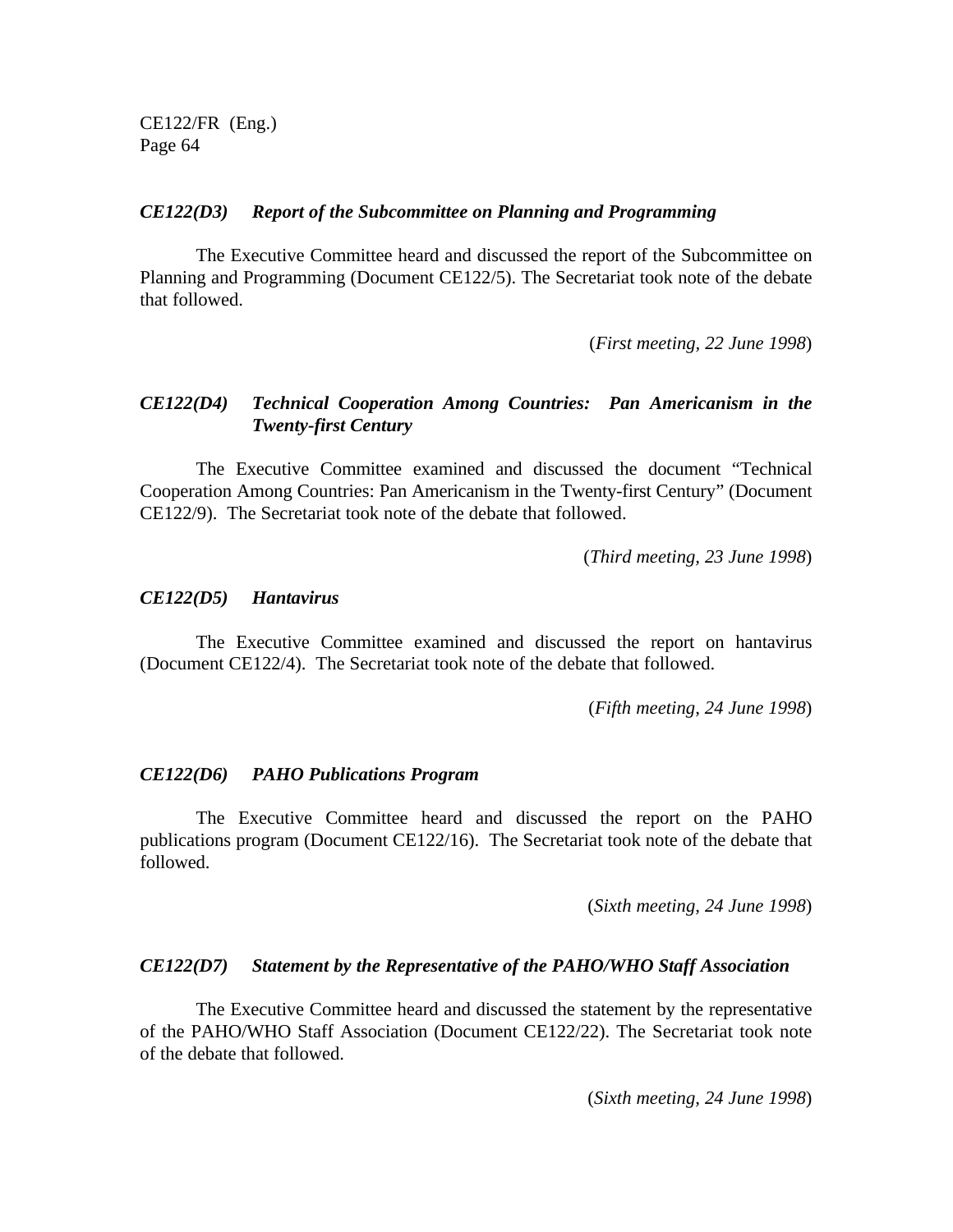### *CE122(D8) PAHO Field Office Buildings*

The Executive Committee took note of the progress report on PAHO field office buildings (Document CE122/20).

*(Seventh meeting, 25 June 1998)*

### *CE122(D9) Resolutions and other Actions of the Fifty-first World Health Assembly of Interest to the PAHO Executive Committee*

The Executive Committee took note of the report on resolutions and other actions of the Fifty-first World Health Assembly of interest to the PAHO Executive Committee, as well as several actions of the 102nd Session of the WHO Executive Board of direct relevance to the Region of the Americas (Document CE122/23). In relation to the changes proposed by Resolution EB102.R1 concerning the election of the Director of the Pan American Sanitary Bureau, the Committee recommended that consideration of the matter be postponed until after the 25th Pan American Sanitary Conference.

(*Seventh meeting, 25 June 1998*)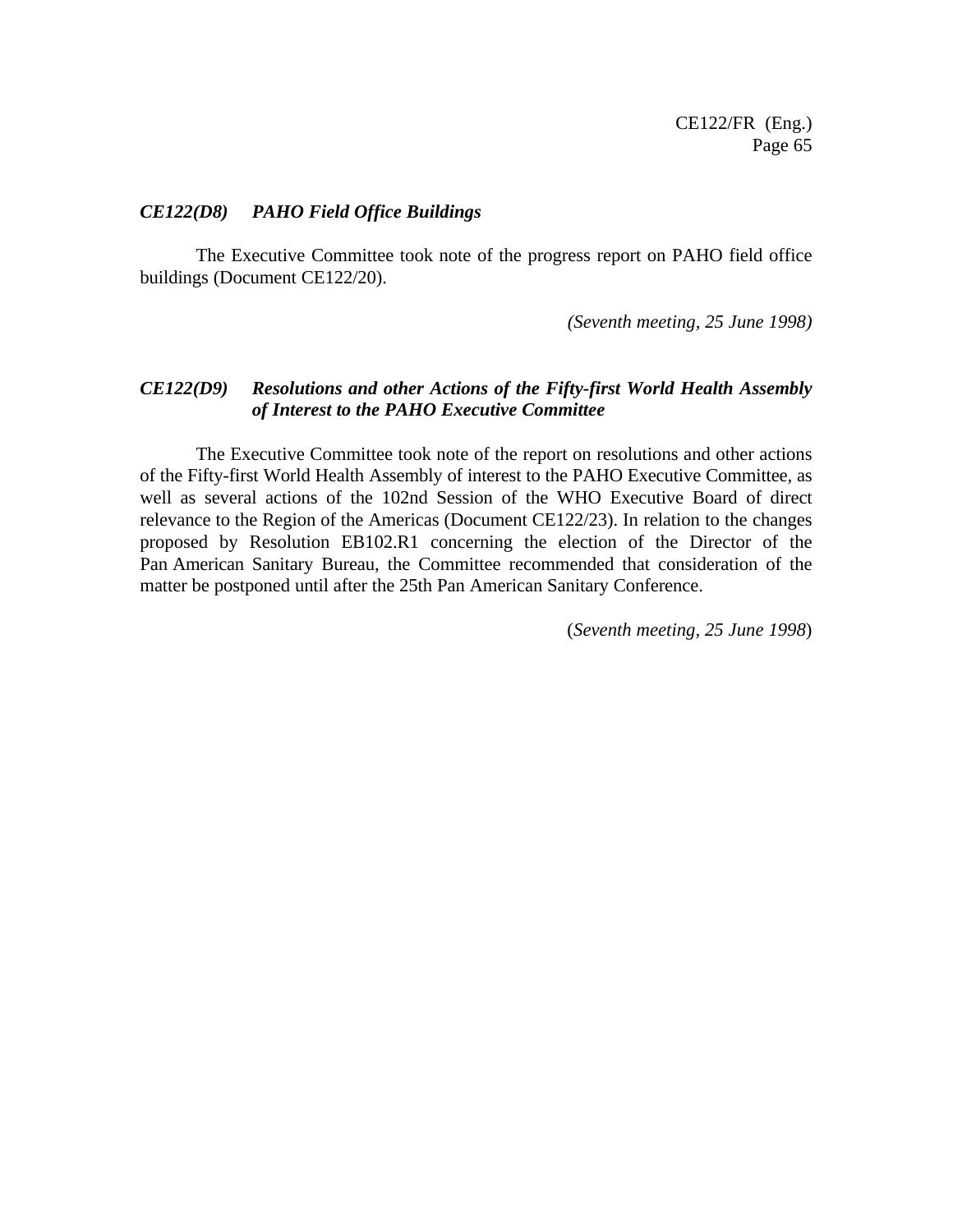IN WITNESS WHEREOF, the President of the Executive Committee and the Secretary ex officio, Director of the Pan American Sanitary Bureau, sign the present Final Report in the English and Spanish languages, both texts being equally authentic.

DONE in Washington, D.C., United States of America, on this twenty-fifth day of June, nineteen hundred and ninety-eight. The Secretary shall deposit the original texts in the archives of the Pan American Sanitary Bureau and shall send copies thereof to the Member States of the Organization.

> Fernando Muñoz Porras President of the 122nd Session of the Executive Committee Delegate of Chile

\_\_\_\_\_\_\_\_\_\_\_\_\_\_\_\_\_\_\_\_\_\_\_\_\_\_\_\_\_\_\_\_\_\_\_\_

George A. O. Alleyne Secretary ex officio of the 122nd Session of the Executive Committee Director of the Pan American Sanitary Bureau

\_\_\_\_\_\_\_\_\_\_\_\_\_\_\_\_\_\_\_\_\_\_\_\_\_\_\_\_\_\_\_\_\_\_\_\_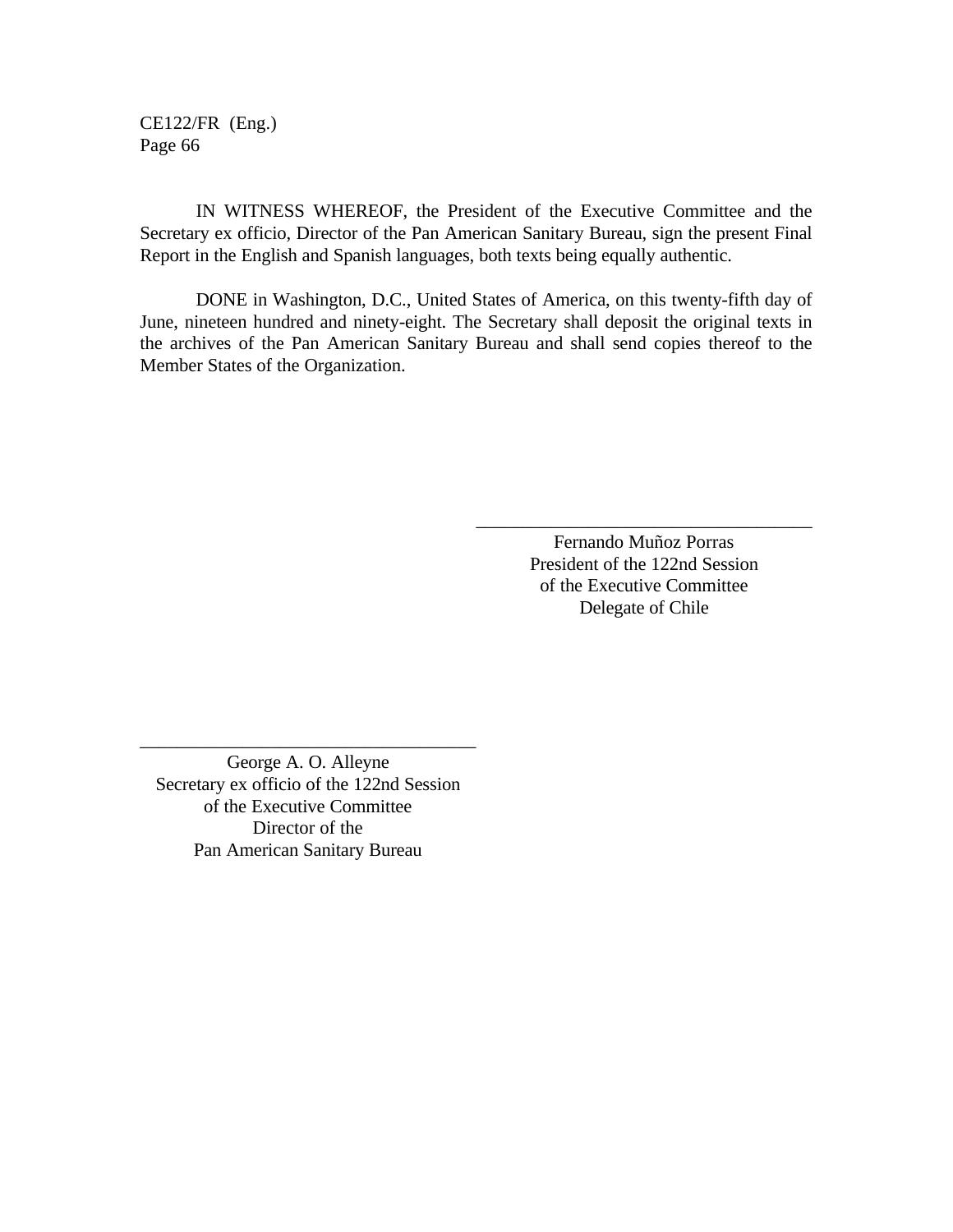CE122/FR (Eng.) Annex A

### **AGENDA**

### **1. OPENING OF THE SESSION**

### **2. PROCEDURAL MATTERS**

- 2.1 Adoption of the Agenda and Program of Meetings
- 2.2 Representation of the Executive Committee at the 25th Pan American Sanitary Conference, 50th Session of the WHO Regional Committee for the Americas
- 2.3 Provisional Agenda of the 25th Pan American Sanitary Conference, 50th Session of the WHO Regional Committee for the Americas

# **3. COMMITTEE MATTERS**

- 3.1 Report of the Subcommittee on Planning and Programming
- 3.2 Report of the Award Committee of the PAHO Award for Administration, 1998

### **4. PROGRAM POLICY MATTERS**

- 4.1 Provisional Draft of the Program Budget of the World Health Organization for the Region of the Americas for 2000-2001
- 4.2 Strategic and Programmatic Orientations for the Pan American Sanitary Bureau, 1999-2002
- 4.3 Technical Cooperation Among Countries: Panamericanism in the Twenty-first **Century**
- 4.4 El Niño and Its Impact on Health
- 4.5 Population and Reproductive Health
- 4.6 Prevention and Control of Tobacco Use
- 4.7 Health of Older Persons
- 4.8 Hantavirus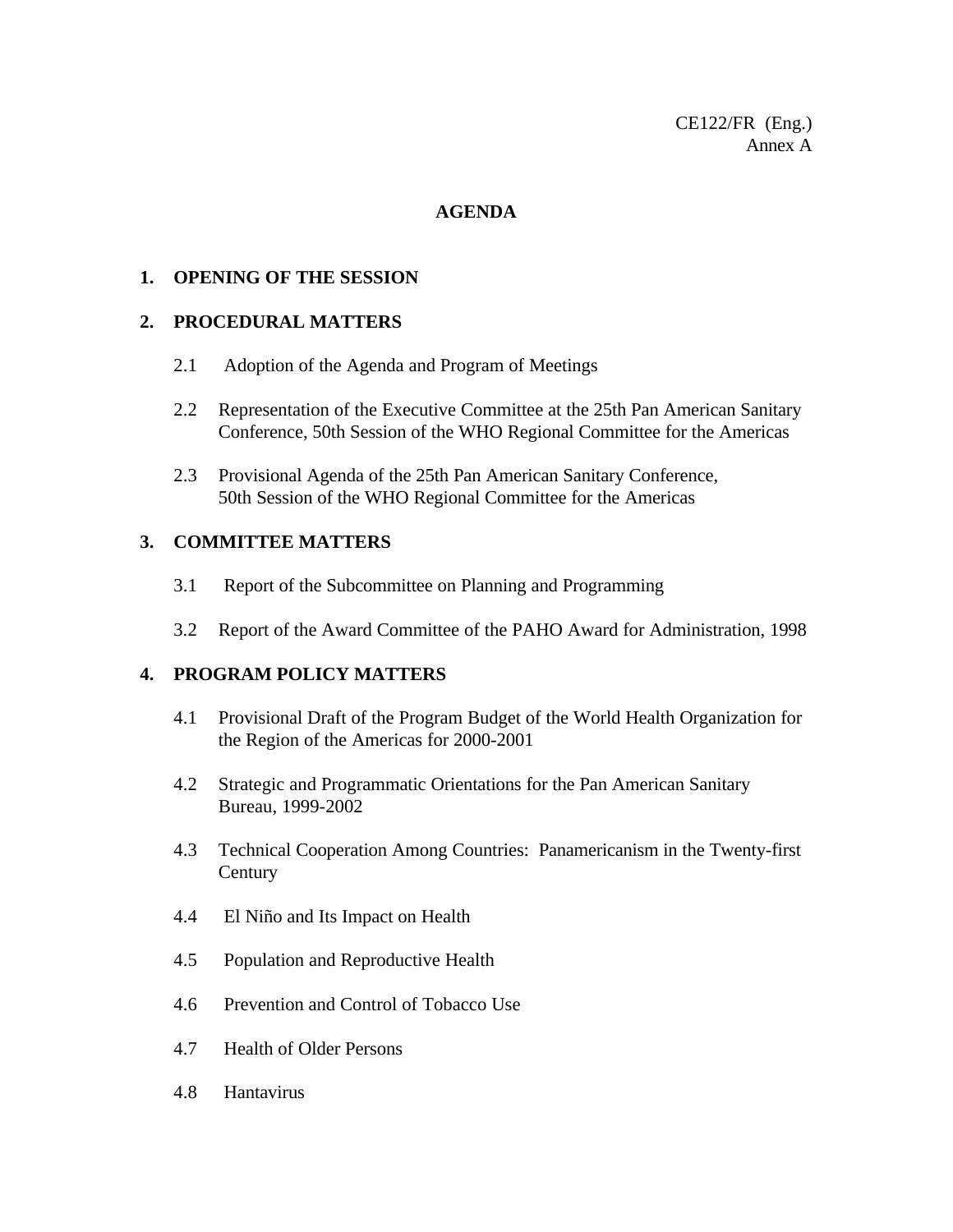- 4.9 Acquired Immunodeficiency Syndrome (AIDS) in the Americas
- 4.10 Vaccines and Immunization
- 4.11 PAHO Publications Program

# **5. ADMINISTRATIVE AND FINANCIAL MATTERS**

- 5.1 Report on the Collection of Quota Contributions
- 5.2 Financial Report of the Director and Report of the External Auditor for 1996- 1997
- 5.3 PAHO Building Fund and Maintenance and Repair of PAHO-owned Buildings
- 5.4 PAHO Field Office Buildings

# **6. PERSONNEL MATTERS**

- 6.1 Amendments to the Staff Rules of the Pan American Sanitary Bureau
- 6.2 Statement by the Representative of the PAHO/WHO Staff Association

# **7. GENERAL INFORMATION MATTERS**

7.1 Resolutions and Other Actions of the Fifty-first World Health Assembly of Interest to the PAHO Executive Committee

# **8. OTHER MATTERS**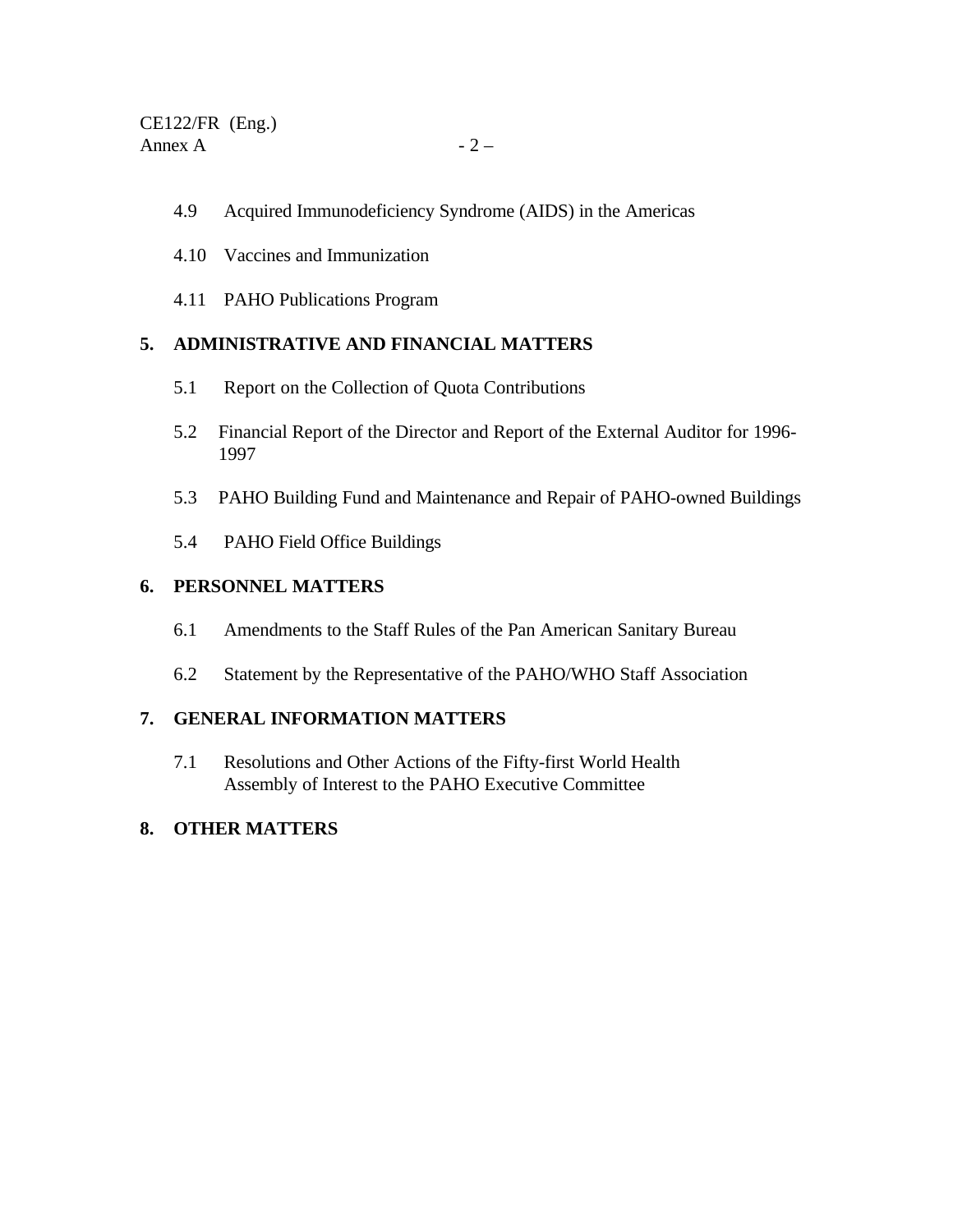# **LIST OF DOCUMENTS**

# **Official Documents**

| <i>Official Document 286</i> Financial Report of the Director and Report of the External |
|------------------------------------------------------------------------------------------|
| <b>Auditor for 1996-1997</b>                                                             |

# **Working Documents**

| CE122/1, Rev. 3               | Agenda                                                                                                                                                    |
|-------------------------------|-----------------------------------------------------------------------------------------------------------------------------------------------------------|
| CE122/2, Rev. 2               | List of Participants                                                                                                                                      |
| CE122/3                       | Representation of the Executive Committee at the 25th Pan<br>American Sanitary Conference, 50th Session of the WHO<br>Regional Committee for the Americas |
| CE122/4                       | Provisional Agenda of the 25th Pan American Sanitary<br>Conference, 50th Session of the WHO Regional Committee<br>for the Americas                        |
| CE122/5                       | Report of the Subcommittee on Planning and Programming                                                                                                    |
| CE122/6 and<br>Add. I, Rev. 1 | Report of the Award Committee of the PAHO Award for<br>Administration, 1998                                                                               |
| CE122/7                       | Provisional Draft of the Program Budget of the World Health<br>Organization for the Region of the Americas for 2000-2001                                  |
| $CE122/8$ and<br>Corrig. I    | Strategic and Programmatic Orientations for the Pan American<br>Sanitary Bureau, 1999-2002                                                                |
| CE122/9                       | Technical Cooperation Among Countries: Panamericanism in<br>the Twenty-first Century                                                                      |
| CE122/10                      | El Niño and Its Impact on Health                                                                                                                          |
| CE122/11                      | Population and Reproductive Health                                                                                                                        |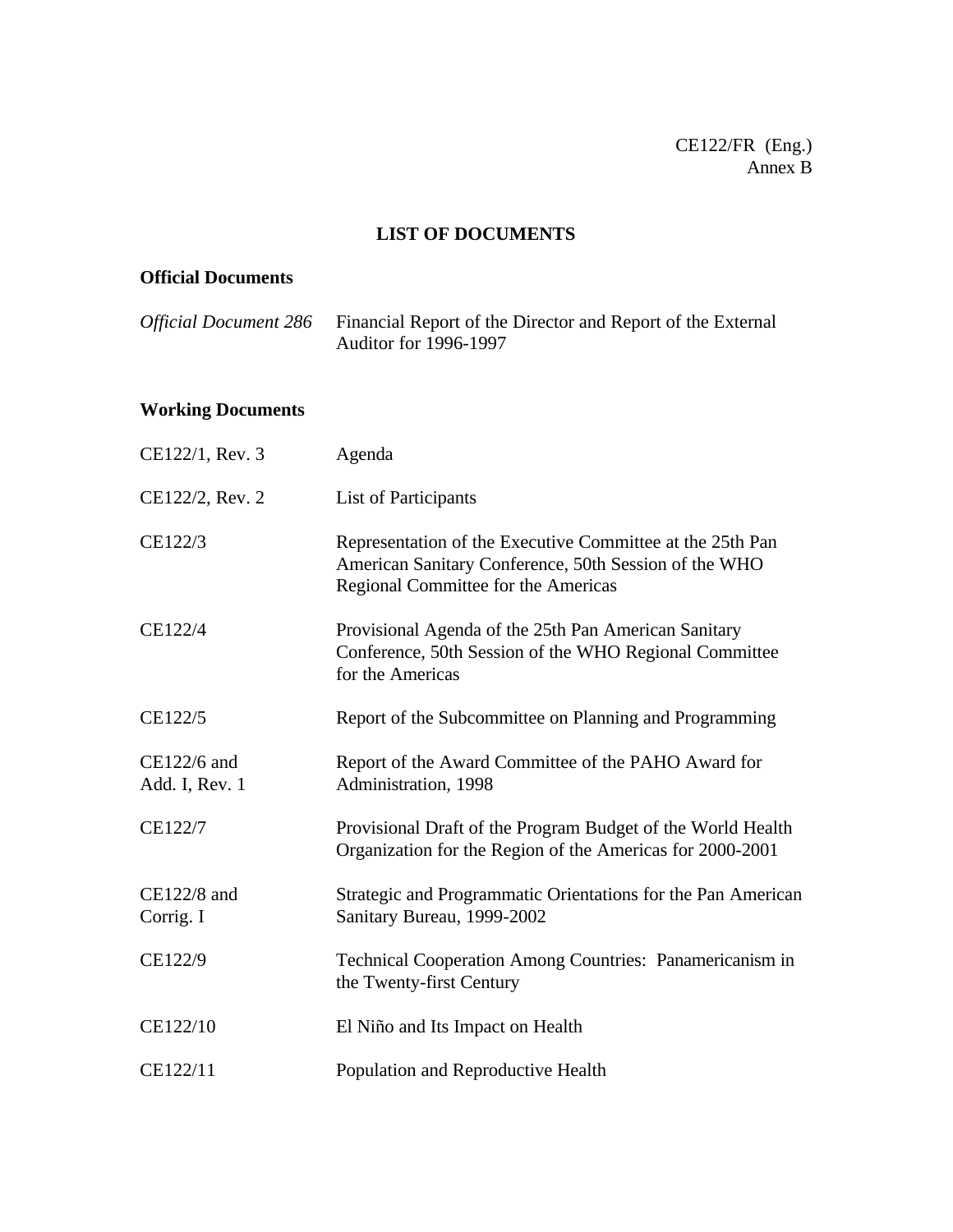| $CE122/FR$ (Eng.)<br>Annex B | $-2-$                                                                                                                 |
|------------------------------|-----------------------------------------------------------------------------------------------------------------------|
| CE122/12                     | Prevention and Control of Tobacco Use                                                                                 |
| CE122/13                     | <b>Health of Older Persons</b>                                                                                        |
| CE12/14                      | Hantavirus                                                                                                            |
| CE122/15                     | Acquired Immunodeficiency Syndrome (AIDS) in the Americas                                                             |
| CE122/16                     | Vaccines and Immunization                                                                                             |
| CE122/17                     | <b>PAHO Publications Program</b>                                                                                      |
| CE122/18<br>and Add. I       | Report on the Collection of Quota Contributions                                                                       |
| CE122/19                     | PAHO Building Fund and Maintenance and Repair of PAHO-<br>owned Buildings                                             |
| CE122/20                     | PAHO Field Office Buildings                                                                                           |
| CE122/21                     | Amendments to the Staff Rules of the Pan American Sanitary<br><b>Bureau</b>                                           |
| CE122/22                     | Statement by the Representative of the PAHO/WHO Staff<br>Association                                                  |
| CE122/23                     | Resolutions and Other Actions of the Fifty-first World Health<br>Assembly of Interest to the PAHO Executive Committee |

# **Information Documents**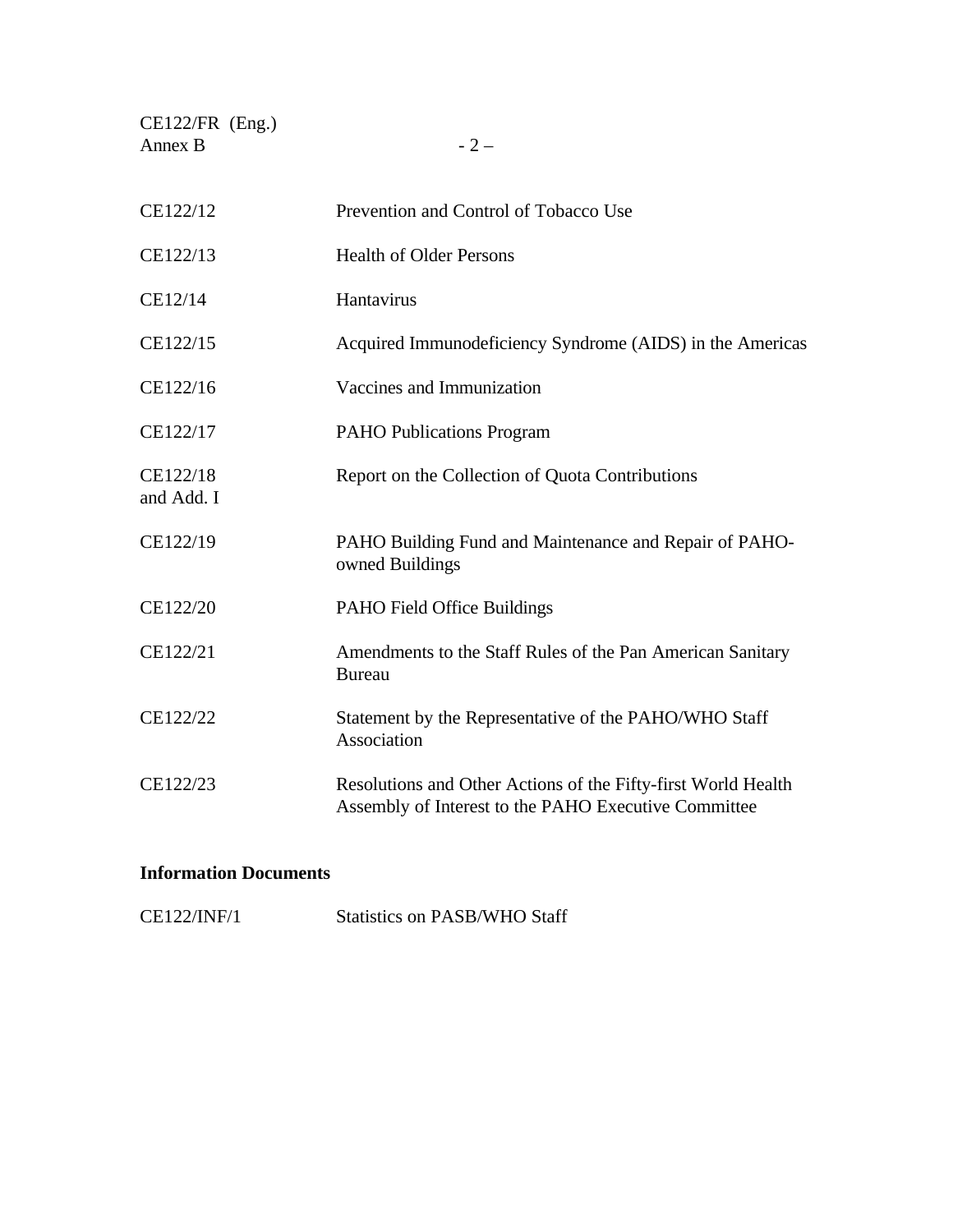# **LIST OF PARTICIPANTS LISTA DE PARTICIPANTES**

# **Members of the Committee Miembros del Comité**

# **Antigua and Barbuda Antigua y Barbuda**

Hon. Samuel R. Aymer

### **Bahamas**

Dr. Merceline Dahl-Regis Ms. Elizabeth L. Keju

### **Chile**

Dr. Fernando Muñoz Porras Dr. Carlos Anríquez Loyola

## **Colombia**

Dr. Francisco Coy Granados Dra. Diana Serpa

## **Costa Rica**

Sr. Rogelio Pardo Evans

## **Ecuador**

Dr. Fernando Torres Andrade

### **Mexico México**

Lic. José Campillo Dr. Miguel Angel Lezana Dra. Melba Muñiz Martelón Lic. Guillermo Reyes Castro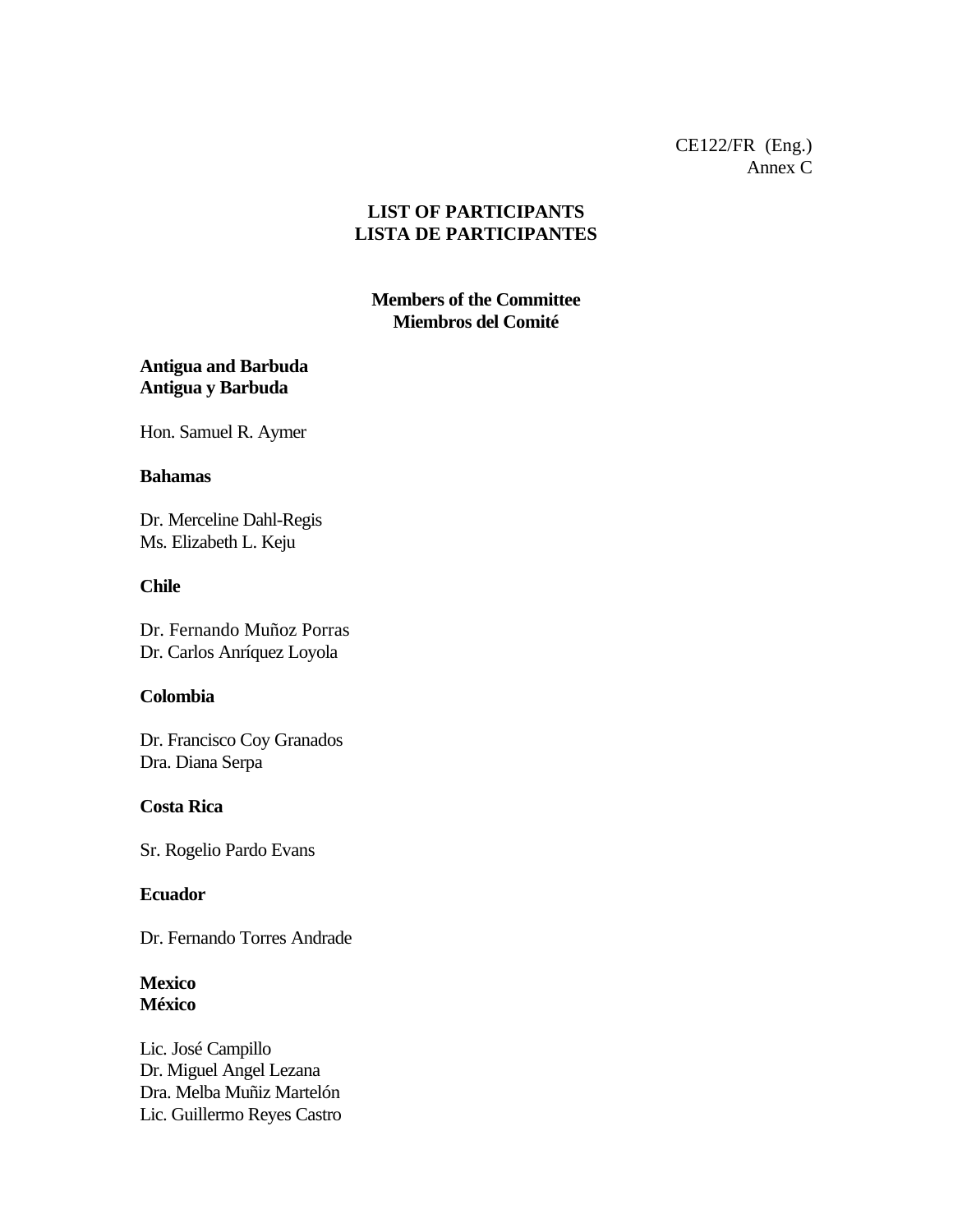CE122/FR (Eng.) Annex C  $-2$  –

# **Members of the Committee** (*cont.*) **Miembros del Comité** (*cont.*)

### **Panama**

Dra. Enelka de Samudio

## **Paraguay**

Dr. Andrés Vidovich Morales Dr. Roberto Dullak Peña Sr. Christian Maidana

## **Observers Observadores**

# **Other Member States Otros Estados Miembros**

# **Bolivia**

Dr. Samuel A. Echalar

### **Canada**

Mr. Nick Previsich

### **Cuba**

Dr. Miguel Avila Díaz Sr. Eddy Machado Alvarez Sr. Rafael Noriega

## **France Francia**

M. Jean-Paul Barré M. Hubert Martin M. Julien Perrier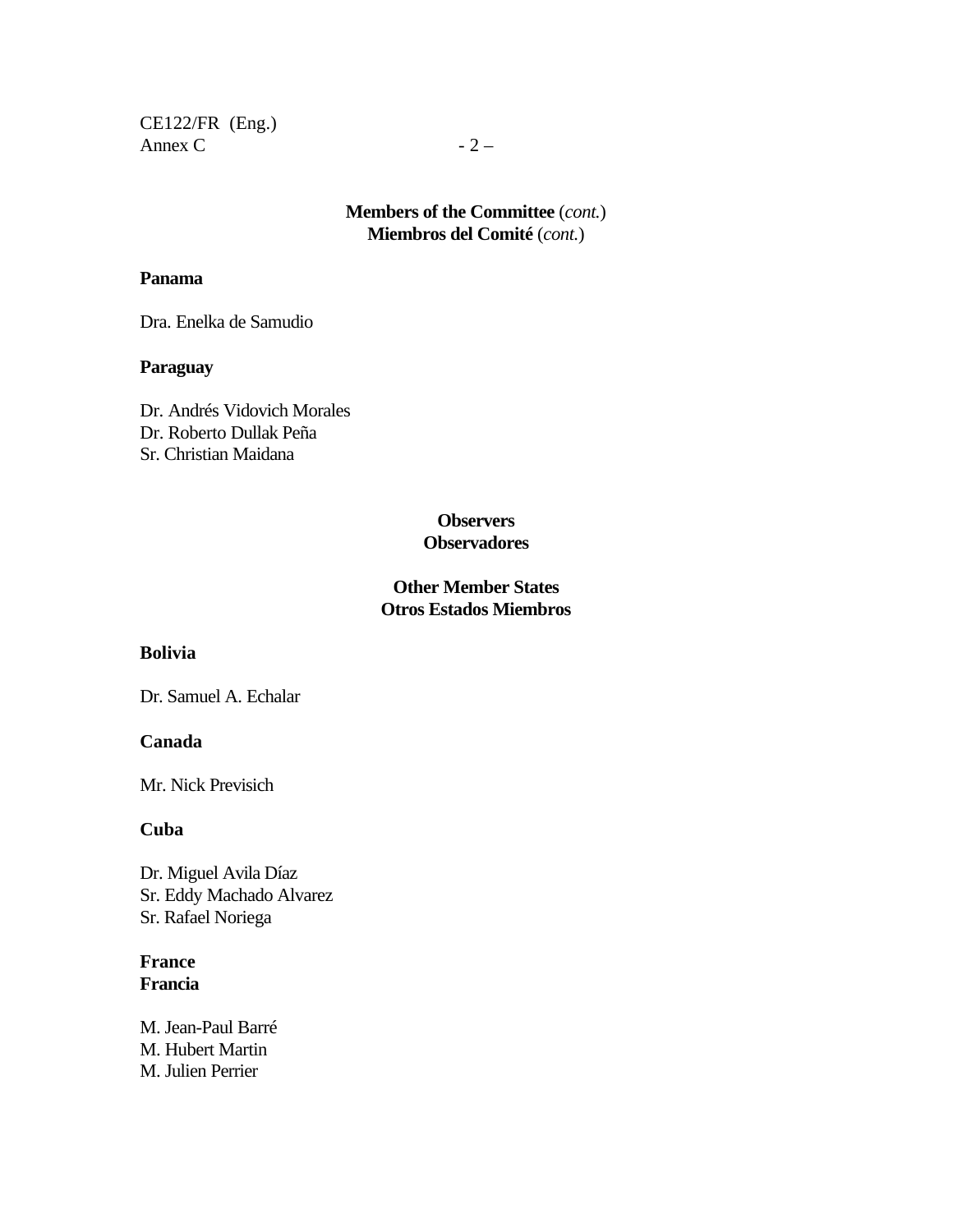**Other Member States** (*cont.*) **Otros Estados Miembros** (*cont.*)

### **Jamaica**

Hon. John Junor Mr. George Briggs Dr. Elva Lewis-Fuller Ms. Vilma McNish

## **United States of America Estados Unidos de America**

Ms. Linda A. Vogel Mr. Neil A. Boyer Mr. Richard Walling Ms. Carol Dabbs Ms. Mary Lou Valdez

### **Uruguay**

Sra. Susana Rosa

### **Venezuela**

Dr. Elbano Pieruzzi

## **Intergovernmental Organizations Organizaciones Intergubernamentales**

## **Inter-American Development Bank Banco Interamericano de Desarrollo**

Dr. Alfredo Solari Ms. Daniela Trucco

## **Inter-American Institute for Cooperation on Agriculture Instituto Interamericano de Cooperación para la Agricultura**

Mr. Guillermo Grajales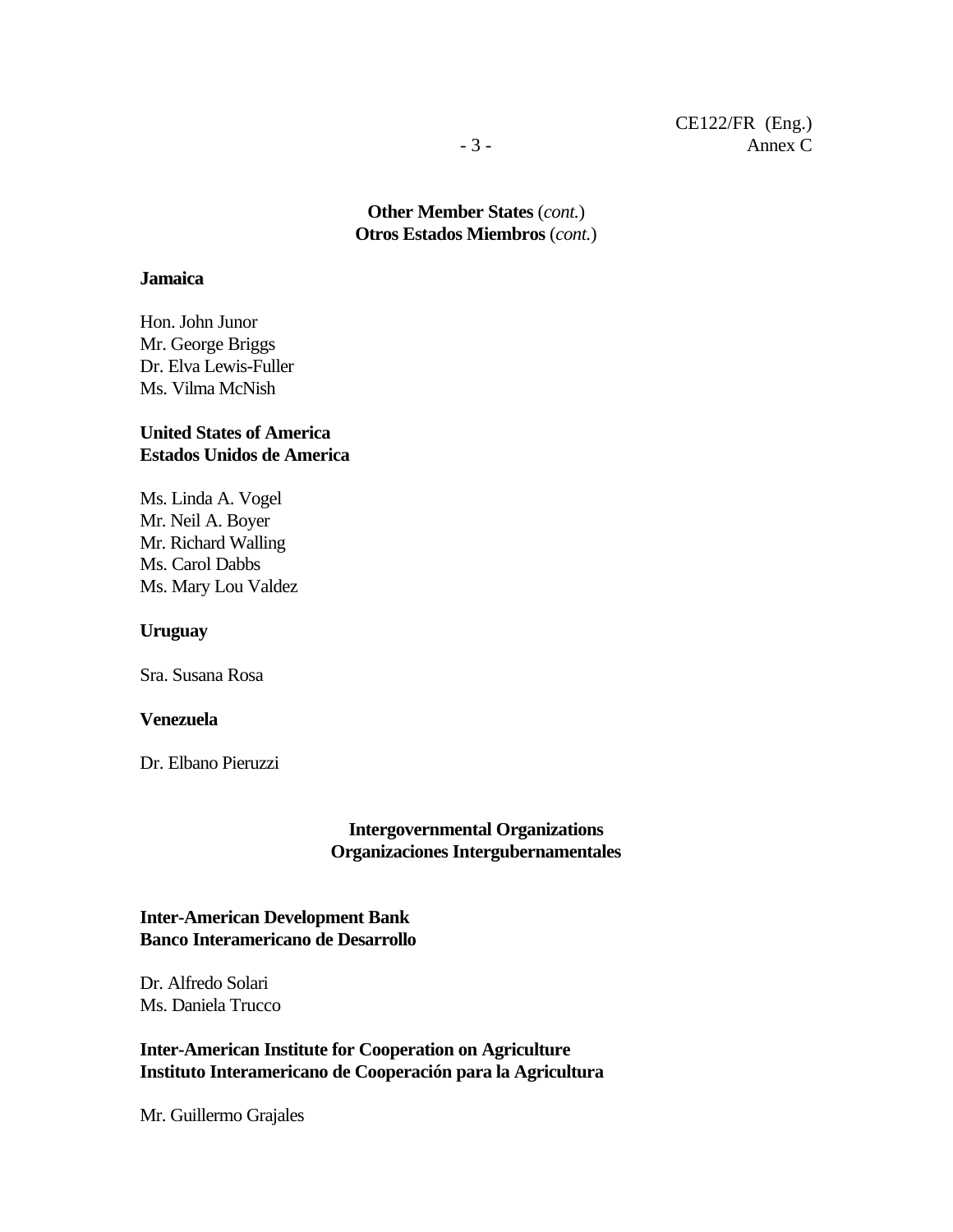CE122/FR (Eng.) Annex C  $-4 -$ 

### **Intergovernmental Organizations** (*cont.*) **Organizaciones Intergubernamentales** (*cont.*)

## **Organization of American States Organización de Estados Americanos**

Inter-American Commission of Women Comisión Interamericana de Mujeres

Sra. Martha Betrán-Martínez

**United Nations Children's Fund Fondo de las Naciones Unidas para la Infancia**

Dr. Aaron Lechtig

**United Nations Population Fund Fondo de Población de las Naciones Unidas**

Ms. Liliana Frieiro Berglund

## **Nongovernmental Organizations Organizaciones no gubernamentales**

## **Inter-American Association of Sanitary and Environmental Engineering Asociación Interamericana de Ingeniería Sanitaria Ambiental**

Sr. Juan M. Martínez García Ing. Luiz Augusto de Lima Pontes

**Latin American Union against Sexually Transmitted Diseases (ULACETS) Unión Latinoamericana contra las Enfermedades le Transmisión Sexual (ULACETS)**

Dr. Paulo Naud

## **United States Pharmacopeial Convention, Inc.**

Mr. Jerome A. Halperin Mr. Mark Sohasky Mr. Jim Crandall Ms. Jennifer Devine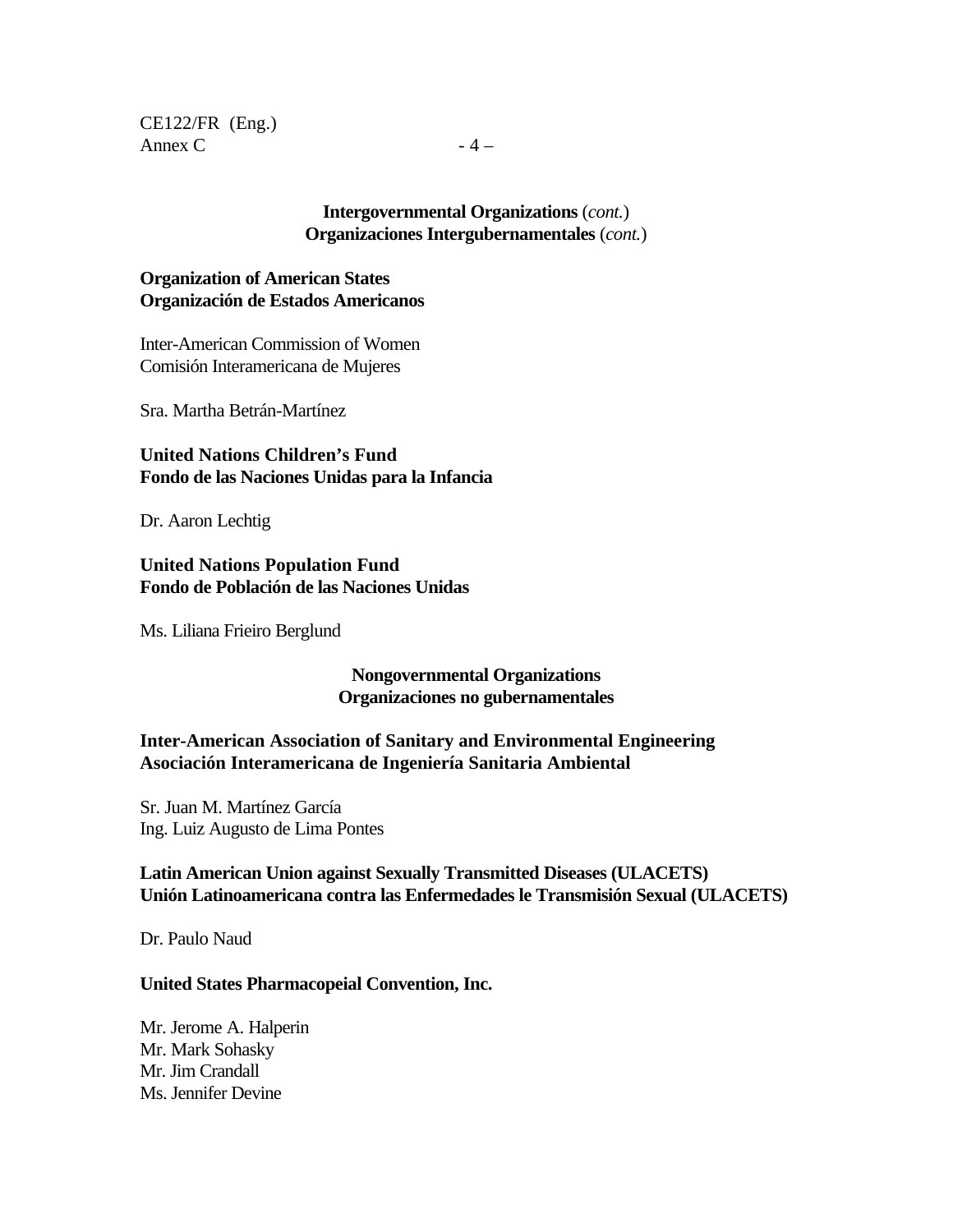## **PAN AMERICAN SANITARY BUREAU OFICINA SANITARIA PANAMERICANA**

*Director and Secretary ex officio of the Session Director y Secretario ex officio de la Sesión*

Dr. George A. O. Alleyne

*Advisers to the Director Asesores del Director*

Dr. David Brandling-Bennett Deputy Director

Dr. Mirta Roses Assistant Director

Mr. Eric Boswell Chief of Administration

Dr. Juan Antonio Casas Director, Division of Health and Human Development

Dr. Stephen Corber Director, Division of Disease Prevention and Control

Dr. Daniel López Acuña Director, Division of Health Systems and Services Development

Dr. José Antonio Solis Director, Division of Health Promotion and Protection

Mr. Horst Otterstetter Director, Division of Health and Environment

Dr. Ciro de Quadros Director, Special Program on Vaccines and Immunization

Dr. Irene Klinger Chief, Office of External Relations